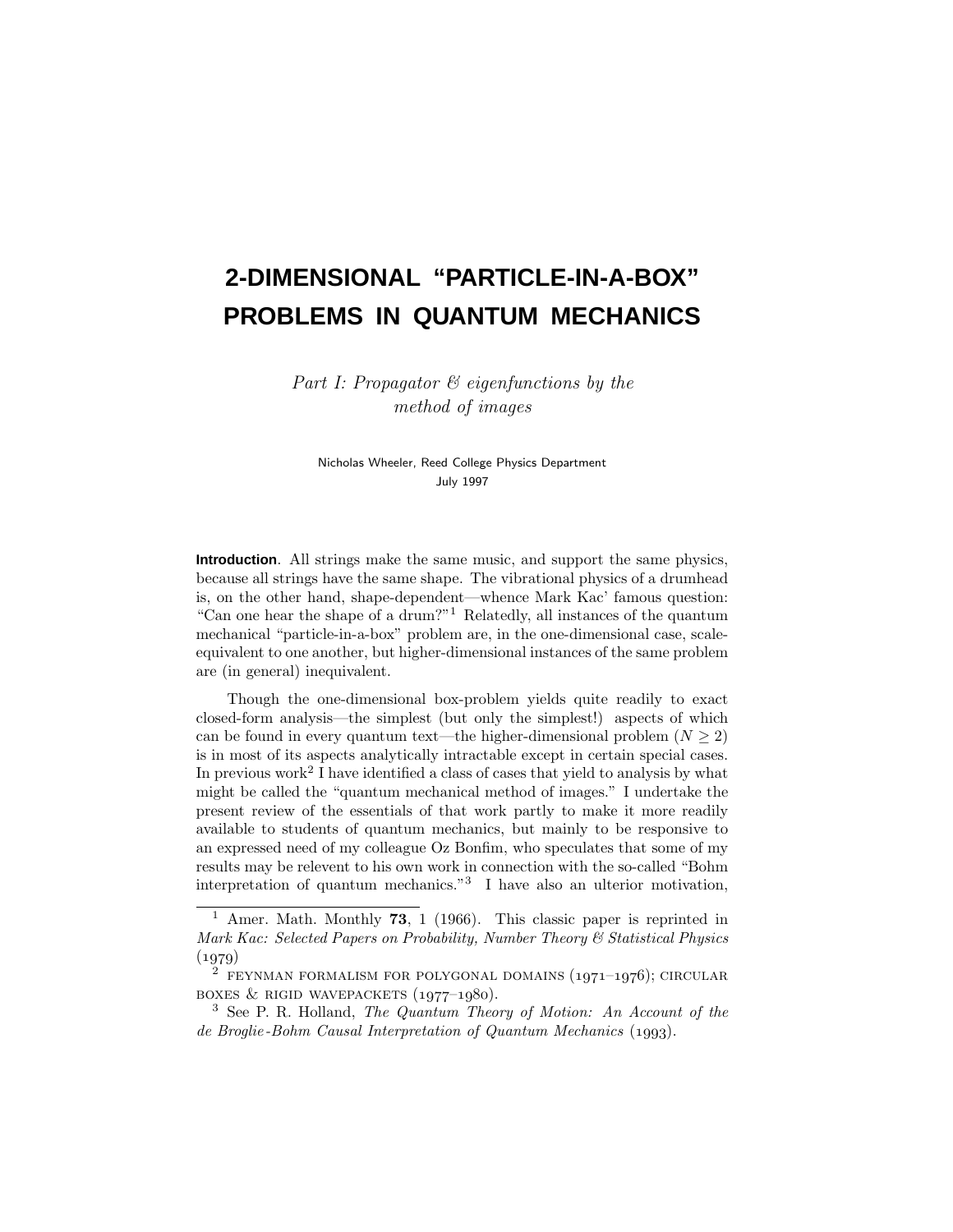which will from time to time serve invisibly to shape my remarks: I plan soon to examine aspects of the problem of doing quantum mechanics in curved space, and imagine some of this material to stand preliminary to some of that.

**1. Review of the one-dimensional box problem**. A mass point *m* is confined by infinite forces to the interior  $0 \leq x \leq a$  of an interval, within which it moves freely. The "infinite square well potential potential" standardly associated with this problem

$$
U(x) = \begin{cases} \infty & x < 0 \\ 0 & 0 \le x \le a \\ \infty & a < x \end{cases}
$$

is such a singular object as to be (though it can be considered to be the endpoint of a limiting process) in reality scarcely more than a figure of speech, a mnemonic for remembering conditions which we are prepared to impose "by hand" upon the wave function. The time-independent Schrödinger reads

$$
\psi''(x) = -k^2 \psi(x)
$$
 with  $k \equiv \sqrt{\frac{2mE}{\hbar^2}}$ 

and the physically acceptable solutions are required

- to be continuous
- to vanish outside the interval [0*, a*]
- to be normalized.

An elementary argument leads fairly immediately to the familiar eigenfunctions

$$
\psi_n(x) = \sqrt{\frac{2}{a}} \sin k_n x \quad \text{with} \quad k_n \equiv \frac{n\pi}{a} \quad : \quad n = 1, 2, 3, \dots \tag{1}
$$

and to the associated energy eigenvalues

$$
E_n = \frac{\hbar^2}{2m} k_n^2 = \mathcal{E} n^2 \quad \text{with} \quad \mathcal{E} \equiv \frac{h^2}{8ma^2} \tag{2}
$$

Here as generally, the connection between quantum statics and quantum dynamics is established by the (Green's function or) "propagator," which is assembled from static data

$$
K(x,t;y,0) = \sum_{n=1}^{\infty} e^{-\frac{i}{\hbar}E_n t} \psi_n(x) \psi_n^*(y)
$$
 (3)

but permits one (in the absence of intervening measurement processes) to write

$$
\psi(x,0) \longrightarrow \psi(x,t) = \int K(x,t;y,0)\psi(y,0) dy \tag{4}
$$

in description of the temporal evolution of the initial state  $\psi(x, 0)$ . If, in particular,  $\psi(x,0) = \psi_n(x)$  then it follows from (4) by the orthonormality of the eigenfunctions  $(\int \psi_m^*(y)\psi_n(y) dy = \delta_{mn})$  that

$$
\psi(x,t) = e^{-\frac{i}{\hbar}E_n t}\psi(x,0)
$$
 and  $|\psi(x,t)|^2$  is *t*-independent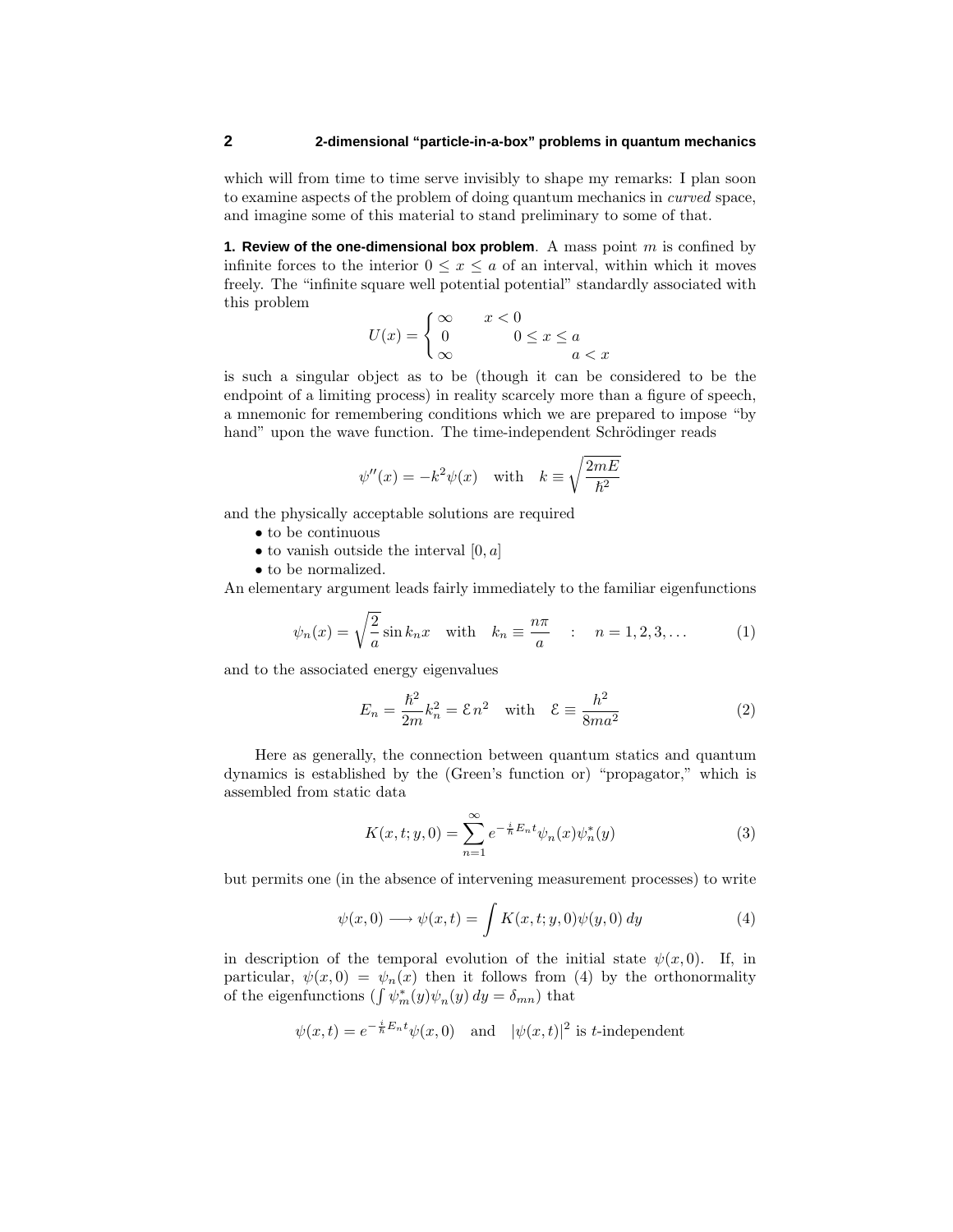## **Review of the one-dimensional box problem 3**

but in less specialized cases  $\psi(x, t)$  does not simply "buzz harmonically" (like a string in one of its harmonic modes) and the probability density  $|\psi(x, t)|^2$  is launched into actual motion. Asymptotically we expect to lose all knowledge of the initial state of the system, and to obtain

$$
|\psi(x)|^2 \xrightarrow[t \to \infty]{} 1/a
$$

Returning now from generalities to the specifics of the particle-in-a-box problem at hand, one has only to introduce (1) and (2) into (3) to obtain

$$
K(x, t; y, 0) = \frac{2}{a} \sum_{n=1}^{\infty} \sin n\pi \frac{x}{a} \cdot \sin n\pi \frac{y}{a} \cdot \exp\left\{-\frac{i}{\hbar} \mathcal{E} n^2 t\right\}
$$
(5.1)  

$$
= \frac{1}{a} \sum_{n=1}^{\infty} \underbrace{2 \sin n\xi \cdot \sin n\zeta}_{= \cos n(\xi - \zeta) - \cos n(\xi + \zeta)}
$$
  

$$
= \frac{1}{a} \sum_{n=1}^{\infty} e^{-i\beta n^2} \cos n(\xi - \zeta) - \frac{1}{a} \sum_{n=1}^{\infty} e^{-i\beta n^2} \cos n(\xi + \zeta)
$$
(5.2)

where the dimensionless variables  $\xi$ ,  $\zeta$  and  $\beta$  are defined

$$
\xi \equiv \pi x/a \qquad \zeta \equiv \pi y/a \qquad \beta \equiv \mathcal{E}t/\hbar \tag{6}
$$

Further progress is greatly facilitated by the observation that we have at this point established contact with the inexhaustibly rich theory of theta functions.<sup>4</sup> These functions come to us in four flavors, but it is only in  $\vartheta_3(z,q)$  that—as it turns out—we have specific interest, so I will drop the identifying subscript. By definition<sup>5</sup>

$$
\vartheta(z,\tau) = 1 + 2\sum_{n=1}^{\infty} q^{n^2} \cos 2nz \quad \text{with} \quad q = e^{i\pi\tau} \tag{7}
$$

$$
\vartheta(z,\tau) = 1 + 2\sum_{n=1}^{\infty} q^{n^2} \cos 2n\pi z
$$

 $4$  This theory is the creation of C. G. Jacobi ( $1804-1851$ ), and was presented to the world in his youthful Fundamenta nova theoriae functionum ellipticum (1829). The theory was originally devised as an aid to the development of what are now called "Jacobian elliptic functions" (see, for example, Chapter 16 of Abramowitz & Stegun), but is now recognized to have intimate connections with virtually the whole of higher analysis; Richard Bellman, in his wonderful little book A Brief Introduction to Theta Functions, has provided a valuable survey of the field, in all its incredible variety.

<sup>5</sup> See Abramowitz & Stegun **16.27** or Bellman's §2. Confusingly, some sources (see, for example, *Encyclopedic Dictionary of Mathematics*  $(1987)$ p. 529, or Magnus & Oberhettinger, p. 98) adopt—as did I in the old material upon which I base the present discussion—the variant definition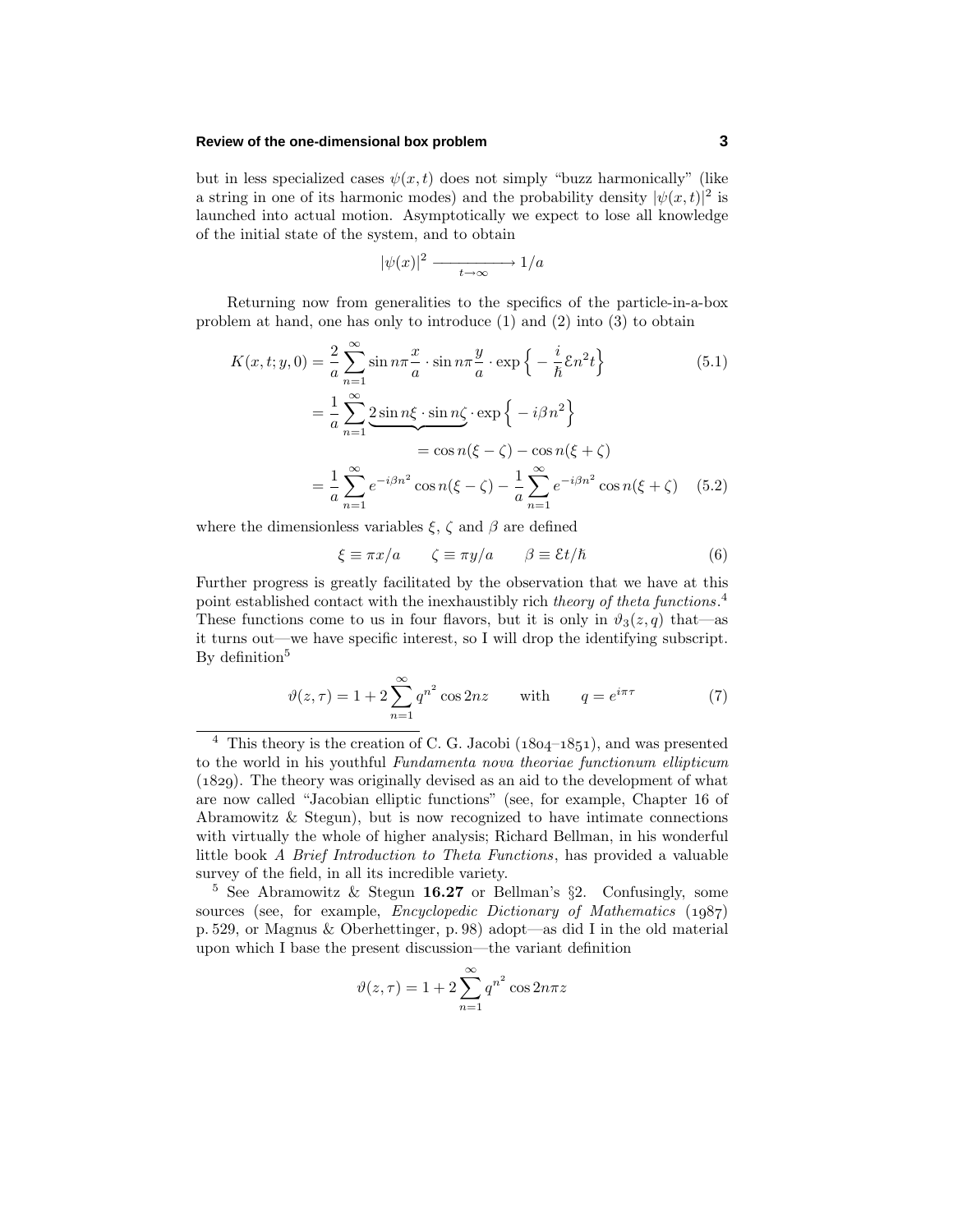in which notation (5.2) reads

$$
K(x,t;y,0) = \frac{1}{2a} \left[ \vartheta \left( \frac{\xi - \zeta}{2}, -\frac{\beta}{\pi} \right) - 1 \right] - \frac{1}{2a} \left[ \vartheta \left( \frac{\xi + \zeta}{2}, -\frac{\beta}{\pi} \right) - 1 \right]
$$

$$
= \frac{1}{2a} \left[ \vartheta \left( \frac{\xi - \zeta}{2}, -\frac{\beta}{\pi} \right) - \vartheta \left( \frac{\xi + \zeta}{2}, -\frac{\beta}{\pi} \right) \right]
$$
(8)

Bellman remarks in his §4 that "the theta functions satisfy a host of recondite transformation formulas"<sup>6</sup> of which "one of the most fascinating" reads

$$
\vartheta(z,\tau) = A \cdot \vartheta\left(\frac{z}{\tau}, -\frac{1}{\tau}\right) \qquad \text{where} \qquad A \equiv \sqrt{i/\tau} \, e^{z^2/i\pi\tau} \tag{9}
$$

Concerning this simple-looking formula—which some authors call "Jacobi's imaginary transformation"—Bellman writes that it

has amazing ramifications in the fields of algebra, number theory, geometry, and other parts of mathematics. In fact, it is not easy to find another identity of comparable significance. We shall make some effort in coming pages to justify this apparently extravant statement.

My own effort in coming pages may serve to demonstrate that (9) has important applications also to quantum mechanics, where it encapsulates the relationship between the standard (Hamiltonian) formalism and Feynman's (Lagrangian based) sum-over-paths formalism.

It follows by  $2\cos 2nz = e^{i2nz} + e^{-i2nz}$  from (7) that

$$
\vartheta(z,\tau) = \sum_{-\infty}^{\infty} e^{i(\pi\tau n^2 - 2nz)}
$$
  
\n
$$
= \sqrt{i/\tau} e^{z^2/i\pi\tau} \cdot \sum_{-\infty}^{\infty} \exp\left\{-i\left(\frac{\pi n^2}{\tau} + \frac{2nz}{\tau}\right)\right\} \text{ by (9)}
$$
  
\n
$$
= \sqrt{\frac{i}{\tau}} \sum_{-\infty}^{\infty} \exp\left\{-\frac{i\pi}{\tau}\left(\frac{z}{\pi} + n\right)^2\right\}
$$
 (10)

Returning with this result to (8) we have

$$
K(x,t;y,0) = \sqrt{\frac{-i\pi}{4a^2\beta}} \sum_{-\infty}^{\infty} \left[ \exp\left\{ \frac{i\pi^2}{\beta} \left( \frac{\xi - \zeta}{2\pi} + n \right)^2 \right\} - \exp\left\{ \frac{i\pi^2}{\beta} \left( \frac{\xi + \zeta}{2\pi} + n \right)^2 \right\} \right]
$$
  
=  $\sqrt{\frac{m}{i\hbar t}} \sum_{-\infty}^{\infty} \left[ \exp\left\{ \frac{i}{\hbar} \frac{m(x - y + 2an)^2}{2t} \right\} - \exp\left\{ \frac{i}{\hbar} \frac{m(x + y + 2an)^2}{2t} \right\} \right]$  (11)  
=  $\sqrt{\frac{m}{i\hbar}} \exp\left\{ \frac{i}{\hbar} \frac{m(x - y)^2}{2} \right\} + \text{infinite sum of similar terms} \tag{12}$ 

$$
= \sqrt{\frac{m}{iht}} \exp\left\{\frac{i}{\hbar} \frac{m}{2} \frac{(x-y)^2}{t}\right\} + \text{infinite sum of similar terms} \tag{12}
$$

It is to facilitate interpetation of the isolated term—and by extension of the others—that I digress now to review some aspects of the classical/quantum dynamics of an unconstrained free particle.

 $6$  For a representative sample see p. 99 of Magnus & Oberhettinger.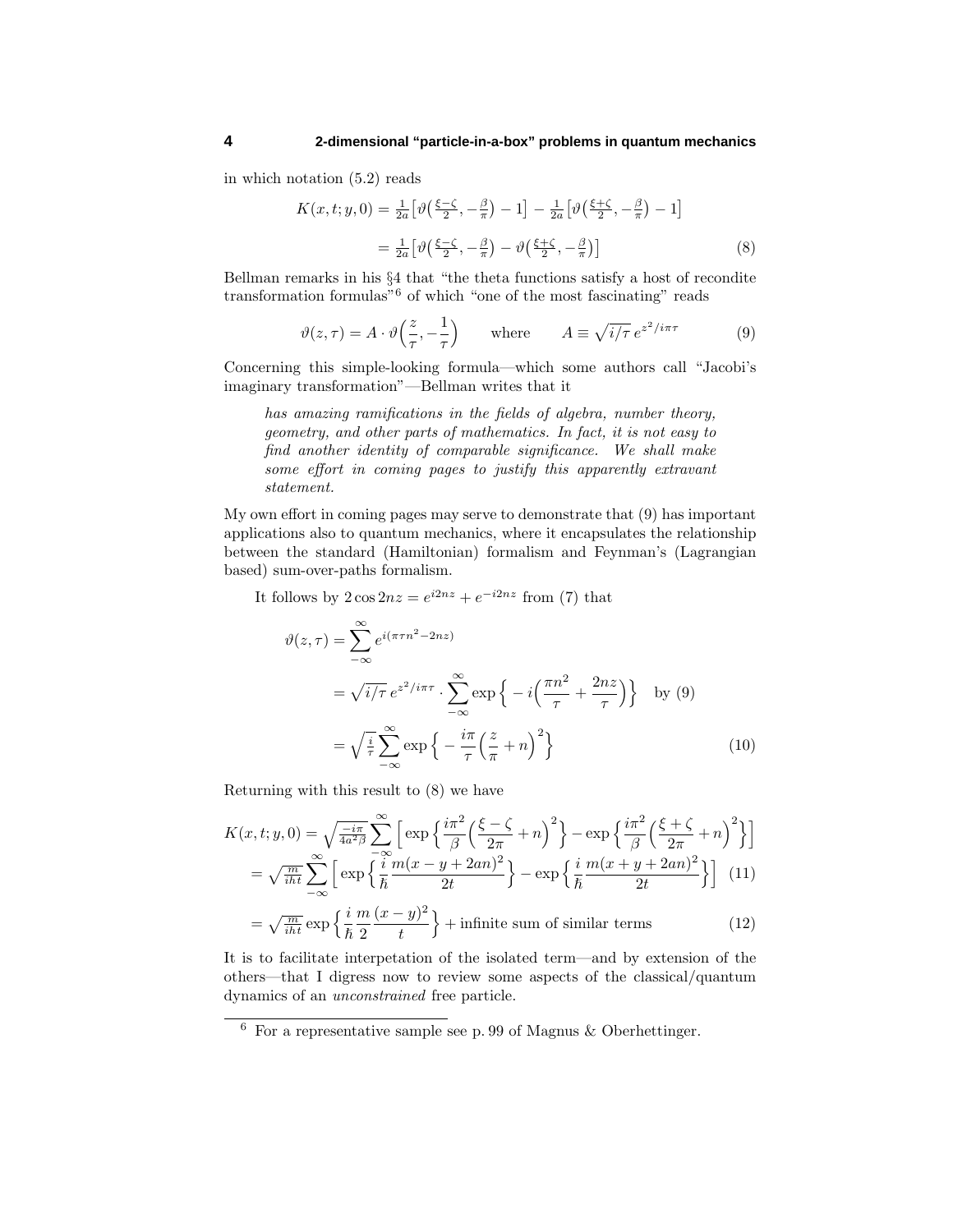## **Review of the one-dimensional box problem 5**

Hamilton's Principle assigns dynamical significance to the spacetime path (or paths)

$$
x(t) : (x,t) \longleftarrow \text{path} (y,0)
$$

which extremize the action functional

$$
S[\text{path}] \equiv \int_0^t L(\dot{x}(t'), x(t')) dt'
$$

*S*[dynamical path] is a (possibly multiple-valued) function of the endpoints

$$
S(x, t; y, 0) \equiv S[(x, t) \xleftarrow{\text{dynamical path}} (y, 0)]
$$

called the "2-point action function" (or sometimes by me, in my admittedly idiosyncratic terminology, the "dynamical action").  $S(x, t; \bullet, \bullet)$  is a solution of the Hamilton-Jacobi equation

$$
H(S_x, x) + S_t = 0
$$

where  $S_x \equiv \partial S/\partial x$ ,  $S_t \equiv \partial S/\partial t$ . For a free particle one has  $L(x, x) = \frac{1}{2}m\dot{x}^2$  so Hamilton's principle supplies  $m\ddot{x} = 0$  of which the (solitary) solution is

$$
x(t') = y + vt'
$$
 with  $v \equiv \frac{x - y}{t}$  :  $(x, t) \xrightarrow{\text{unconstrained free motion}} (y, 0)$ 

The "dyanamical action" function for such a system is given therefore by

$$
S_{\text{free}}(x, t; y, 0) = \int_0^t \frac{1}{2} m v^2 dt' = \frac{m}{2} \frac{(x - y)^2}{t}
$$
 (13.1)

and is a solution of

$$
\frac{1}{2m} \left(\frac{\partial S}{\partial x}\right)^2 + \frac{\partial S}{\partial t} = 0
$$

The so-called "Van Vleck determinant"

$$
D(\pmb{x},t;\pmb{y},0;)\equiv\det\left\|\frac{\partial^2 S}{\partial x^i\partial y^j}\right\|
$$

—which figures importantly in the higher-dimensional generalization<sup>7</sup> of the material here under review—reduces in the present instance to the simple expression

$$
D_{\text{free}} = -\frac{m}{t} \tag{13.2}
$$

Equations (13) put us in position to recognize that the term which stands isolated on the right side of (12) can be written

$$
\sqrt{\frac{m}{iht}} \exp\left\{\frac{i}{\hbar} \frac{m}{2} \frac{(x-y)^2}{t}\right\} = \sqrt{\frac{i}{\hbar} D_{\text{free}}} \cdot \exp\left\{\frac{i}{\hbar} S_{\text{free}}(x, t; y, 0)\right\}
$$

$$
= K_{\text{free}}(x, t; y, 0)
$$

$$
= \int_{-\infty}^{+\infty} e^{-\frac{i}{\hbar} E(p)t} \psi_p(x) \psi_p^*(y) dp \tag{14}
$$

<sup>7</sup> See Chapter I, p.88 of QUANTUM MECHANICS  $(1967)$ .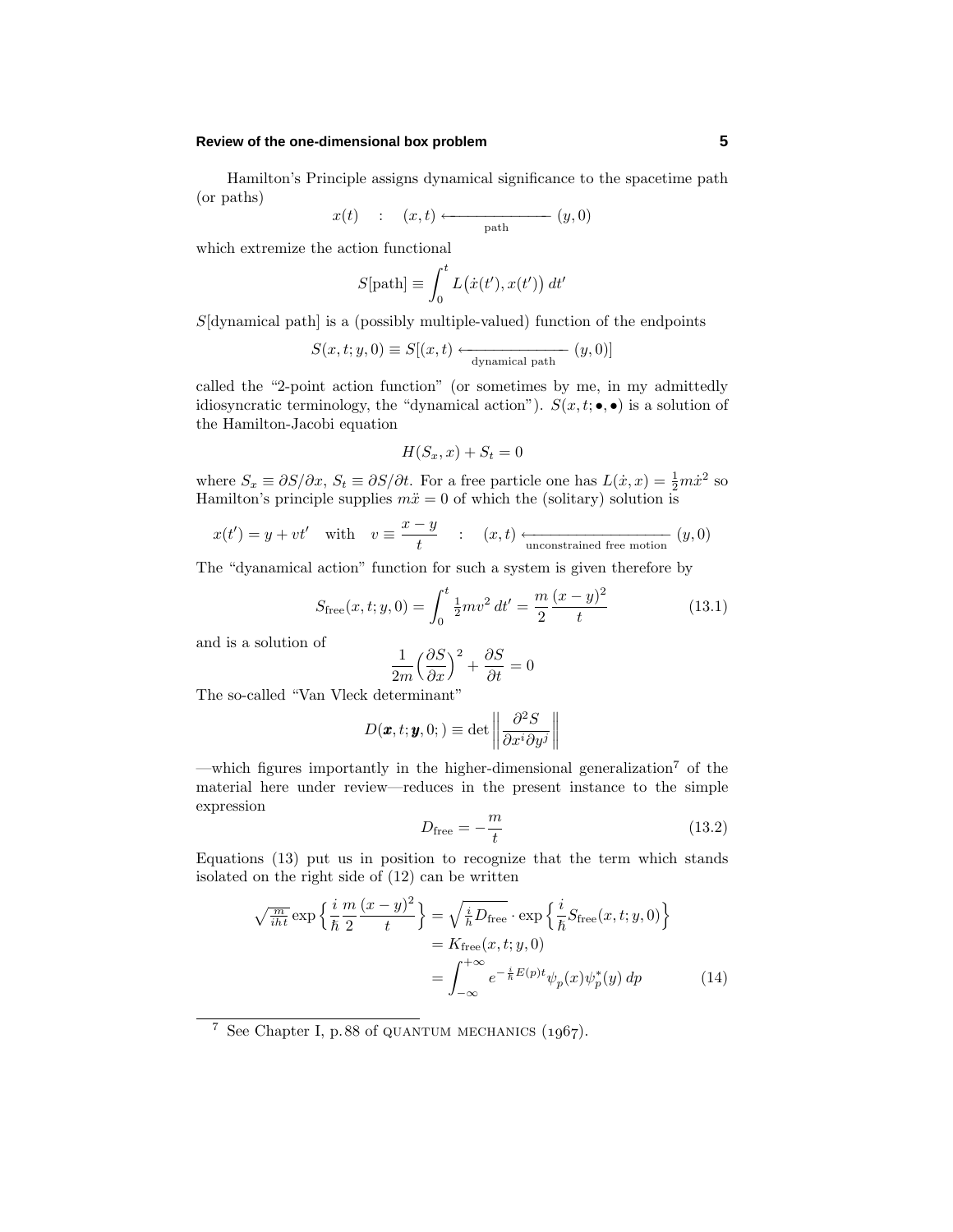where  $E(p) \equiv \frac{1}{2m} p^2$  and  $\psi_p(x) \equiv \frac{1}{\sqrt{h}} \exp\left\{\frac{i}{\hbar} px\right\}$  refer familiarly to the standard quantum mechanics of a free particle.

Look now to the classical mechanics of a *confined* free particle. For such a system there exist multiple dynamical paths  $(x,t) \longleftarrow (y,0)$ , which is to say: the action functional *S*[path] possesses multiple extrema; in addition to the "direct" path there are "*n*-bounce paths" of two types—those that bounce first off the barrier at  $x = 0$  and those that bounce first off the barrier at  $x = a$ . Details relating to the design of that infinitude of dynamical paths is greatly facilitated by the "barber shop construction" known as the "method of images" (see Figures  $1 \& 2$ ). It emerges that paths are classified most usefully not by their handedness (i.e., by whether the first bounce is left or right) but by their parity (i.e., by whether the number of bounces experienced by the particle is even or odd), for this reason:

paths of *even parity* have lengths = 
$$
|x - y + 2na|
$$
 :  $n = 0, \pm 1, \pm 2,...$   
paths of *odd parity* have lengths =  $|(x - y + 2na) + 2(a - x)|$   
=  $|x + y + 2na|$  :  $n = 0, \pm 1, \pm 2,...$ 

It makes sense on these grounds to speak of "the even/odd path of order *n*," and it makes tentative good sense, on the basis of (13.1), to write

S[even path of order 
$$
n] = \frac{m}{2} \frac{(x - y + 2na)^2}{t}
$$
  
S[odd path of order  $n] = \frac{m}{2} \frac{(x + y + 2na)^2}{t}$ 

in which notation (11) assumes the following very striking form:

$$
K(x, t; y, 0) = \sqrt{\frac{m}{i\hbar t}} \sum_{n=-\infty}^{\infty} \left\{ e^{\frac{i}{\hbar}S[\text{even path of order } n]} - e^{\frac{i}{\hbar}S[\text{odd path of order } n]} \right\}
$$

$$
= \sum_{\text{all paths}} (-)^{\text{number of reflections}} \sqrt{\frac{m}{i\hbar t}} e^{\frac{i}{\hbar}S[\text{classical path}]} \tag{15}
$$

The result just achieved raises this obvious question: Why the minus sign? It is in the first place a clear implication of (11) that the minus sign is essential if we are to achieve

 $K(x, t; y, 0) = 0$  when either *x* or *y* lies at either endpoint

Its presence admits, however, of interpretation on other grounds. Suppose the classical action were to exhibit a jump discontinuity

$$
S\longrightarrow S+\Delta S
$$

at each reflection point. We would then recover (15) if it were the case that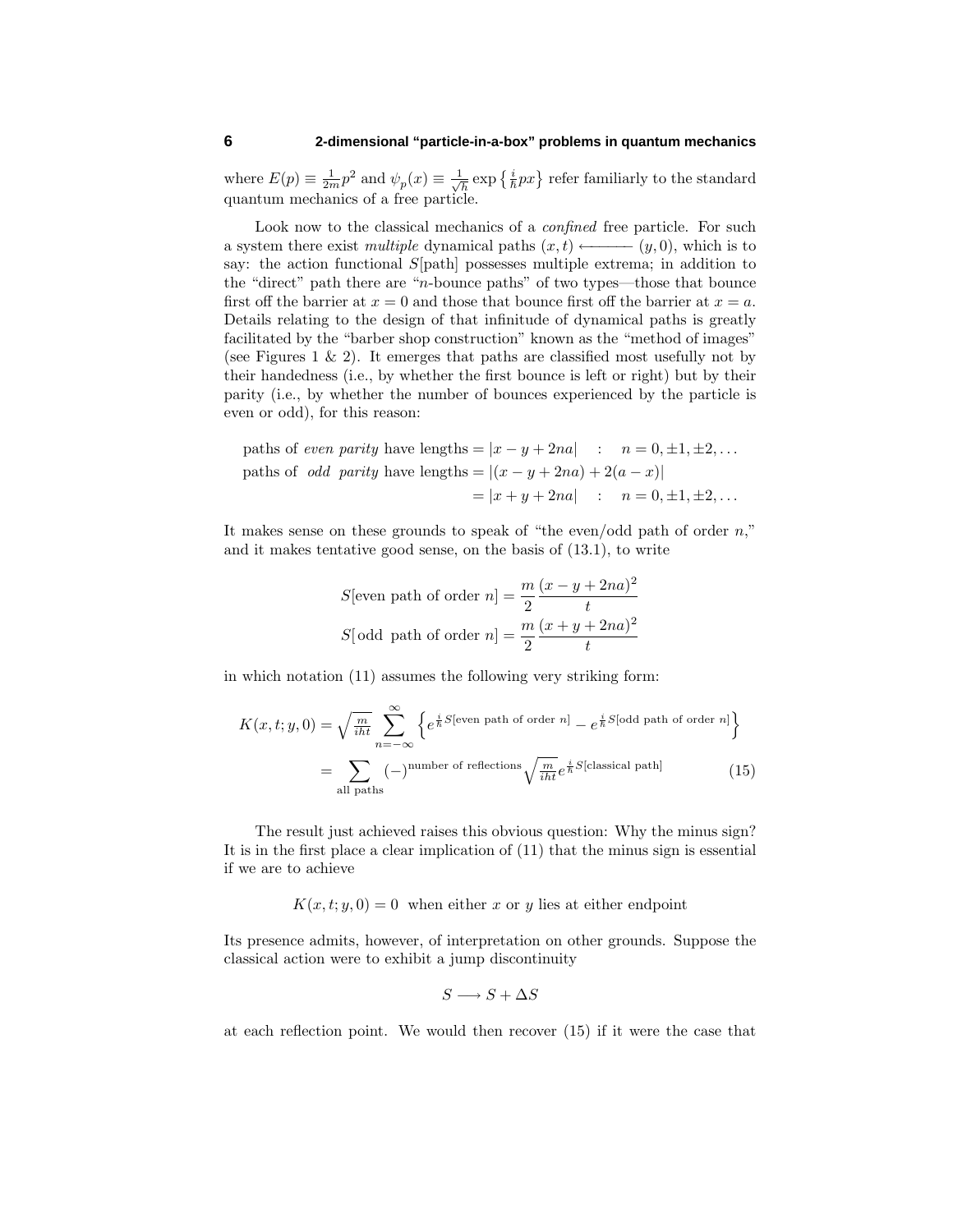

FIGURE 1: Spacetime diagram in which reflected free particle paths are displayed as straight paths from the source point  $(y, 0)$  to various "images" of the target point  $(x, t)$ . Note how paths that involve an even number of bounces are distinguished from those that involve an odd number.



FIGURE 2: Representation of the construction by which fictitious image paths give rise in physical spacetime to multiply reflected paths.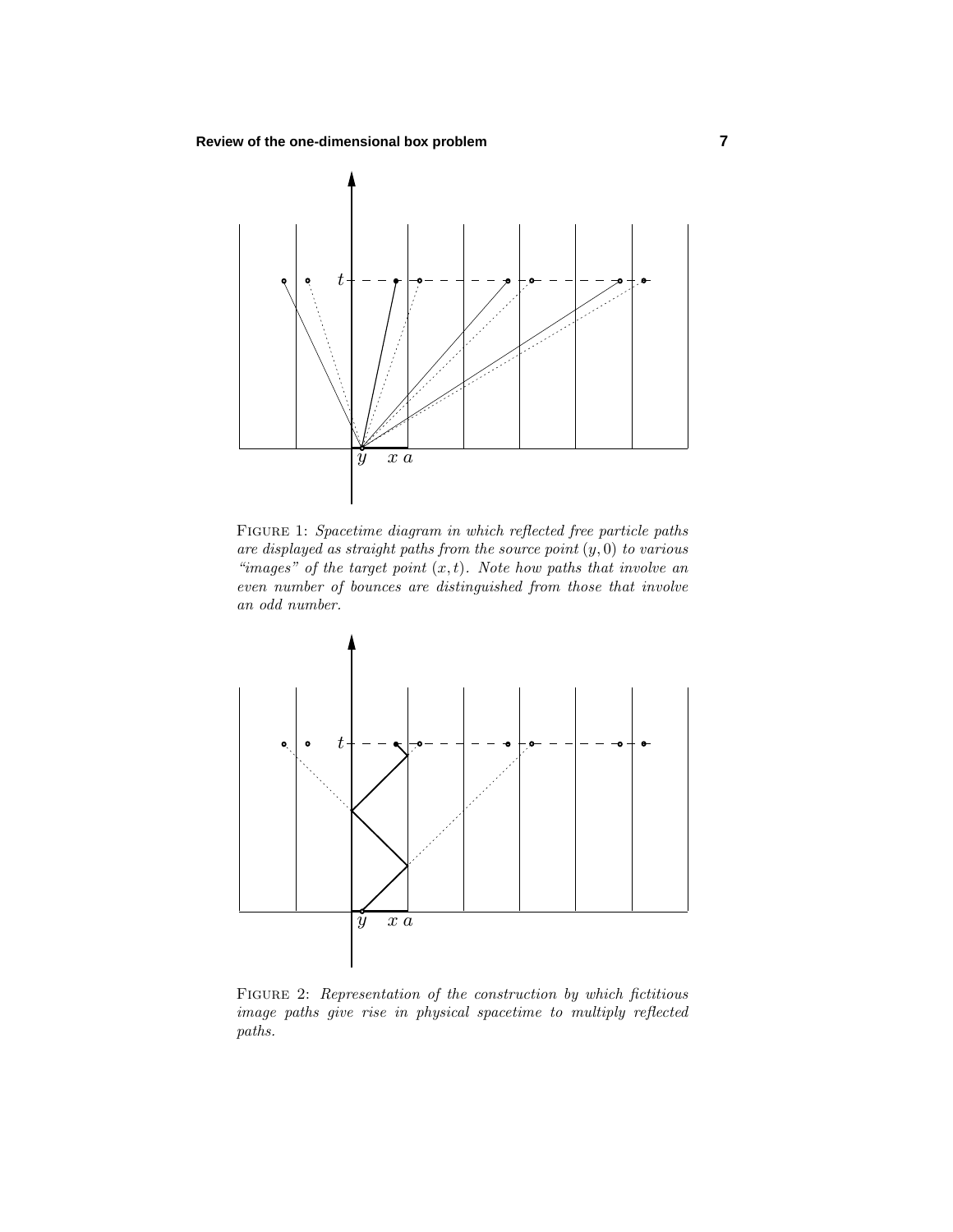$\frac{i}{\hbar}\Delta S = i(1+2n)\pi$ , which entails (here *n* is any positive or negative integer, not to be confused with the *n* we have used to identify paths)

$$
\Delta S = (n + \frac{1}{2})h\tag{16}
$$

Such a result would be rendered intelligible if, proceeding in reference to the following figure, we were to require that the shaded region have area given by



FIGURE 3: The figures are drawn on phase space. The figure on the left represents the collision of a particle with an idealized barrier of infinite stiffness. On the right the particle penetrates a certain distance into a relatively more physical (because relatively "soft") barrier.

the Bohr-Sommerfeld quantization condition<sup>8</sup>

$$
\oint p\,dx = (n + \frac{1}{2})h
$$

Though this little argument is certainly not conclusive, it is, I think, powerfully suggestive.

One is reminded in this general connection that light, when reflected from a medium of higher index of refraction, experiences a 180◦ phase advance (but no such phase advance when the index of refraction is lower). The analogy is, however, not precise: When a classical particle enters a region of discontinuously higher potential its momentum decreases  $(p = \sqrt{2mE} \mapsto \sqrt{2m(E-U)})$  but the phase velocity  $u = E/p$  of the associated  $\psi$ -wave  $\psi(x, t) \sim \exp\left\{\frac{i}{\hbar}[px - Et]\right\}$ 

<sup>8</sup> See Max Jammer, The Conceptual Development of Quantum Mechanics (), §3.1; J. B. Keller, "Correct Bohr-Sommerfeld Quantum Conditions for Nonseparable Systems," Annals of Physics **4**,180 (1958). Near the theoretical foundations of this topic—and of phase-skip phenomena generally—lies that branch of asymptotic analysis having to do with what is called "Stokes' phenomenon;" for an excellent review of the subject and its applications see J. Heading, An Introduction to Phase-Integral Methods (1962).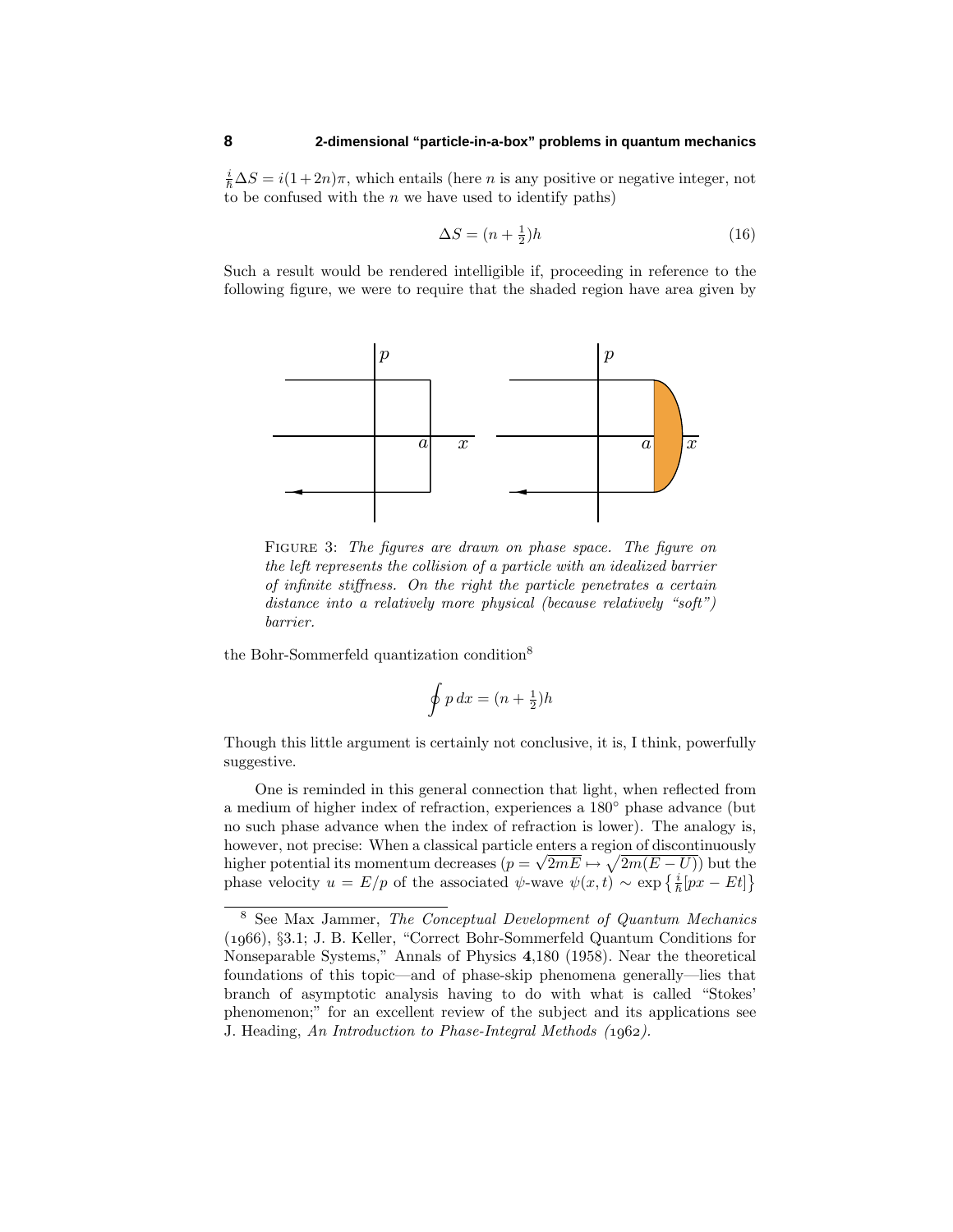## **Discussion & anticipations 9**

increases, meaning that the "mechanical index of refraction" has become (not higher but) lower. And in "classically forbidden regions" where  $U > E$  the index of fraction becomes actually imaginary (refraction becomes absorption).It is, therefore, for multiple reasons that the optical experience fails to illuminate the quantum situation.

If we agree to include reflective jump-discontinuities in our definition of the classical action

$$
S[classical reflective path] = S[equivalent image path] + (number of reflections) \cdot \Delta S
$$
 (17)

with  $\Delta S = (n + \frac{1}{2})h$ , then (15) admits of the following even simpler formulation:

$$
K(x, t; y, 0) = \sum_{\text{all paths}} \sqrt{\frac{m}{iht}} e^{\frac{i}{\hbar}S[\text{classical reflective path}]} \tag{18}
$$

**2. Miscellaneous comments and anticipatory remarks**. If we were, on some grounds, authorized to accept (18) as our starting point, then we could working backwards from the equation (11) that spells out the detailed meaning of  $(18)$ —recover  $(5.1)$ , from which we could simply *read off* the eigenfunctions  $\psi_n(x)$  and eigenvalues  $E_n$  which were at (1) and (2) found to be characteristic of the one-dimensional box problem. This, in a nutshell, is the program that will lead us to the exact eigenfunctions/eigenvalues of a specialized class of non-separable two-dimensional box problems.

Precisely such authorization was in fact provided by Feynman's celebrated observation<sup>9</sup> that the propagator can be developed

$$
K(x, t; y, 0) = \sum_{n=0}^{\infty} e^{\frac{i}{\hbar}S[\text{path}]} \mathcal{D}[\text{path}]
$$
 (19)

provided the "sum-over-paths" is suitably defined. Here the summation process is intended to embrace "all paths"—which we may, in a manner of speaking, take to mean "all Hamiltonian comparison paths" (which Feynman thus gave physical work to do)—but Feynman himself was well aware from the outset that  $(19)$  entails<sup>10</sup>

 $K(x, t; y, 0) \sim (normalization factor) \cdot e^{\frac{i}{\hbar}S[classical path]}$ 

in the classical limit  $\hbar \downarrow 0$ , and that this "semi-classical approximation" becomes exact when the particle moves freely (as it does also when the particle is

<sup>9</sup> "Space-time approach to non-relativistic quantum mechanics," Rev. Mod. Phys. **20**, 367 (1948); R. P. Feynman & A. R. Hibbs, Quantum Mechanics and Path Integrals  $(1965)$ .

<sup>10</sup> The argument—which Feynman himself only sketched—entails use of a functional generalization of the so-called "method of stationary phase."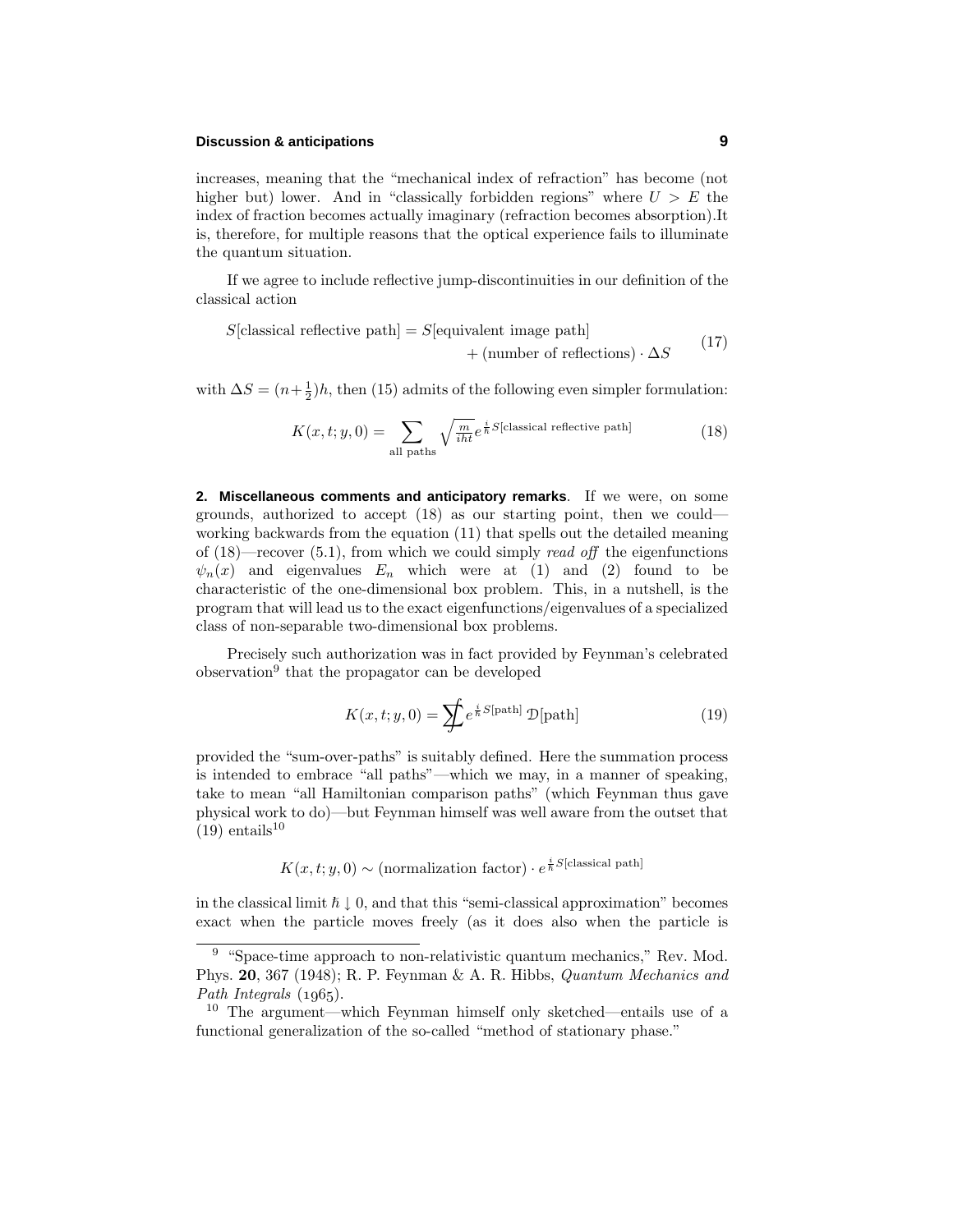harmonically bound). We can therefore regard (18) to be a direct implication of the Feynman formalism, in its simplest manifestation.

During the winter of  $1953/54$  Born and Einstein engaged in vigorous debate concerning the statistical interpretation of quantum mechanics. Record of that debate—in which Born and Einstein took the one-dimensional particle-in-a-box problem as their theoretical "laboratory"—was published in  $1971$ ,<sup>11</sup> and came at that time to my attention. I learned that Wolfgang Pauli had been apprised of the substance of the debate, and in December of 1955 had written to Born as follows:

I had used the mathematics of the example of the mass point between two walls, and of the wave-packets that belong to it, in my lectures in such a way that the transformation formula of the theta-function comes into play. But that is a mere detail.

Pauli's remark stimulated Born to return to the problem, and it was from the resulting publication<sup>12</sup> that I gained my first exposure to the theory of theta functions (concerning which Born himself drew inspiration from an old paper of P. Ewald<sup>13</sup> in which Jacobi's transformation formula enters into discussion of the electrostatic fields in crystals). When, in the winter/spring of  $1971/72$ , Richard Crandall and I developed the material outlined in §1 we imagined ourselves to be breaking new ground in one—but only one—respect: Born had all the essential physics in hand, but his eye on a different ball (see below), and seems not to have appreciated that his work had anything to do with ideas that had been put forward by Feynman (whom he does not cite). For Crandall and me the connection with the Feynman formalism was, on the other hand, the principal point of interest, and a point we found ourselves in position quickly to make precise. But we were, as we ultimately discovered, not the first to do so; in  $1951/51$  Pauli lectured at the ETH in Zürich on "Feldquantisierung," and took advantage of the occasion to present one of the first critical accounts of the then-new Feynman formalism. German-language notes from those lectures circulated fairly widely (and should have been known to Born), but they became available in English translation only in  $1973$ , when they were published by MIT under the title Pauli Lectures on Physics, Volume 6: Selected Topics in Field Quantization. In the final pages of that volume (at p. 170 in  $\S 30$ : "The Path Integral Method") one encounters discussion of "the example interesting in its own right—of a particle in a one-dimensional box" wherein Pauli, writing in reference to what he calles the "method of images," deftly

<sup>11</sup> The Born-Einstein Letters: Correspondence between Albert Einstein and Max  $\mathcal B$  Hedwig Born from 1916 to 1955, with Commentaries by Max Born. The letters in question ( $N^{\circ}105-111$ ) appear on pp. 205–216. Three letters, bearing on the substance of this debate, which Born received subsequently from Pauli appear on pp. 217–225.

 $12$  M. Born & W. Ludwig, "Zur Quantenmechanik des kräftefreien Teilchens," Z. für Physik 150, 106 (1958).

<sup>13</sup> "Die Berechnung optischer und elektrostatischer Gitterpotentiale," Ann. Phys. **64**, 253 (1921).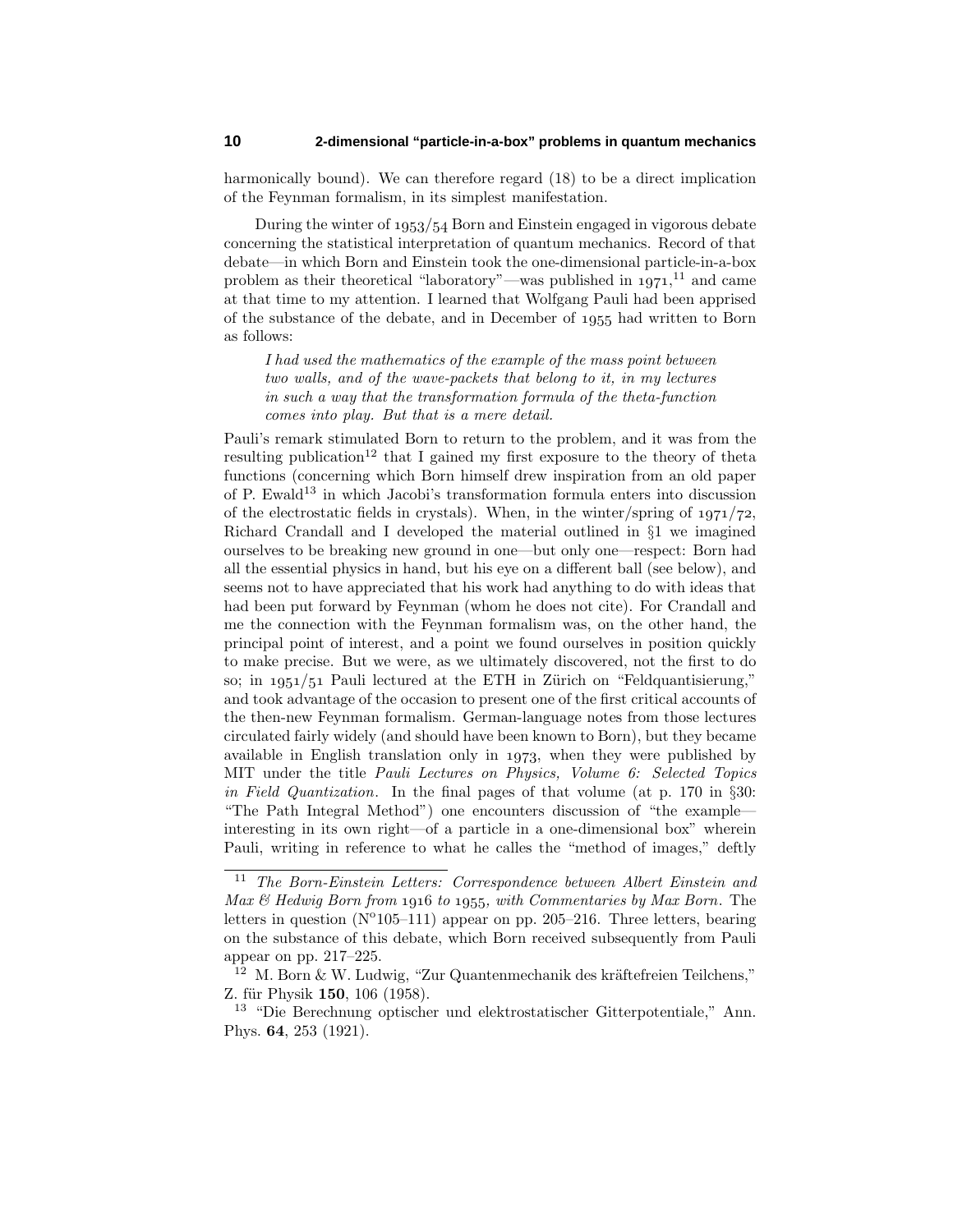## **Discussion & anticipations 11**

encapsulates essentially all that Crandall and I had to say. And, as came later to my attention, the mathematical method employed by Pauli was—as it refers not to the Schrödinger equation but to the heat equation—old even when Pauli wrote: Chapter III of A. Sommerfeld's *Partial Differential Equations in Physics*  $(1949)$ —which should also have been familiar to Born—is devoted to "Boundary" Value Problems in Heat Conduction," and its §16 ("Linear Heat Conductors Bounded on Both Ends") presents all the essentials of the argument devised by Pauli and Crandall/Wheeler, though for obvious physical reasons it contains no reference to any analog of "classical motion."

I digress to describe the issue which was of such distractingly preeminent interest to Born. A particle-in-a-box is initially localized, in the sense that both  $\Delta x$  and  $\Delta v = \frac{1}{m} \Delta p$  are small. How—asymptotically in time—does that localization become lost, and the distribution  $|\psi(x,t)|^2$  become flat? The following figure captures the classical essence of their idea. So far as concerns



FIGURE 4: Spacetime diagram of the classical representation of the mechanism by which initial localization information becomes lost.

the quantum aspects of the problem, Born  $&$  Ludwig begin with the pretty observation that if  $g(x)$  is defined on the unbounded line (where it describes, let us suppose, a localized wavepacket), then

$$
G(x) \equiv \sum_{n=-\infty}^{\infty} g(x + 2na) \quad : \quad \text{convergence assumed}
$$

is periodic  $(G(x) = G(x + 2a))$  and

$$
\Psi(x) \equiv G(x) - G(-x)
$$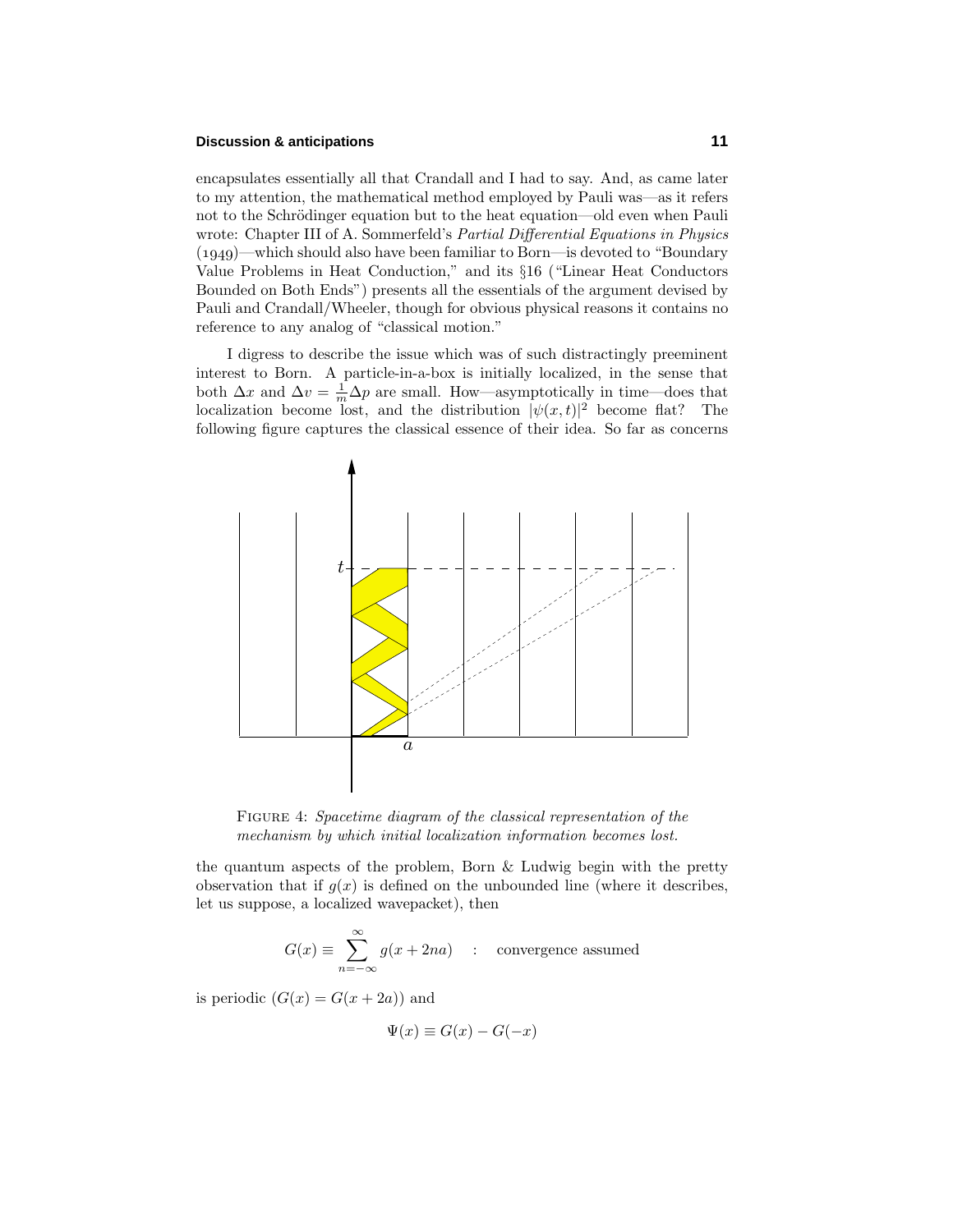is simultaneously periodic and odd, from which it follows that  $\Psi(0) = \Psi(a) = 0$ automatically (i.e., for all such functions  $g(x)$ ); the function  $\Psi(x)$  describes what might be called a "boxed wavepacket." Born & Ludgwig concentrate on the illustrative case of a "launched Gaussian"

$$
g(x) = \sqrt{\frac{1}{\sigma_0 \sqrt{2\pi}}} \exp \left\{-\left(\frac{x - x_0}{2\sigma_0}\right)^2 + \frac{i}{\hbar}mv(x - x_0)\right\}
$$

Such a wavepacket possesses initially minimal dispersion  $(\Delta x \cdot \Delta p) = \frac{1}{2}\hbar$  with  $\Delta x = \sigma_0$ , but with the passage of time the dispersion grows

$$
\sigma(t) = \sqrt{1 + (\hbar t/2m\sigma_0^2)^2}
$$

and in the characteristic time

$$
\tau \sim \frac{a}{\frac{1}{m}\Delta p} = 2ma\sigma_0/\hslash
$$

becomes as broad as the box. Thus prepared, Born & Ludwig introduce the nomenclature (here  $p_n \equiv \hbar k_n = h n/2a$ )

$$
K(x, t; y, 0) = \begin{cases} \text{righthand side of (5.2): the "wave representation" } \\ \text{righthand side of (11): the "particle representation" } \end{cases}
$$

$$
= \begin{cases} \frac{1}{2a} \sum_{-\infty}^{\infty} \left[ \exp\left\{ \frac{i}{\hbar} \left[ p_n(x-y) - \frac{1}{2m} p_n^2 t \right] \right\} - \exp\left\{ \frac{i}{\hbar} \left[ p_n(x+y) - \frac{1}{2m} p_n^2 t \right] \right\} \right] \\ \sqrt{\frac{m}{i\hbar t}} \sum_{-\infty}^{\infty} \left[ \exp\left\{ \frac{i}{\hbar} \frac{m(x-y+2an)^2}{2t} \right\} - \exp\left\{ \frac{i}{\hbar} \frac{m(x+y+2an)^2}{2t} \right\} \right] \end{cases}
$$

—the equivalence of which they establish by appeal to the "Poisson summation formula $^{n}$ <sup>14</sup> (i.e., by in effect reconstructing the proof of Jacobi's transformation formula (9))—and advocate the position that

- the particle representation pertains when  $t \ll \tau$
- the wave representation pertains when  $t \gg \tau$
- in general one should write something like

$$
K(x, t; y, 0) = e^{-t/\tau} K_{\text{particle}}(x, t; y, 0) + (1 - e^{-t/\tau}) K_{\text{wave}}(x, t; y, 0)
$$

This idea—which Born & Ludwig admit to having appropriated from an idea put forward by Ewald in quite another connection—does conform to an insight fundamental to the Feynman formalism

> Quantum mechanics becomes semi-classical in the short-time approximation.

but might appear to represent something of a swindle, insofar as it advocates a "distinction without a difference." But consider the point to which Bellman has drawn attention in his §10:

<sup>&</sup>lt;sup>14</sup> See R. Courant & D. Hilbert, *Methods of Mathematical Physics* (1953), pp. 74–77. The heavy details of Born & Ludwig's argument are developed in  $\S5$  of FEYNMAN FORMALISM FOR POLYGONAL DOMAINS  $(1971-1976)$ .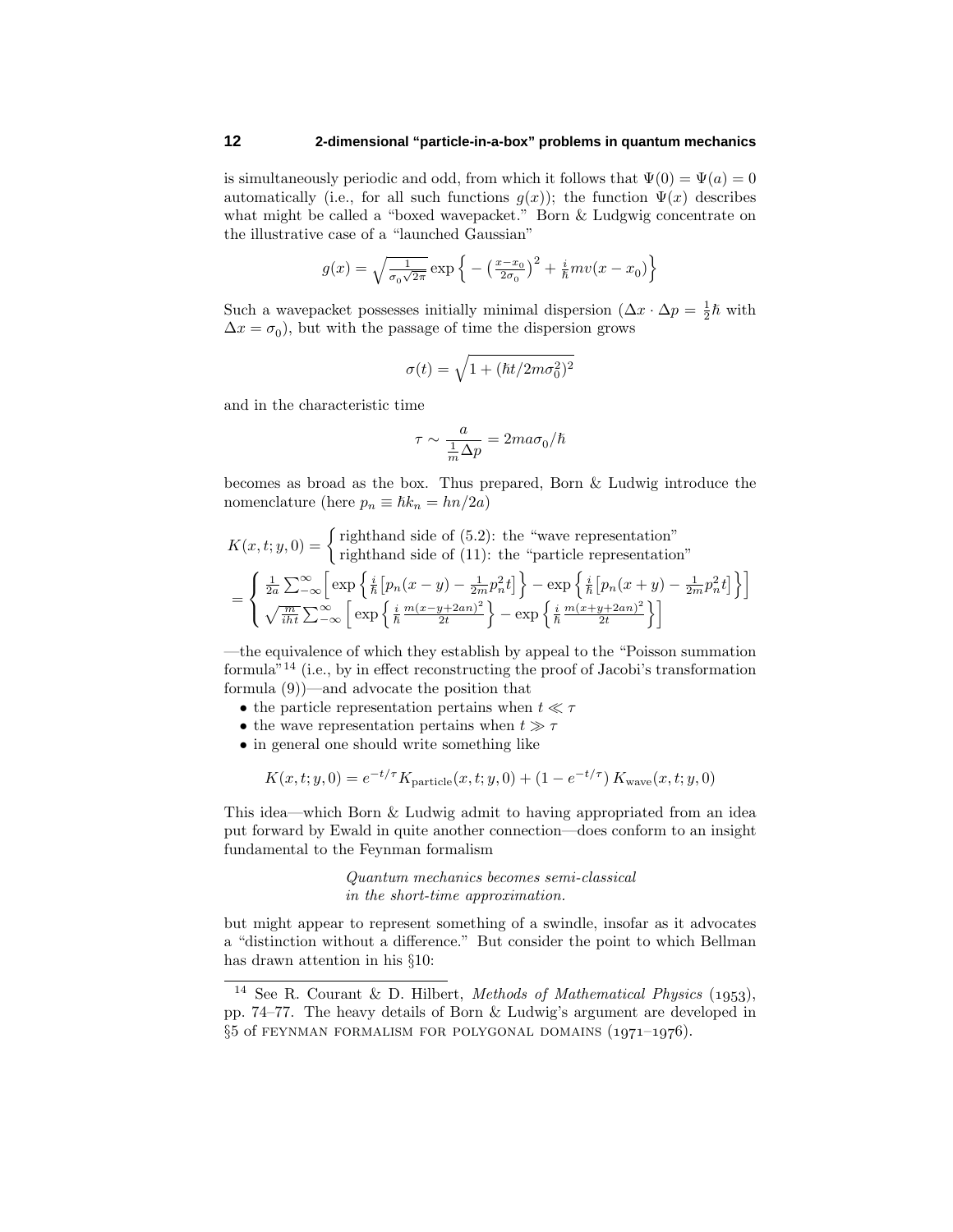## **Discussion & anticipations 13**

It is an implication of Jacobi's formula (10) that (set  $\tau = it/\pi$  and  $z = 0$ )

$$
f(t) \equiv \sum_{-\infty}^{\infty} e^{-tn^2} = \sqrt{\frac{\pi}{t}} \sum_{-\infty}^{\infty} e^{\pi^2 n^2 / t}
$$

While the left and right sides of the preceding equation are identically equal, they are not computationally identical! Suppose, for example, we wanted to evaluate  $f(.01)$ . Working from the sum on the left, it follows from

$$
e^{-25} \approx 10^{-10.8}
$$

that we would (since  $n^2/100 = 25$  entails  $n = 50$ ) have to keep about 50 terms to achieve 10-place accuracy. Working, on the other hand, from the sum on the right, we have

$$
\sqrt{\frac{\pi}{t}} \sum_{-\infty}^{\infty} e^{\pi^2 n^2/t} = \sqrt{100\pi} (1 + 2 e^{-100\pi^2} + \cdots)
$$

$$
\approx 10^{-434}
$$

and have achieved accuracy to better than 400 places with only two terms! The situation would be reversed if we were to evaluate  $f(100)$ . This, I think, is the insight that Born & Ludwig were laboring to promote.

The "method of images" has applications to electrostatics, the theory of heat, optics, acoustics, classical/quantum mechanics*...* but prior to the physics in any application stands the mathematical problem of describing—of describing in terms most aptly suited to the intended application—the rule according to which points in the physical domain become associated with points in signed "images" of that domain:

physical point 
$$
\longmapsto
$$
 signed "images" of that point (20)

In the one-dimensional case that has been our exclusive concern thus far the ramification process (20) is so exceptionally simple as to be describable in many distinct ways: One might simply write

x on physical interval 
$$
\rightarrow
$$
  $2an \pm x$ , with parity of the sign (21)

or one might look to (for example) any of the diagramatic devices presented in Figure 5. These and similar constructions acquire some of their interest from the circumstance that when generalized to two or more dimensions (where geometrical considerations come non-trivially into play) they tend to speak to different issues, and to acquire distinct kinds and degrees of utility. The following remarks are intended to illustrate distinctions of the sort that arise and acquire importance in the 2-dimensional case:

It is evident (see Figure 6) even in the absence of formal proof that, in the one-dimensional case, when an inteval somersaults from one position to another it arrives always with the same orientation; to say the same thing another way: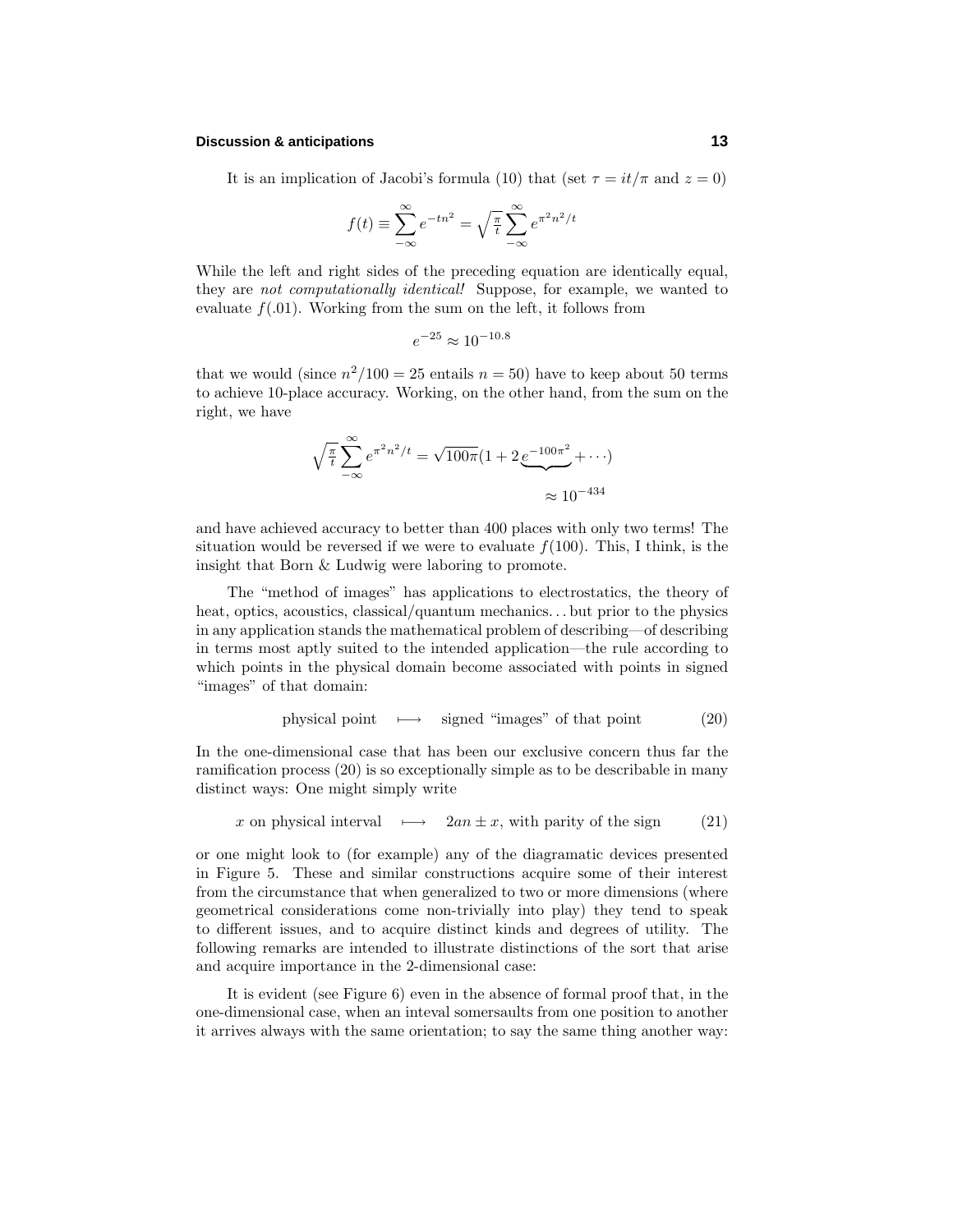

FIGURE 5: Three representations of  $(20)$ , as it pertains to image construction in the one-dimensional case. The top diagram can be read as a graph of (21); notice that while  $\leftarrow$  is a many-one function,  $\rightarrow$  has the one-many character typical of what I call a "ramification." In the middle diagram the physical interval ramifies by "somersaulting" up and down the real line, achieving what I call a "reflective tesellation of the line." In the bottom figure the physical interval is conjoined with one of its reflective images to produce a (boxed) "fundamental unit," which is then translated in steps of length 2*a*.



FIGURE 6: Alternative somersault excursions (grey and white) with identical endpoints (black) achieve terminal orientations that are invariable identical; unambiguous parity assignments are therefore possible.

somersault excursions of every design—provided only that they begin and end "at home"—preserve orientation. The same, less obviously, can be said of the equilateral trangles that tesselate the plane, as is implicit in Figure 7. The same, however, can *not* be said of the hexagonal tesellations of the plane; the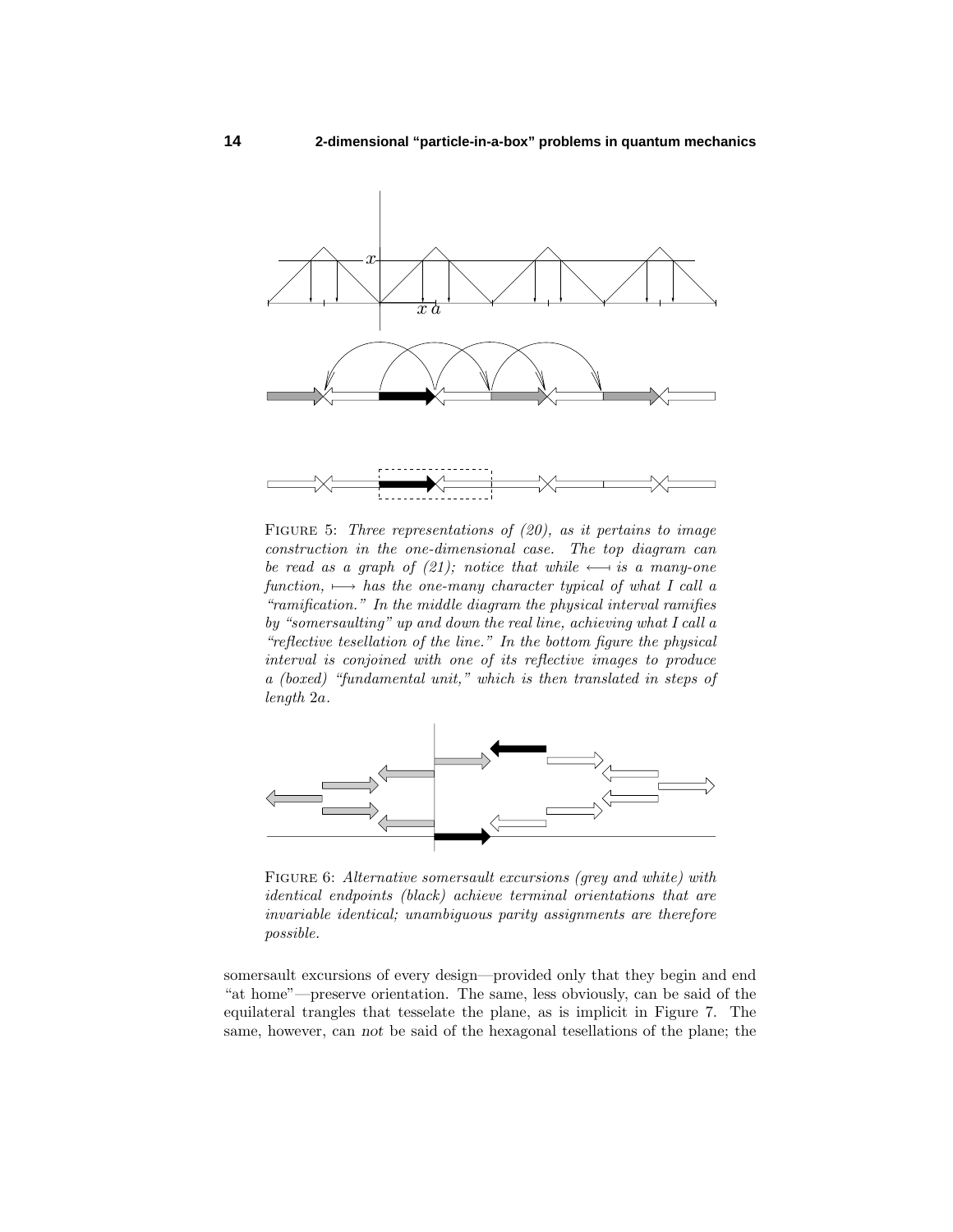

FIGURE 7: Reflective tesselation of the plane by an equilateral triangle. Triangles of six types are in evidence—three  $\Delta$ -triangles, corresponding to the even permutations of  $\{1,2,3\}$ , and three ∇-triangles, corresponding to the odd permutations. Reflective radiation of the shaded triangle of the plane assigns unambiguous parity and orientation to every triangle on the tesselated plane.



FIGURE 8: The shaded hexagon moves reflectively by two distinct routes to the dashed position, where it arrives with path-dependent orientation. It is not possible, by reflective radiation of the shaded hexigon, to assign unambiguous parity and orientation to other hexagons on the tesselated plane.

source of the problem becomes immediately evident when one reflectively walks a hexagon around a vertex: one finds that on the third move the hexagon returns to its original position with permuted vertices and reversed parity, but that on the sixth move (second time around) it is restored to its original configuration.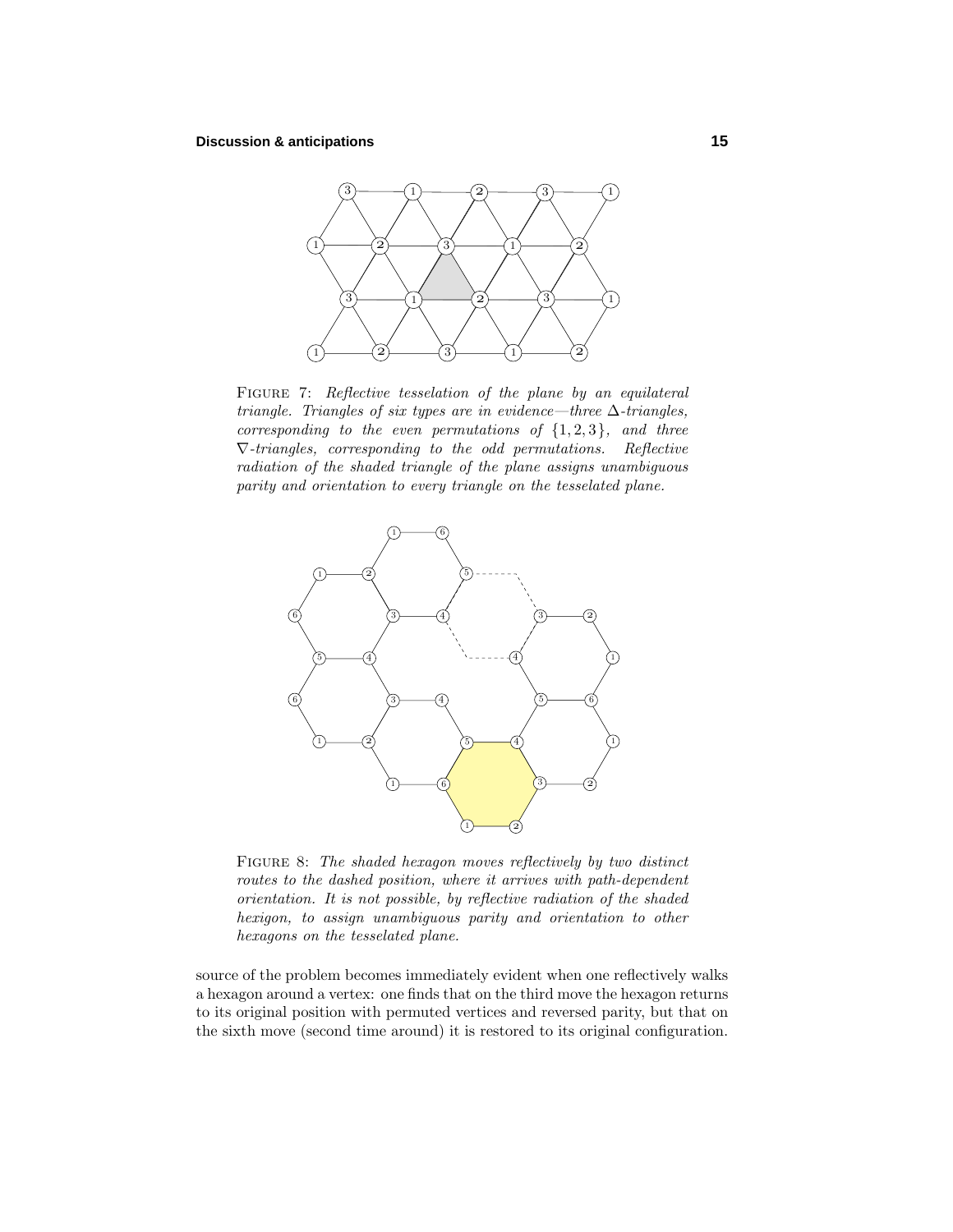In a sense that I will not attempt at this point to make precise, the hexagonal tesselation lives on the double plane. Relatedly but more obviously: it is not possible to color a hexagonal map using only two colors. We have touched here on a geometrical distinction that has deep quantum mechanical ramifications, as will emerge.

It is amusing to notice—though not immediately germaine to the quantum mechanical work ahead of us—that when a tetrahedron (imagine its four sides to be of different colors, and the mode of locomotion to be "rolling about an edge") is used to decorate the plane with triangles, one obtains (see Figure 9) a 4-color tesselation with the remarkable property that the color and orientation of every triangle is unambiguously determined (which is to say: a path-independent implication of the starting position/orientation of the tetrahedron). Somewhat



FIGURE 9: The 4-color tesselation generated by the tetrahedron that sat originally on its white  $\Delta$ -face. All  $\Delta$ -triangles have the same parity, and all  $\nabla$ -triangles have the opposite parity. A tetrahedron can sit on  $\Delta$  in 12 ways, and on  $\nabla$  in another 12; of those 24 orientations, only eight are realized in the figure.

surprisingly, the square tesselation generated by a rolling cube fails to display similar self-consistency properties. When these pretty facts were brought to the attention of readers of American Mathematical Monthly<sup>15</sup> one problem-solver observed that a rolling cube can assume only 12 of its 24 possible orientations, but that a rolling icosahedron can assume any of its 60 possible orientations.

<sup>15</sup> Advanced Problem 6388, proposed by N. Wheeler & Howard Straubing, Amer. Math. Monthly **89**, 338 (1982). The solution (**90**, 712 (1983)), by J. W. Grossman and twelve others, proceeds directly from information evident in Figure 9.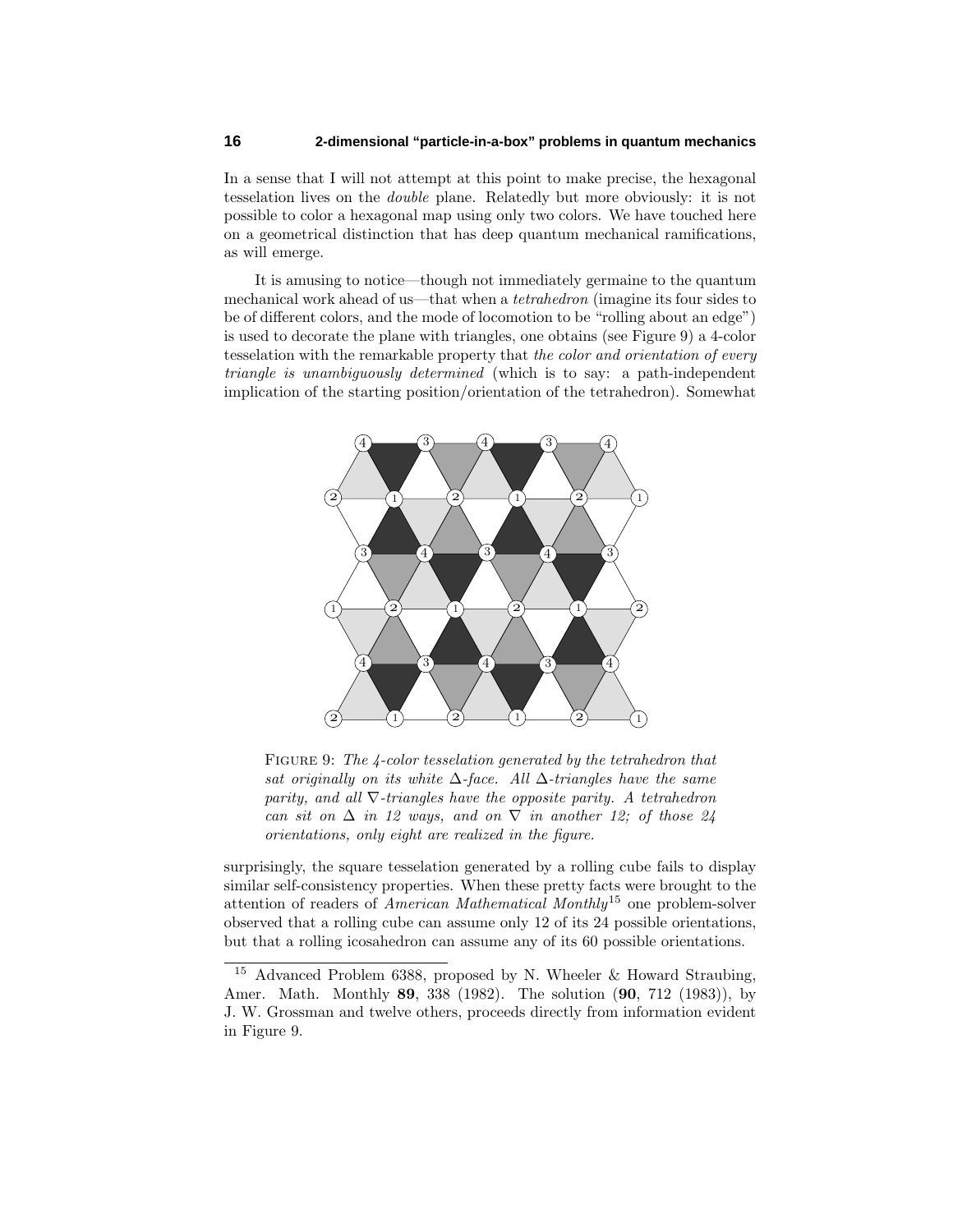## **Rectangular box problem: Part I 17**

**3. Two approaches to the quantum physics of a particle in a rectangular box**. Let our mass point *m* be confined now to the interior of the rectangular region

$$
R : \{ 0 \le x_1 \le a_1; 0 \le x_2 \le a_2 \}
$$

where  $x \equiv \{x_1, x_2\}$  refer to an inertial Cartesian coordinatization of the plane. We have

$$
\nabla^2 \psi(x) = -k^2 \psi(x) \quad \text{with} \quad k \equiv \sqrt{\frac{2mE}{\hbar^2}} \quad : \quad x \in R
$$

and require  $\psi(\partial R) = 0$ . Standardly<sup>16</sup> one proceeds by separation of variables, writing  $\psi(x_1, x_2) = f(x_1) \cdot g(x_2)$ . Easily—since the work was done already in the one-dimensional case: see again (1) and (2)—one obtains the normalized eigenfunctions

$$
\psi_{n_1 n_2}(x_1, x_2) = \sqrt{\frac{4}{a_1 a_2}} \sin\left(\frac{n_1 \pi}{a_1} x_1\right) \cdot \sin\left(\frac{n_2 \pi}{a_2} x_2\right) \tag{22}
$$

and finds the associated energy eigenvalue to be given by

$$
E_{n_1 n_2} = \mathcal{E}_1 n_1^2 + \mathcal{E}_2 n_2^2 \quad \text{with} \quad \mathcal{E}_1 \equiv \frac{h^2}{8m a_1^2} \quad \text{and} \quad \mathcal{E}_2 \equiv \frac{h^2}{8m a_2^2} \tag{23}
$$

Here  $\{n_1, n_2\} \in \{1, 2, 3, \ldots\}$  and  $a_1 a_2$  is just the *area* of the box *R*. I propose, however, to proceed non-standardly—by illustrative 2-dimensional application of the method of images.

It is by implicit reference to the tesselated plane (see Figure 10) that one designs the "bank shots" of classical billiards, and it is from (18) that we acquire interest in the *totality* of such "classical reflective paths"  $(\mathbf{x}, t) \longleftarrow (\mathbf{y}, 0)$ . It is computationally useful—and in more complicated cases essential—to be somewhat circumspect when setting up the "sum-over-paths" to which (18) speaks; in Figure 11 the physical box has been joined with three of its reflective images to form what I call the "fundamental unit." All the "reflective" aspects of the problem have been absorbed into the design of the fundamental unit, and tesselation of the plane has been achieved (no further somersaulting required) by translation of the fundamental unit. Introduction of the fundamental unit permits one to write

$$
\sum_{\text{all image points}} = \sum_{\text{translations}} \sum_{\substack{\text{image points within }\\\text{fundamental unit}}} \;
$$

Elaborating upon notation introduced in Figure 12, let the coordinates of the

<sup>16</sup> See, for example, §**5.3** of D. Griffiths, Introduction to Quantum Mechanics  $(1994).$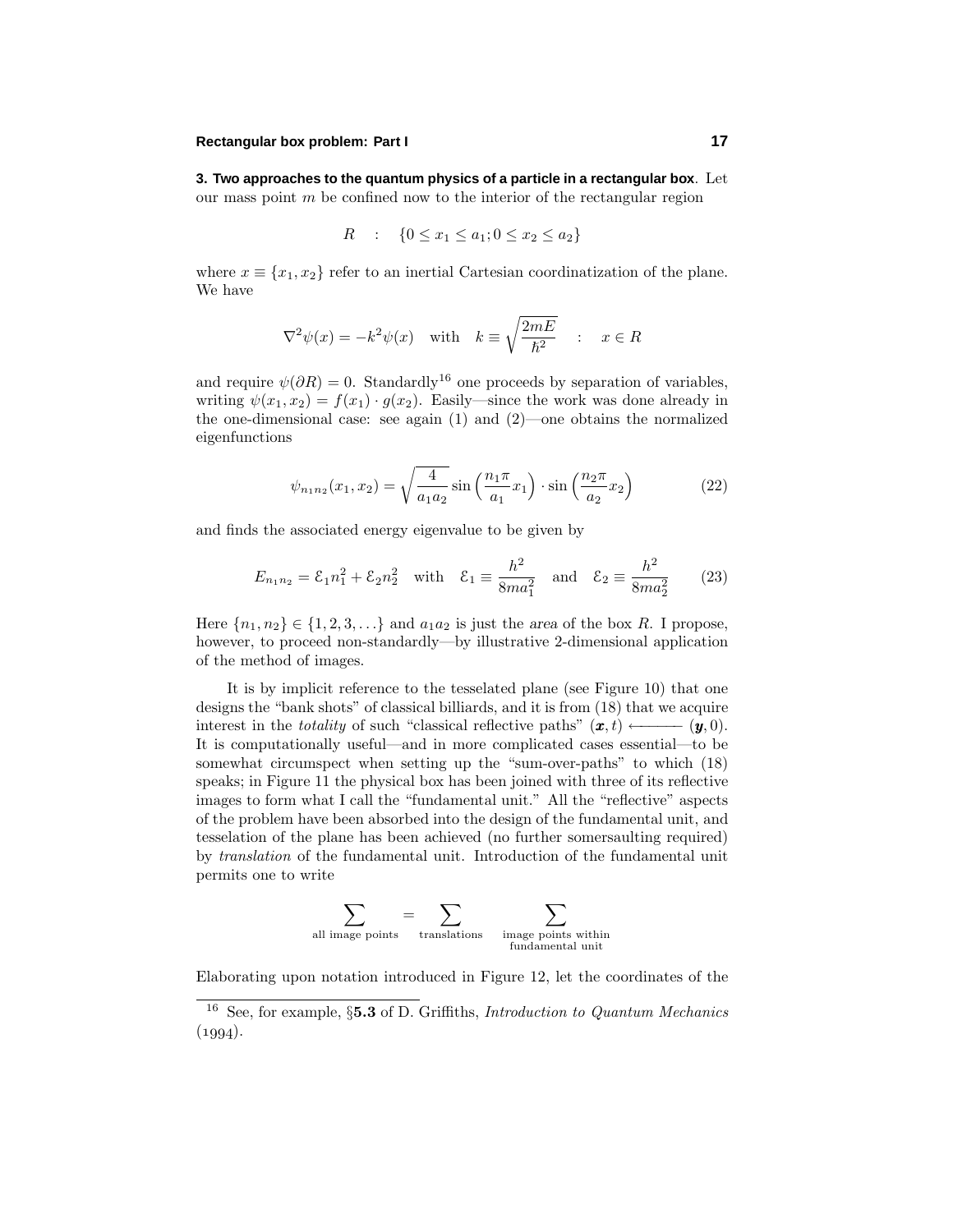

Figure 10: In classical billiards one uses the tesselated plane to construct (compare Figure 2) individual"bank shots." In quantum billiards one acquires interest in the totality of such reflective paths.



FIGURE 11: The physical rectangle (white) is joined with three of its reflective images to form the "fundamental unit" (outlined), and tesellation of the plane is achieved by translation of the fundamental unit. See again the bottom diagram in Figure 5.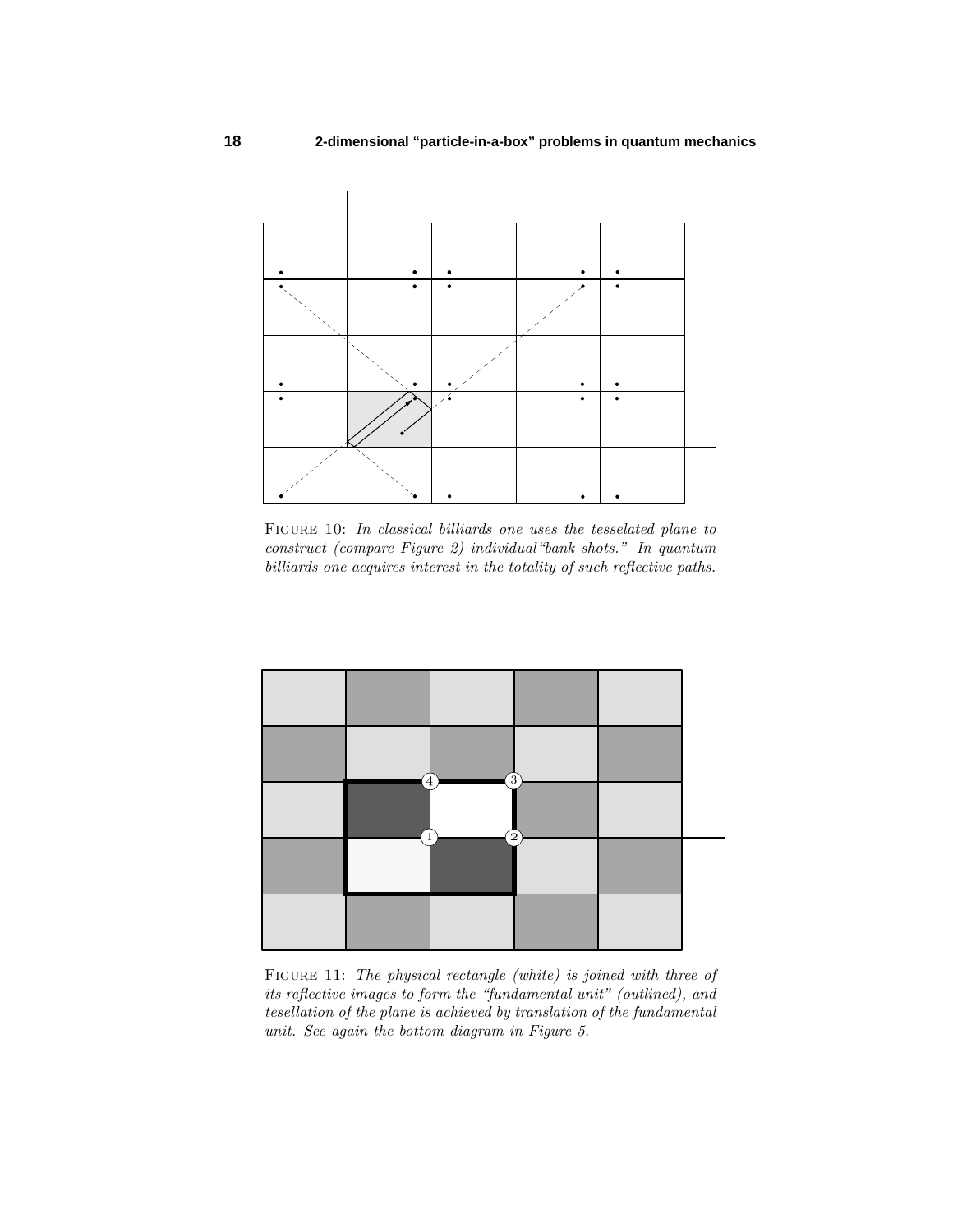

FIGURE 12: The "fundamental unit" and associated notations.

 $\boldsymbol{x} \equiv \boldsymbol{x}_0 = \begin{pmatrix} x_1 \ -x_2 \end{pmatrix}$ 

"target point" within the physical box be notated

Then

$$
\boldsymbol{x}_1 = \begin{pmatrix} -x_1 \\ +x_2 \end{pmatrix}
$$

$$
\boldsymbol{x}_2 = \begin{pmatrix} -x_1 \\ -x_2 \end{pmatrix}
$$

$$
\boldsymbol{x}_3 = \begin{pmatrix} +x_1 \\ -x_2 \end{pmatrix}
$$

*x*2  $\setminus$ 

describe the locations of the "fundamental image points" (image points within the fundamental unit) and we can in the general case write

$$
\boldsymbol{x} = \boldsymbol{x}_{\alpha} + n_1 \boldsymbol{T}_1 + n_2 \boldsymbol{T}_2 \tag{24}
$$

The numbers  $\alpha \in \{0, 1, 2, 3\}$  and  $\{n_1, n_2\} \in \{\ldots, -2, -1, 0, +1, +2, \ldots\}$  serve jointly to identify each individual image point, while

$$
\boldsymbol{T}_1 \equiv \begin{pmatrix} 2a_1 \\ 0 \end{pmatrix} \quad \text{and} \quad \boldsymbol{T}_2 \equiv \begin{pmatrix} 0 \\ 2a_2 \end{pmatrix} \tag{25}
$$

are "translation vectors" that serve to describe the periodicity of the tesselation. Image points with  $\alpha \in \{0, 2\}$  have even parity (which is to say: they give rise, by the construction of Figure 10, to paths with an even number of reflection points), while those with  $\alpha \in \{1,3\}$  have odd parity; in short, one can—by notational contrivance—write

parity = 
$$
(-)^{\alpha}
$$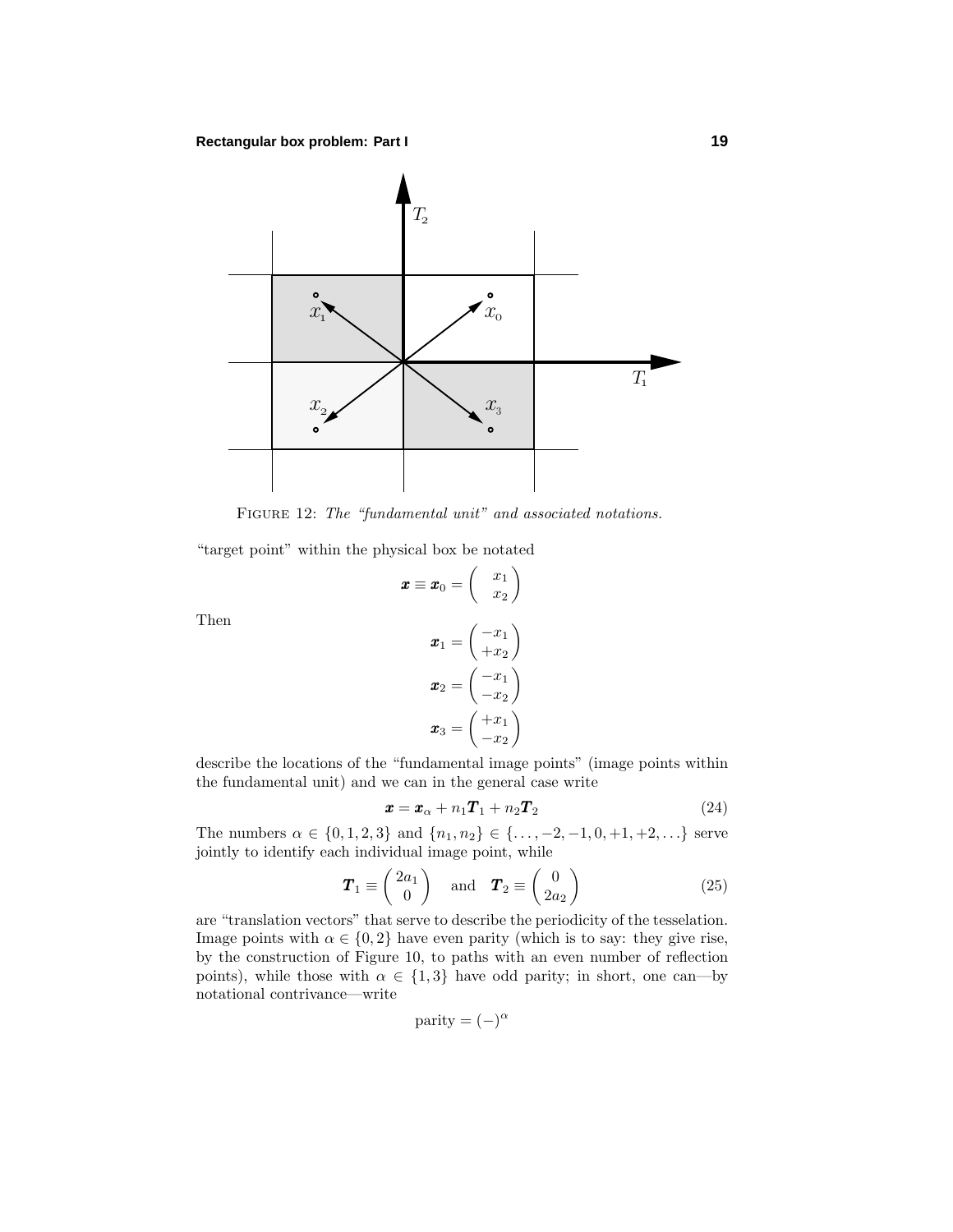The squared length of the line drawn from a point *y* in the physical box to the image point (24) can be described

$$
\begin{aligned} |\boldsymbol{x}_{\text{image point}}-\boldsymbol{y}|^2 & = \boldsymbol{S}\cdotp\boldsymbol{S} + 2\big(n_1\boldsymbol{S}\cdotp\boldsymbol{T}_1+n_2\boldsymbol{S}\cdotp\boldsymbol{T}_2\big) \\ & + n_1n_1\boldsymbol{T}_1\cdotp\boldsymbol{T}_1+ 2n_1n_2\boldsymbol{T}_1\cdotp\boldsymbol{T}_2 + n_2n_2\boldsymbol{T}_2\cdotp\boldsymbol{T}_2 \end{aligned}
$$

with 
$$
\mathbf{S} \equiv \mathbf{S}_{\alpha} \equiv \mathbf{x}_{\alpha} - \mathbf{y}
$$
 (26)

giving = *S*·*S* + 2 *n*·T*v* + *n*·T*n*

$$
=\boldsymbol{S}\cdotp\boldsymbol{S}+2\,\boldsymbol{n}\cdotp\mathbb{T}\boldsymbol{v}+\boldsymbol{n}\cdotp\mathbb{T}\boldsymbol{n}
$$

whe

$$
\mathbb{T} \equiv \begin{pmatrix} \boldsymbol{T}_1 \cdot \boldsymbol{T}_1 & \boldsymbol{T}_1 \cdot \boldsymbol{T}_2 \\ \boldsymbol{T}_2 \cdot \boldsymbol{T}_1 & \boldsymbol{T}_2 \cdot \boldsymbol{T}_2 \end{pmatrix} \quad \text{and} \quad \boldsymbol{v} = \boldsymbol{v}_{\alpha} \equiv \mathbb{T}^{-1} \begin{pmatrix} \boldsymbol{S} \cdot \boldsymbol{T}_1 \\ \boldsymbol{S} \cdot \boldsymbol{T}_2 \end{pmatrix} \tag{27}
$$

entail (I return to the semi-miraculous proof in a moment)  $\mathbf{S}\cdot\mathbf{S} = \mathbf{n}\cdot\mathbf{T}\mathbf{v}$ ; we are led thus, by quite a general line of argument, to this pretty result:

$$
|\boldsymbol{x}_{\text{image point}} - \boldsymbol{y}|^2 = (\boldsymbol{v} + \boldsymbol{n}) \cdot \mathbb{T}(\boldsymbol{v} + \boldsymbol{n}) \tag{28}
$$

Concerning that "semi-miraculous proof": we proceed from the observation that the symmetric matrix  $\mathbb{T}$  can be developed  $\mathbb{T} = \mathbb{C}^\top \mathbb{C}$  where  $\mathbb{C}$  is the square matrix into which the  $T_i$  enter as the column vectors:

$$
\mathbb{C} \equiv \|\bm{T}_1 \ \bm{T}_2\|
$$

The non-singularity of  $\mathbb C$  is assured by the linear independence of  $T_1$  and  $T_2$ . Let  $\overline{T}_1$  and  $\overline{T}_2$  be the *row* vectors that enter into the description of  $\mathbb{C}^{-1}$ :

$$
\mathbb{R} \equiv \mathbb{C}^{-1} \equiv \left\| \frac{\overline{T}_1}{\overline{T}_2} \right\|
$$

The statement  $\mathbb{R}\mathbb{C} = \mathbb{I}$  amounts to an assertion that the bases  $\{T_1, T_2\}$  and  $\{T_1, T_2\}$  are "bi-orthogonal:"<sup>17</sup>  $\overline{T}_i T_j = \delta_{ij}$ . From the familiar matrix-theoretic fact that left inverses are also right inverses (together with the symmetry of the identity I) we have  $\mathbb{RC} = \mathbb{CR} = \mathbb{C}^\top \mathbb{R}^\top = \mathbb{R}^\top \mathbb{C}^\top = \mathbb{I}$ . Moreover  $\mathbb{T}^{-1} = \mathbb{RR}^\top$ . In these notations we have  $v \equiv \mathbb{T}^{-1} \mathbb{C}^{\mathsf{T}} S = \mathbb{R} S$ , giving  $v \cdot \mathbb{T} v = S \cdot \mathbb{R}^{\mathsf{T}} \mathbb{C}^{\mathsf{T}} \mathbb{C} \mathbb{R} S = S \cdot S$ , as claimed.

The dynamical action associated with motion to an image point can now be described rather elegantly as follows:

$$
S(\boldsymbol{x}_{\alpha} + n_1 \boldsymbol{T}_1 + n_2 \boldsymbol{T}_2, t; \boldsymbol{y}, 0) = \frac{m}{2} \frac{(\boldsymbol{v} + \boldsymbol{n}) \cdot \mathbb{T}(\boldsymbol{v} + \boldsymbol{n})}{t} + \Delta S \tag{29}
$$

where the value of  $\Delta S$  entails  $e^{\frac{i}{\hbar}\Delta S} = (-)^{\alpha}$ . The argument that brought us to (29) is quite general in its main features; it is by specialization of  $\mathbb{T}$  and  $\mathbf{v}_{\alpha}$ that one obtains results specific to (in particular) the rectangular box problem.

<sup>&</sup>lt;sup>17</sup> The former is known to crystalographers as the "reciprocal basis."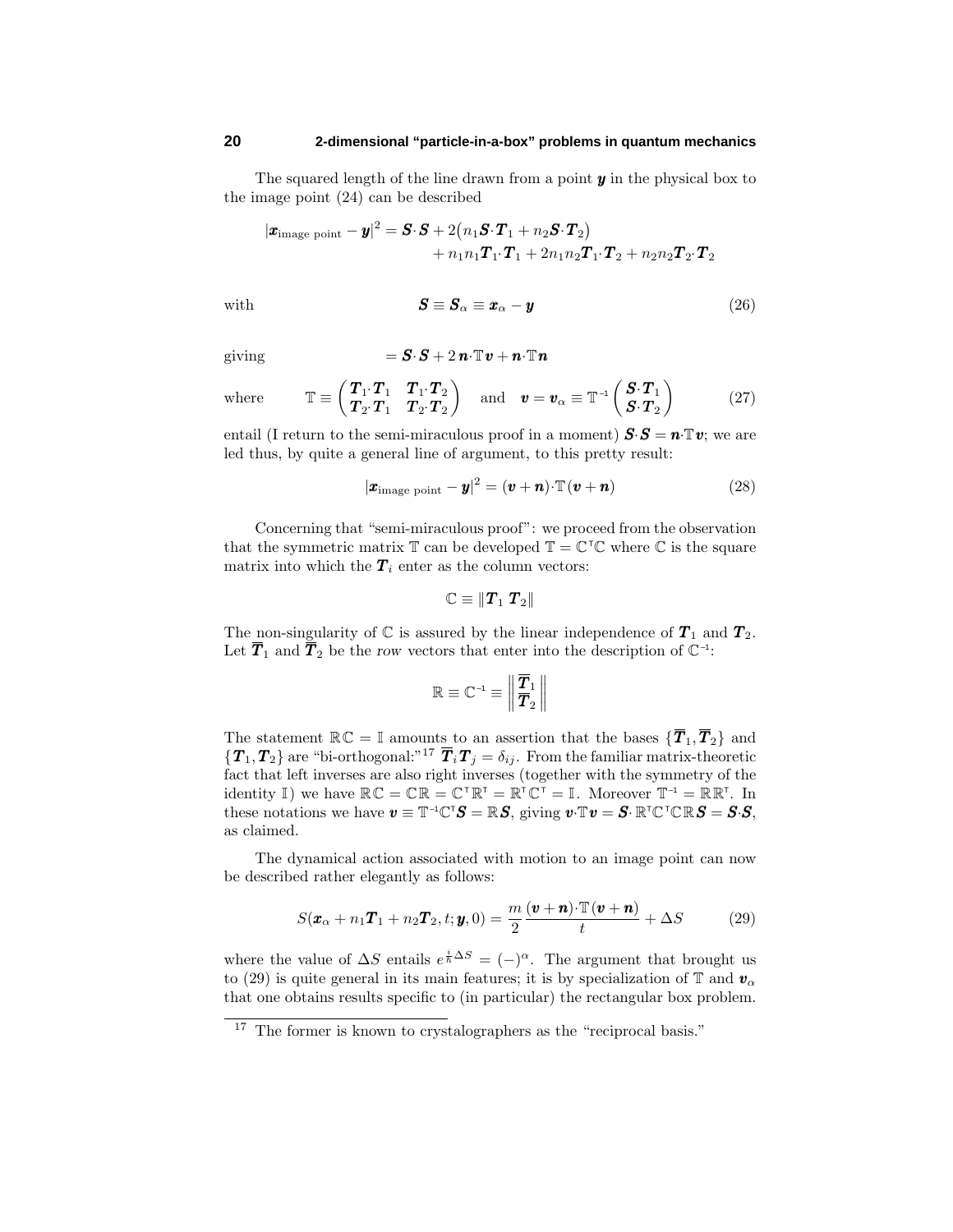## **Theta functions of several variables 21**

That I will do in good time. But to move efficiently beyond this point I now digress to review an *...*

**4. Outline of a theory of theta functions of several variables**. The subject of what Bellman calls "multidimensional theta functions" is taken up in his  $\S61$ and surveyed in the final eight pages of the monograph cited in Footnote 4, and is sometimes encountered in physical applications (see the paper by Ewald cited in Footnote 13). For notational and other reasons I find it convenient, however, to proceed from scratch.<sup>18</sup> Looking first to the one-dimensional pattern of our argument*...*

Let  $g(x)$  be defined on the unbounded line, and so well-behaved that

$$
G(x) \equiv \sum_{-\infty}^{\infty} g(x+n)
$$

exists (i.e., that the series converges).<sup>19</sup> Noting the periodicity of  $G(x)$ 

$$
G(x) = G(x+1)
$$

we write  $=$   $\sum_{n=1}^{\infty}$ 

$$
\sum_{k=-\infty} g_k e^{2\pi i kx}
$$
  

$$
g_k = \int_0^1 G(y)e^{-2\pi i ky} dy
$$
  

$$
= \sum_{n=-\infty}^{\infty} \int_0^1 g(y+n)e^{-2\pi i ky} dy
$$
  

$$
= \int_{-\infty}^{+\infty} g(y)e^{-2\pi i ky} dy
$$

to obtain<sup>20</sup>

$$
\sum_{n=-\infty}^{\infty} g(x+n) = \sum_{n=-\infty}^{\infty} e^{2\pi i n x} \int_{-\infty}^{+\infty} g(y)e^{-2\pi i n y} dy \tag{30}
$$

In the particular case  $g(x) = e^{-ax^2}$  we have

$$
\sum_{n=-\infty}^{\infty} e^{-a(x+n)^2} = \sum_{n=-\infty}^{\infty} e^{2\pi i n x} \int_{-\infty}^{+\infty} e^{-(ay^2+2by)} dy \quad \text{with} \quad b \equiv i\pi n \tag{31}
$$

<sup>&</sup>lt;sup>18</sup> The following material has been adapted from p. 129 *et seq* of "Two" particles in a 1-box; one particle in a 2-box" in feynmanism for polygonal .<br>DOMAINS (1971–1976).

<sup>19</sup> We note that a similar idea—applied there to a different objective—was encountered already at the bottom of p. 11.

<sup>&</sup>lt;sup>20</sup> At  $x = 0$  the following equation becomes precisely the "Poisson summation" formula;" see again Footnote 14.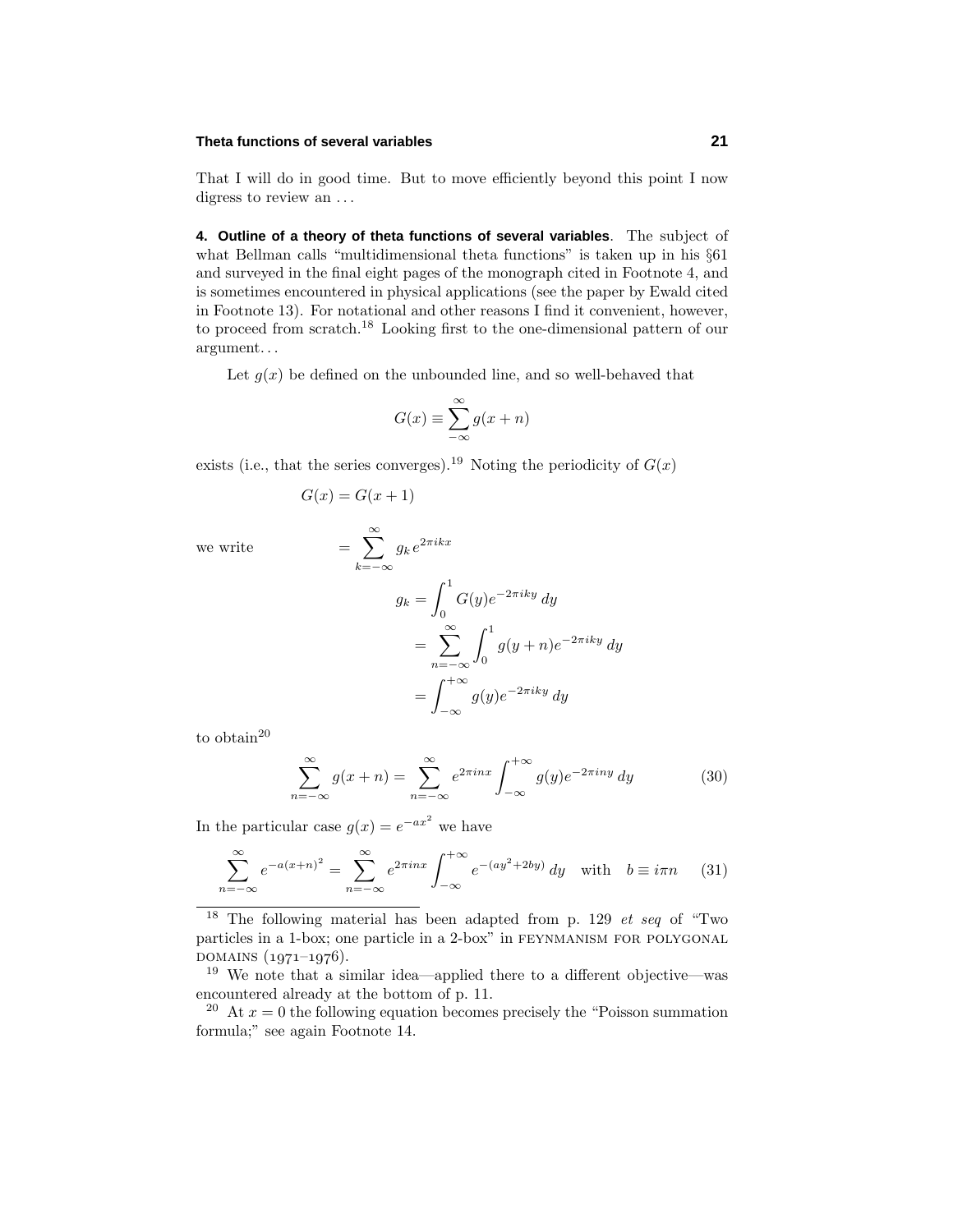But the Gaussian integral has a familiar value

$$
\int_{-\infty}^{+\infty} e^{-(ay^2+2by)} dy = \sqrt{\frac{\pi}{a}} e^{b^2/a} \quad : \quad \Re(a) > 0
$$

so we have—as a particular implication of (31)—

$$
\sum_{-\infty}^{\infty} e^{-a(x+n)^2} = \sqrt{\frac{\pi}{a}} \sum_{-\infty}^{\infty} e^{2\pi inx - \pi^2 n^2/a}
$$

Equivalently

$$
\sum_{-\infty}^{\infty} e^{-(\pi^2/a)n^2 - 2\pi ixn} = \sqrt{\frac{a}{\pi}} e^{-ax^2} \sum_{-\infty}^{\infty} e^{-an^2 - 2axn}
$$

which by notational adjustment

$$
a = \frac{i\pi}{\tau}
$$
 and  $x = \frac{z}{\pi}$ 

reads

$$
\sum_{-\infty}^{\infty} e^{i(\pi \tau n^2 - 2nz)} = \sqrt{i/\tau} e^{z^2/i\pi\tau} \cdot \sum_{-\infty}^{\infty} \exp\left\{-i\left(\frac{\pi n^2}{\tau} + \frac{2nz}{\tau}\right)\right\}
$$

$$
\equiv \vartheta(z, \tau) \quad \text{according to (10)}
$$

We have, in short, been led to an expression which by one interpretation serves to *motivate the definition* of the theta function  $\vartheta(z, \tau)$ , and have at the same time obtained a proof of the fundamental identity (9). And we have done so in a way that admits straightforwardly of multivariable generalization:

Let  $g(x_1, x_2, \ldots, x_p)$  be some nice function of several variables, and form the multiply-periodic function

$$
G(x_1, x_2, \dots, x_p) \equiv \sum_{\mathbf{n}} g(x_1 + n_1, x_2 + n_2, \dots, x_p + n_p)
$$

The argument that gave (30) gives

$$
\sum_{\mathbf{n}} g(\mathbf{x} + \mathbf{n}) = \sum_{\mathbf{n}} e^{2\pi i \mathbf{n} \cdot \mathbf{x}} \int_{-\infty}^{+\infty} g(\mathbf{y}) e^{-2\pi i \mathbf{n} \cdot \mathbf{y}} dy_1 dy_2 \cdots dy_p \qquad (32)
$$

In the particular case  $g(\mathbf{x}) = e^{-\mathbf{x} \cdot \mathbf{A} \cdot \mathbf{x}}$  (the matrix can without loss of generality be assumed to be symmetric, and by explicit assumption its eigenvalues all lie on the right half-plane) we have

$$
\sum_{\mathbf{n}} e^{-(\mathbf{x}+\mathbf{n})\cdot\mathbb{A}(\mathbf{x}+\mathbf{n})} = \sum_{\mathbf{n}} e^{2\pi i \mathbf{n}\cdot\mathbf{x}} \int_{-\infty}^{+\infty} e^{-(\mathbf{y}\cdot\mathbb{A}\mathbf{y}+2\mathbf{b}\cdot\mathbf{y})} dy_1 dy_2 \cdots dy_p
$$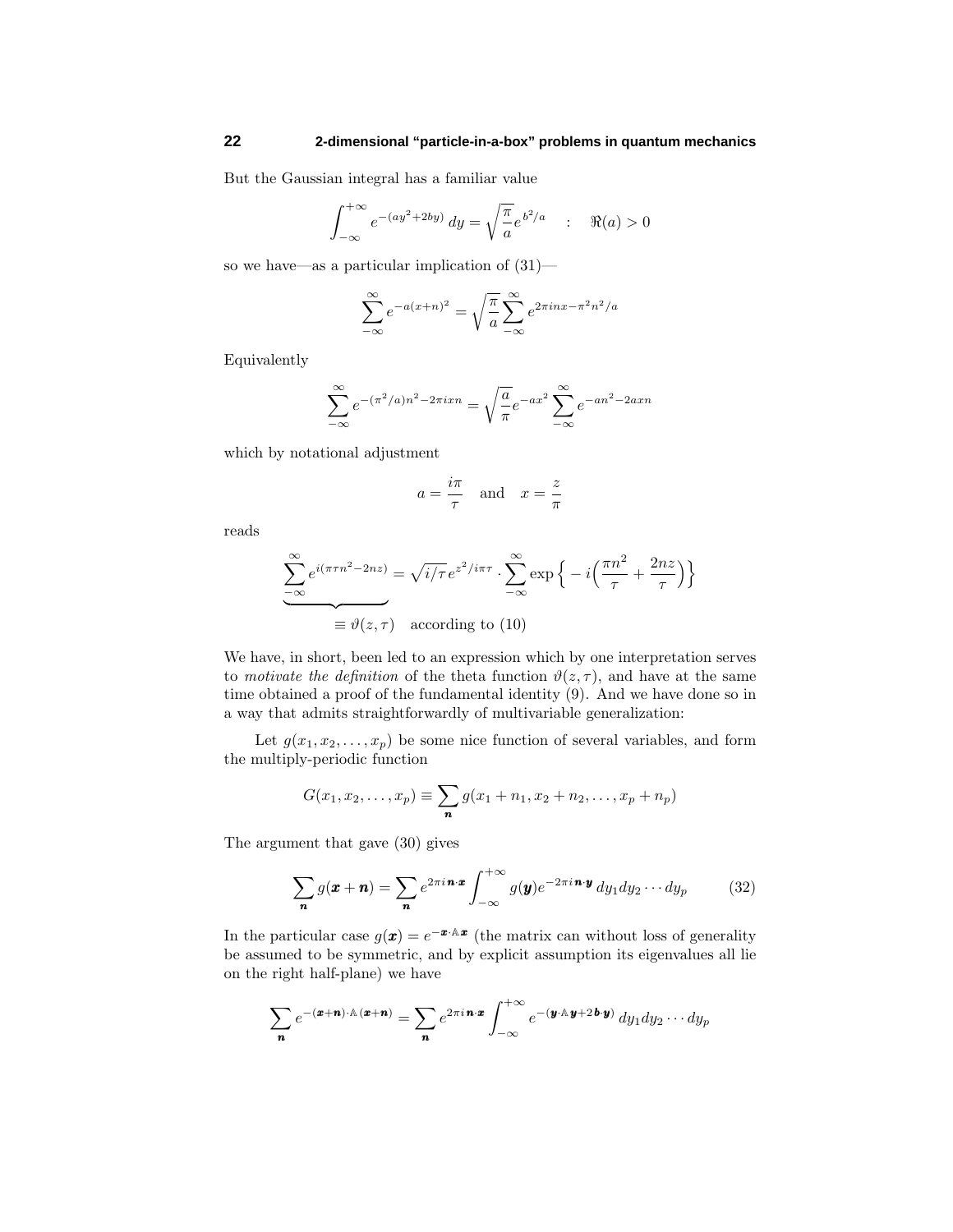## **Theta functions of several variables 23**

with  $\mathbf{b} \equiv i\pi \mathbf{n}$ . Drawing now upon the famous "multidimensional Gaussian integral formula"<br/>  $\rm ^{21}$ 

$$
\int_{-\infty}^{+\infty} e^{-(\boldsymbol{y}\cdot\mathbf{A}\boldsymbol{y}+2\boldsymbol{b}\cdot\boldsymbol{y})} dy_1 dy_2 \cdots dy_p = \sqrt{\frac{\pi^p}{\det A}} e^{\boldsymbol{b}\cdot\mathbf{A}^{-1}\boldsymbol{b}}
$$
(33)

we obtain—as a particular implication of (32)—

$$
\sum_{\mathbf{n}} e^{-(\mathbf{x}+\mathbf{n}) \cdot \mathbb{A}(\mathbf{x}+\mathbf{n})} = \sqrt{\frac{\pi^p}{\det \mathbb{A}}} \sum_{\mathbf{n}} e^{2\pi i \mathbf{n} \cdot \mathbf{x} - \pi^2 \mathbf{n} \cdot \mathbb{A}^{-1} \mathbf{n}}
$$
(34)

Equivalently<sup>22</sup>

$$
\sum_{\mathbf{n}} e^{-\pi^2 \mathbf{n} \cdot \mathbb{B} \cdot \mathbf{n} - 2\pi i \mathbf{n} \cdot \mathbf{x}} = \frac{1}{\sqrt{\pi^p \det \mathbb{B}}} \sum_{\mathbf{n}} e^{-(\mathbf{x} + \mathbf{n}) \cdot \mathbb{B}^{-1}(\mathbf{x} + \mathbf{n})}
$$

$$
= \frac{1}{\sqrt{\pi^p \det \mathbb{B}}} e^{-\mathbf{x} \cdot \mathbb{B}^{-1} \mathbf{x}} \sum_{\mathbf{n}} e^{-\mathbf{n} \cdot \mathbb{B}^{-1} \mathbf{n} - 2\mathbf{x} \cdot \mathbb{B}^{-1} \mathbf{n}}
$$

which by notational adjustment $^{23}$ 

$$
\mathbb{B} = \frac{1}{i\pi} \mathbb{W} \quad \text{and} \quad \pmb{x} = \frac{\pmb{z}}{\pi}
$$

reads

$$
\sum_{n} e^{i(\pi n \cdot Wn - 2n \cdot z)} = \sqrt{\frac{i^p}{\det W}} e^{-i \frac{1}{\pi} z \cdot Mz} \sum_{n} e^{-i(\pi n \cdot Mn + 2n \cdot Mz)} \qquad (35)
$$

$$
\equiv \vartheta(z, W) \quad \text{by proposed definition}
$$

In this notation (35) becomes

$$
\vartheta(\mathbf{z}, \mathbb{W}) = \sqrt{\frac{i^p}{\det \mathbb{W}}} e^{-i\frac{1}{\pi}\mathbf{z} \cdot \mathbb{M}\mathbf{z}} \cdot \vartheta(\mathbb{M}\mathbf{z}, -\mathbb{M})
$$
(36)

which is the multivariable generalization of Jacobi's identity (9).

This is not the place to undertake systematic development of the properties of  $\vartheta(\mathbf{z}, \mathbb{W})$ ; to those I will return as occasions arise, in response to specific needs.

<sup>&</sup>lt;sup>21</sup> See §**11.12** in H. Cramér, Mathematical Methods of Statistics (1946).

<sup>&</sup>lt;sup>22</sup> I find it convenient at this point to introduce the notation  $\mathbb{B} \equiv \mathbb{A}^{-1}$ .

<sup>&</sup>lt;sup>23</sup> I encounter here a small problem: I need a matrix analog of  $\tau$ , but T has been preempted. I give the assignment to W because it lends itself to the easily remembered clutter-reducing usage  $M \equiv W^{-1}$ . In (35) below I will on one occasion draw upon the symmetry of  $M$  to write  $n \cdot Mz$  in place of  $z \cdot Mn$ .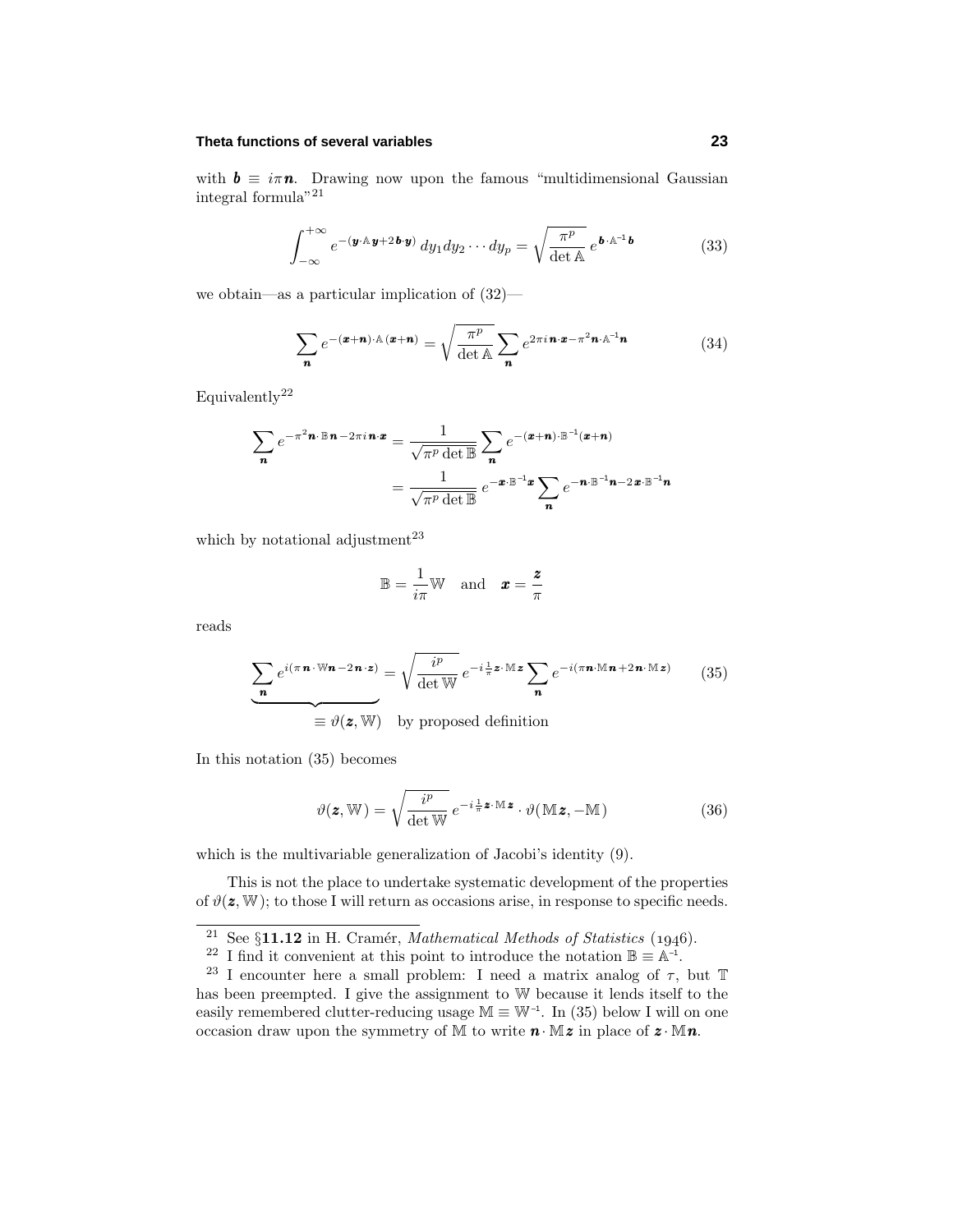It is sufficient to our immediate needs to observe that we are in position now to write

$$
\sum_{\mathbf{n}} e^{\beta(\mathbf{v}+\mathbf{n}) \cdot \mathbb{T}(\mathbf{v}+\mathbf{n})} = e^{\beta \mathbf{v} \cdot \mathbb{T} \mathbf{v}} \vartheta \big( i\beta \mathbb{T} \mathbf{v}, -\frac{i\beta}{\pi} \mathbb{T} \big)
$$
(37.1)

$$
= \sqrt{\left(-\frac{\pi}{\beta}\right)^p \frac{1}{\det \mathbb{T}}} \,\vartheta\big(\pi \boldsymbol{v}, \frac{\pi}{i\beta} \mathbb{T}^{-1}\big) \tag{37.2}
$$

And to notice the factorization (separation of variables) that comes into play when W is diagonal: if

$$
\mathbb{W} = \begin{pmatrix} \omega_1 & 0 & \cdots & 0 \\ 0 & \omega_2 & \cdots & 0 \\ \vdots & \vdots & \ddots & \vdots \\ 0 & 0 & \cdots & \omega_p \end{pmatrix}
$$

then

$$
\vartheta(\mathbf{z}, \mathbb{W}) = \vartheta(z_1, \omega_1) \cdot \vartheta(z_2, \omega_2) \cdot \dots \cdot \vartheta(z_p, \omega_p)
$$
\n(38)

in which connection we are reminded that a similar factorization pertains to and in fact lies at the heart of the proof of—the Gauss integral formula (33).

**5. Application to the rectangular box problem**. Taking the Feynman formalism and more specifically (18)—as our point of departure, and drawing freely upon information developed in §3, we have

$$
K(\boldsymbol{x}, t; \boldsymbol{y}, 0) = \sqrt{\left(\frac{i}{\hbar}\right)^2 \det \left\| \frac{\partial^2 S_0}{\partial x_i \partial y_j} \right\|} \cdot \sum_{\alpha=0}^3 (-)^{\alpha} \sum_{\boldsymbol{n}} \exp\left\{ \frac{i}{\hbar} S_\alpha \right\}
$$

$$
\frac{i}{\hbar} S_\alpha = \beta(\boldsymbol{v}_\alpha + \boldsymbol{n}) \cdot \mathbb{T}(\boldsymbol{v}_\alpha + \boldsymbol{n})
$$

where  $\beta \equiv im/2\hbar t$  and

$$
\mathbb{T} = \begin{pmatrix} 4a_1^2 & 0 \\ 0 & 4a_2^2 \end{pmatrix}
$$
  
\n
$$
\mathbf{v}_0 = \begin{pmatrix} (+x_1 - y_1)/2a_1 \\ (+x_2 - y_2)/2a_2 \end{pmatrix}
$$
  
\n
$$
\mathbf{v}_1 = \begin{pmatrix} (-x_1 - y_1)/2a_1 \\ (+x_2 - y_2)/2a_2 \end{pmatrix}
$$
  
\n
$$
\mathbf{v}_2 = \begin{pmatrix} (-x_1 - y_1)/2a_1 \\ (-x_2 - y_2)/2a_2 \end{pmatrix}
$$
  
\n
$$
\mathbf{v}_3 = \begin{pmatrix} (+x_1 - y_1)/2a_1 \\ (-x_2 - y_2)/2a_2 \end{pmatrix}
$$

and where I have—somewhat mysteriously (but see below)—assigned to the prefactor its *direct path* evaluation

$$
\sqrt{\left(\frac{i}{h}\right)^2 \det \left\|\frac{\partial^2 S_0}{\partial x_i \partial y_j}\right\|} = \frac{m}{iht}
$$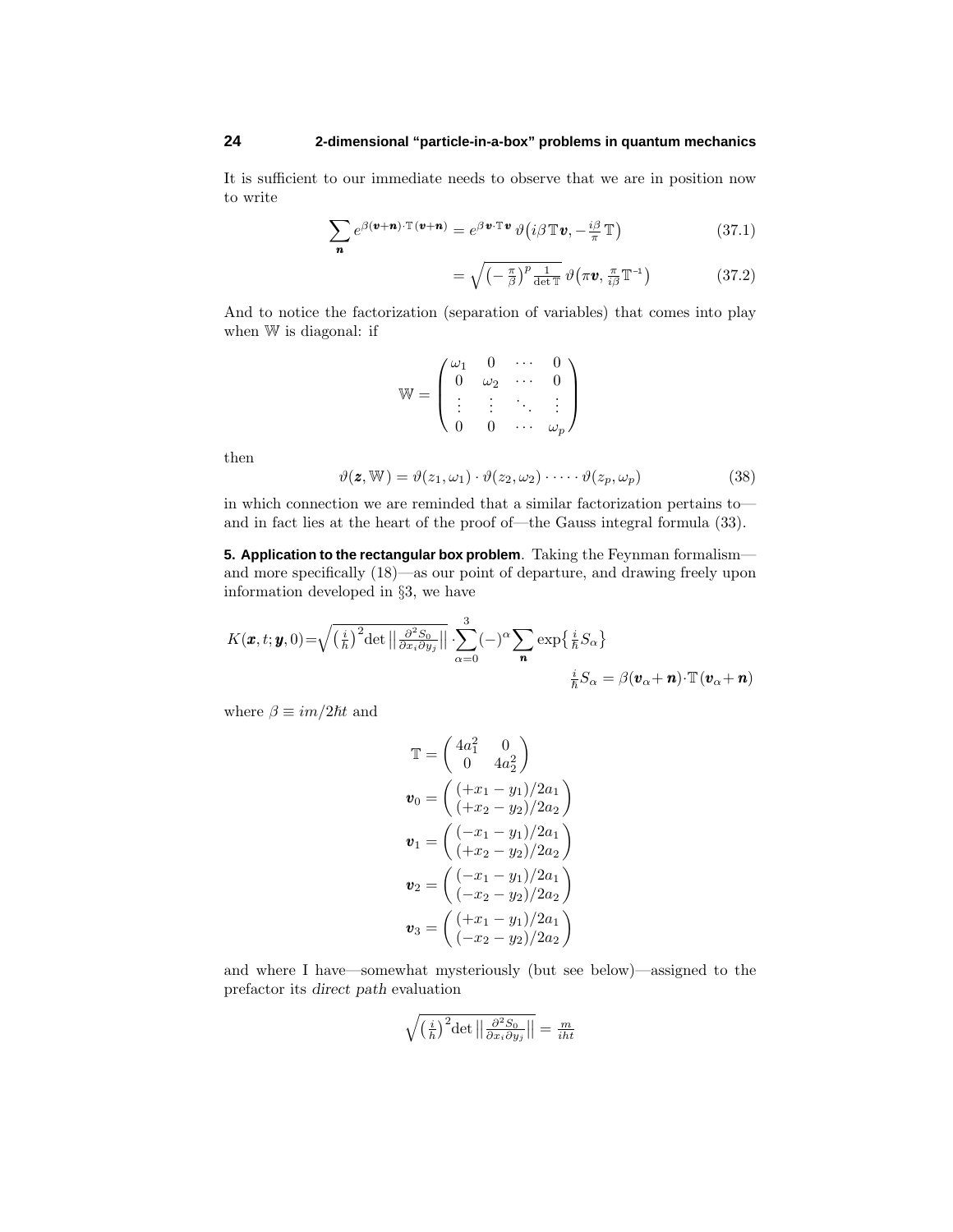## **Rectangular box problem: Part II 25**

in every case:  $\alpha = 0, 1, 2, 3$ . With these notations understood, the Feynman formalism has supplied

$$
K(\pmb{x},t;\pmb{y},0)=\frac{m}{i\hbar t}\sum_{\alpha=0}^3(-)^{\alpha}e^{\beta\pmb{v}_{\alpha}\cdot\mathbb{T}\pmb{v}_{\alpha}}\vartheta\big(i\beta\mathbb{T}\pmb{v}_{\alpha},-\frac{i\beta}{\pi}\mathbb{T}\big)
$$

from which we desire to extract eigenvalue and eigenfunction information. To that end, we pass (by means of Jacobi's identity) to the "wave representation" (37.2), writing

$$
= \underbrace{\frac{m}{i\hbar t}\sqrt{\left(-\frac{\pi}{\beta}\right)^2\frac{1}{\det\mathbb{T}}}}_{=\frac{1}{4a_1a_2}} \sum_{\alpha=0}^3 (-)^{\alpha} \vartheta\left(\pi \mathbf{v}_{\alpha}, \frac{\pi}{i\beta} \mathbb{T}^{-1}\right)
$$
(39)  

$$
= \frac{1}{4a_1a_2} = \frac{1}{4\operatorname{area}} = \frac{1}{\operatorname{area of fundamental unit}}
$$

and observe that  $\frac{\pi}{i\beta}T^{-1}$  is diagonal

$$
\frac{\pi}{i\beta}\mathbb{T}^{-1} = \begin{pmatrix} \tau_1 & 0\\ 0 & \tau_2 \end{pmatrix} \quad \text{with} \quad \tau_j = -\frac{ht}{4ma_j^2}
$$

so each of the theta functions *factors*: looking first to  $(38)$  and then to  $(7)$ , we have

$$
\vartheta(\pi \mathbf{v}_{\alpha}, \frac{\pi}{i\beta} \mathbb{T}^{-1}) = \vartheta(\pi v_{\alpha 1}, \tau_1) \cdot \vartheta(\pi v_{\alpha 2}, \tau_2)
$$
  
=  $\left\{ 1 + 2 \sum_{n_1=1}^{\infty} e^{-i\phi_1 n_1^2} \cos 2\pi n_1 v_{\alpha 1} \right\} \left\{ 1 + 2 \sum_{n_2=1}^{\infty} e^{-i\phi_2 n_2^2} \cos 2\pi n_2 v_{\alpha 2} \right\}$ 

where  $\phi_j \equiv -\pi \tau_j = \pi \frac{h t}{4m a_j^2}$  is a convenient abbreviation. Returning with this information to (39), we have

$$
K(\boldsymbol{x},t;\boldsymbol{y},0) = \frac{1}{4a_1a_2} \Big\{ \sum_{\alpha=0}^{3} (-)^{\alpha} + 2 \sum_{n_1} e^{-i\phi_1 n_1^2} \sum_{\alpha=0}^{3} (-)^{\alpha} \cos 2\pi n_1 v_{\alpha 1} + 2 \sum_{n_2} e^{-i\phi_2 n_2^2} \sum_{\alpha=0}^{3} (-)^{\alpha} \cos 2\pi n_2 v_{\alpha 2} + 4 \sum_{n_1} \sum_{n_2} e^{-i(\phi_1 n_1^2 + \phi_2 n_2^2)} \sum_{\alpha=0}^{3} (-)^{\alpha} \cos 2\pi n_1 v_{\alpha 1} \cos 2\pi n_2 v_{\alpha 2} \Big\}
$$

The first term on the right vanishes trivially. Looking to the second term:  $\cos 2\pi n_1 v_{01}$  and  $\cos 2\pi n_1 v_{31}$  are actually identical (because  $v_{01} = v_{31}$ ), but enter with opposite signs, and the same can be said of  $\cos 2\pi n_1 v_{11}$  and  $\cos 2\pi n_1 v_{21}$ , so the second term vanishes. The third term vanishes by a variant of the same argument. Looking finally to the fourth (and only surviving) term, we once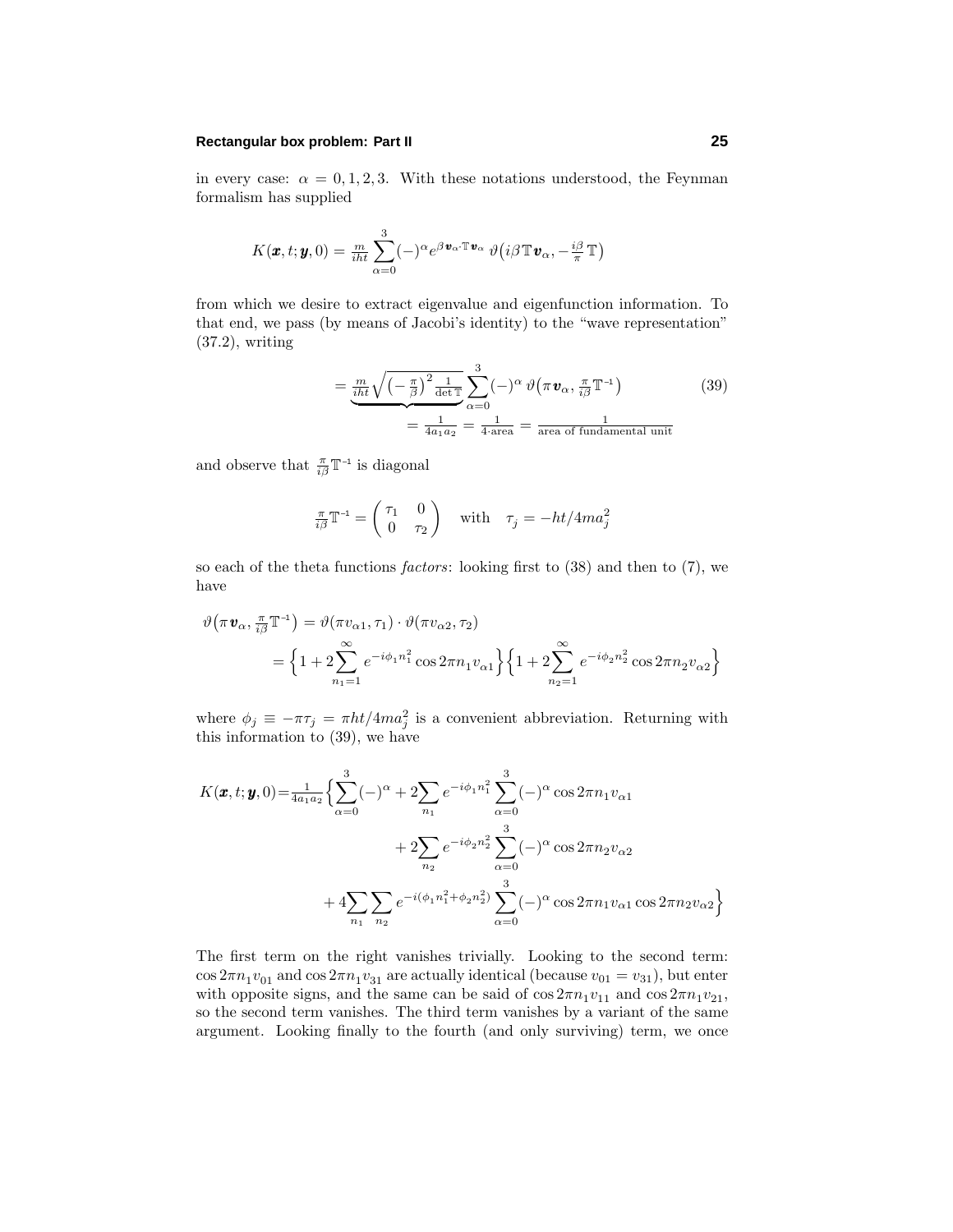again appeal to details of the equations that define  $v_\alpha$  and obtain<sup>24</sup>

$$
\sum_{\alpha=0}^{3} (-)^{\alpha} \cos 2\pi n_1 v_{\alpha 1} \cos 2\pi n_2 v_{\alpha 2} \n= \cos 2\pi n_1 v_{01} \cos 2\pi n_2 v_{02} - \cos 2\pi n_1 v_{11} \cos 2\pi n_2 v_{02} \n+ \cos 2\pi n_1 v_{11} \cos 2\pi n_2 v_{22} \n- \cos 2\pi n_1 v_{01} \cos 2\pi n_2 v_{22} \n= \cos X_{01} \cos X_{02} - \cos X_{11} \cos X_{02} + \cos X_{11} \cos X_{22} - \cos X_{01} \cos X_{22} \n= [\cos X_{01} - \cos X_{11}] [\cos X_{02} - \cos X_{22}] \qquad (40) \n= [-2 \sin \left( \frac{X_{01} + X_{11}}{2} \right) \cdot \sin \left( \frac{X_{01} - X_{11}}{2} \right)]. \n\qquad \qquad [-2 \sin \left( \frac{X_{02} + X_{22}}{2} \right) \cdot \sin \left( \frac{X_{02} - X_{22}}{2} \right)] \n= [-2 \sin \pi n_1 (-y_1/a_1) \cdot \sin \pi n_1 (+x_1/a_1)]. \n\qquad \qquad [-2 \sin \pi n_2 (-y_2/a_2) \cdot \sin \pi n_2 (+x_2/a_2)] \n= 4 \sin \left( \frac{n_1 \pi}{a_1} x_1 \right) \sin \left( \frac{n_2 \pi}{a_2} x_2 \right) \sin \left( \frac{n_1 \pi}{a_1} y_1 \right) \sin \left( \frac{n_2 \pi}{a_2} y_2 \right) \qquad (41)
$$

Assembling the results now in hand, we have

 $\frac{1}{c}$ 

$$
K(\mathbf{x}, t; \mathbf{y}, 0) = \frac{4}{a_1 a_2} \sum_{n_1} \sum_{n_2} e^{-\frac{i}{\hbar} (\mathcal{E}_1 n_1^2 + \mathcal{E}_2 n_2^2) t} \sin\left(\frac{n_1 \pi}{a_1} x_1\right) \sin\left(\frac{n_2 \pi}{a_2} x_2\right) \times \sin\left(\frac{n_1 \pi}{a_1} y_1\right) \sin\left(\frac{n_2 \pi}{a_2} y_2\right)
$$

where the notation  $\frac{1}{\hbar} \mathcal{E}_j t \equiv \phi_j = 2\pi \frac{ht}{8ma_j^2}$  conforms to the  $\mathcal{E}_j \equiv \frac{h^2}{8ma_j^2}$  of p. 17. Comparison of the result just achieved with (3) gives back precisely the  ${n_1n_2}$ -indexed eigenfunctions of  $(22)$  and eigenvalues of  $(23)$ .

We have labored hard to recover a result we already possessed. What we have gained is familiarity with a computational technique that retains its utility even in certain cases to which the standard "separation of variables" method is inapplicable. Additionally, we have demonstrated once again the relationship of equivalence between standard formalism and the Feynman formalism, and have seen that it is "Jacobi's identity" that lies at the heart of the interconnection.

We could, in the present instance, have gotten along well enough without any reference to the theory of "theta functions of several variables." I proceeded as I did partly to demonstrate the unifying utility of that theory, and partly to cast new light on the "separation" phenomenon: it was the diagonality of the matrix  $\mathbb T$  that brought (38) into play, and that led ultimately to the key factorization (40).

<sup>24</sup> I write in **boldface** the subscripts I have adjusted; the simple point of the adjustment is that latent simplifications remain invisible so long as a given variable is allowed to wear several names.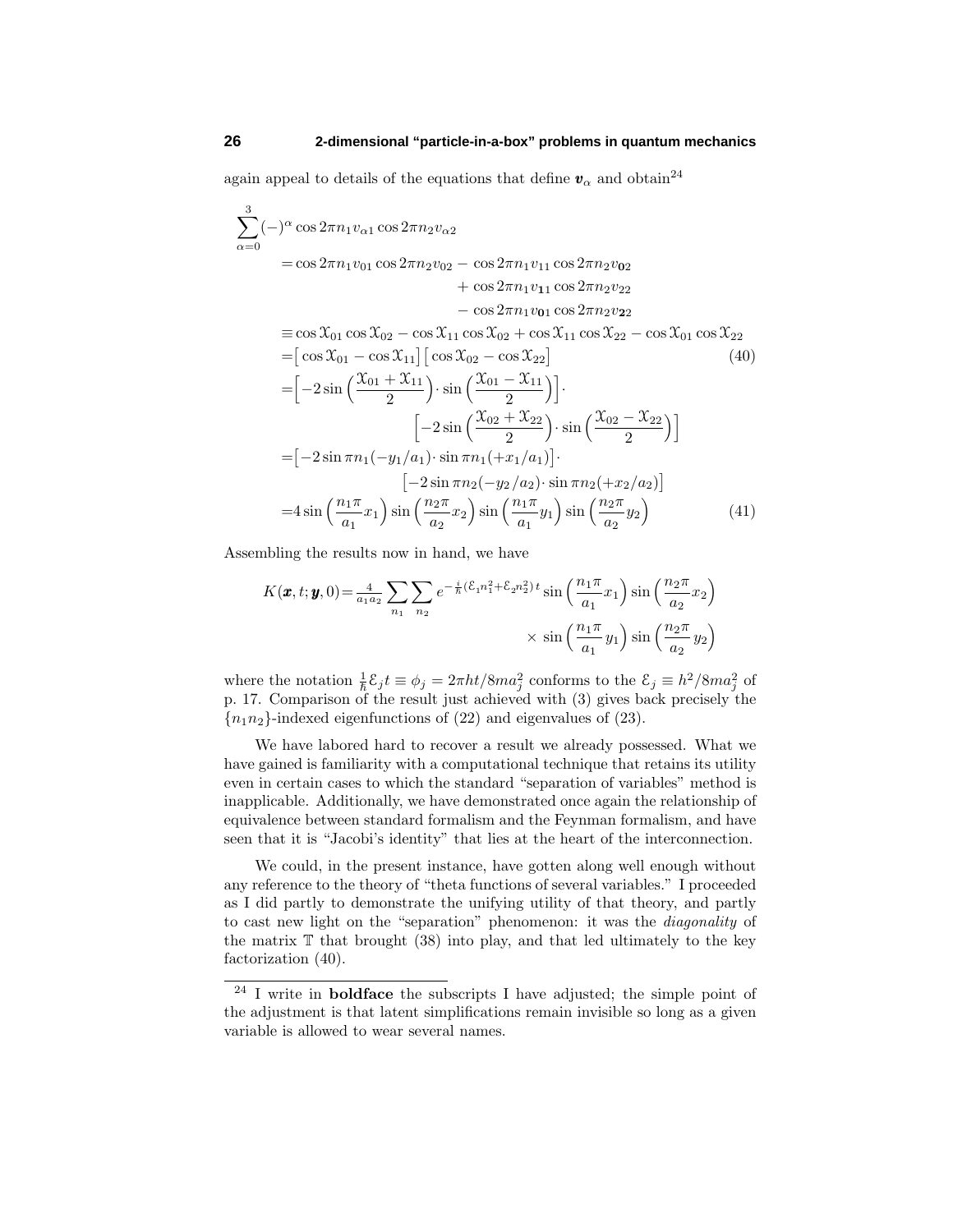## **The 45-45-90 triangular box problem 27**

The "somewhat mysterious" value assigned to the normalization factor is justified most convincingly by its ultimate success. Had we—as might at first sight have seemed more natural—introduced a population of such factors

$$
\sqrt{\left(\frac{i}{h}\right)^2 \det \left\|\frac{\partial^2 S_{\alpha}}{\partial x_i \partial y_j}\right\|} \quad : \quad \alpha = 0, 1, 2, 3
$$

some damaging factors of *i* would have intruded; those would have put us in violation of the boundary conditions, as they relate to the structure of the propagator, and would also have prevented our achieving

$$
\lim_{t\downarrow 0} K(\pmb{x},t;\pmb{y},0)=\delta(\pmb{x}-\pmb{y})
$$

I shall not linger to develop details supportive of the preceding remarks.

**6. Particle in a right isosceles triangular box**. Noting that there do in fact exist (see the following figure) non-rectangular quadrilateral boxes that tesselate the



FIGURE 13: Two examples of non-rectangular quadrilaterals that reflectively tesselate the plane. I know of no other examples. Both designs possess third-order vertices; neither, therefore, can be drawn as a two-color map.

plane, I turn my attention now to a small population of triangular box problems. A little experimental doodling suggests, and Thomas Wieting has managed very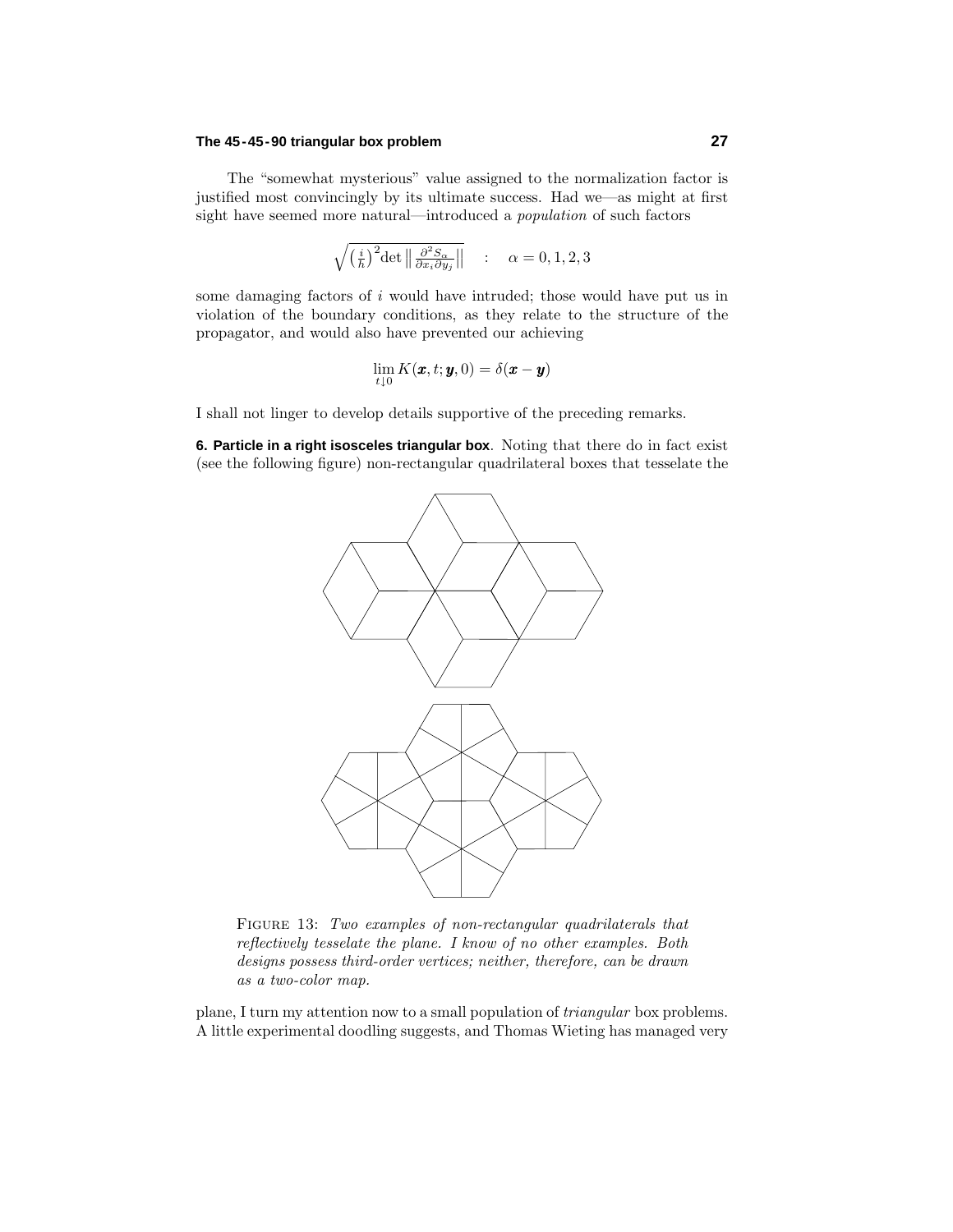elegantly to prove,  $25$  that there exist precisely four triangles that reflectively tesselate the plane. They are, in what will emerge to be their order of the ascending computational complexity,

- $\bullet$  the 45-45-90 triangle,
- $\bullet$  the 60-60-60 triangle,
- $\bullet$  the 30-60-90 triangle,
- $\bullet$  the 30-30-120 triangle

and give rise to the tesselations shown in Figure 14. We concern ourselves here



FIGURE 14: The four possible triangular reflective tesselations of the plane. Vertices of odd order are present only in the final case 30-30-120; unambiguous parity assignments are possible in each of the other cases.

with the quantum physics of the simplest case.

The fundamental unit in the case 45-45-90 contains a total of eight cells, as illustrated in Figure 15. Elaborating upon notation introduced in Figure 16,

 $\overline{^{25}}$  Personal communication, (1980).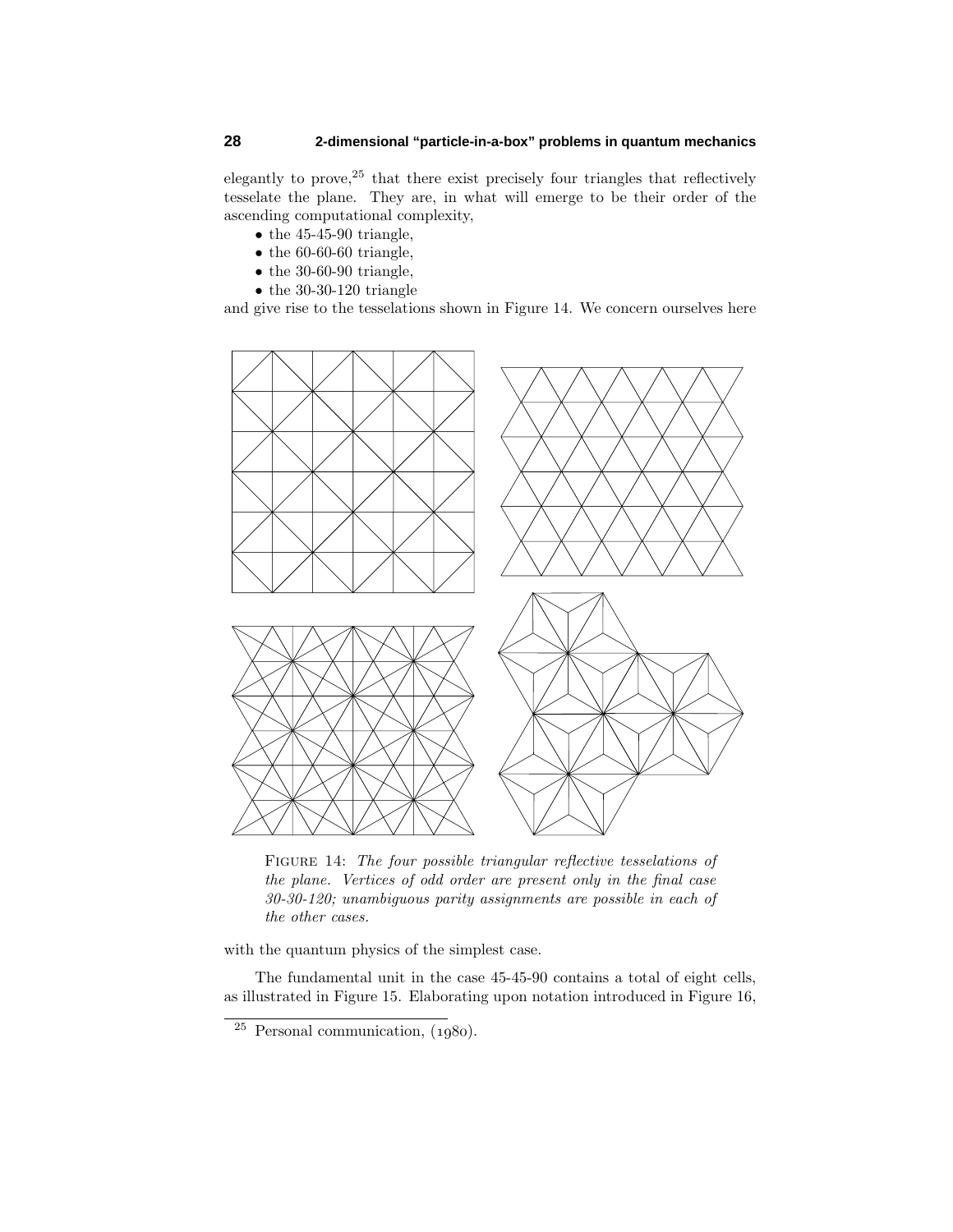

FIGURE 15: The physical box (white) is joined with seven of its reflective images to form the fundamental unit characteristic of the right isosceles triangular box problem.

we have the following equations:

$$
\mathbf{x}_0 = \begin{pmatrix} x_1 \\ x_2 \end{pmatrix} = -\mathbf{x}_4 \quad : \quad \text{both even}
$$
\n
$$
\mathbf{x}_1 = \begin{pmatrix} -x_1 \\ +x_2 \end{pmatrix} = -\mathbf{x}_5 \quad : \quad \text{both odd}
$$
\n
$$
\mathbf{x}_2 = \begin{pmatrix} -x_2 \\ +x_1 \end{pmatrix} = -\mathbf{x}_6 \quad : \quad \text{both even}
$$
\n
$$
\mathbf{x}_3 = \begin{pmatrix} -x_2 \\ -x_1 \end{pmatrix} = -\mathbf{x}_7 \quad : \quad \text{both odd}
$$

Our simplified Feynman formalism (summation only over the direct/reflected classical paths) now supplies

$$
K(\boldsymbol{x}, t; \boldsymbol{y}, 0) = \frac{m}{i\hbar t} \sum_{\alpha=0}^{7} (-)^{\alpha} \sum_{\boldsymbol{n}} \exp\left\{\frac{i}{\hbar} S_{\alpha}\right\}
$$

$$
\frac{i}{\hbar} S_{\alpha} = \beta(\boldsymbol{v}_{\alpha} + \boldsymbol{n}) \cdot \mathbb{T}(\boldsymbol{v}_{\alpha} + \boldsymbol{n})
$$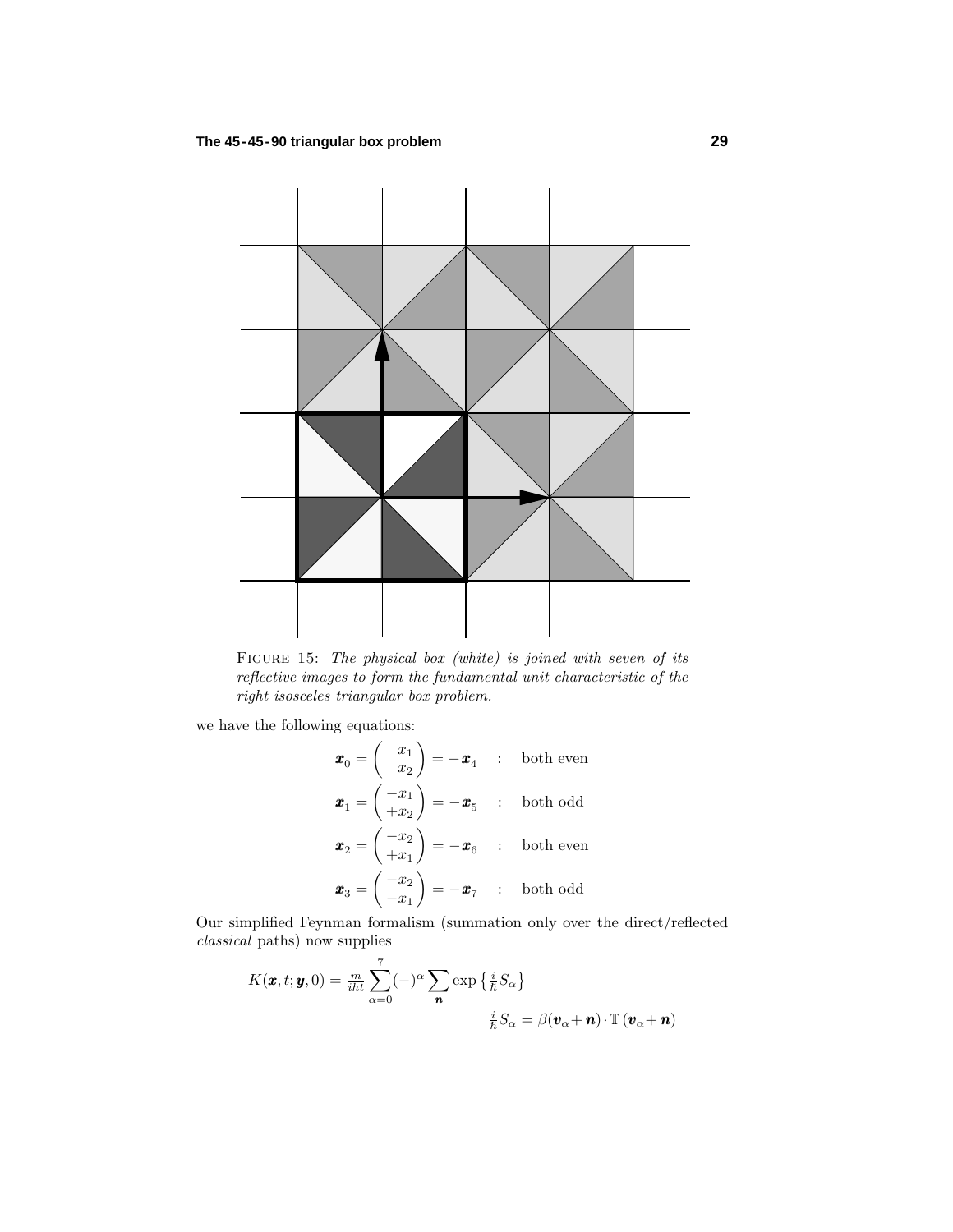

FIGURE 16: The fundamental unit of the  $45-45-90$  tesselation, and associated notations. Here again, I have been careful to rig the notation so as to make it possible to write

parity of  $\mathbf{x}_{\alpha} = (-)^{\alpha}$ 

The short sides of the box have length *a*, so the tesselation has period 2*a* in both primary directions (which are in this case orthogonal).

where  $\beta$  retains its previous meaning and where

$$
\mathbb{T} = 4a^2 \begin{pmatrix} 1 & 0 \\ 0 & 1 \end{pmatrix}
$$
 is again diagonal, and  $\mathbf{v}_{\alpha} = (\mathbf{x}_{\alpha} - \mathbf{y})/2a$ 

The argument which (by appeal to Jacobi's identity) gave us (39) now gives

$$
K(\boldsymbol{x}, t; \boldsymbol{y}, 0) = \frac{1}{4a^2} \sum_{\alpha=0}^{7} (-)^{\alpha} \vartheta (\pi \boldsymbol{v}_{\alpha}, \frac{\pi}{i\beta} \mathbb{T}^{-1})
$$
  

$$
\frac{\pi}{i\beta} \mathbb{T}^{-1} = \tau \begin{pmatrix} 1 & 0 \\ 0 & 1 \end{pmatrix} \quad \text{with} \quad \tau = -\frac{ht}{4ma^2}
$$
  

$$
= \frac{1}{4a^2} \sum_{\alpha=0}^{7} (-)^{\alpha} \vartheta (\pi v_{\alpha 1}, \tau) \cdot \vartheta (\pi v_{\alpha 2}, \tau)
$$
  

$$
= \frac{1}{4a^2} \sum_{\alpha=0}^{7} (-)^{\alpha} \left\{ 1 + 2 \sum_{n_1=1}^{\infty} e^{-i\phi n_1^2} C_{\alpha 1} \right\} \left\{ 1 + 2 \sum_{n_2=1}^{\infty} e^{-i\phi n_2^2} C_{\alpha 2} \right\}
$$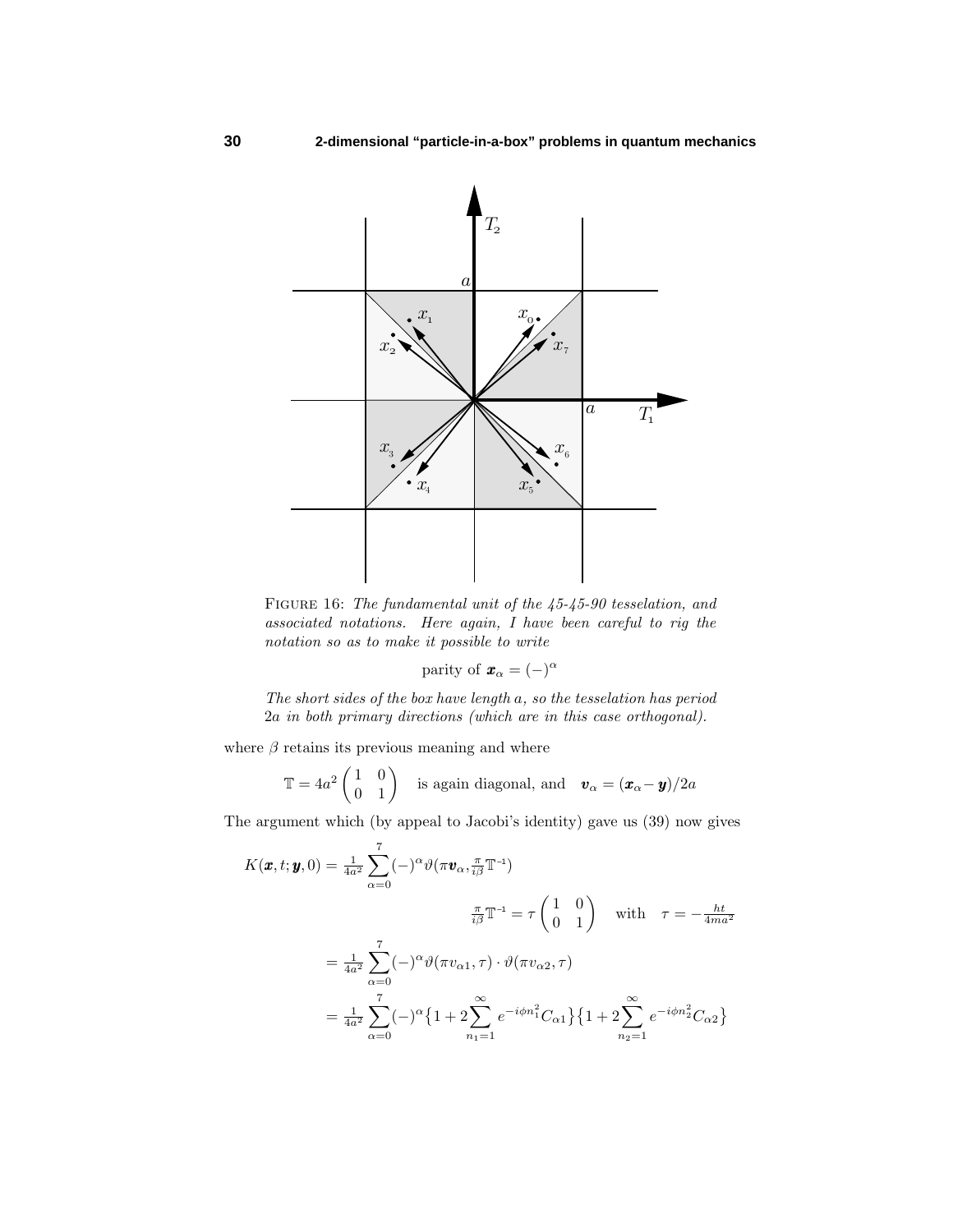## **The 45-45-90 triangular box problem 31**

where  $\phi = -\pi\tau = \pi \frac{ht}{4ma^2}$  and where I have found it convenient to adopt the abbreviations

$$
C_{\alpha 1} \equiv \cos \mathcal{X}_{\alpha 1} \equiv \cos 2\pi n_1 v_{\alpha 1}
$$

$$
C_{\alpha 2} \equiv \cos \mathcal{X}_{\alpha 2} \equiv \cos 2\pi n_2 v_{\alpha 2}
$$

Trivially

$$
\sum_{\alpha=0}^7(-)^\alpha=0
$$

while

$$
\sum_{\alpha=0}^{7} (-)^{\alpha} C_{\alpha 1} = (C_{01} - C_{51}) + (C_{21} - C_{31}) + (C_{41} - C_{11}) + (C_{61} - C_{71}) = 0
$$
  

$$
\sum_{\alpha=0}^{7} (-)^{\alpha} C_{\alpha 2} = (C_{02} - C_{12}) + (C_{22} - C_{72}) + (C_{42} - C_{52}) + (C_{62} - C_{32}) = 0
$$

because the bracketed terms cancel pairwise. So we have

$$
K(\pmb{x}, t; \pmb{y}, 0) = \frac{1}{a^2} \sum_{n_1=1}^{\infty} \sum_{n_2=1}^{\infty} e^{-\frac{i}{\hbar} \mathcal{E}(n_1^2 + n_2^2)} \sum_{\alpha=0}^{7} (-)^{\alpha} C_{\alpha 1} C_{\alpha 2}
$$
(42)

To understand the surviving  $\sum_{\alpha}$  we as a first step adopt the "principle of disallowed aliases," writing

$$
\sum_{\alpha=0}^{7} (-)^{\alpha} C_{\alpha 1} C_{\alpha 2} = C_{01} C_{02} - C_{11} C_{12} + C_{21} C_{22} - C_{31} C_{32} \n+ C_{41} C_{42} - C_{51} C_{52} + C_{61} C_{62} - C_{71} C_{72} \n= C_{01} C_{02} - C_{41} C_{02} + C_{21} C_{22} - C_{21} C_{62} \n+ C_{41} C_{42} - C_{01} C_{42} + C_{61} C_{62} - C_{61} C_{22} \n= [C_{01} C_{02} - C_{41} C_{02} + C_{41} C_{42} - C_{01} C_{42}] \n+ [C_{21} C_{22} - C_{21} C_{62} + C_{61} C_{62} - C_{61} C_{22}] \n= [C_{01} - C_{41}] [C_{02} - C_{42}] + [C_{21} - C_{61}] [C_{22} - C_{62}] \n= [\cos X_{01} - \cos X_{41}] [\cos X_{02} - \cos X_{42}] \n+ [\cos X_{21} - \cos X_{41}] [\cos X_{22} - \cos X_{62}] \n= 4 \Big\{ \sin \Big( \frac{X_{01} + X_{41}}{2} \Big) \cdot \sin \Big( \frac{X_{01} - X_{41}}{2} \Big) \n\times \sin \Big( \frac{X_{02} + X_{42}}{2} \Big) \cdot \sin \Big( \frac{X_{02} - X_{42}}{2} \Big) \n+ \sin \Big( \frac{X_{21} + X_{61}}{2} \Big) \cdot \sin \Big( \frac{X_{21} - X_{61}}{2} \Big) \n\times \sin \Big( \frac{X_{22} + X_{62}}{2} \Big) \cdot \sin \Big( \frac{X_{22} - X_{62}}{2} \Big) \Big\}
$$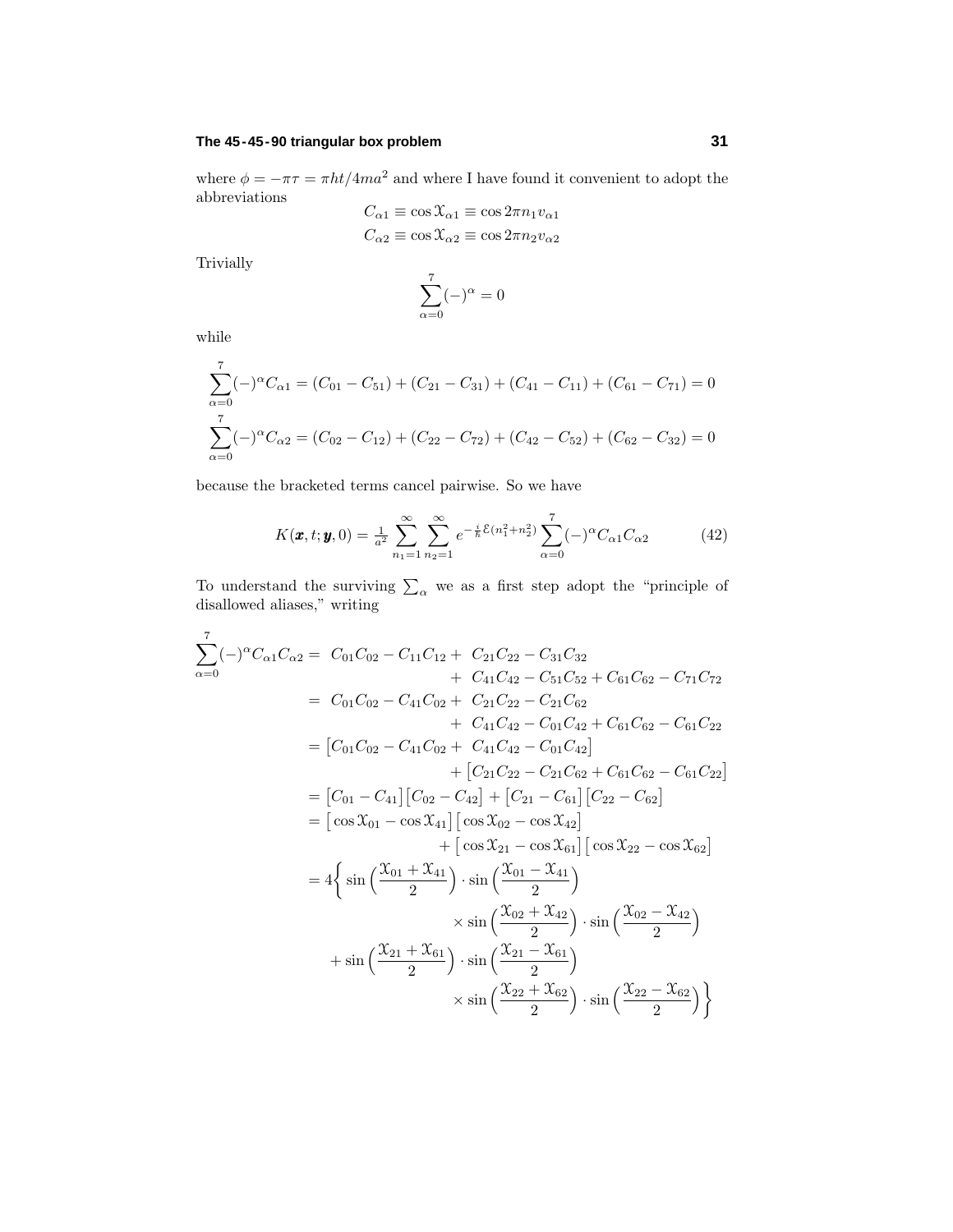Recalling now the definitions of  $\mathfrak{X}_{\alpha 1}$  and  $\mathfrak{X}_{\alpha 2}$ , we have

$$
\sum_{\alpha=0}^{7}(-)^{\alpha}C_{\alpha1}C_{\alpha2} = 4\left\{\sin\left(\frac{n_1\pi}{a}x_1\right)\sin\left(\frac{n_2\pi}{a}x_2\right)\sin\left(\frac{n_1\pi}{a}y_1\right)\sin\left(\frac{n_2\pi}{a}y_2\right) - \sin\left(\frac{n_1\pi}{a}x_2\right)\sin\left(\frac{n_2\pi}{a}x_1\right)\sin\left(\frac{n_1\pi}{a}y_1\right)\sin\left(\frac{n_2\pi}{a}y_2\right)\right\}
$$

Returning with this information to (42), and borrowing some notation from (22) (i.e., from the rectangular box problem, made square by setting  $a_1 = a_2 = a$ ) we have

$$
K(\pmb{x},t;\pmb{y},0)=\sum_{n_1=1}^{\infty}\sum_{n_2=1}^{\infty}e^{-\frac{i}{\hbar}\mathcal{E}(n_1^2+n_2^2)}[\psi_{n_1n_2}(x_1,x_2)-\psi_{n_1n_2}(x_2,x_1)]\psi_{n_1n_2}(y_1,y_2)
$$

The bracketed function—which can be described

$$
[\text{etc}] = \begin{vmatrix} \sqrt{\frac{2}{a}} \sin(\frac{\pi}{a} n_1 x_1) & \sqrt{\frac{2}{a}} \sin(\frac{\pi}{a} n_1 x_2) \\ \sqrt{\frac{2}{a}} \sin(\frac{\pi}{a} n_2 x_1) & \sqrt{\frac{2}{a}} \sin(\frac{\pi}{a} n_2 x_2) \end{vmatrix} \equiv \Psi_{n_1 n_2}(x_1, x_2)
$$

—is antisymmetric in  $\{n_1, n_2\}$ , <sup>26</sup> so only

$$
\frac{1}{2}[\psi_{n_1n_2}(y_1, y_2) - \psi_{n_2n_1}(y_1, y_2)] = \text{antisymmetric component of } \psi_{n_1n_2}(y_1, y_2)
$$

$$
= \frac{1}{2}\Psi_{n_1n_2}(y_1, y_2)
$$

contributes effectively to the summation process. We can therefore write

$$
K(\pmb{x},t;\pmb{y},0)=\frac{1}{2}\sum_{n_1=1}^{\infty}\sum_{n_2=1}^{\infty}e^{-\frac{i}{\hbar}\mathcal{E}(n_1^2+n_2^2)}\Psi_{n_1n_2}(x_1,x_2)\Psi_{n_1n_2}(y_1,y_2)
$$

But every term in the sum is now counted *twice*; we are led therefore to impose the constraint  $n_2 > n_1$ , writing

$$
\sum_{n_1=1}^{\infty} \sum_{n_2=1}^{\infty} = 2 \sum_{\mathbf{n}} : \mathbf{n} \text{ takes values indicated in Figure 17}
$$

We come thus to the conclusion that the right isosceles box problem gives rise to energy eigenvalues that can be described determinentally

$$
\Psi_{n_1 n_2}(x_1, x_2) = \frac{2}{a} \begin{vmatrix} \sin(\frac{\pi}{a} n_1 x_1) & \sin(\frac{\pi}{a} n_1 x_2) \\ \sin(\frac{\pi}{a} n_2 x_1) & \sin(\frac{\pi}{a} n_2 x_2) \end{vmatrix}
$$
\n(43)

and to the energy spectrum

$$
E_{n_1 n_2} = \mathcal{E}(n_1^2 + n_2^2) \quad \text{with} \quad \mathcal{E} \equiv \frac{h^2}{8ma^2}
$$
 (44)

<sup>&</sup>lt;sup>26</sup> It is antisymmetric also in  $\{x_1, x_2\}$ , but physically  $0 \le x_1 \le x_2 \le a$ ; the point with coordinates  $\{x_2, x_1\}$  lies in an *image* of the physical box.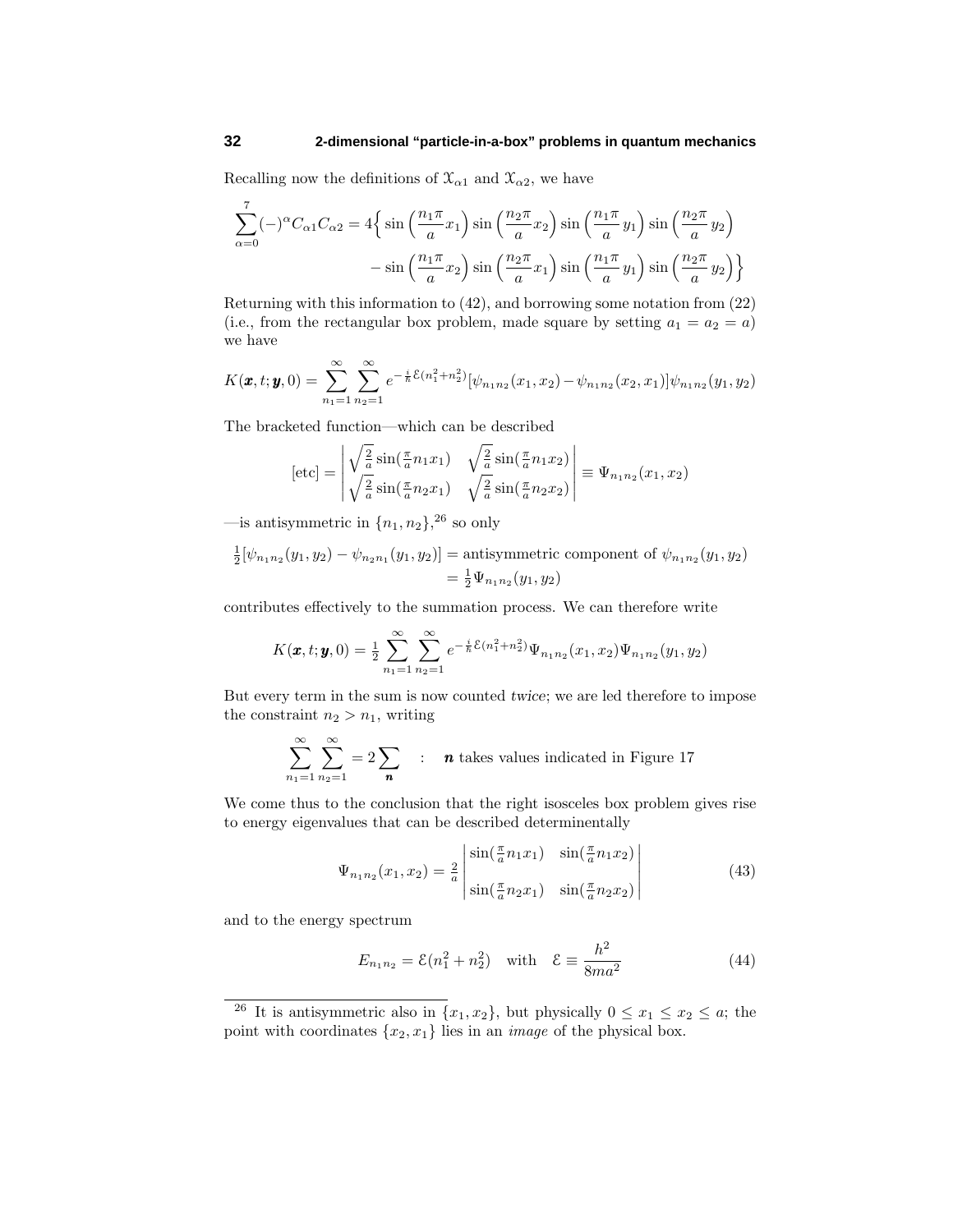

FIGURE 17: The quantum numbers of the square box problem (on the left) compared with those of the 45-45-90 box (on the right). The eigenstates are antisymmetrized square box states, so a kind of "exclusion principle" is in effect. The eigenvalues are identical, except that those associated with the triangular box have reduced degeneracy (evident as "erased lattice points" in the figure), and *those with*  $n_1 = n_2$  *are excluded altogether.* 

In (43) we have recovered precisely the eigenstates that Morse & Feshbach<sup>27</sup> obtain by antisymmetrization of the square box states.

Morse & Feshbach (see their Figure 6.10) attempt to provide graphical representation of some properties of the eigenfunctions  $\Psi_{n_1 n_2}(x_1, x_2)$ , but with the assistance of a modern resource such as *Mathematica* one can do much better than was possible in  $1953$ , and learn correspondingly sharper things. I describe how I generated the following figures, in the hope that my reader will be thus encouraged to undertake some hands-on exploration. One begins by describing (and giving names to) the eigenfunctions in which one has interest:

F12[x-,y-]:=Sin[Pi\*1\*x]Sin[Pi\*2\*y]-Sin[Pi\*2\*x]Sin[Pi\*1\*y] F23[x-,y-]:=Sin[Pi\*2\*x]Sin[Pi\*3\*y]-Sin[Pi\*3\*x]Sin[Pi\*2\*y] F49[x-,y-]:=Sin[Pi\*4\*x]Sin[Pi\*9\*y]-Sin[Pi\*9\*x]Sin[Pi\*4\*y]

<sup>&</sup>lt;sup>27</sup> Methods of Theoretical Physics I, p. 756. They remark that "the analysis" [of eigenfunctions in several dimensions] is rather more involved when the equation is not separable in coordinates suitable for the boundary. Unfortunately only two nonseparable cases have been solved in detail, one for a boundary which is an isosceles right triangle. This is probably too simple to bring out all the complexities; nevertheless it is worth some discussion." They make the ensuing discussion more complicated than it need be by placing the right angle at the origin. And unaccountably, they neglect to identify the "other case."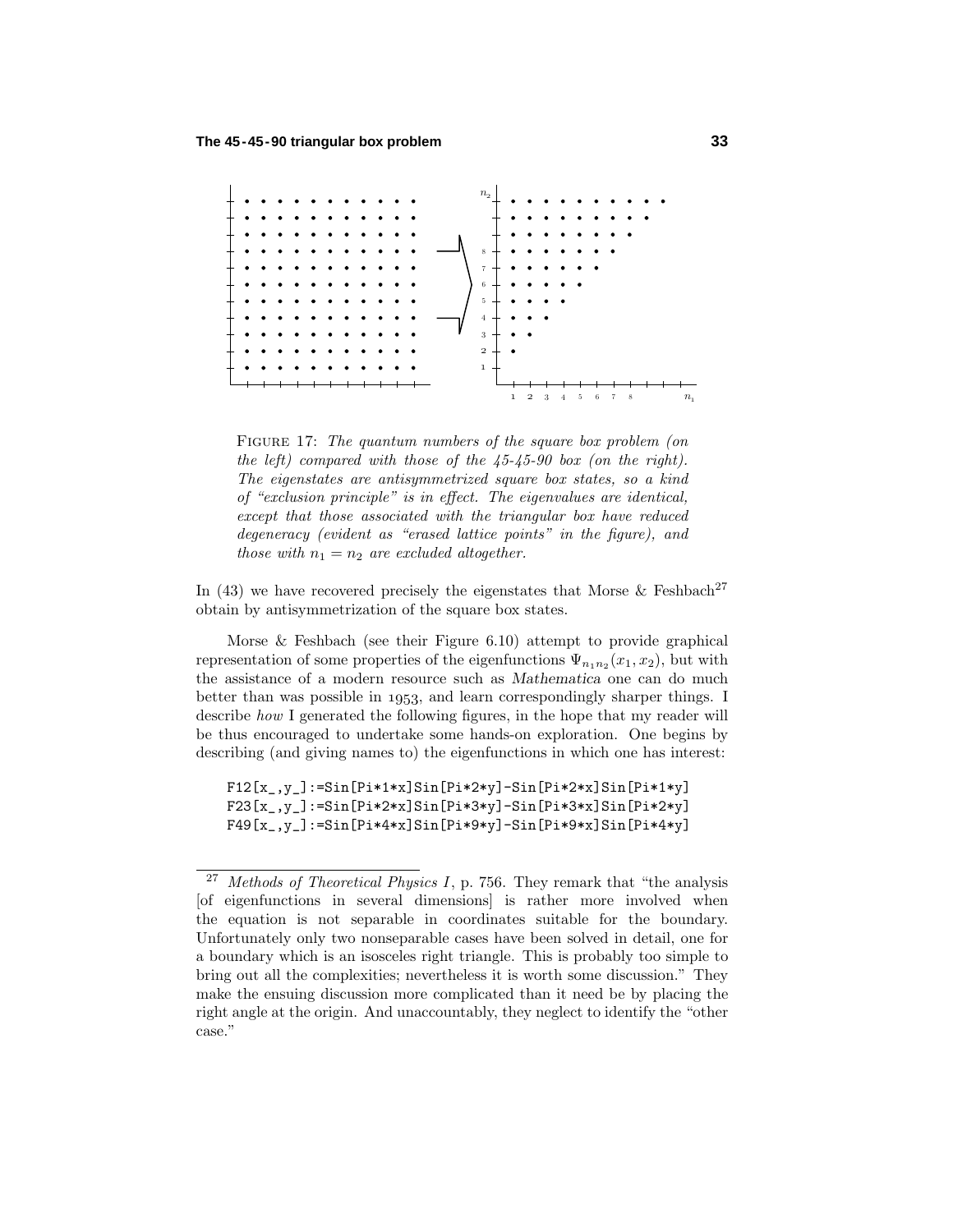

FIGURE 18: Contour plot of the state  $\Psi_{23}(x_1, x_2)$ .

Commands of the form

```
G23=ContourPlot[F23[x,y],{x,-1,1},{y,-1,1},PlotPoints->100]
```
then produce graphics of which Figure 18 is representative. Clarity is sometimes served by eliminating the shading, which is accomplished by

H23=ContourPlot[F23[x,y], ${x,-1,1}$ , ${y,-1,1}$ ,PlotPoints->100, ContourShading->False]

with results such as are evident in Figure 19. To plot nodal lines one calls up a standard package

<<Graphics'ImplicitPlot'

and enters the command

 $\texttt{Nodes23=ImplicitPlot}[\texttt{F23}[x,y] == 0, {x,-1,1}, {y,-1,1},$ PlotPoints->150]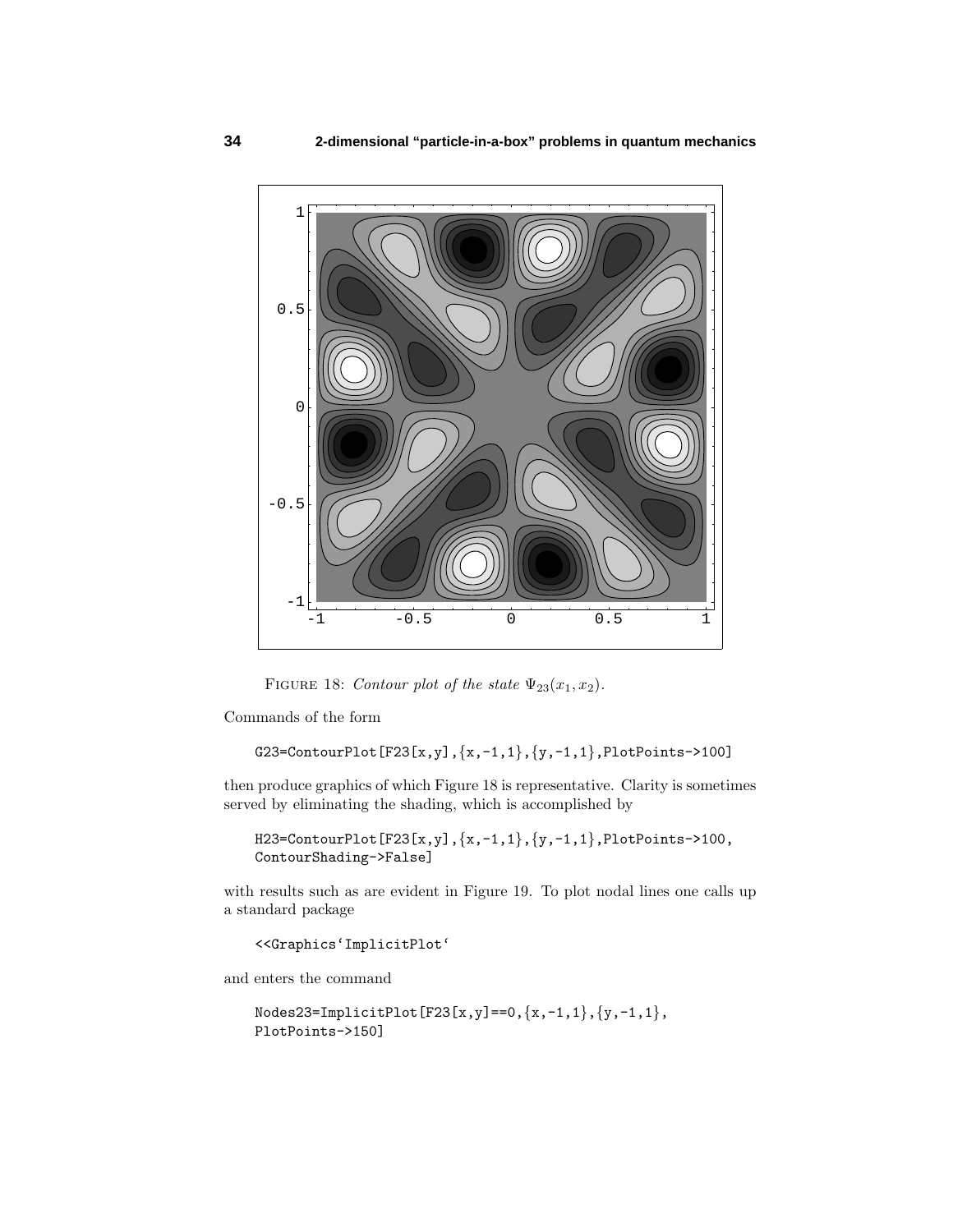

FIGURE 19: Unshaded contour plots of the ground state  $\Psi_{12}(x_1, x_2)$ and—compare the preceding figure—of  $\Psi_{23}(x_1, x_2)$ .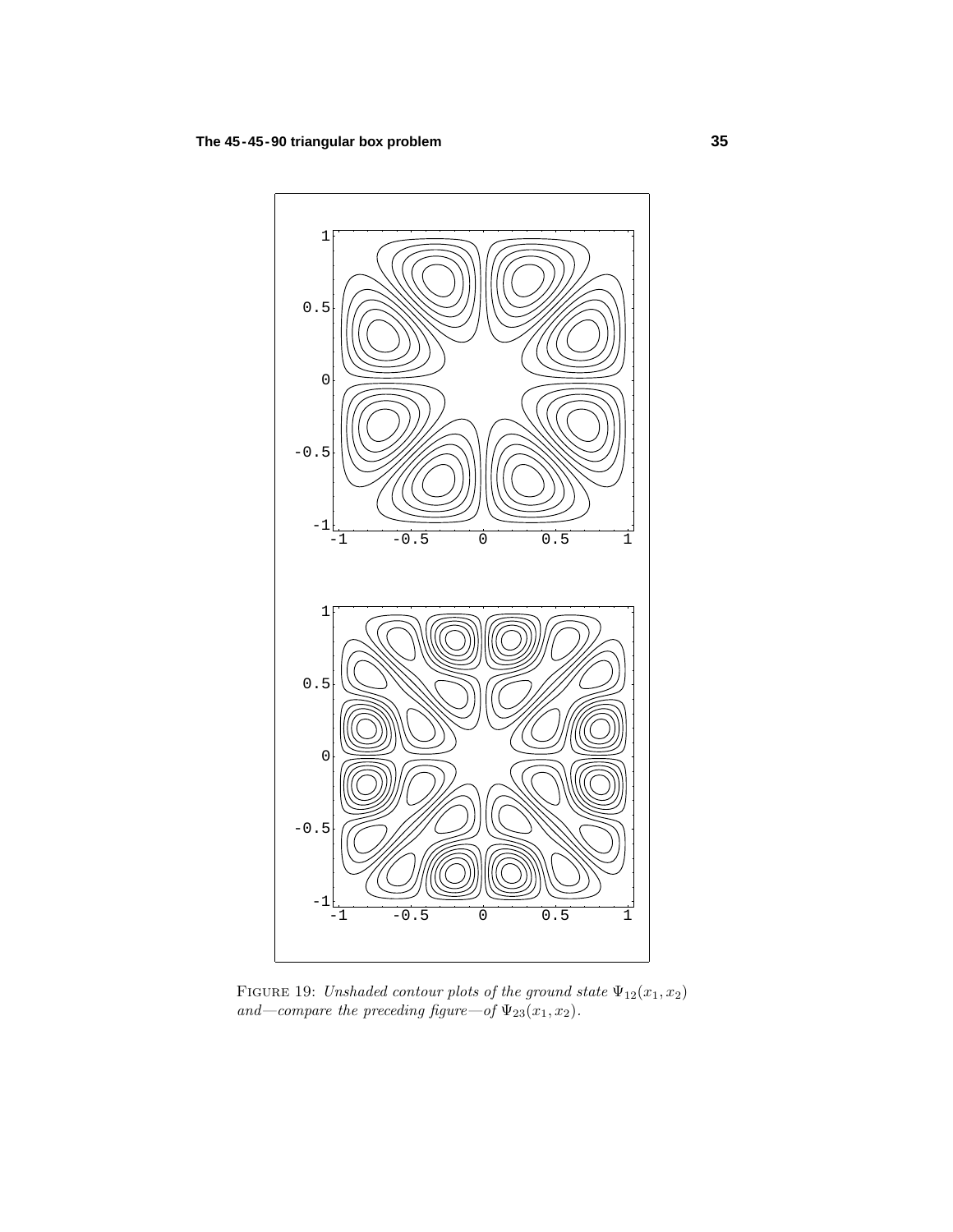

FIGURE 20: *Nodal lines of the states*  $\Psi_{23}(x_1, x_2)$  and  $\Psi_{49}(x_1, x_2)$ . Here as in both of the two preceding figures, the point  $\{x_1, x_2\}$  ranges over the entire fundamental unit (physical box plus seven images) and the scale parameter *a* has been set equal to unity.

A pair of such designs is shown in Figure 20.

Examination of such figures shows them to be most complex when  $n_1$  and  $n_2$  share few common factors, and to exhibit a kind of scaling property when  $n_1 : n_2 = 1 : 2$ . It is in all cases evident also that, as Morse & Feshbach observe, the nodal lines "do not fall into two mutually orthogonal families" as is the pattern in all separable cases.

**7. Particle in an equilateral triangular box**. The fundamental unit contains in this case (see Figure 21) a total of six cells, which reproduce the tesselated plane by non-orthogonal translation. It is from that non-orthogonality that the following argument acquires its novelty, and its relative complexity.<sup>28</sup> Elaborating upon the notation introduced in Figure 23, we note that the sequences

$$
\pmb{x}_0 \longrightarrow \pmb{x}_2 \longrightarrow \pmb{x}_4 \quad \text{and} \quad \pmb{x}_5 \longrightarrow \pmb{x}_1 \longrightarrow \pmb{x}_3
$$

are achieved by action of the 120◦ rotation matrix

$$
\mathbb{R} = \frac{1}{2} \begin{pmatrix} -1 & -\sqrt{3} \\ \sqrt{3} & -1 \end{pmatrix}
$$

<sup>&</sup>lt;sup>28</sup> It is interesting to note that (see Figure 22) orthogonality can be purchased by doubling the size of the fundamental unit: complexity excluded at the front door thus gains entry by a sidedoor. These two modes of approach—which amount simply to distinct methods of partitioning the same sum-over-paths give rise to arguments the details of which look initially quite different, but which ultimately converge. What we have encountered is the first vivid evidence of a circumstance that in fact pertains quite generally: the definition of the fundamental unit is always, to some degree, conventional.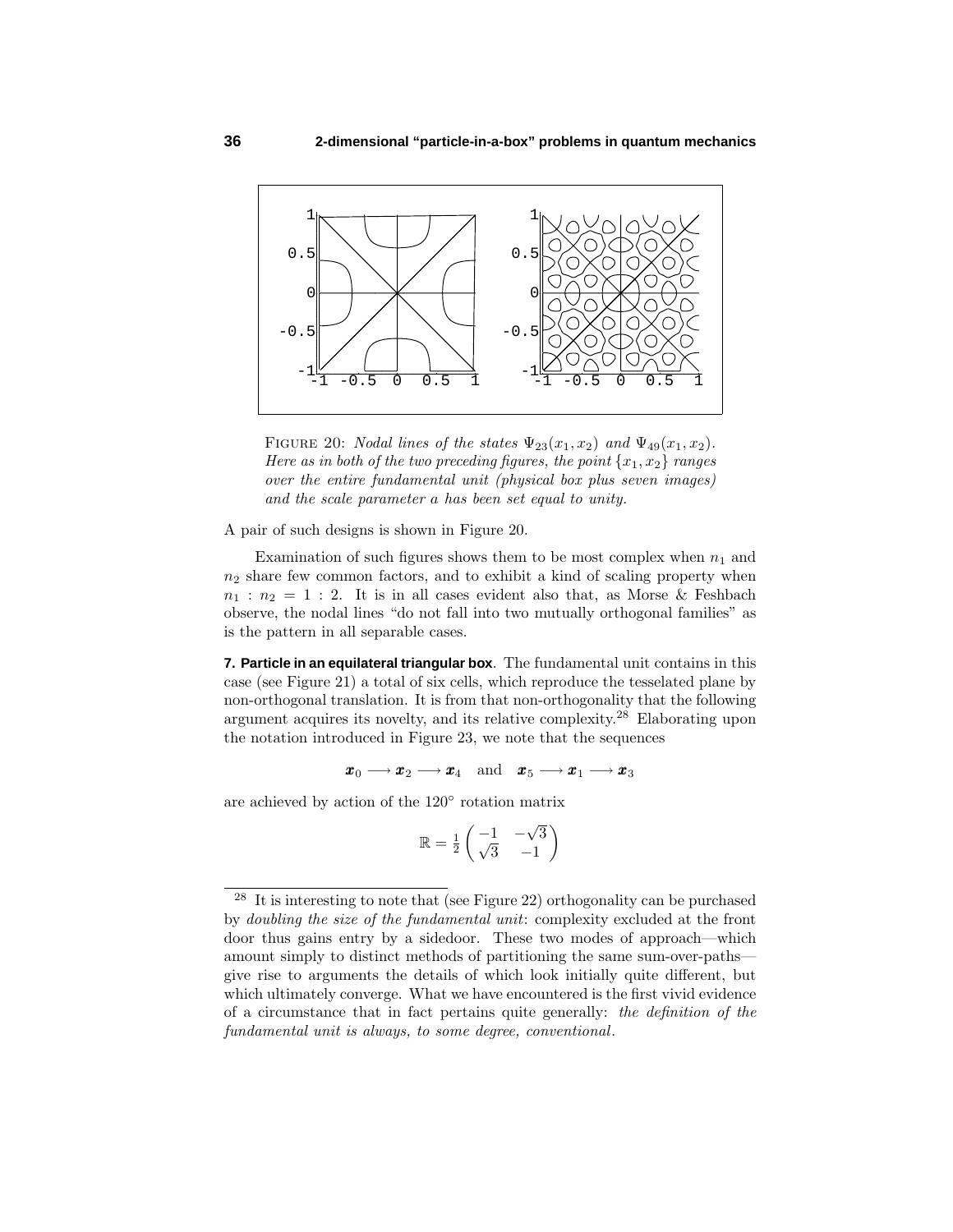

FIGURE 21: The 6-element fundamental unit of the equilateral triangular box problem. Note the non-orthogonality of the associated translation vectors.



Figure 22: An alternative 12-element fundamental unit that reproduces the tesselated plane by orthogonal translation.

while  $x_0 \longrightarrow x_5$  is achieved by reflection in the line defined by the 60<sup>°</sup> unit vector

$$
\boldsymbol{e} = \frac{1}{2} \begin{pmatrix} 1 \\ \sqrt{3} \end{pmatrix}
$$

To accomplish the latter objective we form the matrix

$$
\mathbb{P} = \begin{pmatrix} e_1 e_1 & e_1 e_2 \\ e_2 e_1 & e_2 e_2 \end{pmatrix} = \frac{1}{4} \begin{pmatrix} 1 & \sqrt{3} \\ \sqrt{3} & 3 \end{pmatrix}
$$

that projects onto *e*; we note that every *x* can be resolved

$$
\pmb{x} = \mathbb{P} \pmb{x} + (\mathbb{I} - \mathbb{P} \pmb{x}) = \pmb{x}_{\mathrm{para}} + \pmb{x}_{\perp}
$$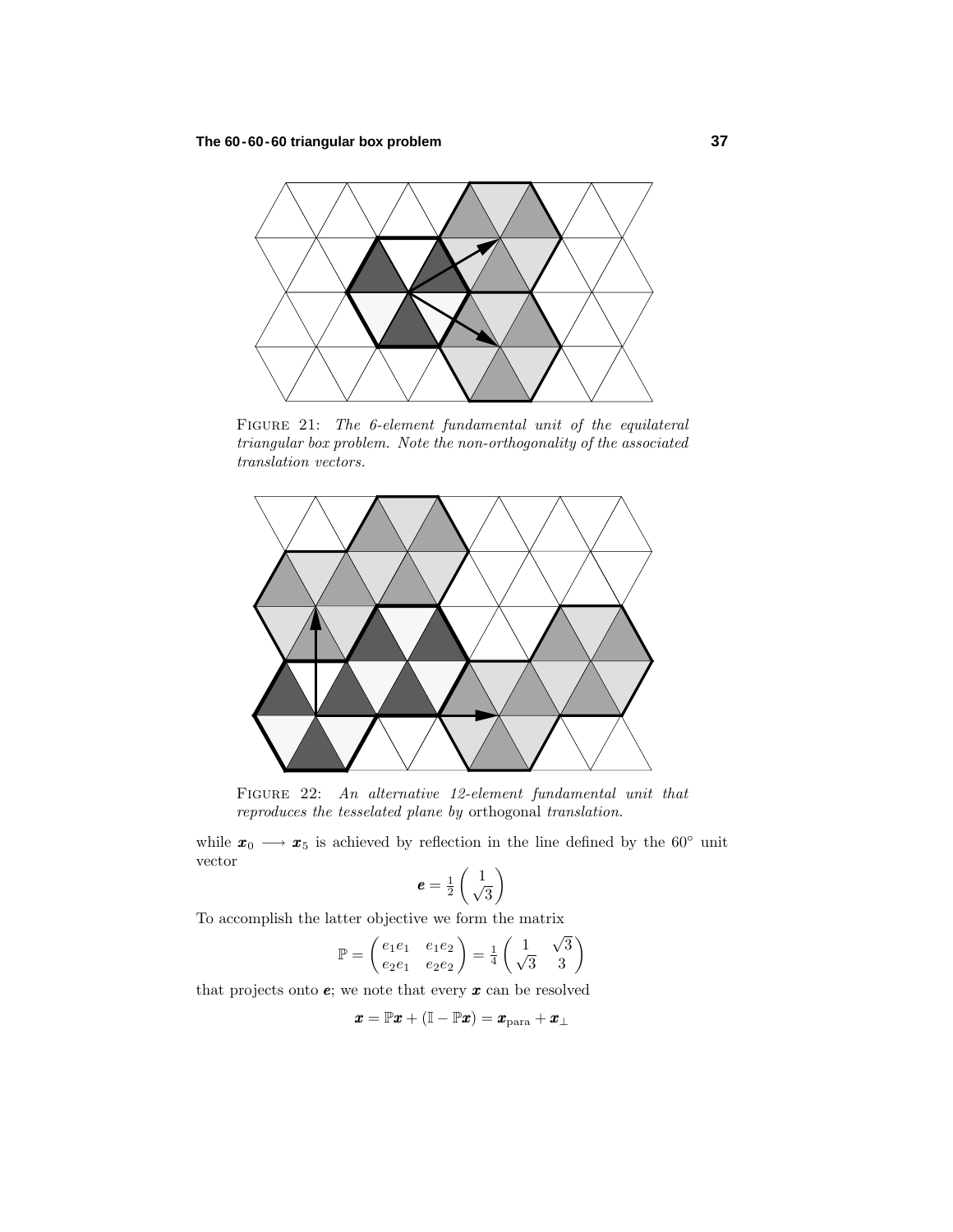

FIGURE 23: The 6-element fundamental unit of the equilateral box problem, and associated notations. Again things have been rigged so as to achieve

parity of 
$$
\mathbf{x}_{\alpha} = (-)^{\alpha}
$$

Scale is set by

 $a\equiv$  length of each side

and the box therefore has

$$
area = \frac{1}{4}\sqrt{3}a^2
$$

and that reflection in the *e*-line produces

$$
\pmb{x}_{\text{reflected}} = \pmb{x}_{\text{para}} - \pmb{x}_{\perp} = \underbrace{(2\mathbb{P} - \mathbb{I})}_{\text{def}} \pmb{x}
$$

 $\equiv \mathbb{Q}$  is an improper rotation matrix

In the present instance

$$
\mathbb{Q} = \frac{1}{2} \begin{pmatrix} -1 & \sqrt{3} \\ \sqrt{3} & 1 \end{pmatrix}
$$

From the preceding remarks we are led to the following equations: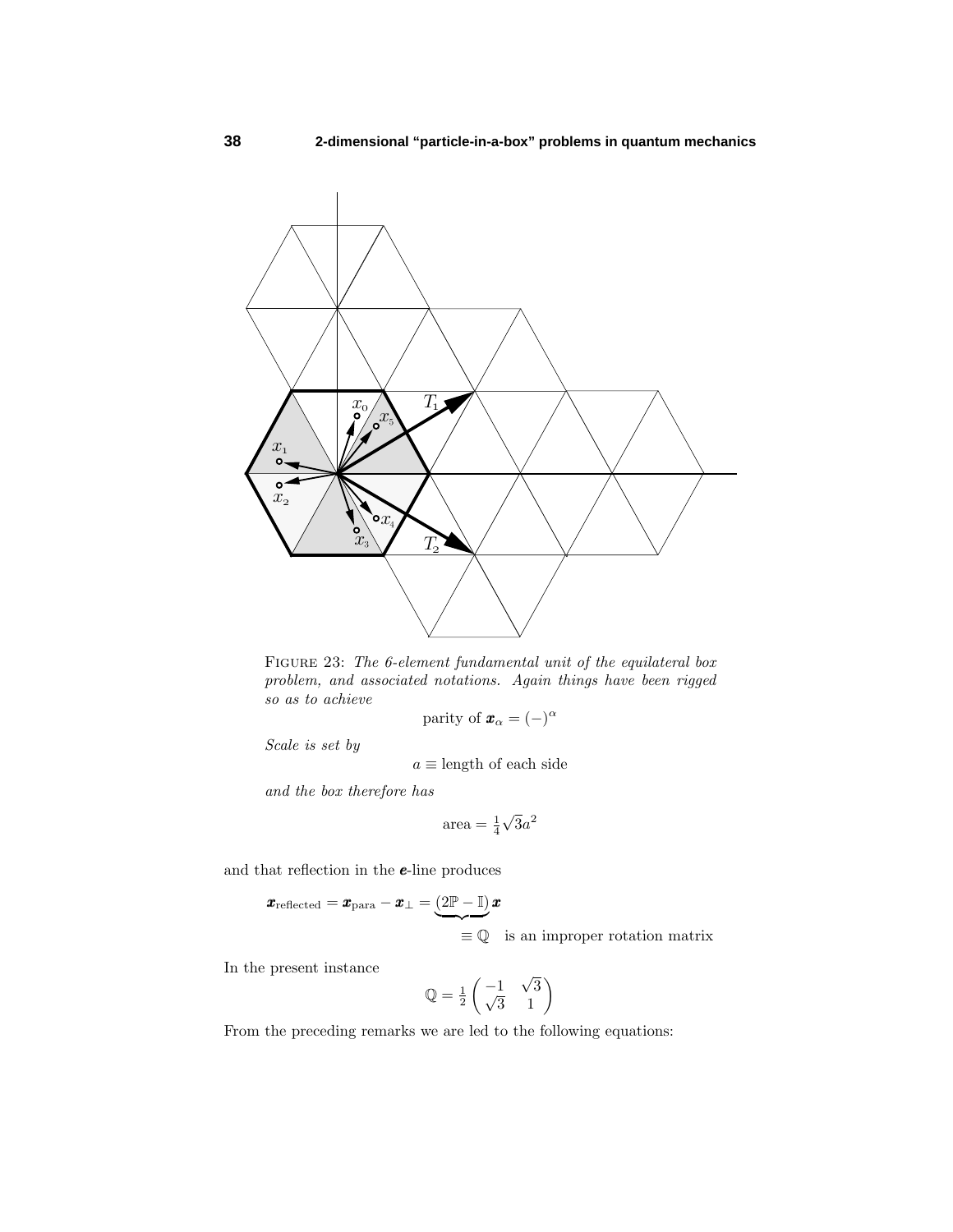**The 60-60-60 triangular box problem 39**

$$
\boldsymbol{x}_0 = \begin{pmatrix} +1 & 0 \\ 0 & +1 \end{pmatrix} \boldsymbol{x} \quad \text{with} \quad \boldsymbol{x} \equiv \begin{pmatrix} x_1 \\ x_2 \end{pmatrix}
$$
\n
$$
\boldsymbol{x}_1 = \frac{1}{2} \begin{pmatrix} -1 & -\sqrt{3} \\ -\sqrt{3} & +1 \end{pmatrix} \boldsymbol{x}_0
$$
\n
$$
\boldsymbol{x}_2 = \frac{1}{2} \begin{pmatrix} -1 & -\sqrt{3} \\ +\sqrt{3} & -1 \end{pmatrix} \boldsymbol{x}_0
$$
\n
$$
\boldsymbol{x}_3 = \begin{pmatrix} +1 & 0 \\ 0 & -1 \end{pmatrix} \boldsymbol{x}_0
$$
\n
$$
\boldsymbol{x}_4 = \frac{1}{2} \begin{pmatrix} -1 & +\sqrt{3} \\ -\sqrt{3} & -1 \end{pmatrix} \boldsymbol{x}_0
$$
\n
$$
\boldsymbol{x}_5 = \frac{1}{2} \begin{pmatrix} -1 & +\sqrt{3} \\ +\sqrt{3} & +1 \end{pmatrix} \boldsymbol{x}_0
$$

The non-orthogonal translation vectors are (reading from the figure) given by

$$
T_1 = \frac{a}{2} \begin{pmatrix} 3 \\ +\sqrt{3} \end{pmatrix}
$$
 and  $T_2 = \frac{a}{2} \begin{pmatrix} 3 \\ -\sqrt{3} \end{pmatrix}$ 

and have lengths

$$
T_1 = T_2 = \sqrt{3}a
$$

Moreover

$$
\boldsymbol{T}_1 \cdot \boldsymbol{T}_2 = \frac{3}{2}a^2 = T_1 T_2 \cos 60^\circ
$$

so we have

$$
\mathbb{T} = \frac{3}{2}a^2 \begin{pmatrix} 2 & 1 \\ 1 & 2 \end{pmatrix}
$$

$$
\det \mathbb{T} = 3 \cdot \left(\frac{3}{2}a^2\right)^2
$$

$$
\mathbb{T}^{-1} = \left(\frac{3}{2}a^2\right)^{-1} \begin{pmatrix} \frac{2}{3} & -\frac{1}{3} \\ -\frac{1}{3} & \frac{2}{3} \end{pmatrix}
$$

Our simplified Feynman formalism now supplies

$$
K(\pmb{x}, t; \pmb{y}, 0) = \frac{m}{i\hbar t} \sum_{\alpha=0}^{5} (-)^{\alpha} \sum_{\pmb{n}} \exp\left\{\frac{i}{\hbar} S_{\alpha}\right\}
$$

$$
\frac{i}{\hbar} S_{\alpha} = \beta(\pmb{v}_{\alpha} + \pmb{n}) \cdot \mathbb{T}(\pmb{v}_{\alpha} + \pmb{n})
$$

where the vectors  $\pmb{v}_\alpha$  were defined at (27); it proves convenient to postpone for a moment their actual evaluation. The argument which (by appeal to Jacobi's identity) gave us (39) now gives us

$$
= \underbrace{\frac{m}{i\hbar t}\sqrt{\left(-\frac{\pi}{\beta}\right)^2\frac{1}{\det\mathbb{T}}}}_{=\frac{1}{\sqrt{3}(\frac{3}{2}a^2)}} \sum_{\alpha=0}^{5} (-)^{\alpha} \vartheta\left(\pi \mathbf{v}_{\alpha}, \frac{\pi}{i\beta} \mathbb{T}^{-1}\right)
$$
(45)  

$$
= \frac{1}{\sqrt{3}(\frac{3}{2}a^2)} = \frac{1}{6 \text{ area}} = \frac{1}{\text{area of fundamental unit}}
$$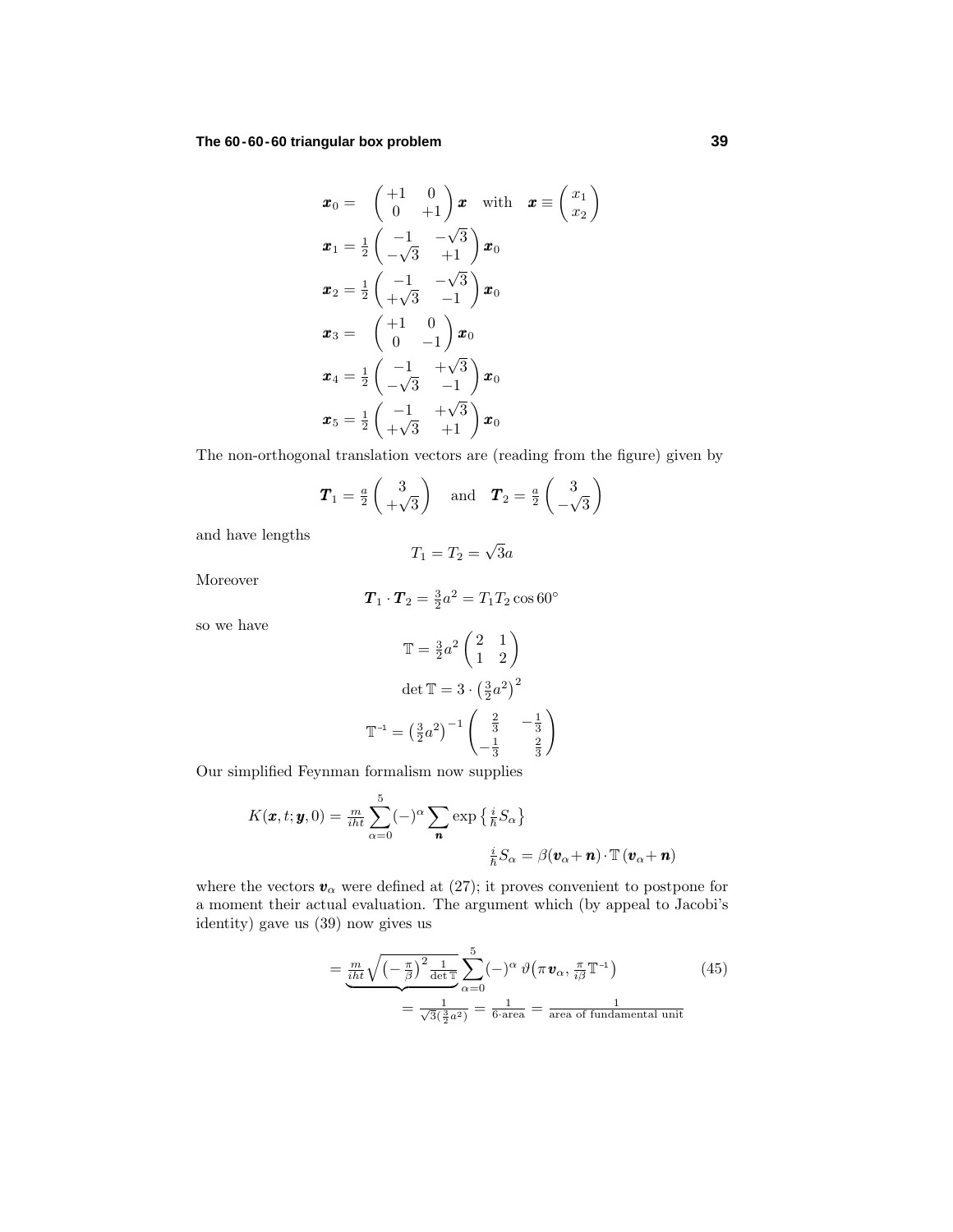Because T in non-diagonal we cannot (as in previous cases) immediately invoke the factorization principle (38) but must work a bit before we can extract useful information from (45). Recalling from (35) the definition

$$
\vartheta(\mathbf{z}, \mathbb{W}) \equiv \sum_{\mathbf{n}} e^{i\pi \mathbf{n} \cdot \mathbb{W}\mathbf{n}} e^{-2i\mathbf{n} \cdot \mathbf{z}}
$$

of  $\vartheta(\mathbf{z}, \mathbb{W})$ , we observe that only the even part of the second factor contributes to the extended sum,<sup>29</sup> so we have (compare  $(7)$ )

$$
\vartheta(\mathbf{z}, \mathbb{W}) = \sum_{\mathbf{n}} e^{i\pi \mathbf{n} \cdot \mathbb{W}\mathbf{n}} \cos 2\mathbf{n} \cdot \mathbf{z}
$$
 (46)

Returning with  $(46)$  to  $(45)$ , we have

$$
K(\boldsymbol{x},t;\boldsymbol{y},0)=\tfrac{1}{6\cdot \text{area}}\sum_{\alpha=0}^{5}(-)^{\alpha}\sum_{\boldsymbol{n}}e^{i\pi \boldsymbol{n}\cdot \mathbb{W}\boldsymbol{n}}\cos 2\pi \boldsymbol{n}\cdot \boldsymbol{v}_{\alpha}
$$

where

$$
\mathbb{W} = \frac{\pi}{i\beta} \mathbb{T}^{-1} = \tau \begin{pmatrix} 2 & -1 \\ -1 & 2 \end{pmatrix} \quad \text{with} \quad \tau = -\frac{1}{3} \frac{ht}{\frac{3}{2}ma^2}
$$

entails

$$
i\pi W = -\frac{i}{\hbar} E t
$$
 with  $E = \frac{1}{2} \mathcal{E} \begin{pmatrix} 2 & -1 \\ -1 & 2 \end{pmatrix}$  and  $\mathcal{E} \equiv \frac{1}{3} \frac{\hbar^2}{\frac{3}{2} m a^2}$ 

It now follows (use  $\mathbf{n} \cdot \mathbb{E} \mathbf{n} = \mathcal{E}(n_1^2 - n_1 n_2 + n_2^2)$  and interchange the order of summation) that

$$
K(\boldsymbol{x},t;\boldsymbol{y},0)=\frac{1}{6\cdot\text{area}}\sum_{\boldsymbol{n}}e^{-\frac{i}{\hbar}\mathcal{E}(n_1^2-n_1n_2+n_2^2)t}\sum_{\alpha=0}^5(-)^{\alpha}\cos 2\pi \boldsymbol{n}\cdot\boldsymbol{v}_{\alpha}
$$
 (47)

Turning our attention now to evaluation of the  $\sum_{\alpha}$ , we first construct (with major assistance from *Mathematica*) the vectors  $v_\alpha$  and obtain results which make natural the introduction of the following dimensionless variables:

$$
X_0 \equiv \frac{\pi}{3a} (2x_1)
$$
  
\n
$$
X_1 \equiv \frac{\pi}{3a} (-x_1 + \sqrt{3}x_2)
$$
  
\n
$$
X_2 \equiv \frac{\pi}{3a} (-x_1 - \sqrt{3}x_2)
$$
  
\n
$$
Y_1 \equiv \frac{\pi}{3a} (-y_1 + \sqrt{3}y_2)
$$
  
\n
$$
Y_2 \equiv \frac{\pi}{3a} (-y_1 - \sqrt{3}y_2)
$$

These definitions are, by the way, reminiscent of the equations that describe the cube roots of unity, and entail

$$
X_0 + X_1 + X_2 = 0
$$
  

$$
X_0^2 + X_1^2 + X_2^2 = 6(\frac{\pi}{3a})^2(x_1^2 + x_2^2)
$$

<sup>&</sup>lt;sup>29</sup> I allude with this phrase to the fact that the points  $\{\pm n\}$  lie at the vertices of a hypercube in *n*-space; diametrically opposite points cancel pairwise in consequence of the oddness of the sine function.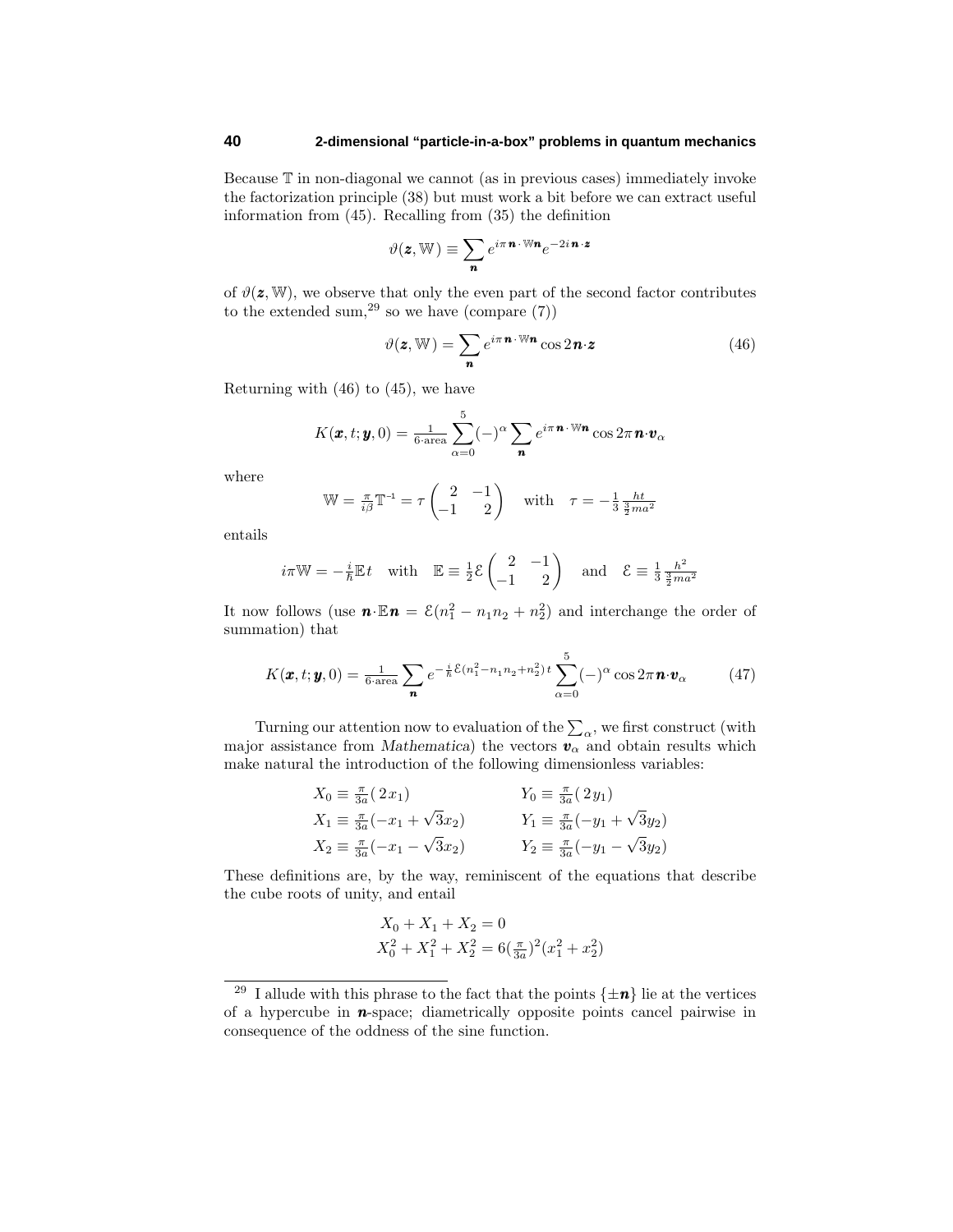## **The 60-60-60 triangular box problem 41**

The results reported by *Mathematica* can in this notation be described

$$
-\pi \mathbf{v}_0 = \begin{pmatrix} X_2 - Y_2 \\ X_1 - Y_1 \end{pmatrix}
$$

$$
-\pi \mathbf{v}_1 = \begin{pmatrix} X_0 - Y_2 \\ X_1 - Y_1 \end{pmatrix}
$$

$$
-\pi \mathbf{v}_2 = \begin{pmatrix} X_1 - Y_2 \\ X_0 - Y_1 \end{pmatrix}
$$

$$
-\pi \mathbf{v}_3 = \begin{pmatrix} X_1 - Y_2 \\ X_2 - Y_1 \end{pmatrix}
$$

$$
-\pi \mathbf{v}_4 = \begin{pmatrix} X_0 - Y_2 \\ X_2 - Y_1 \end{pmatrix}
$$

$$
-\pi \mathbf{v}_5 = \begin{pmatrix} X_2 - Y_2 \\ X_0 - Y_1 \end{pmatrix}
$$

From these highly patterned<sup>30</sup> equations it follows that

$$
\sum_{\alpha=0}^{5} (-)^{\alpha} \cos 2\pi \mathbf{n} \cdot \mathbf{v}_{\alpha} = + \cos 2[n_{1}(X_{2} - Y_{2}) + n_{2}(X_{1} - Y_{1})]
$$
  
\n
$$
- \cos 2[n_{1}(X_{0} - Y_{2}) + n_{2}(X_{1} - Y_{1})]
$$
  
\n
$$
+ \cos 2[n_{1}(X_{1} - Y_{2}) + n_{2}(X_{0} - Y_{1})]
$$
  
\n
$$
- \cos 2[n_{1}(X_{1} - Y_{2}) + n_{2}(X_{2} - Y_{1})]
$$
  
\n
$$
+ \cos 2[n_{1}(X_{0} - Y_{2}) + n_{2}(X_{2} - Y_{1})]
$$
  
\n
$$
- \cos 2[n_{1}(X_{2} - Y_{2}) + n_{2}(X_{0} - Y_{1})]
$$

$$
= + \cos 2[(n_1X_2 + n_2X_1) - (n_1Y_2 + n_2Y_1)]
$$
  
\n
$$
- \cos 2[(n_2X_2 + n_1X_1) - (
$$
ditto )]  
\n
$$
+ \cos 2[(n_1X_1 + n_2X_0) - (
$$
ditto )]  
\n
$$
- \cos 2[(n_2X_1 + n_1X_0) - (
$$
ditto )]  
\n
$$
+ \cos 2[(n_1X_0 + n_2X_2) - (
$$
ditto )]  
\n
$$
- \cos 2[(n_2X_0 + n_1X_2) - (
$$
ditto )]

It is elementary that

$$
\cos 2(A - C) - \cos 2(B - C) = (\cos 2A - \cos 2B)\cos 2C + (\sin 2A - \sin 2B)\sin 2C
$$
  
=  $-2\sin(A + B)\sin(A - B)\cos 2C + 2\cos(A + B)\sin(A - B)\sin 2C$ 

so after some slight rearrangement we have

<sup>&</sup>lt;sup>30</sup> Look, in reference to Figure 23, to the relation of  $v_0$  to  $v_3$ , of  $v_2$  to  $v_1$ , of *v*<sub>4</sub> to *v*<sub>5</sub>. And to the sequences  $v_0 \rightarrow v_2 \rightarrow v_4$ ,  $v_1 \rightarrow v_3 \rightarrow v_5$ . One gains the impression that the equations could almost have been written directly—without calculation.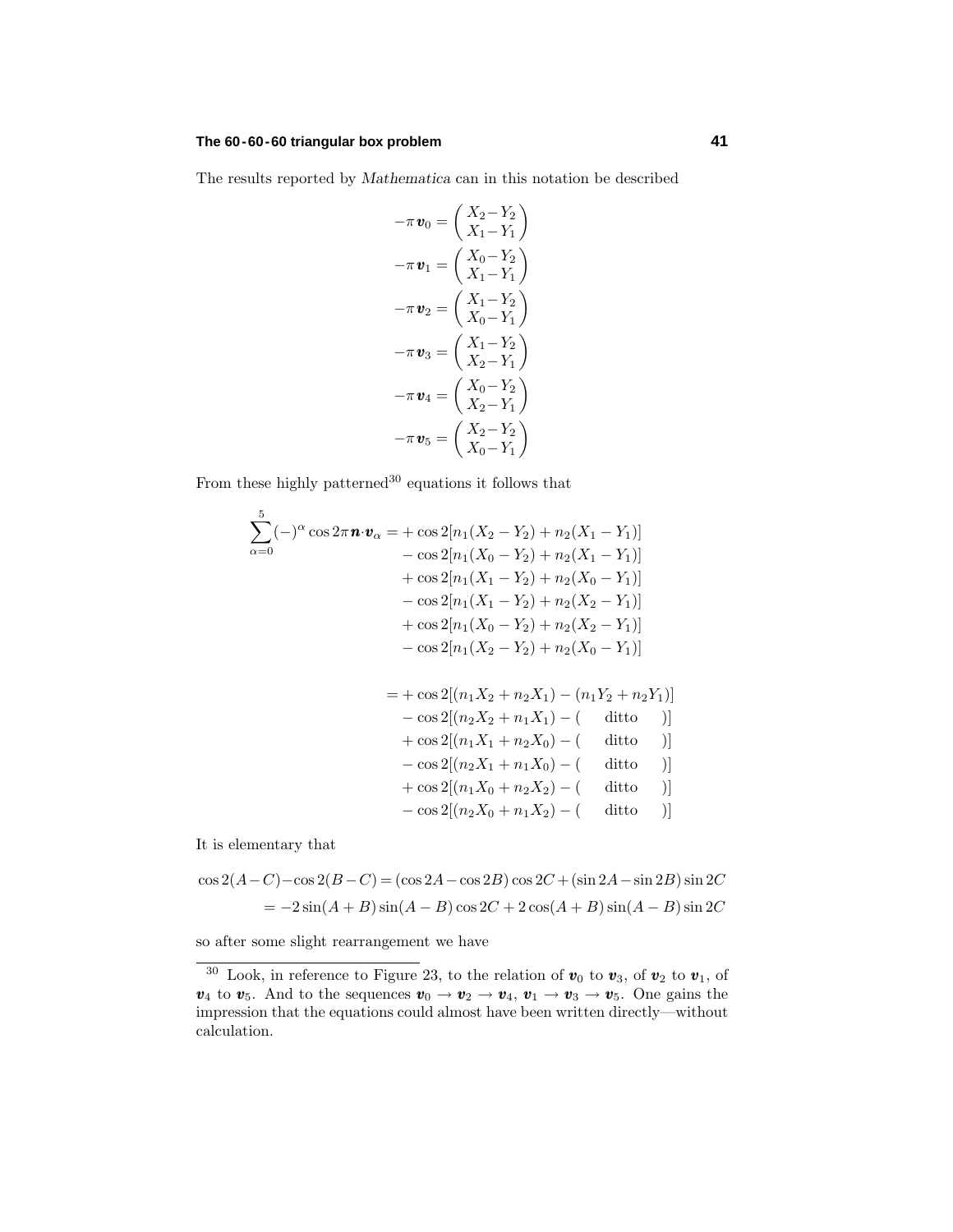$$
\sum_{\alpha=0}^{5} (-)^{\alpha} \cos 2\pi \mathbf{n} \cdot \mathbf{v}_{\alpha} = -2F \cdot \cos 2[n_1 Y_2 + n_2 Y_1] - 2G \cdot \sin 2[n_1 Y_2 + n_2 Y_1] \tag{48}
$$

where the abbreviations *F* and *G* are defined

$$
F \equiv \sin[(n_1 + n_2)(X_2 + X_1)]\sin[(n_1 - n_2)(X_2 - X_1)]
$$
  
+  $\sin[(n_1 + n_2)(X_0 + X_2)]\sin[(n_1 - n_2)(X_0 - X_2)]$   
+  $\sin[(n_1 + n_2)(X_1 + X_0)]\sin[(n_1 - n_2)(X_1 - X_0)]$   

$$
G \equiv -\cos[(n_1 + n_2)(X_2 + X_1)]\sin[(n_1 - n_2)(X_2 - X_1)]
$$
  
-  $\cos[(n_1 + n_2)(X_0 + X_2)]\sin[(n_1 - n_2)(X_0 - X_2)]$   
-  $\cos[(n_1 + n_2)(X_1 + X_0)]\sin[(n_1 - n_2)(X_1 - X_0)]$ 

Returning with (48) to (47), we obtain a description of  $K(\mathbf{x}, t; \mathbf{y}, 0)$  which still only faintly resembles the (3) from which it is our objective to read off the eigenvalues and eigenfunctions of an equilaterally confined quantum particle. It is in an effort to enhance the resemblance that we undertake the following manipulations.

Let dimensionless vectors  $\pmb{\xi}$  and  $\pmb{\zeta}$  be defined

$$
\xi_1 \equiv \frac{\pi}{3a} x_1 \qquad \qquad \zeta_1 \equiv \frac{\pi}{3a} y_1
$$
  

$$
\xi_2 \equiv \frac{\pi}{3a} \sqrt{3} x_2 \qquad \qquad \zeta_2 \equiv \frac{\pi}{3a} \sqrt{3} y_2
$$

in which notation

$$
X_0 = 2\xi_1
$$
  
\n
$$
X_1 = -\xi_1 + \xi_2
$$
  
\n
$$
X_2 = -\xi_1 - \xi_2
$$
  
\n
$$
Y_0 = 2\zeta_1
$$
  
\n
$$
Y_1 = -\zeta_1 + \zeta_2
$$
  
\n
$$
Y_2 = -\zeta_1 - \zeta_2
$$

permit us to write

$$
F = F_{\mathbf{n}}(\xi_1, \xi_2) \equiv \sin[(n_1 + n_2)(2\xi_1)]\sin[(n_1 - n_2)(2\xi_2)]
$$
  
\n
$$
- \sin[(n_1 + n_2)(\xi_1 + \xi_2)]\sin[(n_1 - n_2)(3\xi_1 - \xi_2)]
$$
  
\n
$$
+ \sin[(n_1 + n_2)(\xi_1 - \xi_2)]\sin[(n_1 - n_2)(3\xi_1 + \xi_2)] \quad (49.1)
$$
  
\n
$$
G = G_{\mathbf{n}}(\xi_1, \xi_2) \equiv \cos[(n_1 + n_2)(2\xi_1)]\sin[(n_1 - n_2)(2\xi_2)]
$$
  
\n
$$
+ \cos[(n_1 + n_2)(\xi_1 + \xi_2)]\sin[(n_1 - n_2)(3\xi_1 - \xi_2)]
$$
  
\n
$$
- \cos[(n_1 + n_2)(\xi_1 - \xi_2)]\sin[(n_1 - n_2)(3\xi_1 + \xi_2)] \quad (49.2)
$$

When (47) is written

$$
K(\pmb{x}, t; \pmb{y}, 0) = -\frac{2}{6 \cdot \text{area}} \sum_{\pmb{n}} \left\{ e^{-\frac{i}{\hbar} \mathcal{E}(n_1^2 - n_1 n_2 + n_2^2) t} F_{\pmb{n}}(\xi_1, \xi_2) \right\} \cos 2[n_1 Y_2 + n_2 Y_1]
$$

$$
-\frac{2}{6 \cdot \text{area}} \sum_{\pmb{n}} \left\{ e^{-\frac{i}{\hbar} \mathcal{E}(n_1^2 - n_1 n_2 + n_2^2) t} G_{\pmb{n}}(\xi_1, \xi_2) \right\} \sin 2[n_1 Y_2 + n_2 Y_1]
$$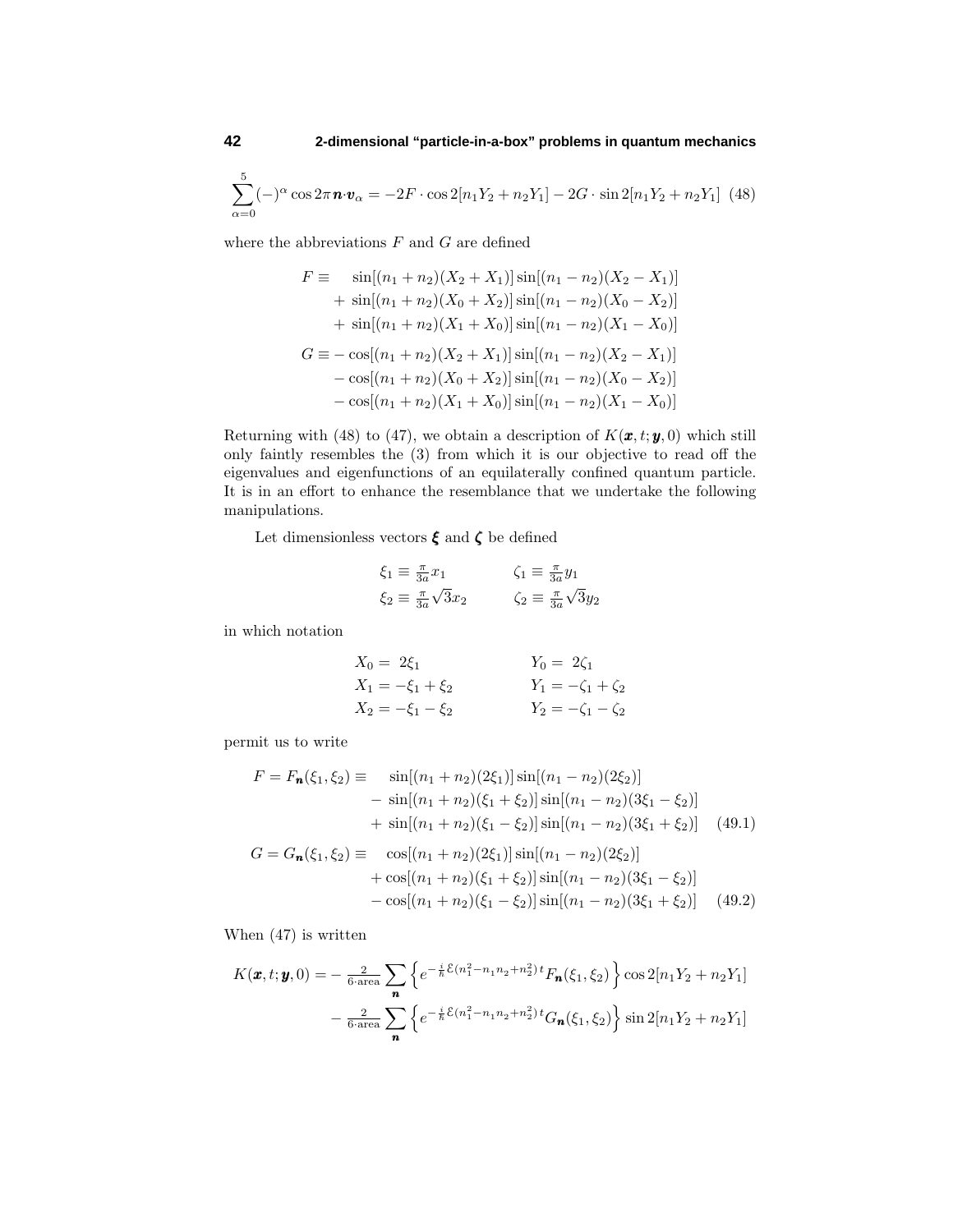### **Sum over spectral symmetries 43**

it becomes evident that, since the expressions within braces are both  ${n_1 n_2}$ -antisymmetric, only the antisymmetric parts of cos 2[etc.] and sin 2[etc.] actually contribute to the  $\sum_{n}$ , and those are given by

$$
\frac{1}{2} \left\{ \cos 2[n_1 Y_2 + n_2 Y_1] - \cos 2[n_2 Y_2 + n_1 Y_1] \right\}
$$
  
\n
$$
= -\sin[(n_1 + n_2)(Y_2 + Y_1)] \sin[(n_1 - n_2)(Y_2 - Y_1)]
$$
  
\n
$$
= -\sin[(n_1 + n_2)(2\zeta_1)] \sin[(n_1 - n_2)(2\zeta_2)]
$$
  
\n
$$
\frac{1}{2} \left\{ \sin 2[n_1 Y_2 + n_2 Y_1] - \sin 2[n_2 Y_2 + n_1 Y_1] \right\}
$$
  
\n
$$
= +\cos[(n_1 + n_2)(Y_2 + Y_1)] \sin[(n_1 - n_2)(Y_2 - Y_1)]
$$
  
\n
$$
= -\cos[(n_1 + n_2)(2\zeta_1)] \sin[(n_1 - n_2)(2\zeta_2)]
$$

We are in position therefore to write

$$
K(\mathbf{x}, t; \mathbf{y}, 0) = \frac{2}{6 \text{ area}} \sum_{\mathbf{n}} e^{-\frac{i}{\hbar} \mathcal{E}(n_1^2 - n_1 n_2 + n_2^2) t}
$$
(50)  

$$
\times \left\{ F_{\mathbf{n}}(\xi_1, \xi_2) \cdot \sin[(n_1 + n_2)(2\zeta_1)] \sin[(n_1 - n_2)(2\zeta_2)] + G_{\mathbf{n}}(\xi_1, \xi_2) \cdot \cos[(n_1 + n_2)(2\zeta_1)] \sin[(n_1 - n_2)(2\zeta_2)] \right\}
$$

and to notice that the factor that multiplies  $F_n(\xi_1, \xi_2)$  is the exact  $\zeta$ -analog of one of the three terms that enters into the definition (49.1) of  $F_n(\xi_1, \xi_2)$ , and that a similar remark pertains to the factor that multiplies  $G_n(\xi_1, \xi_2)$ . We have therefore moved closer to our goal—which is to achieve structural imitation of (3)—but to realize that goal we must introduce one fundamentally new idea:

**8. Sum over spectral symmetries**. Look to the exponent in (50), where we encounter

$$
n_1^2 - n_n n_2 + n_2^2 = \frac{1}{2} \mathbf{n}^\mathsf{T} \begin{pmatrix} 2 & -1 \\ -1 & 2 \end{pmatrix} \mathbf{n}
$$

The following equations

$$
\begin{pmatrix} 2 & -1 \ -1 & 2 \end{pmatrix} \begin{pmatrix} 1 \ 1 \end{pmatrix} = 1 \cdot \begin{pmatrix} 1 \ 1 \end{pmatrix} \text{ and } \begin{pmatrix} 2 & -1 \ -1 & 2 \end{pmatrix} \begin{pmatrix} 1 \ -1 \end{pmatrix} = 3 \cdot \begin{pmatrix} 1 \ -1 \end{pmatrix}
$$

summarize the spectral properties of the symmetric matrix, and put us in position to write

$$
\begin{pmatrix} 2 & -1 \ -1 & 2 \end{pmatrix} = \frac{1}{2} \cdot \begin{pmatrix} 1 & 1 \ 1 & -1 \end{pmatrix}^{\mathsf{T}} \begin{pmatrix} 1 & 0 \ 0 & 3 \end{pmatrix} \begin{pmatrix} 1 & 1 \ 1 & -1 \end{pmatrix}
$$

The immediate implication is that

$$
n_1^2 - n_n n_2 + n_2^2 = \frac{1}{4} \hat{\mathbf{n}} \begin{pmatrix} 1 & 0 \\ 0 & 3 \end{pmatrix} \hat{\mathbf{n}} \quad \text{with} \quad \hat{\mathbf{n}} \equiv \begin{pmatrix} 1 & 1 \\ 1 & -1 \end{pmatrix} \mathbf{n}
$$
  
=  $\frac{1}{4} \left[ (n_1 + n_2)^2 + 3(n_1 - n_2)^2 \right]$   
=  $\frac{1}{4} \underbrace{\left[ \hat{n}_1^2 + 3\hat{n}_2^2 \right]}_{\equiv N(\hat{\mathbf{n}})} = \frac{1}{4} (\hat{n}_1 + i\sqrt{3}\hat{n}_2)(\hat{n}_1 - i\sqrt{3}\hat{n}_2)$  (51)  
=  $N(\hat{\mathbf{n}})$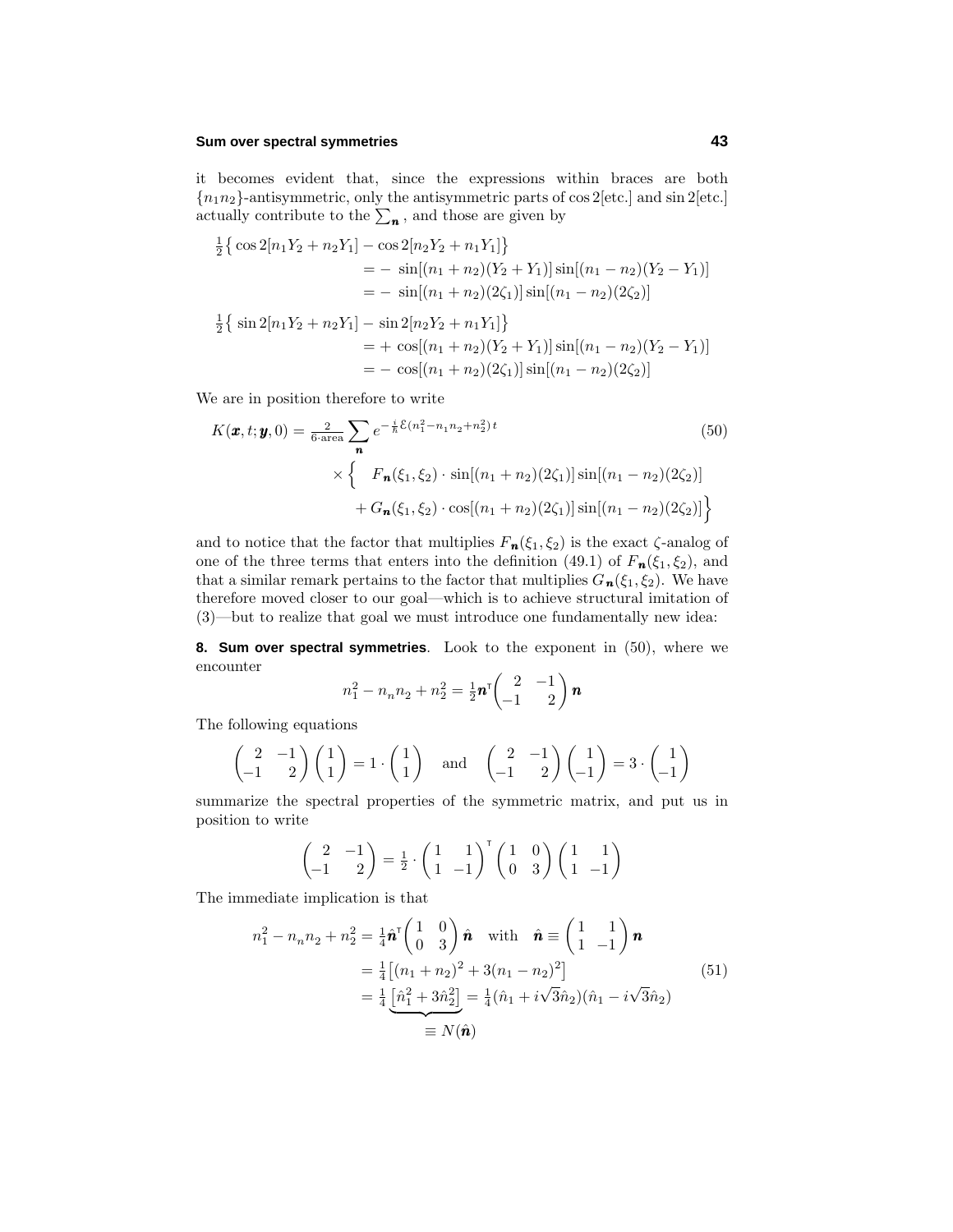I interrupt the argument to comment that the matrix

$$
\mathbb{Z} \equiv \begin{pmatrix} 1 & 1 \\ 1 & -1 \end{pmatrix} = \sqrt{2} \cdot \{\text{improper } 45^{\circ} \text{ rotation matrix}\}
$$

possesses the property that (since it has integral elements) it maps

lattice vectors  $\longmapsto$  lattice vectors

Its specific action is illustrated in Figure 24, and it arises also in the connection described in Figure 25. Orthogonality is such a natural idea that it can be



FIGURE 24: The integers  $\hat{n}_1 = n_1 + n_2$  and  $\hat{n}_2 = n_1 - n_2$  describe points of the *n*-lattice if and only if they are either both even or both odd; when of opposite parity they refer to the "interstitial lattice."

expected to enter spontaneously into the discussion—as, indeed, it has; it was not introduced "by hand" (as would have been the case had we opted to take the 12-element fundamental unit as our starting point), hinges upon no explicit appeal to the factorization principle  $(38)$ , and the occurance of  $\mathbb{Z}$ —the "orthogonalizer"—is simply its defining symptom.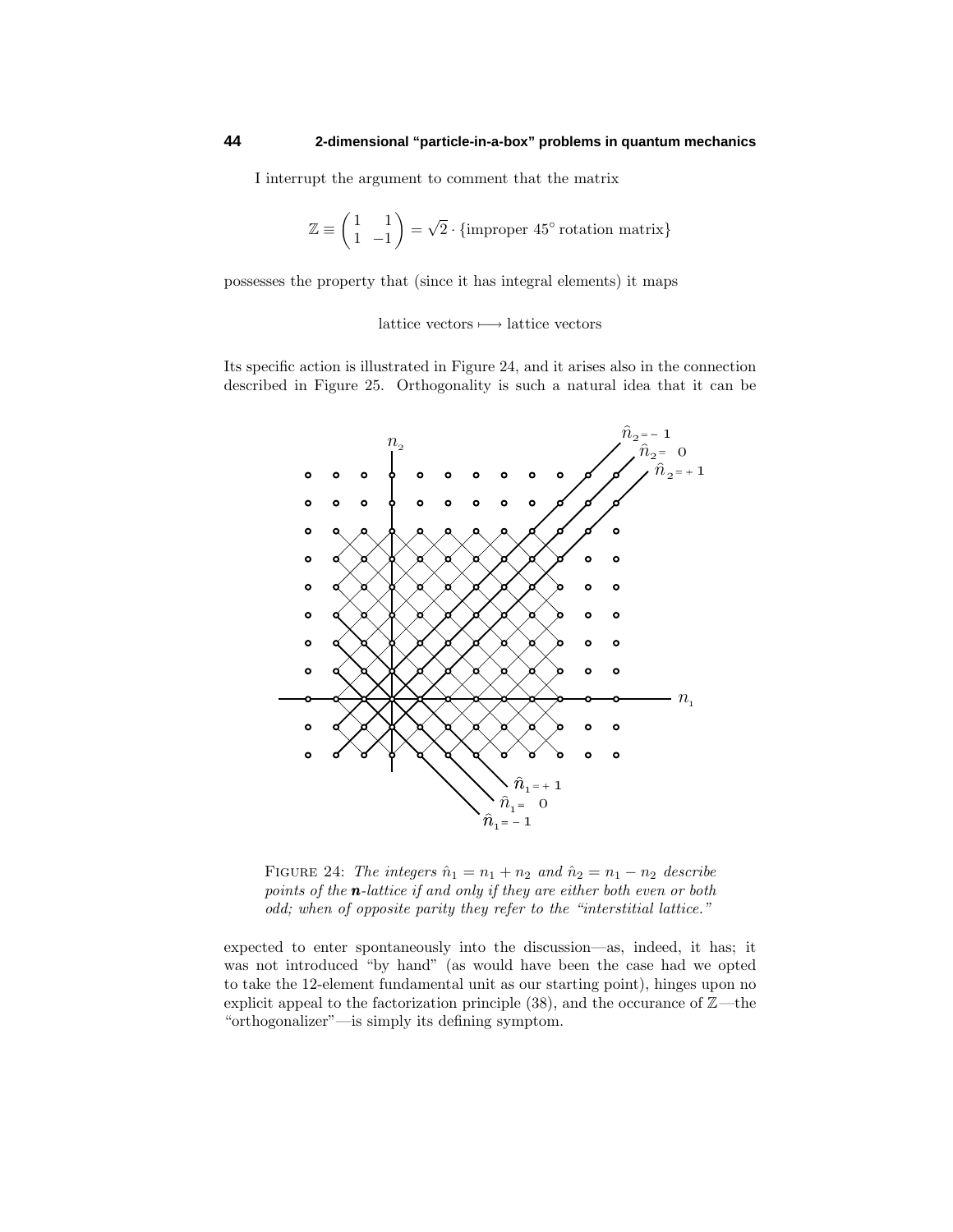

FIGURE 25: *The orthogonal translation vectors*  $\{\hat{\pmb{T}}_1, \hat{\pmb{T}}_2\}$  *associated* with the 12-element fundamental unit (Figure 22) stand evidently in this relation to the non-orthogonal translation vectors  $\{T_1, T_2\}$ associated with the 6-element fundamental unit (Figure 21):

$$
\begin{aligned}\n\hat{T}_1 &= \boldsymbol{T}_1 + \boldsymbol{T}_2 \\
\hat{\boldsymbol{T}}_2 &= \boldsymbol{T}_1 - \boldsymbol{T}_2\n\end{aligned}\n\quad ; i.e., \quad\n\begin{pmatrix}\n\hat{T}_1 \\
\hat{T}_2\n\end{pmatrix} = \mathbb{Z}\begin{pmatrix}\n\boldsymbol{T}_1 \\
\boldsymbol{T}_2\n\end{pmatrix}
$$

The entry of  $\mathbb Z$  into our argument represents a kind of "spontaneous" crosstalk" between the 6-element and 12-element formulations of the theory.

Equation (51) clinches what has recently become increasingly evident: the indices  $\{\hat{n}_1, \hat{n}_2\}$  are—it is now clear—more neatly adapted to our problem than are the "natural" indices  $\{n_1, n_2\}$ . Their introduction permits the following notational simplifications of (50) and (49):

$$
K(\pmb{x},t;\pmb{y},0) = \frac{1}{3\cdot \text{area}} \sum_{\hat{\pmb{n}}}^{\prime} e^{-\frac{i}{\hbar}\mathcal{E}\frac{1}{4}(\hat{n}_1^2 + 3\hat{n}_2^2)t} \left\{ \begin{array}{c} \hat{F}_{\hat{\pmb{n}}}(\xi_1,\xi_2) \cdot \sin[2\hat{n}_1\zeta_1] \sin[2\hat{n}_2\zeta_2] \\ + \hat{G}_{\hat{\pmb{n}}}(\xi_1,\xi_2) \cdot \cos[2\hat{n}_1\zeta_1] \sin[2\hat{n}_2\zeta_2] \end{array} \right\}
$$

where

$$
\hat{F}_{\hat{n}}(\xi_1, \xi_2) \equiv \sin[2\hat{n}_1 \xi_1] \sin[2\hat{n}_2 \xi_2] - \sin[\hat{n}_1(\xi_1 + \xi_2)] \sin[\hat{n}_2(3\xi_1 - \xi_2)] \quad (53.1)
$$

$$
+ \sin[\hat{n}_1(\xi_1 - \xi_2)] \sin[\hat{n}_2(3\xi_1 + \xi_2)]
$$

$$
\hat{G}_{\hat{n}}(\xi_1, \xi_2) \equiv \cos[2\hat{n}_1 \xi_1] \sin[2\hat{n}_2 \xi_2] + \cos[\hat{n}_1(\xi_1 + \xi_2)] \sin[\hat{n}_2(3\xi_1 - \xi_2)] \quad (53.2)
$$

$$
- \cos[\hat{n}_1(\xi_1 - \xi_2)] \sin[\hat{n}_2(3\xi_1 + \xi_2)]
$$

and where the  $\sum$  wears a prime to signal that (see again Figure 24) only points  $\hat{n}$ for which  $\hat{n}_1$  and  $\hat{n}_2$  have the same parity participate in the summation process.

To tabulate the function  $N(\hat{n}_1, \hat{n}_2) \equiv \hat{n}_1^2 + 3\hat{n}_2^2$  is to be struck by the fact that *N* assumes identical values at patterned arrays of distinct points on the  $\hat{n}$ -lattice. My immediate objective will be to identify/describe those patterns.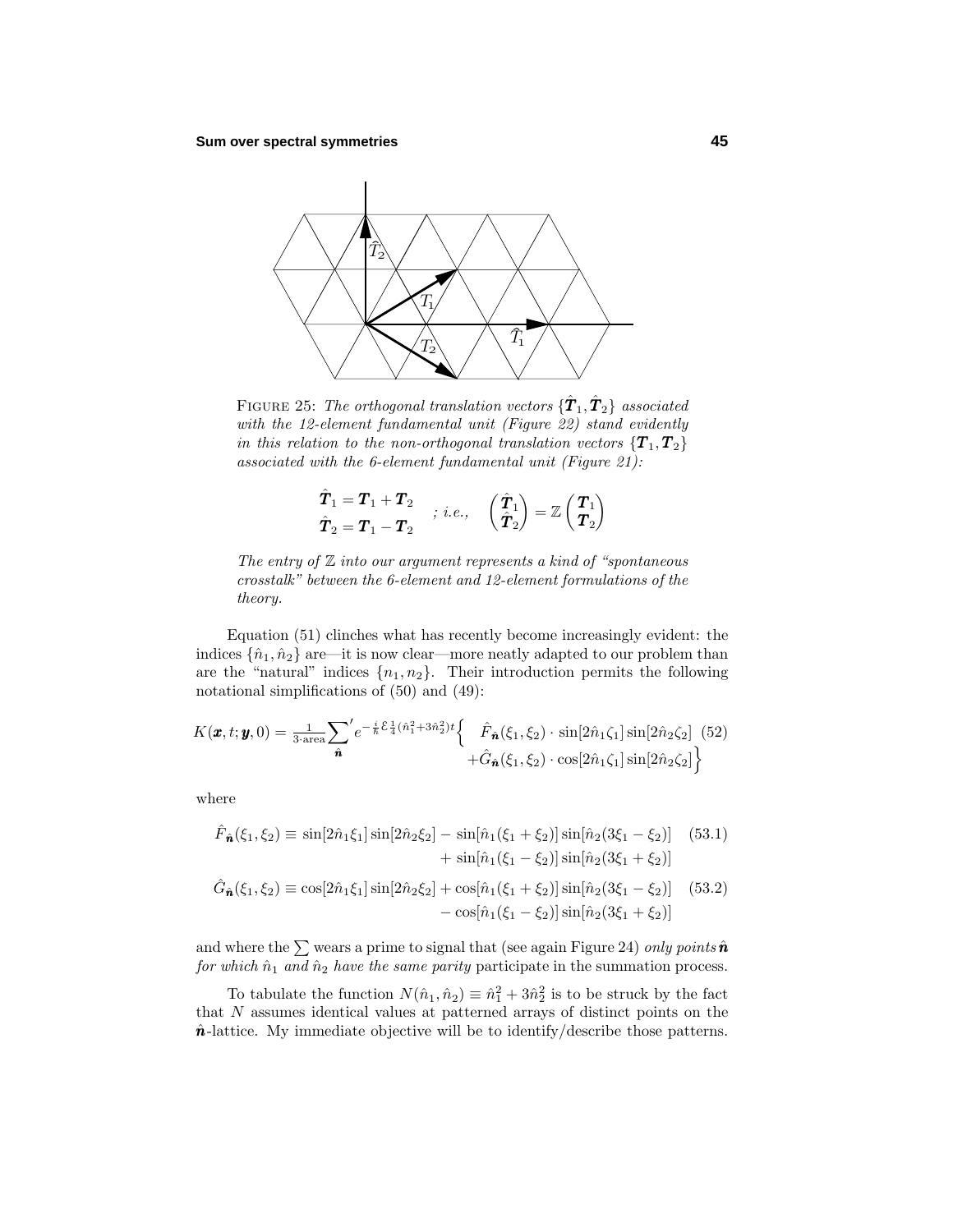We will then be in position to regroup the terms that contribute to the sum (52), and to achieve our desired result. To that end I observe that the following equations

$$
\sin(a_1z_1 + a_2z_2)\sin(b_1z_1 + b_2z_2) - \sin(a_1z_1 - a_2z_2)\sin(b_1z_1 - b_2z_2)
$$
  
\n
$$
= \sin(a_1 + b_1)z_1\sin(a_2 + b_2)z_2 - \sin(a_1 - b_1)z_1\sin(a_2 - b_2)z_2
$$
  
\n
$$
\cos(a_1z_1 + a_2z_2)\sin(b_1z_1 + b_2z_2) - \cos(a_1z_1 - a_2z_2)\sin(b_1z_1 - b_2z_2)
$$
  
\n
$$
= \cos(a_1 + b_1)z_1\sin(a_2 + b_2)z_2 - \cos(a_1 - b_1)z_1\sin(a_2 - b_2)z_2
$$

have the status of *identities*, which (once stated) are very easy to prove.<sup>31</sup> Using the first of these identities to manipulate the last two terms on the right side of (53.1), and the second to manipulate the last two terms on the right side of (53.2), we obtain (after some slight adjustment)

$$
\hat{F}_{\hat{n}}(\xi_1, \xi_2) = \sin[2\hat{n}_1 \xi_1] \sin[2\hat{n}_2 \xi_2] + \sin[2\frac{-\hat{n}_1 + 3\hat{n}_2}{2} \xi_1] \sin[2\frac{-\hat{n}_1 - \hat{n}_2}{2} \xi_2]
$$

$$
+ \sin[2\frac{-\hat{n}_1 - 3\hat{n}_2}{2} \xi_1] \sin[2\frac{+\hat{n}_1 - \hat{n}_2}{2} \xi_2]
$$

$$
\hat{G}_{\hat{n}}(\xi_1, \xi_2) = \cos[2\hat{n}_1 \xi_1] \sin[2\hat{n}_2 \xi_2] + \cos[2\frac{-\hat{n}_1 + 3\hat{n}_2}{2} \xi_1] \sin[2\frac{-\hat{n}_1 - \hat{n}_2}{2} \xi_2]
$$

$$
+ \cos[2\frac{-\hat{n}_1 - 3\hat{n}_2}{2} \xi_1] \sin[2\frac{+\hat{n}_1 - \hat{n}_2}{2} \xi_2]
$$

and are motivated by the structure of these results to write

$$
\frac{1}{2}\begin{pmatrix}\n(-\hat{n}_1 + 3\hat{n}_2) \\
(-\hat{n}_1 - \hat{n}_2)\n\end{pmatrix} = \mathbb{A}\begin{pmatrix}\nn_1 \\
n_2\n\end{pmatrix} \quad \text{with} \quad \mathbb{A} \equiv \frac{1}{2}\begin{pmatrix}\n-1 & +3 \\
-1 & -1\n\end{pmatrix}
$$
\n
$$
\frac{1}{2}\begin{pmatrix}\n(-\hat{n}_1 - 3\hat{n}_2) \\
(+\hat{n}_1 - \hat{n}_2)\n\end{pmatrix} = \mathbb{B}\begin{pmatrix}\nn_1 \\
n_2\n\end{pmatrix} \quad \text{with} \quad \mathbb{B} \equiv \frac{1}{2}\begin{pmatrix}\n-1 & -3 \\
+1 & -1\n\end{pmatrix}
$$
\n(55)

The matrices A and B are unimodular

$$
\det \mathbb{A} = \det \mathbb{B} = 1
$$

and their shared characteristic polynomial

$$
\det(\mathbb{A} - \lambda \mathbb{I}) = \det(\mathbb{B} - \lambda \mathbb{I}) = \lambda^2 + \lambda + 1 \equiv \varphi(\lambda)
$$

is "cyclotomic."<sup>32</sup> The roots of  $\varphi(\lambda)$  are the complex cube roots of unity:

$$
\varphi(\lambda) = 0 \implies \lambda = \frac{-1 \pm \sqrt{-3}}{2} = e^{\pm i \frac{2}{3}\pi}
$$

<sup>&</sup>lt;sup>31</sup> I omit the proofs, but see pp. 104, 175  $\&$  213 of the research notes cited in Footnote 18.

<sup>&</sup>lt;sup>32</sup> Which is to say: it has the form  $\lambda^{p-1} + \lambda^{p-2} + \cdots + 1$  with *p* an odd prime; see p. 55 of H. Pollard, The Theory of Algebraic Numbers (1950).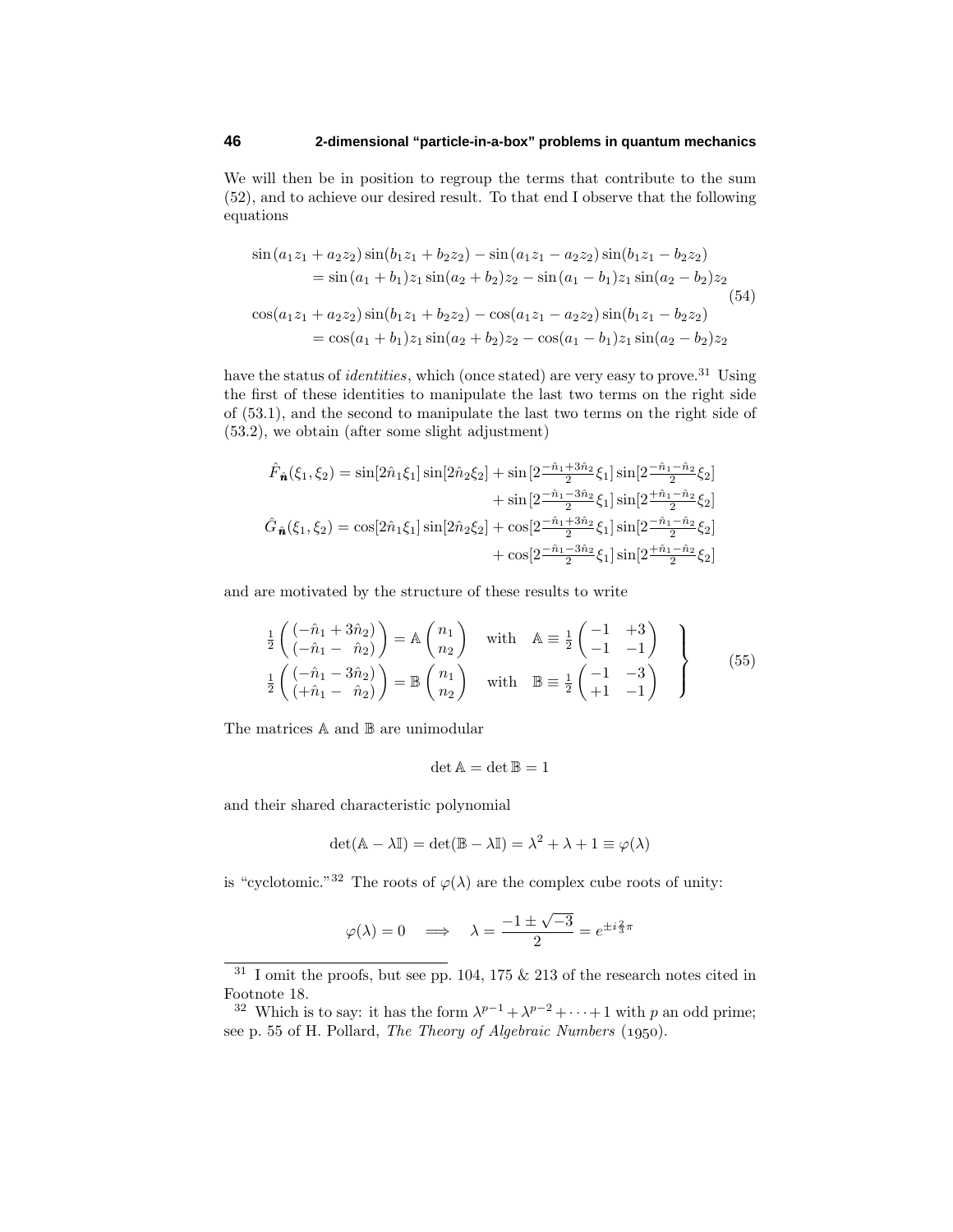#### **Sum over spectral symmetries 47**

By the Cayley-Hamilton theorem

$$
\mathbb{A}^2 + \mathbb{A} + \mathbb{I} = \mathbb{O}
$$

From this it follows that

$$
\begin{aligned}\n\mathbb{A}^2 &= -\mathbb{A} - \mathbb{I} \\
&= \mathbb{B} \quad \text{by inspection} \\
\mathbb{A}^3 &= -\mathbb{A}^2 - \mathbb{A} \\
&= \mathbb{I}\n\end{aligned}
$$

and that  $\overrightarrow{A}$ 

Evidently  $\mathbb{A}^{-1} = \mathbb{B}$ . More immediately to the point, we by quick calculation have  $1000$ 

$$
ATGA = G \quad \text{with} \quad G \equiv \begin{pmatrix} 1 & 0 \\ 0 & 3 \end{pmatrix}
$$

from which it follows that  $N(\hat{\bf{n}}) = \hat{\bf{n}}^T \mathbb{G} \hat{\bf{n}}$  is invariant under the action of  $\mathbb{A}$ <sup>33</sup>

$$
N(\hat{\mathbf{n}}) = N(\mathbb{A}\hat{\mathbf{n}}) = N(\mathbb{A}^2\hat{\mathbf{n}})
$$
\n(56)

The same (to return to our starting point) can be said of the functions  $\hat{F}_n(\xi_1, \xi_2)$ and  $\hat{G}_{\hat{n}}(\xi_1, \xi_2)$ , and is made manifest if we introduce

$$
f_{\hat{\mathbf{n}}}(\xi_1, \xi_2) \equiv \sin[2\hat{n}_1 \xi_1] \sin[2\hat{n}_2 \xi_2] g_{\hat{\mathbf{n}}}(\xi_1, \xi_2) \equiv \cos[2\hat{n}_1 \xi_1] \sin[2\hat{n}_2 \xi_2]
$$
 (57)

and write

$$
\hat{F}_{\hat{n}}(\xi_1, \xi_2) = f_{\hat{n}}(\xi_1, \xi_2) + f_{\mathbb{A}\hat{n}}(\xi_1, \xi_2) + f_{\mathbb{A}^2\hat{n}}(\xi_1, \xi_2)
$$
\n
$$
\hat{G}_{\hat{n}}(\xi_1, \xi_2) = g_{\hat{n}}(\xi_1, \xi_2) + g_{\mathbb{A}\hat{n}}(\xi_1, \xi_2) + g_{\mathbb{A}^2\hat{n}}(\xi_1, \xi_2)
$$
\n(58)

The meaning of my section title (see the top of the page) begins at this point to become clear.

Equation (56) to exhaust the invariance structure of  $N(\hat{\bf{n}})$ ; trivially, one has invariance also under the reflective transformations

$$
\begin{pmatrix} \hat{n}_1 \\ \hat{n}_2 \end{pmatrix} \longmapsto \begin{pmatrix} -\hat{n}_1 \\ +\hat{n}_2 \end{pmatrix}
$$
, else  $\begin{pmatrix} +\hat{n}_1 \\ -\hat{n}_2 \end{pmatrix}$ , else  $\begin{pmatrix} -\hat{n}_1 \\ -\hat{n}_2 \end{pmatrix}$ 

<sup>33</sup> Check it out; we find that indeed

$$
\hat{n}_1^2 + 3\hat{n}_2^2 = \left(\frac{-\hat{n}_1 + 3\hat{n}_2}{2}\right)^2 + 3\left(\frac{-\hat{n}_1 - \hat{n}_2}{2}\right)^2
$$

$$
= \left(\frac{-\hat{n}_1 - 3\hat{n}_2}{2}\right)^2 + 3\left(\frac{+\hat{n}_1 - \hat{n}_2}{2}\right)^2
$$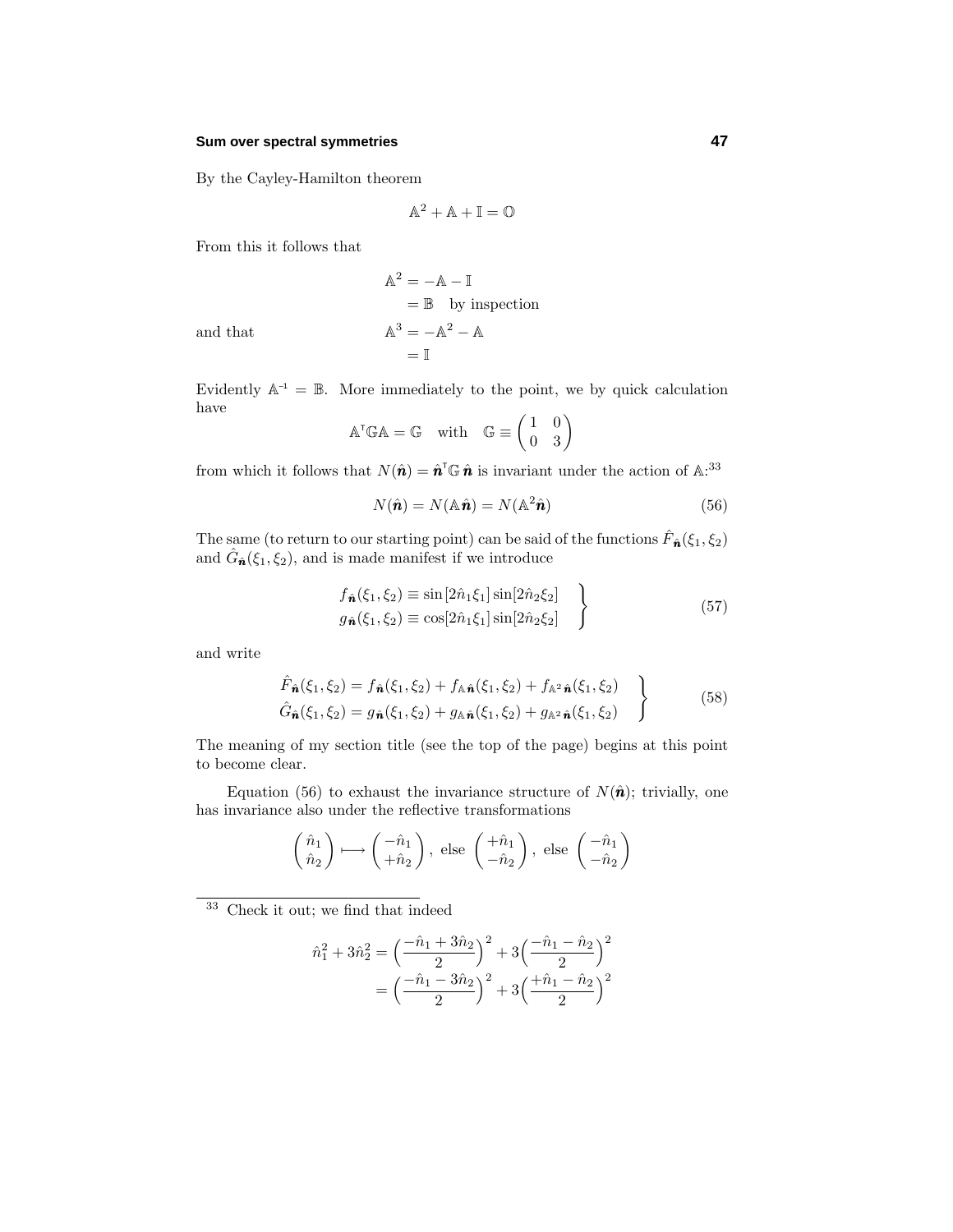Each of the points  $\hat{\mathbf{n}}$ ,  $\mathbb{A}\hat{\mathbf{n}}$  and  $\mathbb{B}\hat{\mathbf{n}}$  is a member, therefore, of a *quartet*. The simplest way to generate/organize this 12-fold population of lattice points is to introduce this "*sixth* root of unity"<sup>34</sup>

$$
\mathbb{U} \equiv -\mathbb{B} = \frac{1}{2} \begin{pmatrix} +1 & +3 \\ -1 & +1 \end{pmatrix}
$$

and with its aid to form two interdigitated sextets, as follows:

$$
\hat{\mathbf{n}} \longrightarrow \mathbb{U}\hat{\mathbf{n}} \longrightarrow \mathbb{U}^2 \hat{\mathbf{n}} \longrightarrow \mathbb{U}^3 \hat{\mathbf{n}} \longrightarrow \mathbb{U}^4 \hat{\mathbf{n}} \longrightarrow \mathbb{U}^5 \hat{\mathbf{n}} \longrightarrow \text{back to } \hat{\mathbf{n}} \n\hat{\mathbf{m}} \longrightarrow \mathbb{U}\hat{\mathbf{m}} \longrightarrow \mathbb{U}^2 \hat{\mathbf{m}} \longrightarrow \mathbb{U}^3 \hat{\mathbf{m}} \longrightarrow \mathbb{U}^4 \hat{\mathbf{m}} \longrightarrow \mathbb{U}^5 \hat{\mathbf{m}} \longrightarrow \text{back to } \hat{\mathbf{m}} \}
$$
\n
$$
\hat{\mathbf{m}} \equiv \begin{pmatrix} 1 & 0 \\ 0 & -1 \end{pmatrix} \hat{\mathbf{n}}
$$

To explore the meaning of (59) we ask *Mathematica* to compute

Table [MatrixForm[MatrixPower 
$$
\{\{\frac{1}{2}, \frac{3}{2}\}, \{-\frac{1}{2}, \frac{1}{2}\}\}
$$
, p]  $\{\{a\}, \{b\}\}\}$ ,  $\{p, 0, 5\}$ ]

and examine the output for various assignments of  $\{a = \hat{n}_1, b = \hat{n}_2\}$ . A pattern quickly emerges. Suppose in the first place that the "seed"  $\hat{\boldsymbol{n}}$  lies on the  $\hat{n}_1$ -axis; (59) gives rise then to a population

$$
\begin{pmatrix} 2n \\ 0 \end{pmatrix} \rightarrow \begin{pmatrix} n \\ -n \end{pmatrix} \rightarrow \begin{pmatrix} -n \\ -n \end{pmatrix} \rightarrow \begin{pmatrix} -2n \\ 0 \end{pmatrix} \rightarrow \begin{pmatrix} -n \\ n \end{pmatrix} \rightarrow \begin{pmatrix} n \\ n \end{pmatrix} \rightarrow \begin{pmatrix} 2n \\ 0 \end{pmatrix}
$$

which contains only six members (each occurs twice). Associated with this "nuclear population" of lattice points are the associated 12-element populations

$$
\binom{2n+3k}{k}, \binom{n+3k}{n+k}, \binom{n}{n+2k}
$$
 plus  $3+3+3=9$  reflective companions

If, on the other hand, the "seed"  $\hat{\boldsymbol{n}}$  lies on the  $\hat{n}_2$ -axis, then (58) gives rise then to the nuclear sextet

$$
\begin{pmatrix} 0 \\ 2n \end{pmatrix} \rightarrow \begin{pmatrix} 3n \\ n \end{pmatrix} \rightarrow \begin{pmatrix} 3n \\ -n \end{pmatrix} \rightarrow \begin{pmatrix} 0 \\ -2n \end{pmatrix} \rightarrow \begin{pmatrix} -3n \\ -n \end{pmatrix} \rightarrow \begin{pmatrix} -3n \\ n \end{pmatrix} \rightarrow \begin{pmatrix} 0 \\ 2n \end{pmatrix}
$$

in association with which we have the 12-element populations

$$
\binom{k}{2n+k}, \binom{3n+k}{n+k}, \binom{3n+2k}{n}
$$
 plus  $3+3+3=9$  reflective companions

Here the parameters *n* and *k* range on the non-negative integers; we note that the substitutional interchange  $n \leftrightarrow k$  sends the first 12-element population into the second, and vice versa. Figures 26–29 are intended to make vivid (which is to say, intelligible) the patterns brought thus to light.

<sup>&</sup>lt;sup>34</sup> The idea here is elementary: if  $\alpha \equiv e^{i\frac{1}{3}2\pi}$  and  $\beta \equiv e^{i\frac{2}{3}2\pi}$  are complex cube roots of unity, then (as a simple figure makes clear)  $\gamma \equiv -\beta = e^{i\frac{1}{6}2\pi}$  is the leading sixth root of unity. From  $\mathbb{U}^3 = (-\mathbb{B})^3 = -\mathbb{I}$  it follows, of course, that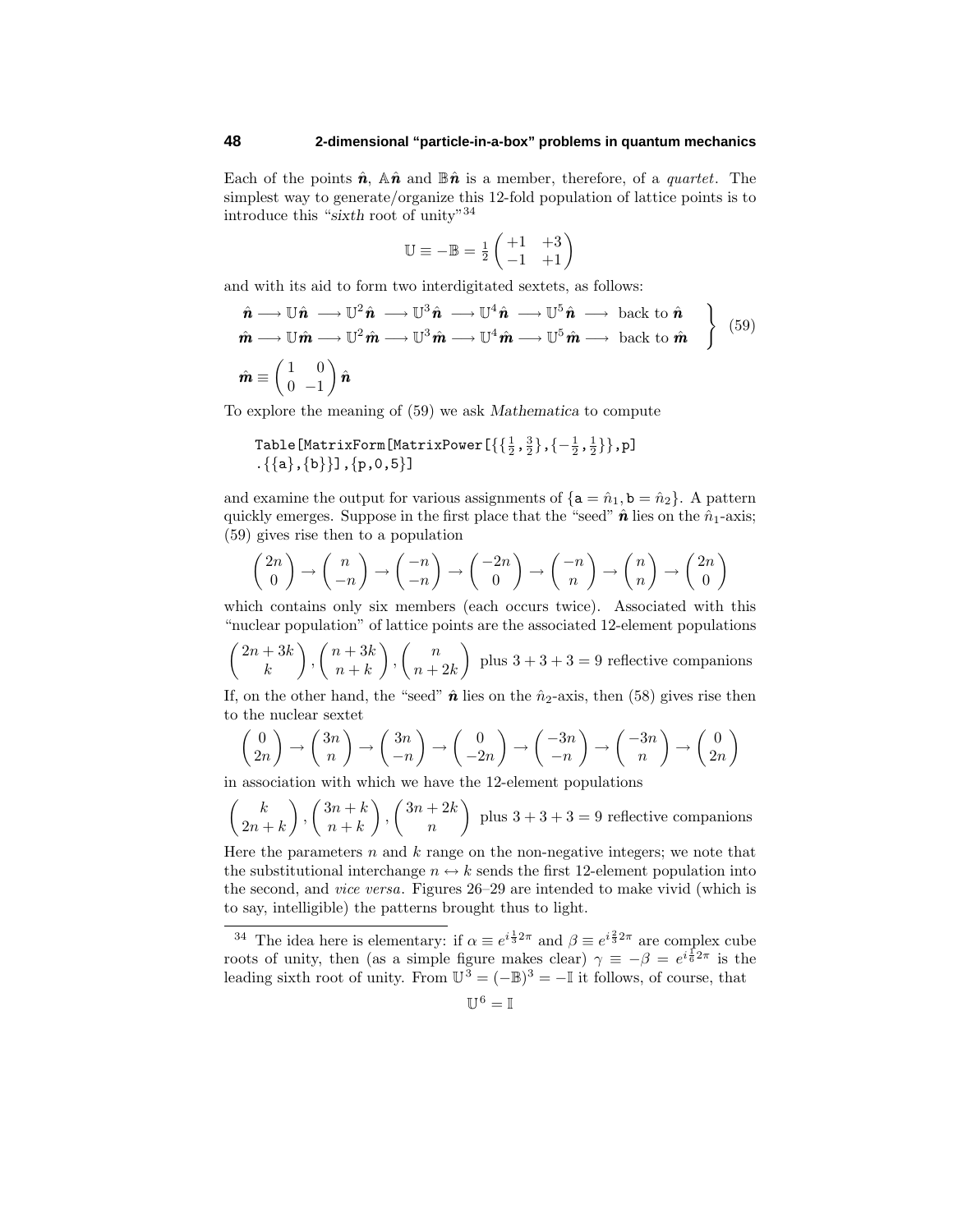

Figure 26: The figure on the left shows several 6-element "nuclear populations" that sprout from "seeds" planted on the  $\hat{n}_1$ -axis; on the right the seeds are planted on the  $\hat{n}_2$ -axis. Only same-parity elements of the  $\hat{\mathbf{n}}$ -lattice are shown, since only those correspond to points of the *n*-lattice.



FIGURE 27: The populations that radiate  $(k = 1, 2, 3, \ldots)$  from the nuclear populations shown in the preceding figure. Only the positive quadrant is shown; the patterns continue reflectively into other quadrants.

The emergent picture is summarized in Figure 28, and explained in the caption.

Looking again to the description (52) of  $K(\mathbf{x}, t; \mathbf{y}, 0)$ , the idea now is to write

$$
\sum'_{\hat{\mathbf{n}}} = \sum'_{\text{wedge points}} \underbrace{\left\{ \sum_{\text{orbit identified by a wedge point} \right\}}_{\text{intra}}
$$

"sum over spectral symmetries"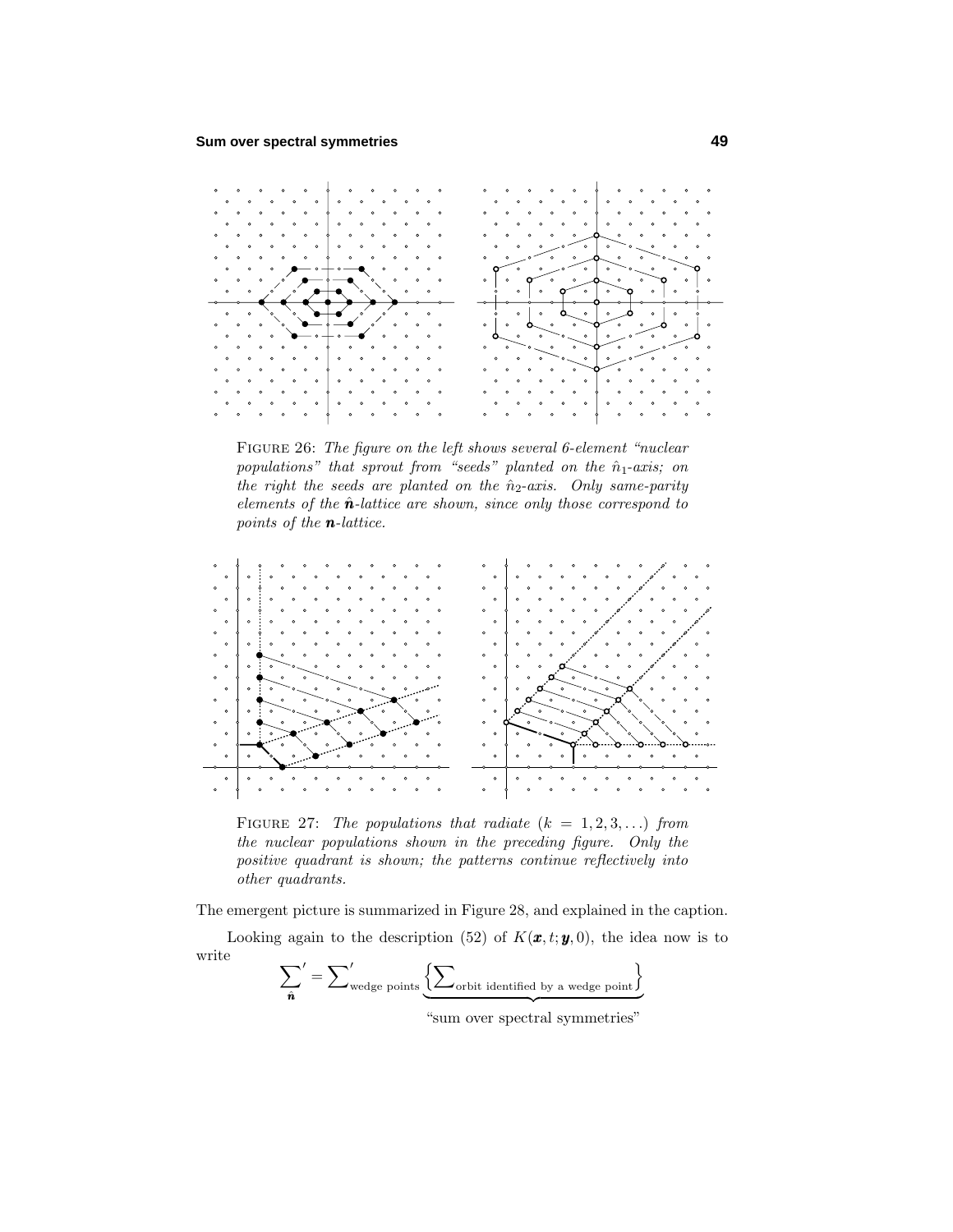

FIGURE 28: The same-parity sublattice of the  $\hat{n}$ -lattice is divided into twelve sectors. An arbitrarily selected sector (shaded) will be called the "fundamental sector" or "wedge." To each of the points in the interior of the wedge corresponds one point in each of the other eleven sectors; collectively, those comprise the elements of a 12-point "orbit." To points on the "edge of the wedge" correspond a quintet of points on alternating sector boundaries, as illustrated in Figure 26; collectively, those comprise the elements of a 6-point orbit. Orbits are inscribed within ellipses of the form  $\hat{n}_1^2 + 3\hat{n}_2^2 = N$ . The algebraic meaning of an "orbital tour" is provided by (59).

The idea is elementary—it is the lattice analog of the introduction of polar coordinates to perform  $\iint dx dy$  in the presence of rotational symmetry—but its success hinges on the details; we can (since  $N(\hat{\bf{n}}) \equiv \hat{n}_1^2 + 3\hat{n}_2^2$  is constant on each orbit) write

$$
K(\pmb{x},t;\pmb{y},0) = \frac{1}{3\cdot \text{area}} \sum_{\text{wedge}}' e^{-\frac{i}{\hbar}\mathcal{E}\frac{1}{4}N(\hat{\pmb{n}})\,t} \sum_{\text{orbit}} \left\{ \hat{F}_{\hat{\pmb{n}}}(\pmb{\xi}) f_{\hat{\pmb{n}}}(\pmb{\zeta}) + \hat{G}_{\hat{\pmb{n}}}(\pmb{\xi}) g_{\hat{\pmb{n}}}(\pmb{\zeta}) \right\}
$$

It follows, moreover, from the established principles of orbital design that

$$
\sum_{\text{orbit}} \hat{F}_{\hat{n}}(\xi) f_{\hat{n}}(\zeta) = \hat{F}_{\hat{n}}(\xi) \underbrace{[f_{\hat{n}}(\zeta) + f_{\mathbb{A}\hat{n}}(\zeta) + f_{\mathbb{A}^2\hat{n}}(\zeta)]}_{= \hat{F}_{\hat{n}}(\zeta)} + \text{reflective variants}
$$
\n
$$
= \hat{F}_{\hat{n}}(\zeta)
$$
\n
$$
\sum_{\text{orbit}} \hat{G}_{\hat{n}}(\xi) g_{\hat{n}}(\zeta) = \hat{G}_{\hat{n}}(\xi) \hat{G}_{\hat{n}}(\zeta) + \text{reflective variants}
$$

Concerning those "reflective variants:" it is an implication of the descriptions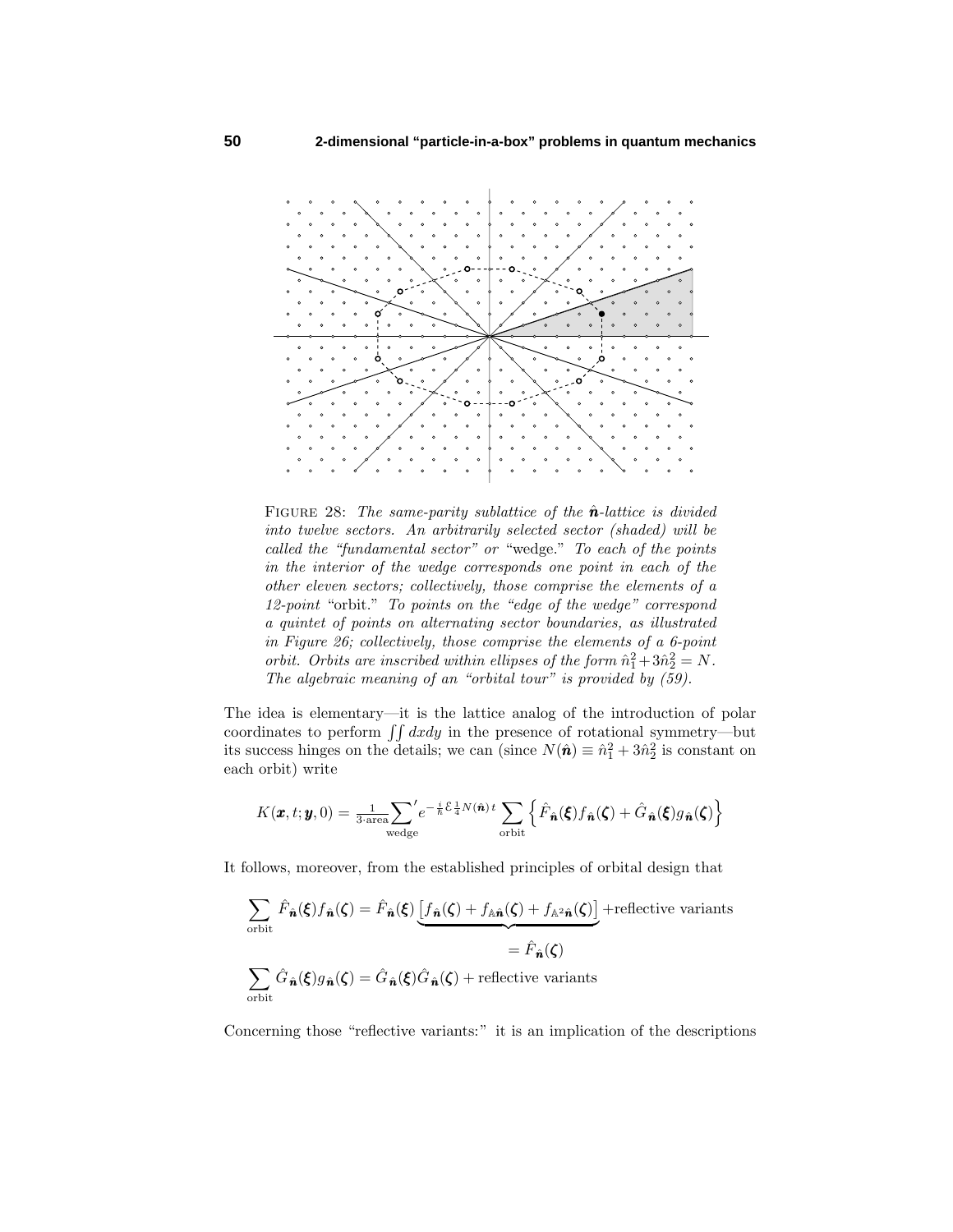of  $\hat{F}_{\hat{n}}(\xi)$  and  $\hat{G}_{\hat{n}}(\xi)$  which appear on p. 46 that

$$
\hat{\boldsymbol{n}} \longmapsto \hat{\boldsymbol{m}} \equiv \begin{pmatrix} -\hat{n}_1 \\ \hat{n}_2 \end{pmatrix} \text{ induces } \begin{cases} \hat{F}_{\hat{\boldsymbol{n}}}(\boldsymbol{\xi}) \longmapsto \hat{F}_{\hat{\boldsymbol{m}}}(\boldsymbol{\xi}) = -\hat{F}_{\hat{\boldsymbol{n}}}(\boldsymbol{\xi}) \\ \hat{G}_{\hat{\boldsymbol{n}}}(\boldsymbol{\xi}) \longmapsto \hat{G}_{\hat{\boldsymbol{m}}}(\boldsymbol{\xi}) = +\hat{G}_{\hat{\boldsymbol{n}}}(\boldsymbol{\xi}) \\ \hat{n} \longmapsto \hat{\boldsymbol{m}} \equiv \begin{pmatrix} \hat{n}_1 \\ -\hat{n}_2 \end{pmatrix} \text{ induces } \begin{cases} \hat{F}_{\hat{\boldsymbol{n}}}(\boldsymbol{\xi}) \longmapsto \hat{F}_{\hat{\boldsymbol{m}}}(\boldsymbol{\xi}) = -\hat{F}_{\hat{\boldsymbol{n}}}(\boldsymbol{\xi}) \\ \hat{G}_{\hat{\boldsymbol{n}}}(\boldsymbol{\xi}) \longmapsto \hat{G}_{\hat{\boldsymbol{m}}}(\boldsymbol{\xi}) = -\hat{G}_{\hat{\boldsymbol{n}}}(\boldsymbol{\xi}) \end{cases}
$$
(60)

If  $\hat{\boldsymbol{n}}$  lies *interior* to the wedge then it follows from (60) that

$$
\hat{F}_{\hat{\mathbf{n}}}(\boldsymbol{\xi})\hat{F}_{\hat{\mathbf{n}}}(\boldsymbol{\xi}) + \text{reflective variants} = \left\{1 + (-)^2 + (-)^2 + (-)^2(-)^2\right\}\hat{F}_{\hat{\mathbf{n}}}(\boldsymbol{\xi})\hat{F}_{\hat{\mathbf{n}}}(\boldsymbol{\xi})
$$
\n
$$
= 4\hat{F}_{\hat{\mathbf{n}}}(\boldsymbol{\xi})\hat{F}_{\hat{\mathbf{n}}}(\boldsymbol{\xi})
$$
\n
$$
\hat{G}_{\hat{\mathbf{n}}}(\boldsymbol{\xi})\hat{G}_{\hat{\mathbf{n}}}(\boldsymbol{\xi}) + \text{reflective variants} = \left\{1 + (-)^2 + (+)^2 + (-)^2(+)^2\right\}\hat{G}_{\hat{\mathbf{n}}}(\boldsymbol{\xi})\hat{G}_{\hat{\mathbf{n}}}(\boldsymbol{\xi})
$$
\n
$$
= 4\hat{G}_{\hat{\mathbf{n}}}(\boldsymbol{\xi})\hat{G}_{\hat{\mathbf{n}}}(\boldsymbol{\xi})
$$

If, on the other hand,  $\hat{\boldsymbol{n}}$  lies on the *either edge of the wedge* then there are, in either case, only five "reflective variants" to be considered; explicit summation over the points indicated in Figure 26 and described on p. 49 (from which task *Mathematica* removes all the tedium and risk of error) establishes that

$$
\hat{F}_{\hat{n}}(\xi)\hat{F}_{\hat{n}}(\zeta) + \text{reflective variants} \Big\} = 0 \quad : \quad \hat{n} \text{ on edge of wedge}
$$
\n
$$
\hat{G}_{\hat{n}}(\xi)\hat{G}_{\hat{n}}(\zeta) + \text{reflective variants} \Big\} = 0 \quad : \quad \hat{n} \text{ on edge of wedge}
$$

We therefore have

$$
K(\boldsymbol{x},t;\boldsymbol{y},0) = \sum_{\text{wedge}}^{\prime\prime} e^{-\frac{i}{\hbar}\mathcal{E}\frac{1}{4}N(\hat{\boldsymbol{n}})\,t} \frac{4}{3\text{-area}} \Big\{ \hat{F}_{\hat{\boldsymbol{n}}}(\boldsymbol{\xi}) \,\hat{F}_{\hat{\boldsymbol{n}}}(\boldsymbol{\xi}) + \hat{G}_{\hat{\boldsymbol{n}}}(\boldsymbol{\xi}) \,\hat{G}_{\hat{\boldsymbol{n}}}(\boldsymbol{\xi}) \Big\}
$$

where  $\frac{4}{3 \cdot \text{area}} = \frac{16}{3\sqrt{3}a^2}$  and where the double prime signals that  $\sum$  ranges on same-parity lattice points  $\hat{n}$  confined to the *interior* of the wedge. We have at this point achieved our ultimate objective, for we have only to write

$$
E(\hat{\boldsymbol{n}}) \equiv \frac{\hbar^2}{18ma^2} \left(\hat{n}_1^2 + 3\hat{n}_2^2\right) \quad \text{and} \quad \Psi_{\hat{\boldsymbol{n}}}(\boldsymbol{x}) \equiv \sqrt{\frac{16}{3\sqrt{3}a^2}} \left\{\hat{G}_{\hat{\boldsymbol{n}}}(\boldsymbol{\xi}) + i\hat{F}_{\hat{\boldsymbol{n}}}(\boldsymbol{\xi})\right\} \tag{61}
$$

to obtain

$$
K(\boldsymbol{x}, t; \boldsymbol{y}, 0) = \sum_{\text{wedge}}^{\prime\prime} e^{-\frac{i}{\hbar}E(\hat{\boldsymbol{n}})t} \Psi_{\hat{\boldsymbol{n}}}(\boldsymbol{x}) \Psi_{\hat{\boldsymbol{n}}}^{*}(\boldsymbol{y})
$$
(62)

—which is an instance of (3).

**9. Properties of the spectrum & eigenfunctions**. The real and imaginary parts of the eigenfunction Ψ*n*<sup>ˆ</sup>(*x*)—heretofore known (apart from a normalization factor) as  $G_{\hat{n}}(\xi)$  and  $\hat{F}_{\hat{n}}(\xi)$  respectively—are, for the most elementary of general reasons, individually eigenfunctions of the Schrödinger equation. It follows that each of the eigenvalues  $E(\hat{\boldsymbol{n}})$  is (in the absence of accidental degeneracy) *doubly* degenerate.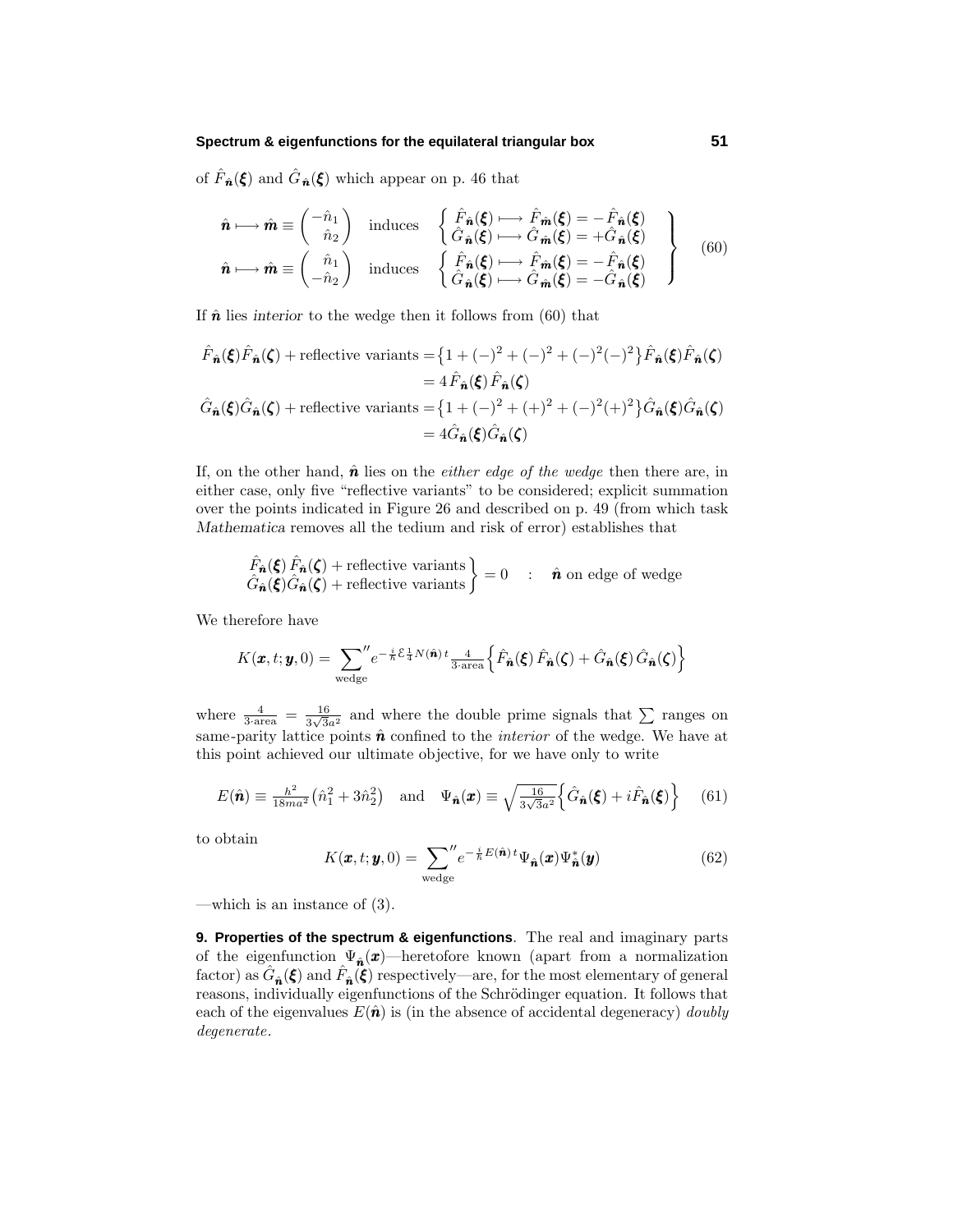The linear boundaries of the equilateral box in physical *x*-space can, in terms of the dimensionless variables  $\xi$  introduced on p. 42, be described

$$
\xi_2 = +3\xi_1
$$
,  $\xi_2 = -3\xi_2$  and  $\xi_2 = \frac{1}{2}\pi$ 

It follows readily from (53) that  $\hat{G}_{\hat{n}}(\xi)$  and  $\hat{F}_{\hat{n}}(\xi)$  both vanish on each of those lines, provided  $\hat{n}_1$  and  $\hat{n}_2$  are either both even or both odd.

It follows also immediately from the unnumbered equations displayed in the middle of p. 46 that (compare (60))

$$
\left\{\n\begin{aligned}\n\hat{G}_{\hat{n}}(\xi) & \text{is an even function of } \xi_1 \text{, while } \hat{F}_{\hat{n}}(\xi) \text{ is odd;} \\
\hat{G}_{\hat{n}}(\xi) & \text{and } \hat{F}_{\hat{n}}(\xi) \text{ are both odd functions of } \xi_2\n\end{aligned}\n\right\}\n\tag{63}
$$

These facts are vividly evident in Figure  $30<sup>35</sup>$  of which the following figure provides a kind of abstracted cartoon:



Figure 29: Abstract of the figure pairs of which Figure 30 provides a particular (ground states) instance. Note that the triangles in upper left and upper right can, in each instance, be obtained by rotation of the central (physical) triangle.

I invite my reader to use techniques previously described, and results now in hand, to construct (for various values of  $\hat{\boldsymbol{n}}$ ) analogs of Figure 20; i.e., to construct maps of the nodal lines characteristic of  $\Psi_{\hat{n}}(\boldsymbol{x})$ .

<sup>&</sup>lt;sup>35</sup> To produce the figure I used the just-mentioned unnumbered equations to define  $G[m_1,n_2,x_1,y_1]$  and  $F[m_1,n_2,x_1,y_1]$ , and into the command that produced Figure 18 introduced the option AspectRatio->1/Sqrt[3]] so as to achieve a result scaled as it would appear if drawn in physical *x*-space.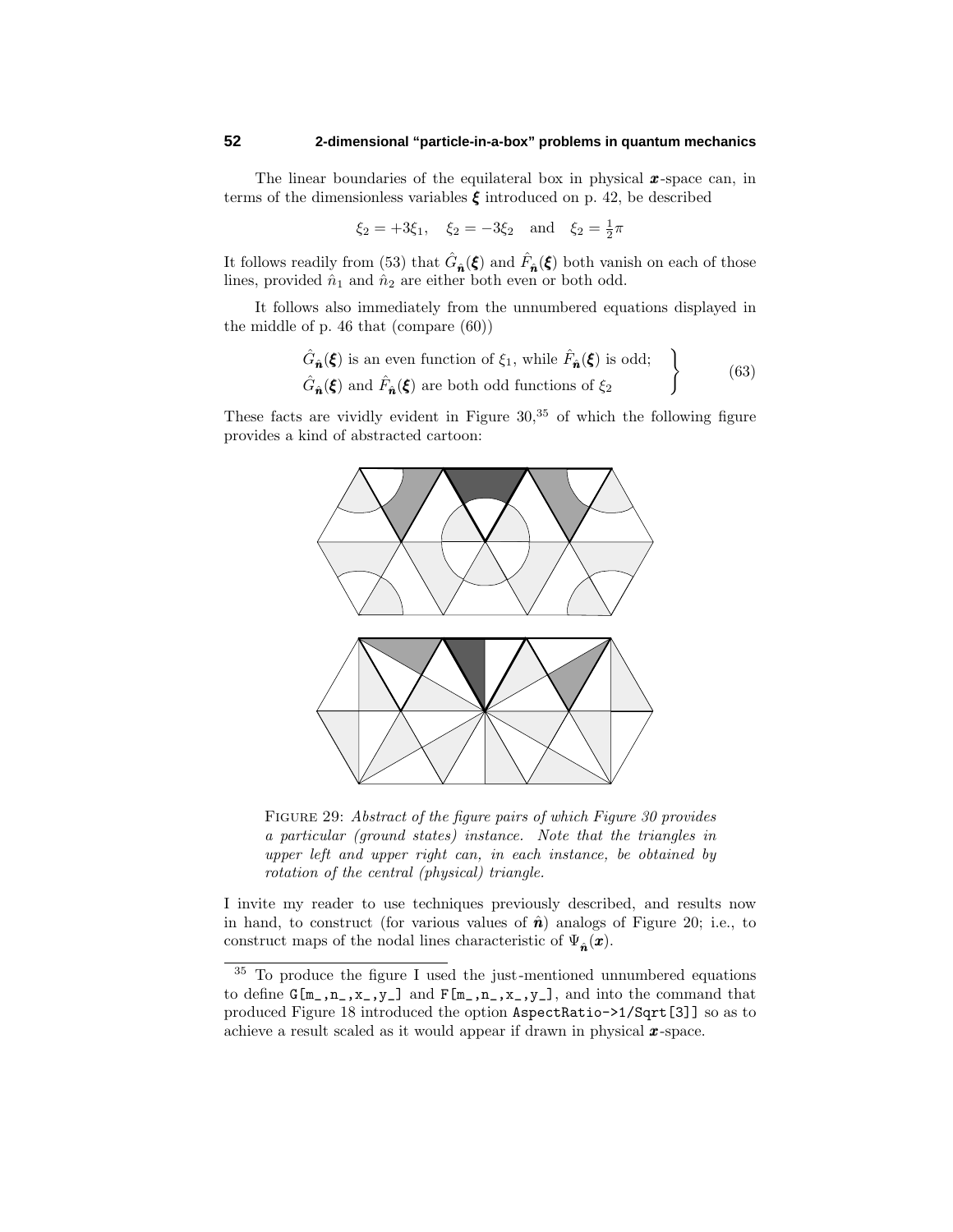

Figure 30: Contour plots of the real and imaginary parts of the ground state  $\Psi_{51}(\mathbf{x})$  –contour plots, that is to say, of the even and odd ground states—of a quantum particle in an equilateral box. The identity

$$
\hat{\boldsymbol{n}} = \begin{pmatrix} 5 \\ 1 \end{pmatrix}
$$

of the ground state was read from Figure 28, and corresponds (see Figure 24) to the point

$$
\mathbf{n} = \frac{1}{2} \begin{pmatrix} 1 & 1 \\ 1 & -1 \end{pmatrix} \hat{\mathbf{n}} = \begin{pmatrix} 3 \\ 2 \end{pmatrix}
$$

on our original  $n$ -lattice. In both figures the physical box lies top center, with vertices at 11 o-clock, 1 o-clock and the origin.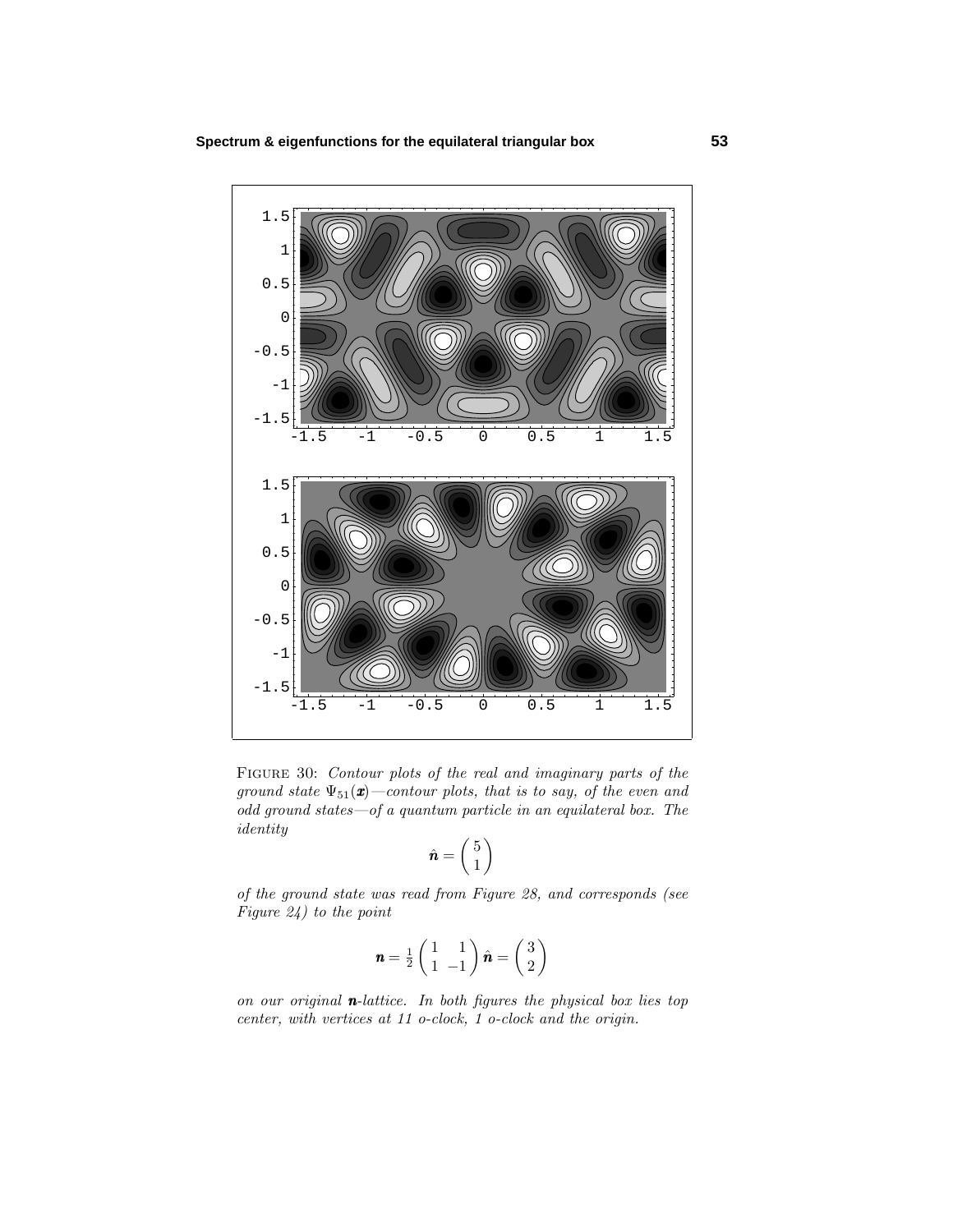It is intuitively evident that if the second of the following figures describes an eigenfunction, then so also do the first and third, and it is curious on its face that  $\hat{F}_{\hat{n}}(\xi)$  speaks directly of the former but appears to discriminate against the latter two possibilities. Resolution of this little paradox puts us in touch



Figure 31: Rotated companions of the central odd eigenstate, who live next door on the tesselated plane.

with the *representation theory of the symmetry group* of the equilateral box. It has been remarked already (see again the caption to Figure 29) that rotation within the physical box is equivalent to translation on the tesselated plane. Noting that

$$
\boldsymbol{x} \longmapsto \boldsymbol{x} \pm \begin{pmatrix} a \\ 0 \end{pmatrix} \quad \Longleftrightarrow \quad \boldsymbol{\xi} \longmapsto \boldsymbol{\xi} \pm \begin{pmatrix} \frac{1}{3}\pi \\ 0 \end{pmatrix}
$$

we by elementary calculation obtain

$$
\hat{F}_{\hat{\mathbf{n}}}(\xi_1 \pm \frac{1}{3}\pi, \xi_2) = \cos\theta \cdot \hat{F}_{\hat{\mathbf{n}}}(\xi_1, \xi_2) \pm \sin\theta \cdot \hat{G}_{\hat{\mathbf{n}}}(\xi_1, \xi_2)
$$

$$
\hat{G}_{\hat{\mathbf{n}}}(\xi_1 \pm \frac{1}{3}\pi, \xi_2) = \mp \sin\theta \cdot \hat{F}_{\hat{\mathbf{n}}}(\xi_1, \xi_2) + \cos\theta \cdot \hat{G}_{\hat{\mathbf{n}}}(\xi_1, \xi_2)
$$

$$
\theta \equiv \frac{2\pi}{3} \hat{n}_1 = 120^\circ \hat{n}_1
$$

provided  $\hat{n}_1$  and  $\hat{n}_2$  are (as their hats indicate them to be) either both even or both odd. In short, the functions  $\hat{F}_{\hat{n}}(\xi)$  and  $\hat{G}_{\hat{n}}(\xi)$  fold among themselves in such a way as to achieve—for each given/fixed value of  $\hat{n}$ —a representation



of the group of equilateral symmetries (which is, by the way, clearly isomorphic to the group of permutations on three objects). I suspect that the established principles of group representation theory are in themselves sufficient to yield many of our results, but have elected not to pursue this line of inquiry.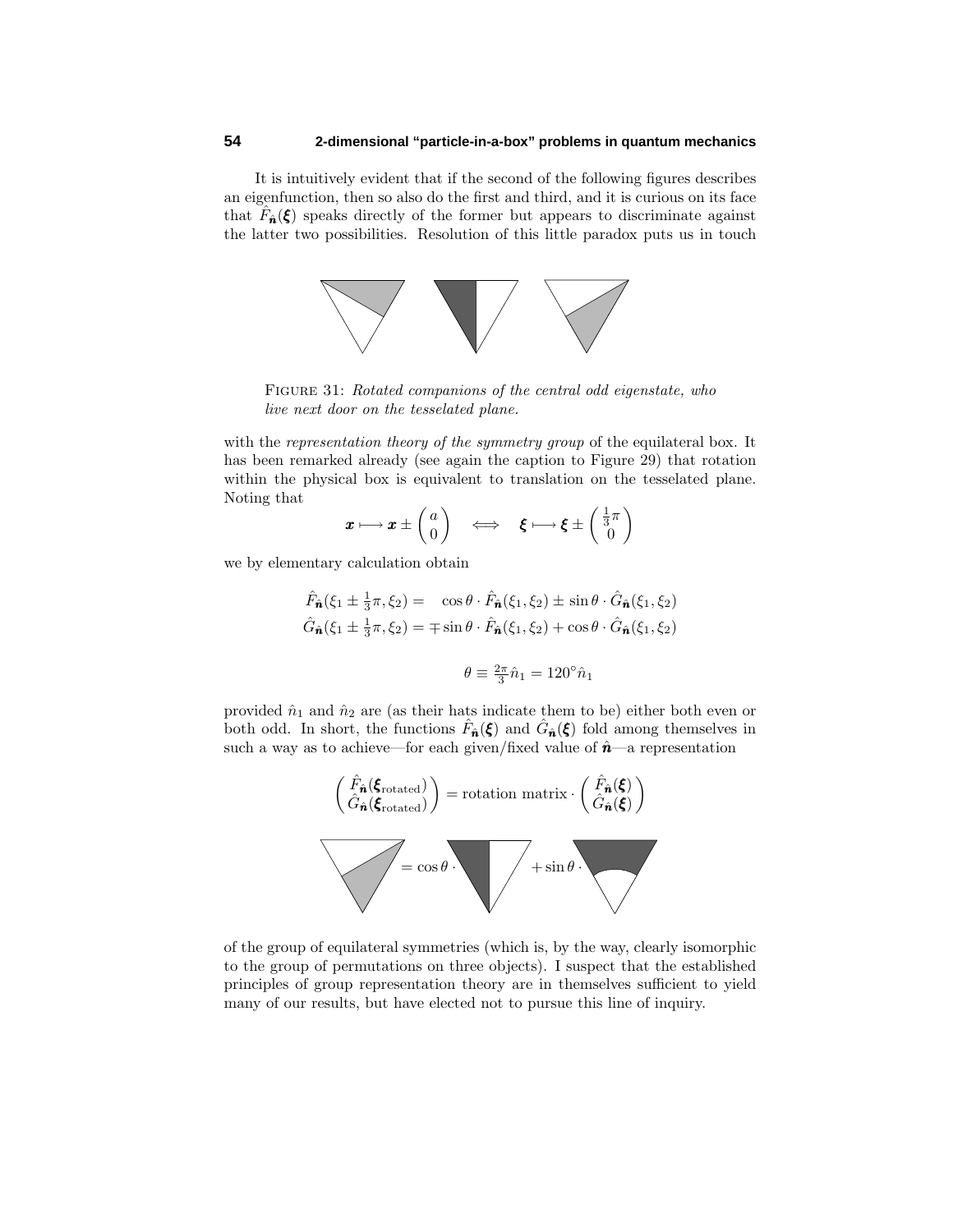The eigenfunctions discussed above derive both their distinctive functional structure and the pattern of their interrelationships from a "sum over spectral symmetries." I turn now to discussion to two relatively covert properties of the equilateral box spectrum. The first has to do with the number-theoretic mechanism that underlies "accidental degeneracy." The second—which is more geometrical in flavor—has as its objective the (approximate) description of the "density of states." Looking first to the former*...*

We have (see again (61))  $E(\hat{\boldsymbol{n}}) = \frac{\hbar^2}{18ma^2} N(\hat{\boldsymbol{n}})$  and look therefore to the properties of

$$
N(\hat{\mathbf{n}}) = N(\hat{n}_1, \hat{n}_2) = \hat{n}_1^2 + 3\hat{n}_2^2
$$

with  $\hat{\boldsymbol{n}}$  an equi-parity point interior to the wedge (see again Figure 28). Values assumed by the function  $N(\hat{\bf{n}})$  near the vertex of the wedge are displayed in Table 1. To allude (in illustrative connection with the ground state) to the pretty fact that

$$
28 = 5^2 + 3 \cdot 1^2 = 4^2 + 3 \cdot 2^2 = 1^2 + 3 \cdot 3^2
$$

is to allude to a symmetry (see again Figure 27) which pertains universally to the physical system here under discussion. What I have now in mind are the exceptional cases of which

$$
364 = 172 + 3 \cdot 52 = 162 + 3 \cdot 62 = 12 + 3 \cdot 112
$$
  
= 19<sup>2</sup> + 3 \cdot 1<sup>2</sup> = 11<sup>2</sup> + 3 \cdot 9<sup>2</sup> = 8<sup>2</sup> + 3 \cdot 10<sup>2</sup>

provides the leading example. In the previous example, only  $\binom{5}{1}$  lay interior to the wedge;  $\binom{4}{2}$ ,  $\binom{1}{3}$  and all their reflective companions lay in other sectors, external to the wedge. But in the example of immediate interest  $\binom{17}{5}$  and  $\binom{19}{1}$ both lie internal to the wedge. How is this phenomenon to be accounted for? Following the lead of Ray Mayer (who solved the problem literally overnight, and rendered instantly obsolete the fragmentary insights I had gained by a lot of "experimental numerology"), we begin by noting it to be an implication of

$$
N(2m, 2n) = 4(m2 + 3n2)
$$
  

$$
N(2m + 1, 2n + 1) = 4(m2 + 3n2) + 4(m + 3n) + 4
$$
  

$$
N(2m + 1, 2n) = 4(m2 + 3n2) + 4m + 1
$$
  

$$
N(2m, 2n + 1) = 4(m2 + 3n2) + 4(3n) + 3
$$

that

$$
N(\hat{n}_1, \hat{n}_2) \equiv \begin{cases} 0 \pmod{4} & \text{if } \hat{n}_1 \text{ and } \hat{n}_2 \text{ have the same parity} \\ \pm 1 \pmod{4} & \text{otherwise} \end{cases}
$$

Therefore

$$
N(\hat{\mathbf{n}}) = 4^{\alpha} \cdot \text{product of odd primes}
$$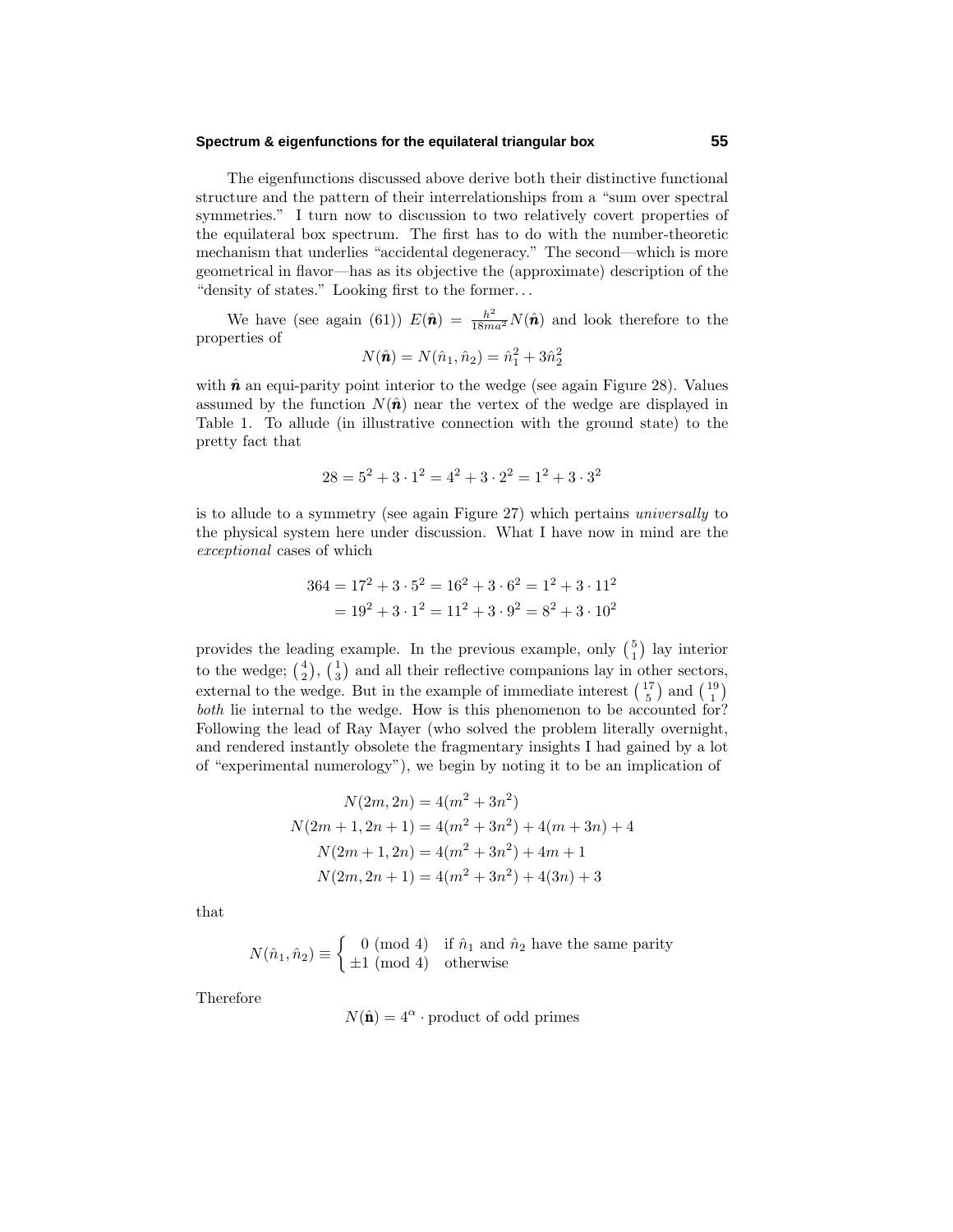| $***$ |        | 912   |         | 948       |       | 1008  |       | 1092  |       | $***$ |
|-------|--------|-------|---------|-----------|-------|-------|-------|-------|-------|-------|
|       | 844    |       | 868     |           | 916   |       | 988   |       | 1084  |       |
| $***$ |        | 796   |         | 832       |       | 892   |       | 976   |       |       |
|       | 732    |       | 756     |           | 804   |       | 876   |       | $***$ |       |
| $***$ |        | 688   |         | 724       |       | 784   |       | 868   |       |       |
|       | 628    |       | 652     |           | 700   |       | 772   |       |       |       |
| * * * |        | 588   |         | 624       |       | 684   |       | $***$ |       |       |
|       | 532    |       | 556     |           | 604   |       | 676   |       |       |       |
| $***$ |        | 496   |         | 532       |       | 592   |       |       |       |       |
|       | 444    |       | 468     |           | 516   |       | * * * |       |       |       |
| * * * |        | 412   |         | 448       |       | 508   |       |       |       |       |
|       | 364    |       | 388     |           | 436   |       |       |       |       |       |
| $***$ |        | 336   |         | 372       |       | $***$ |       |       |       |       |
|       | 292    |       | $316\,$ |           | 364   |       |       |       |       |       |
| $***$ |        | 268   |         | 304       |       |       |       |       |       |       |
|       | 228    |       | 252     |           | $***$ |       |       |       |       |       |
| $***$ |        | 208   |         | $\bf 244$ |       |       |       |       |       |       |
|       | 172    |       | 196     |           |       |       |       |       |       |       |
| * * * |        | 156   |         | * * *     |       |       |       |       |       |       |
|       | 124    |       | 148     |           |       |       |       |       |       |       |
| $***$ |        | 112   |         |           |       |       |       |       |       |       |
|       | 84     |       | $* * *$ |           |       |       |       |       |       |       |
| * * * |        | 76    |         |           |       |       |       |       |       |       |
|       | $52\,$ |       |         |           |       |       |       |       |       |       |
| $***$ |        | $***$ |         |           |       |       |       |       |       |       |
|       | 28     |       |         |           |       |       |       |       |       |       |
| $***$ |        |       |         |           |       |       |       |       |       |       |
|       | $***$  |       |         |           |       |       |       |       |       |       |
| $***$ |        |       |         |           |       |       |       |       |       |       |
|       |        |       |         |           |       |       |       |       |       |       |
| * * * |        |       |         |           |       |       |       |       |       |       |

TABLE 1: Values assumed by  $N(\hat{n}_1, \hat{n}_2) = \hat{n}_1^2 + 3\hat{n}_2^2$  on the interior of  $the \ wedge. \ \hat{n}_1 \ ranges \uparrow and \hat{n}_2 \ ranges \rightarrow on \{0, 1, 2, \ldots\}. \ \ \textit{Repeated}$ *entries* are in boldface, and are the entries of special interest.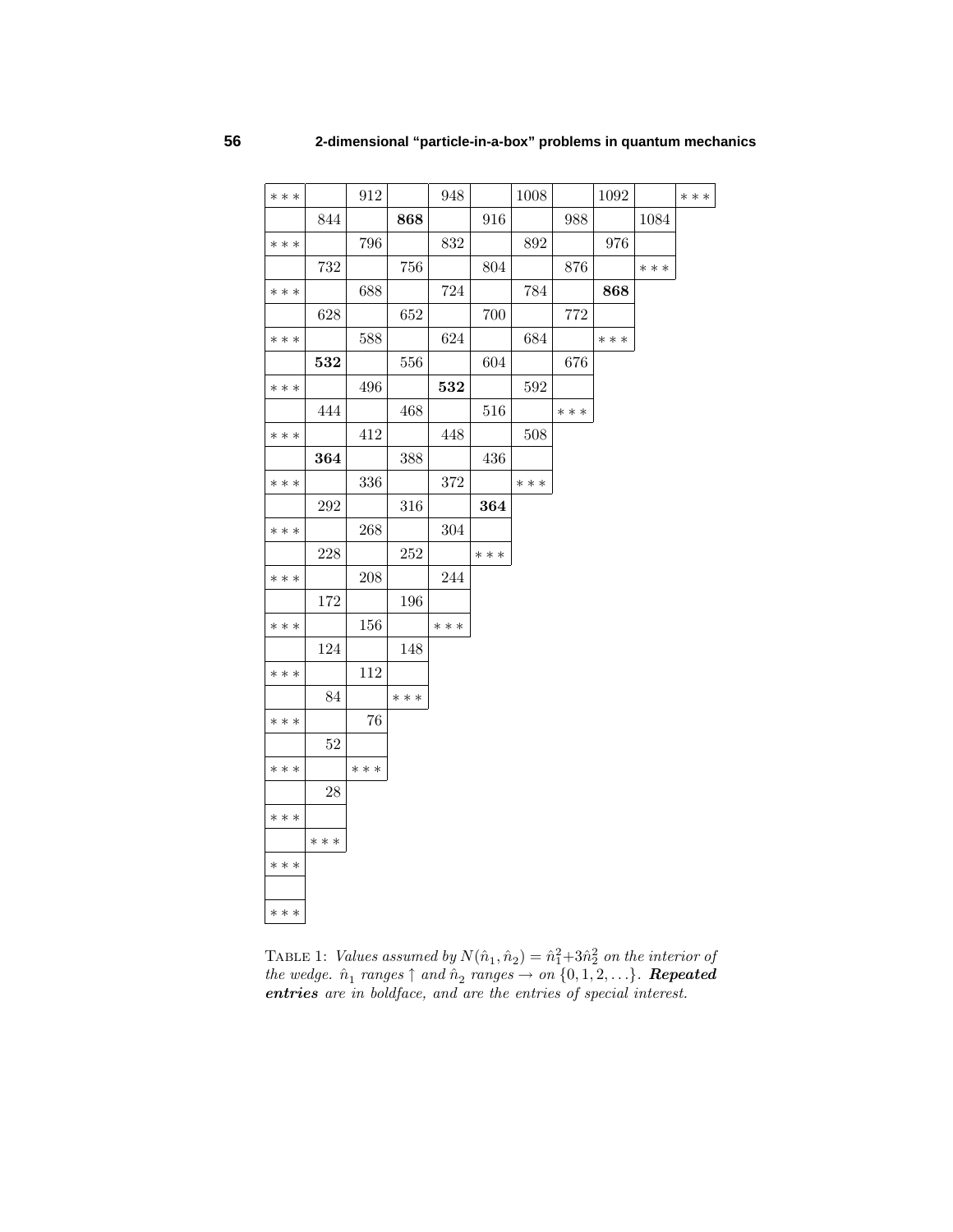when  $\hat{\mathbf{n}}$  is an equi-parity lattice point (which is to say: a lattice point of physical relevance). Next we marshal some classical facts of a sort more likely to be familiar to mathematicians than to physicists:<sup>36</sup>

• If *P* is a prime  $> 3$ , then  $P \equiv \pm 1 \pmod{6}$ .<sup>37</sup> In the former case I will say "*P* is a prime of type *p*," and in the latter case "*...* a prime of type *q*."

• Every *p* -prime (but no *q* -prime) can be written

 $p = m^2 + 3n^2$ 

and is therefore "composite" in the sense

 $p = (m + jn)(m - jn)$  $j \equiv \sqrt{-3}$  by extension of the notation  $i \equiv \sqrt{-1}$ 

 $=$  "norm"  $\omega \bar{\omega}$  of the algebraic number  $\omega \equiv m + jn$ 

Because *p* is odd, *m* and *n* have necessarily opposite parity. And necessarily  $mn \neq 0$ , which is to say: the lattice point  $\binom{m}{n}$  cannot sit "on axis," for statements of the form

$$
prime = square \qquad or \qquad prime = 3 \cdot square
$$

are patently absurd.

The preceding ideas are displayed concretely in Table 2.

• The numbers 3 and 4 are exceptional in the sense that—though neither is a *p* -prime—both admit of algebraic factorization in the matter characteristic of *p* -primes:

$$
3 = (0 + j)(0 - j)
$$
  

$$
4 = (2 + j0)(2 - j0) = (1 + j)(1 - j)
$$

The striking non-unique factorization of 4 has an origin worthy of comment: the algebraic number (not an algebraic integer)

$$
U \equiv \frac{1}{2}(1-j)
$$

 $36$  See, however, the proceedings (*From Number Theory to Physics*, edited by P. Cartier et al) of the Les Houches Conference "Number Theory and Physics" which took place in March,  $1989$ .

 $37$  See G. H. Hardy & E. M. Wright, An Introduction to the Theory of  $Numbers (4<sup>th</sup> edition, 1960), p. 13.$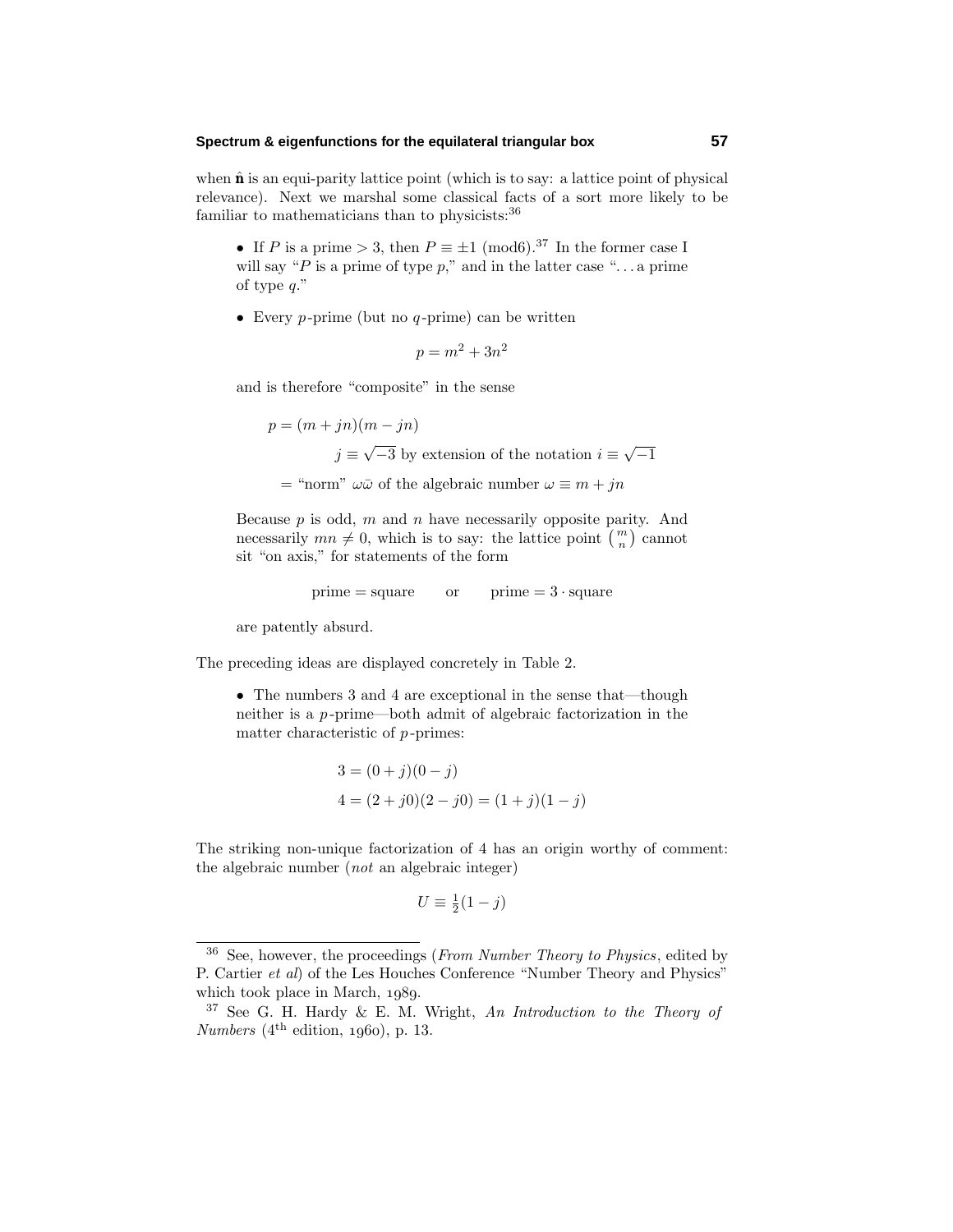| Primes $p \equiv +1 \mod 6$ | Primes $q\equiv -1$ mod $6$ |
|-----------------------------|-----------------------------|
| $7 = 2^2 + 3 \cdot 1^2$     | $\overline{5}$              |
| $13 = 1^2 + 3 \cdot 2^2$    | 17                          |
| $19 = 4^2 + 3 \cdot 1^2$    | 23                          |
| $31 = 2^2 + 3 \cdot 3^2$    | 29                          |
| $37 = 5^2 + 3 \cdot 2^2$    | 41                          |
| $43 = 4^2 + 3 \cdot 3^2$    | 47                          |
| $61 = 7^2 + 3 \cdot 2^2$    | 53                          |
| $67 = 8^2 + 3 \cdot 1^2$    | 59                          |
| $73 = 5^2 + 3 \cdot 4^2$    | 71                          |
| $79 = 2^2 + 3.5^2$          | 83                          |
| $97 = 7^2 + 3 \cdot 4^2$    | 89                          |
| $109 = 1^2 + 3 \cdot 6^2$   | 101                         |
| $127 = 10^2 + 3 \cdot 3^2$  | 107                         |
| $139 = 8^2 + 3.5^2$         | 113                         |
| $151 = 2^2 + 3 \cdot 7^2$   | 131                         |
| $157 = 7^2 + 3 \cdot 6^2$   | 137                         |
| $163 = 4^2 + 3 \cdot 7^2$   | 149                         |
| $181 = 13^2 + 3 \cdot 2^2$  | 167                         |
| $193 = 1^2 + 3 \cdot 8^2$   | 173                         |
| $199 = 14^2 + 3 \cdot 1^2$  | 179                         |
| $211 = 8^2 + 3 \cdot 7^2$   | 191                         |
| $223 = 14^2 + 3 \cdot 3^2$  | 197                         |
| $229 = 11^2 + 3 \cdot 6^2$  | 227                         |
| $241 = 7^2 + 3 \cdot 8^2$   | 233                         |
|                             | 239                         |

TABLE 2: If  $P > 3$  is prime then  $P \equiv \pm 1 \pmod{6}$ . Here that fact has been used to resolve the primes  $3 < P < 250$  into two categories, which I call "primes of type *p*" and "primes of type *q*" respectively. The representations  $p = m^2 + 3n^2$  were supplied by Mathematica:

<<NumberTheory'NumberTheoryFunctions'

QuadraticRepresentation[3,p]

See page 306 of *Standard Add-on Packages 3.0* for useful references. No *q*-prime admits of such representation, while the examples

$$
4 = 12 + 3 \cdot 12 = (1 + j1)(1 – j1)7 = 12 + 3 \cdot 42 = (1 + j4)(1 – j4)
$$

demonstrate that not every (even/odd) number that does admit of such representation is a *p* -prime.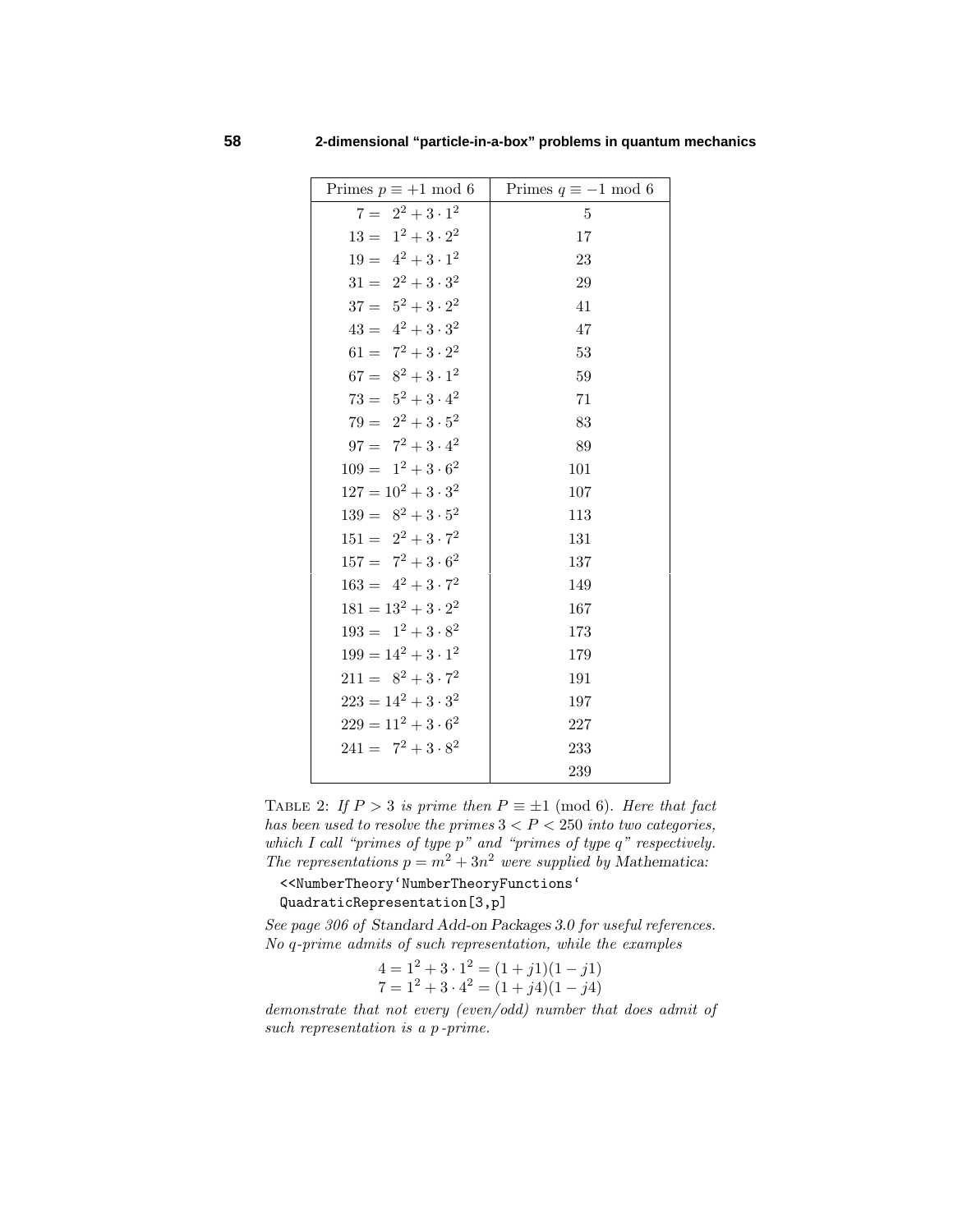has the property that it sends

$$
(m + jn) \to U \cdot (m + jn) = \left(\frac{m+3n}{2}\right) + j\left(\frac{-m+n}{2}\right)
$$
  
= 
$$
\begin{cases} \text{algebraic integer if } m \text{ and } n \text{ have same parity} \\ \text{but not otherwise, and not in particular when} \\ \omega = m + jn \text{ is a factor of 3 or any } p\text{-prime} \end{cases}
$$

and thus reproduces the action of the matrix U encountered previously. We are not surprised to discover that

$$
U^3 = -1
$$
 (therefore  $U^6 = 1$ ) and U has unit norm

Repeated application of *U* to the factor  $(2 + j0)$  of 4 yields (compare (59)) a hexagonal loop of algebraic integers

$$
(2+j0) \to (1-j) \to (-1-j) \to (-2-j0) \to (-1+j) \to (1+j) \to (2+j0)
$$

but

 $U \cdot$  (factor of 3 or a *p*-prime) = not an algebraic integer

• 
$$
(m_1 + jn_1)(m_2 + jn_2) = (m_1m_2 - 3n_1n_2) + j(m_1n_2 + m_2n_1)
$$
 has  
norm  $(m_1m_2 - 3n_1n_2)^2 + 3(m_1n_2 + m_2n_1)^2 = (m_1^2 + 3n_1^2)(m_2^2 + 3n_2^2)$ ,  
so quite generally

norm of product = product of norms

It follows from results now in hand that every (necessarily even) number of the form

$$
N = 4^{\alpha}3^{\beta}p_1^{\mu_1}\cdots p_k^{\mu_k} \quad : \quad \alpha = 1, 2, 3, \dots
$$

can be written

 $= m^2 + 3n^2$  with *m* and *n* either both even or both odd

And it is almost obvious<sup>38</sup> that if  $q$  is a  $q$ -prime then

$$
(m^2 + 3n^2) \cdot q^{\lambda}
$$
 is expressible  $(\tilde{m}^2 + 3\tilde{n}^2)$  if an only if  $\lambda$  is even

We arrive thus at this REPRESENTATION THEOREM:

$$
N(\hat{\mathbf{n}}) = \hat{n}_1^2 + 3\hat{n}_2^2 : \hat{\mathbf{n}} \text{ interior to the wedge (Figure 28)}
$$
  
=  $4^{\alpha}3^{\beta}p_1^{\mu_1} \cdots p_k^{\mu_k} \cdot Q^2$   

$$
Q \equiv q_1^{\nu_1} \cdots q_\ell^{\nu_\ell}
$$
 (64)

Table 3 illustrates the concrete meaning of (64).

<sup>38</sup> So nearly obvious that I omit the tediously number-theoretic proof; for related discussion (in connection actually with the  $m^2 + n^2$  problem) see for example  $§11.1$  in G. E. Andrews, Number Theory (1971).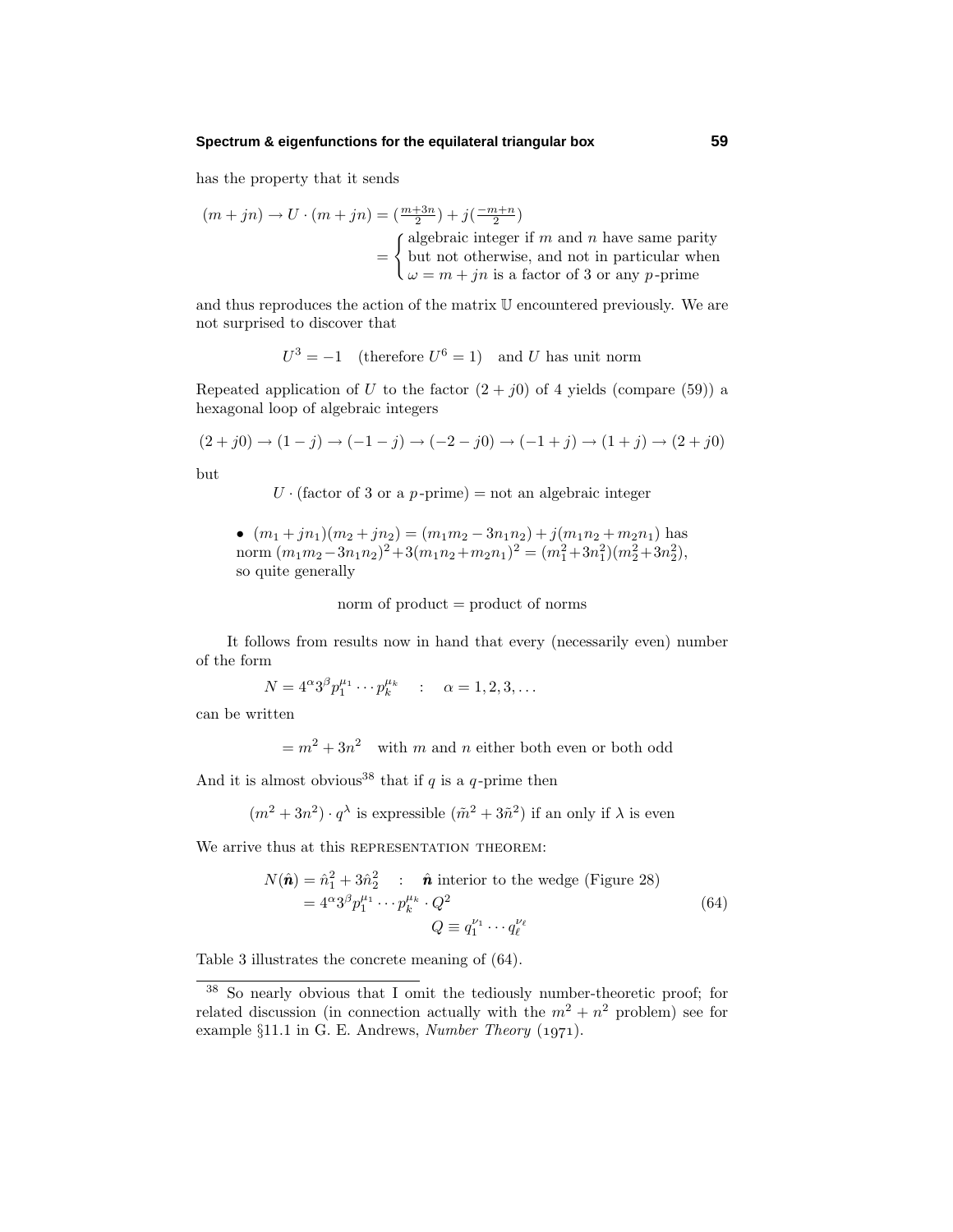| Prime factors of $N(\hat{\boldsymbol{n}})$ | Continuation                                |
|--------------------------------------------|---------------------------------------------|
| $28 = 4 \cdot 7$                           | $532 = 4 \cdot 7 \cdot 19$                  |
| $52 = 4 \cdot 13$                          | $556 = 4 \cdot 139$                         |
| $76 = 4 \cdot 19$                          | $588 = 4 \cdot 3 \cdot 7^2$                 |
| $84 = 4 \cdot 3 \cdot 7$                   | $592 = 4^2 \cdot 37$                        |
| $112 = 4^2 \cdot 7$                        | $604 = 4 \cdot 151$                         |
| $124 = 4 \cdot 31$                         | $624 = 4^2 \cdot 3 \cdot 13$                |
| $148 = 4 \cdot 37$                         | $628 = 4 \cdot 157$                         |
| $156 = 4 \cdot 3 \cdot 13$                 | $652 = 4 \cdot 163$                         |
| $172 = 4 \cdot 43$                         | $676 = 4 \cdot 13^2$                        |
| $196 = 4 \cdot 7^2$                        | $684 = 4 \cdot 3^2 \cdot 19$                |
| $208 = 4^2 \cdot 13$                       | $688 = 4^2 \cdot 43$                        |
| $228 = 4 \cdot 3 \cdot 19$                 | $700 = 4 \cdot 7 \cdot \langle 5 \rangle^2$ |
| $244 = 4 \cdot 61$                         | $724 = 4 \cdot 181$                         |
| $252 = 4 \cdot 3^2 \cdot 7$                | $732 = 4 \cdot 3 \cdot 61$                  |
| $268 = 4.67$                               | $756 = 4 \cdot 3^3 \cdot 7$                 |
| $292 = 4.73$                               | $772 = 4 \cdot 193$                         |
| $304 = 4^2 \cdot 19$                       | $784 = 4^2 \cdot 7^2$                       |
| $316 = 4.79$                               | $796 = 4 \cdot 199$                         |
| $336 = 4^2 \cdot 3 \cdot 7$                | $804 = 4 \cdot 3 \cdot 67$                  |
| $364 = 4 \cdot 7 \cdot 13$                 | $832 = 4^3 \cdot 13$                        |
| $372 = 4 \cdot 3 \cdot 31$                 | $844 = 4 \cdot 211$                         |
| $388 = 4 \cdot 97$                         | $868 = 4 \cdot 7 \cdot 31$                  |
| $412 = 4 \cdot 103$                        | $876 = 4 \cdot 3 \cdot 73$                  |
| $436 = 4 \cdot 109$                        | $892 = 4 \cdot 223$                         |
| $444 = 4 \cdot 3 \cdot 37$                 | $912 = 4^2 \cdot 3 \cdot 19$                |
| $448 = 4^3 \cdot 7$                        | $916 = 4 \cdot 229$                         |
| $468 = 4 \cdot 3^2 \cdot 13$               | $948 = 4 \cdot 3 \cdot 79$                  |
| $496 = 4^2 \cdot 31$                       | $964 = 4 \cdot 241$                         |
| $508 = 4 \cdot 127$                        | $976 = 4^2 \cdot 61$                        |
| $516 = 4 \cdot 3 \cdot 43$                 | $988 = 4 \cdot 13 \cdot 19$                 |

Table 3: The entries have been taken (in ascending order) from Table 1, and their factors displayed in conformity with  $(64)$ . Only one instance of a  $q$ -factor appears; it is the  $\langle 5 \rangle$  at 700, and does enter squared, as (64) stipulates.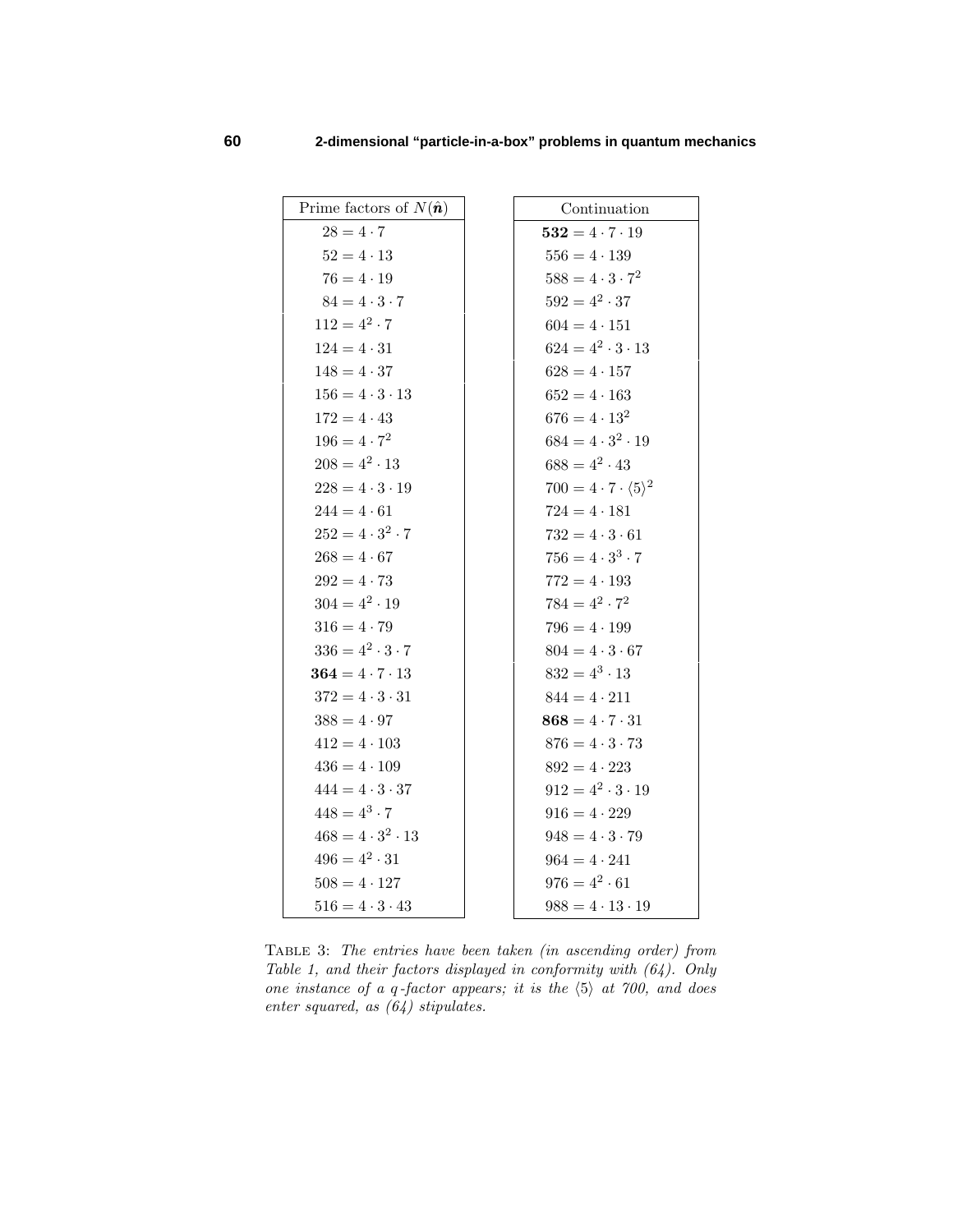To uncover the mechanism by which spectral degeneracy emerges from (64), let us for the moment suppose that all factors (except *Q*) enter with unit multiplicity and that (as is the case with most of the entries in Table 3) only a single *p* -prime is present; we then have

$$
N(\hat{\mathbf{n}}) = \hat{n}_1^2 + 3\hat{n}_2^2 = 4 \cdot 3 \cdot p \cdot Q^2
$$
  
\n
$$
= (\omega_4 \bar{\omega}_4)(\omega_3 \bar{\omega}_3)(\pi \bar{\pi}) \cdot Q^2
$$
  
\n
$$
= (\Omega \bar{\Omega}) \cdot Q^2 \quad \text{with} \quad \Omega \equiv \omega_4 \omega_3 \pi
$$
  
\n
$$
\equiv m + jn
$$
  
\n
$$
= (Qm)^2 + 3(Qn)^2
$$

where (see the following figure)

$$
\omega_4
$$
 is one of the 6 factors of 4  
\n
$$
\omega_3
$$
 is one of the 2 factors of 3  
\n
$$
\pi
$$
 is one of the 4 factors of p\n
$$
(66)
$$

|  |  |  | $\circ\;\circ\;\circ\;\bullet\;\circ\;\circ\;\circ\;\circ\;\bullet\;\bullet\;\bullet\;\bullet\;\circ\;\circ\;\bullet\;\circ\;\bullet\;\circ\;\bullet\;\circ\bullet\;\circ$ |  |  |  |  |  |  |  |
|--|--|--|----------------------------------------------------------------------------------------------------------------------------------------------------------------------------|--|--|--|--|--|--|--|
|  |  |  |                                                                                                                                                                            |  |  |  |  |  |  |  |
|  |  |  |                                                                                                                                                                            |  |  |  |  |  |  |  |

FIGURE 32: Figures drawn on the  $(m, n)$ -lattice used to represent algebraic integers  $\omega = m + jn$ ; open circles identify points where *m* and *n* have the same parity, shaded circles identify points where they have opposite parity. The figure on the left describes integers with norm  $\omega \bar{\omega} = 3$ ; the central figure describes integers with  $\omega \bar{\omega} = 4$ ; the figure on the right ( $\omega \bar{\omega} = 7$ ), with its rectangular arrangement of odd-parity points, illustrates the pattern characteristic of all *p*-primes. Both 3 and 4 are, in this respect and in their separate ways, exceptional.

It is owing entirely to the universal presence in (64) of at least one 4-factor that the coordinates  $\binom{m}{n}$  of  $\Omega$ —whence also the coordinates  $\binom{\hat{n}_1}{\hat{n}_2}$  of  $Q\Omega$  —have the *same* parity, and it is (as we have seen) owing to the latter circumstance that the norm-preserving transformations  $\Omega \mapsto U^{\text{power}} \Omega$  also preserve "integrality." And, of course, both norm and integrality are preserved by all sign-adjustments:

$$
\binom{m}{n} \longmapsto \begin{cases} \binom{m}{-n} & \colon & \text{conjugation} \\ \binom{-m}{n} & \colon & \text{negation} \\ \binom{-m}{n} & \colon & \text{their compose} \end{cases}
$$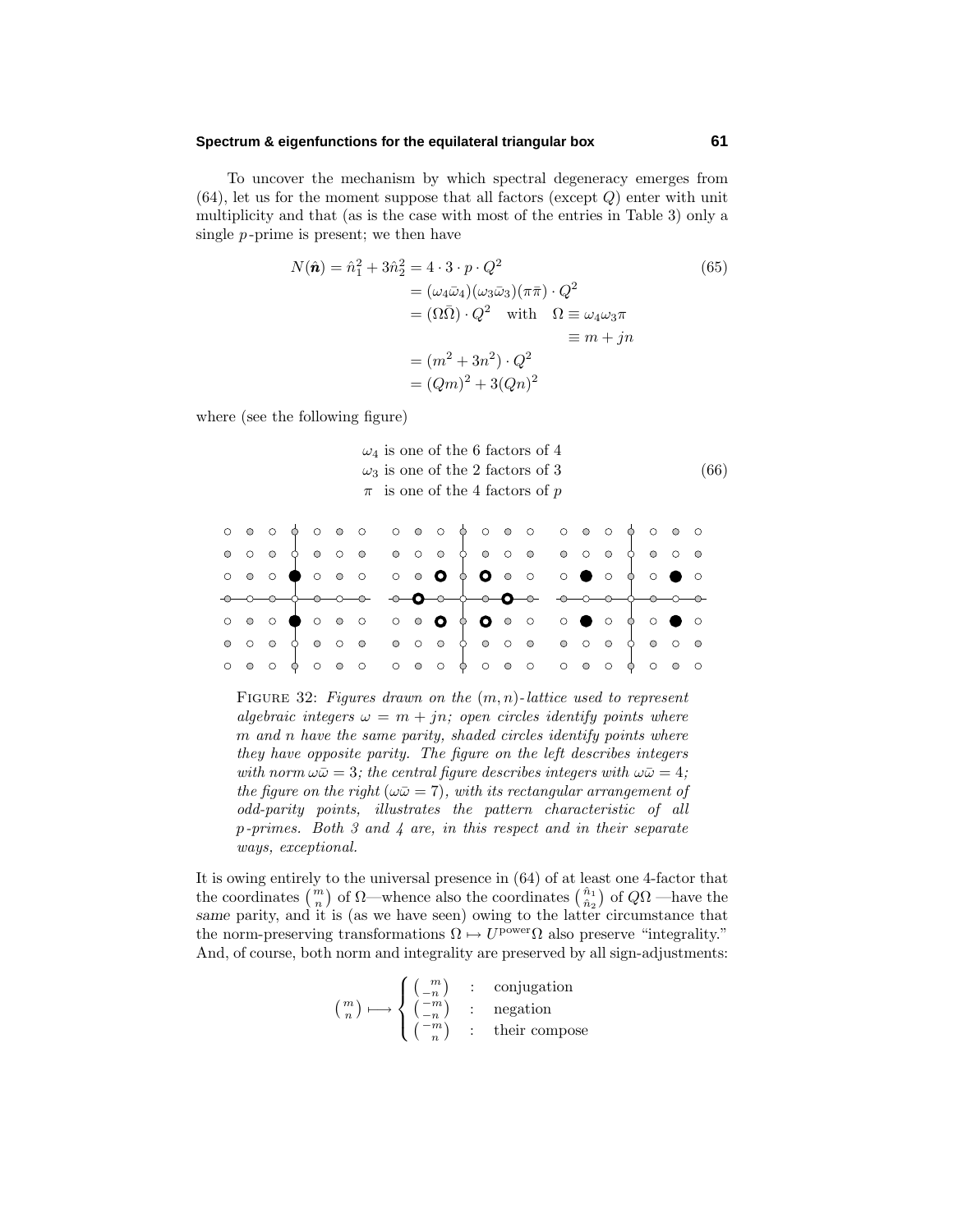Thus, from a number-theoretic point of view, does  $\Omega$ —which is to say  $\hat{\mathbf{n}}$  acquire its familiar eleven companions, as illustrated in Figure 28; one member of that 12-element set lies invariably in the "physical wedge," and by adroit exercise of the options presented at (66) we can always arrange (as a matter of convention) that it be  $\Omega$  itself.

Serially relaxing now the restrictions that were written into (65), for ascending powers of 3 we have

> $3^0 = \omega \bar{\omega}$  :  $\omega = 1$  or negative  $3^1 = \omega \bar{\omega}$  :  $\omega = j$  or conjugate  $3^2 = \omega \bar{\omega}$  :  $\omega = 3$  or negative  $3^3 = \omega \bar{\omega}$  :  $\omega = i3$  or conjugate . .

Evidently adjustments of the form  $3 \mapsto 3^{power}$  leave the architecture of preceding results unaffected, and therefore cannot be a source of spectal multiplicity. Nor can  $4 \mapsto 4^{power>1}$ , if for this somewhat different reason:

$$
4^{\alpha} = \omega \bar{\omega} \quad : \quad \omega = 2^{\alpha} U^{0,1,2,3,4,5}
$$

so the hexagonal structure illustrated in Figure 32 is dilated, but left otherwise intact. The number-theoretic origins of spectral degeneracy come for the first time into clear view when one looks to the effect of  $p \mapsto p^{\text{power}}$ . To illustrate those, I look to the (in every respect typical) leading case  $p = 7$ :

$$
7^{1} = \pi \bar{\pi} \quad : \quad \pi \equiv (2 + j)
$$
\n
$$
7^{2} = \omega \bar{\omega} \quad : \quad \omega = \begin{cases} \pi \pi = (1 + j4) \text{ or conjugate } \rightarrow (13 + j3) \\ \pi \bar{\pi} = 7 \text{ (self-conjugate)} \end{cases}
$$
\n
$$
7^{3} = \omega \bar{\omega} \quad : \quad \omega = \begin{cases} \pi \pi \pi = (-10 + j9) \text{ or conjugate } \rightarrow (37 + j) \\ \pi \pi \bar{\pi} = 7\pi = (14 + j7) \text{ or conjugate } \rightarrow (35 + j7) \end{cases}
$$
\n
$$
7^{4} = \omega \bar{\omega} \quad : \quad \omega = \begin{cases} \pi \pi \pi \pi = (-47 + j8) \text{ or conjugate } \rightarrow (47 + j8) \\ \pi \pi \pi \bar{\pi} = 7\pi \pi = (7 + j28) \text{ or conjugate } \rightarrow (91 + j21) \\ \pi \pi \bar{\pi} \bar{\pi} = 7^{2} = 49 \text{ (self-conjugate)} \end{cases}
$$
\n
$$
\vdots
$$

where the meaning of  $\leftrightarrow$  is explained below.<sup>39</sup> Looking to the list (Table 4) of

$$
2\omega = 2\pi\pi = 2(1+j4) \rightarrow (-11+j5) \rightarrow (-13-j3) \rightarrow \text{their negatives}
$$

I set all signs positive (so as to be in the first quadrant), pick the entry with the largest real component (so as to land in the wedge), and signal what I have done by writing

$$
(1+j4) \leftrightarrow (13+j3)
$$

I appropriate  $2 = \sqrt{4}$  from the invariable 4-factor to insure that the tour visits only algebraic integers.

<sup>&</sup>lt;sup>39</sup> Multiplication by ascending powers of *U* sends  $2\omega$  on a hexagonal tour, of which the following is typical: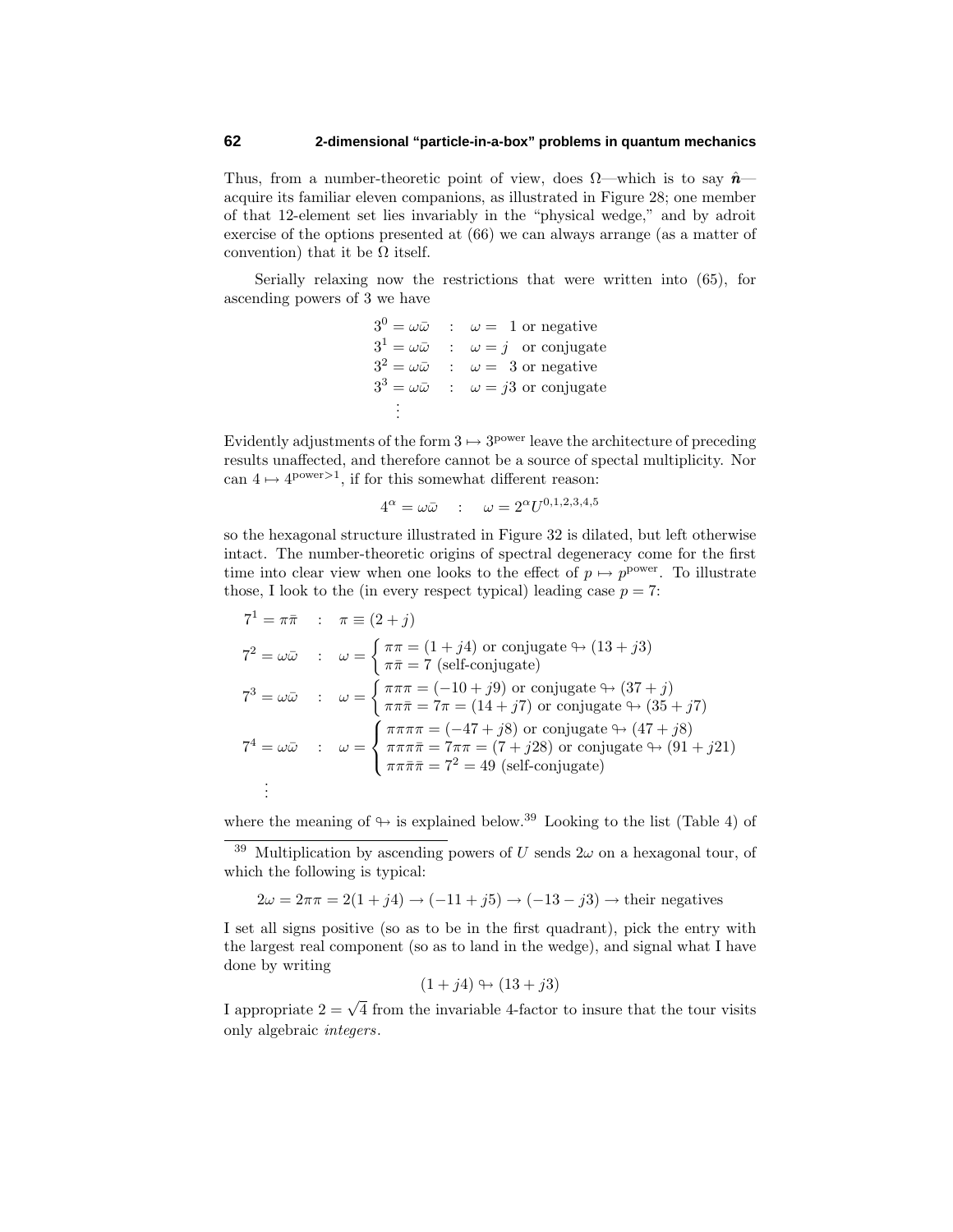| <b>Surviving Cases</b>      |  |  |  |  |  |  |
|-----------------------------|--|--|--|--|--|--|
| $196 = 4 \cdot 7^2$         |  |  |  |  |  |  |
| $364 = 4 \cdot 7 \cdot 13$  |  |  |  |  |  |  |
| $532 = 4 \cdot 7 \cdot 19$  |  |  |  |  |  |  |
| $588 = 4 \cdot 3 \cdot 7^2$ |  |  |  |  |  |  |
| $676 = 4 \cdot 13^2$        |  |  |  |  |  |  |
| $784 = 4^2 \cdot 7^2$       |  |  |  |  |  |  |
| $868 = 4 \cdot 7 \cdot 31$  |  |  |  |  |  |  |
| $988 = 4 \cdot 13 \cdot 19$ |  |  |  |  |  |  |

Table 4: Here, extracted from Table 3, are the only cases in which two or more *p*-primes (the same or different) enter into the prime factorization of  $N(\hat{\bf{n}})$ .

of cases yet unaccounted for, we have

$$
196 = 4 \cdot 7^2 = (13 + j3)(13 - j3) = (14 + j0)(14 - j0)
$$

and see that 196 is "accidentally not accidentally degenerate" only because one of the associated lattice points happens to lie on the edge of the wedge. An identical remark pertains to each of the cases 588, 676 and 784.

We are first presented with a pair of distinct *p* -primes in the case

$$
364 = 4 \cdot 7 \cdot 13 = 4 \cdot (2+j)(2-j) \cdot (1+j2)(1-j2)
$$

which acquires its 2-fold accidental degeneracy from the circumstance that  $\Omega$ can be defined in two distinct ways:

$$
364 = \Omega\bar{\Omega} \quad \text{with} \quad \Omega = \begin{cases} 2(2+j)(1+j2) & \text{or conjugate} \\ 2(2+j)(1-j2) & \text{or conjugate} \quad \mapsto \quad (17+j5) \end{cases}
$$

Thus do we comprehend a fact about the number 364—it is the smallest integer that can be expressed

integer = (integer)<sup>2</sup> + 3 · (integer)<sup>2</sup>

in six different ways—that engaged our attention already on p. 55. Similarly

$$
532 = \Omega \overline{\Omega} \quad \text{with} \quad \Omega = \begin{cases} 2(2+j)(4+j) & \text{or conjugate} \\ 2(2+j)(4-j) & \text{or conjugate} \end{cases} \quad \leftrightarrow \quad (23+j)
$$
\n
$$
868 = \Omega \overline{\Omega} \quad \text{with} \quad \Omega = \begin{cases} 2(2+j)(2+j3) & \text{or conjugate} \\ 2(2+j)(2-j3) & \text{or conjugate} \end{cases} \quad \leftrightarrow \quad (29+j3)
$$
\n
$$
988 = \Omega \overline{\Omega} \quad \text{with} \quad \Omega = \begin{cases} 2(1+j2)(4+j) & \text{or conjugate} \\ 2(1+j2)(4-j) & \text{or conjugate} \end{cases} \quad \leftrightarrow \quad (29+j7)
$$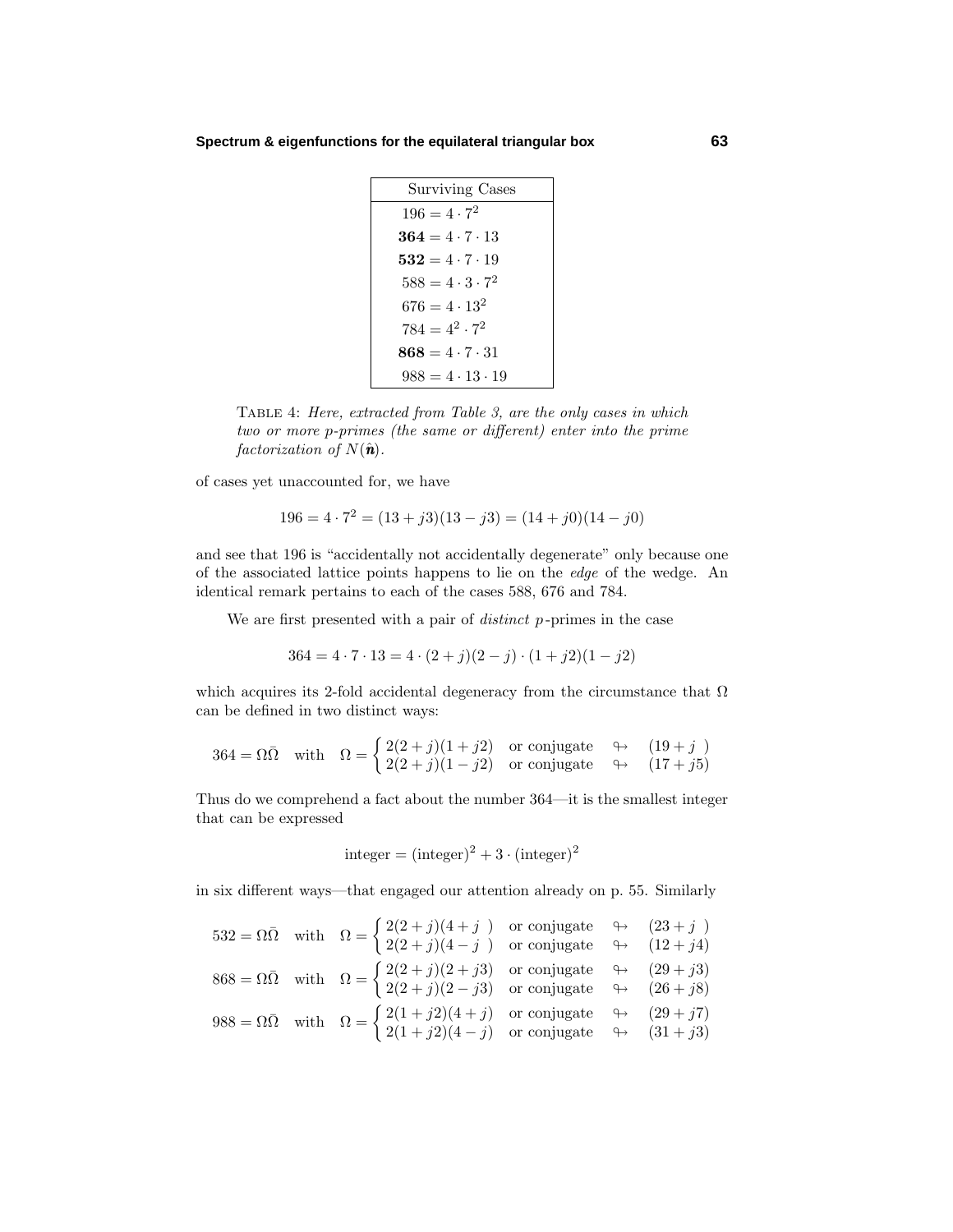The final example

$$
988 = 29^2 + 3 \cdot 7^2 = 32^2 + 3 \cdot 3^2
$$

previously escaped our notice only because the lattice point  $\binom{31}{3}$  lies beyond the compass of Table 1.

It is by now clear that to determine the degeneracy  $g(\hat{\bf{n}})$  of an eigenvalue  $E(\hat{\boldsymbol{n}})$  of the equilateral triangular box problem, we have in principle "only" to display  $N = \hat{n}_1^2 + 3\hat{n}_2^2$  in the factored form (64)

$$
N = 4^{\alpha} 3^{\beta} p_1^{\mu_1} p_2^{\mu_2} \cdots p_k^{\mu_k} Q^2
$$

*Q* need not itself be factored

Then to write

$$
p_1 = \pi_1 \bar{\pi}_1 \quad \text{with} \quad \pi_1 = m_1 + jn_1
$$
  
\n
$$
p_2 = \pi_2 \bar{\pi}_2 \quad \text{with} \quad \pi_2 = m_2 + jn_2
$$
  
\n:  
\n:  
\n
$$
p_1 = \pi_k \bar{\pi}_k \quad \text{with} \quad \pi_k = m_k + jn_k
$$

Then to figure out (this being a fairly straightforward combinatorial problem which I am not motivated to pursue in detail) in how many ways one can write

$$
N = 4^{\alpha - 1}3^{\beta} \Omega \overline{\Omega} \cdot Q^{2}
$$
  
\n
$$
\Omega = 2\underbrace{\binom{\pi_{1}}{\bar{\pi}_{1}} \cdots \binom{\pi_{1}}{\bar{\pi}_{1}} \binom{\pi_{2}}{\bar{\pi}_{2}} \cdots \binom{\pi_{2}}{\bar{\pi}_{2}} \cdots \binom{\pi_{k}}{\bar{\pi}_{k}} \cdots \binom{\pi_{k}}{\bar{\pi}_{k}}}{\mu_{1} \text{ factors}}
$$
  
\n
$$
\mu_{1} \text{ factors}
$$
  
\n
$$
\mu_{2} \text{ factors}
$$
  
\n
$$
\mu_{k} \text{ factors}
$$

without landing on the edge of the wedge (which happens when  $\Omega$  is real); within each bracket one is to select either the upper member or the lower. When *N* is large the initial factorization may, of course, be unfeasible. And the algorithm, since contingent upon that factorization, fails to display  $q(\hat{n}_1, \hat{n}_2)$  as an explicit function.

It is because I am a physicist writing for physicists that I have allowed myself to drone on for ten pages about a little problem a number theorist would probably prefer to treat by other means,  $40^{\circ}$  or perhaps to assign as an exercise.<sup>41</sup> The mathematical literature does supply some pretty formulæ; we can, for example, write  $42$ 

degeneracy of 
$$
N = \sum_{\text{divisors } d \text{ of } M} (-3|d)
$$

where  $M \equiv N/4^{\alpha}$  and  $(-3|d)$  is known to *Mathematica* as JacobiSymbol [-3,d] By numerical experimentation I have satisfied myself that the preceding formula does indeed work, but that it contributes no actual power that it not already ours.

 $40$  See §16.9 in Hardy & Wright (Footnote 36).

 $^{41}\,$  See the reference on p. 122 of E. D. Bolker's *Elementary Number Theory:* An Algebraic Approach  $(1970)$  to his "Problem 41.39"!

 $42$  See P. Bachmann's *Niedere Zahlentheorie*. I am indebted to Joe Roberts for this reference.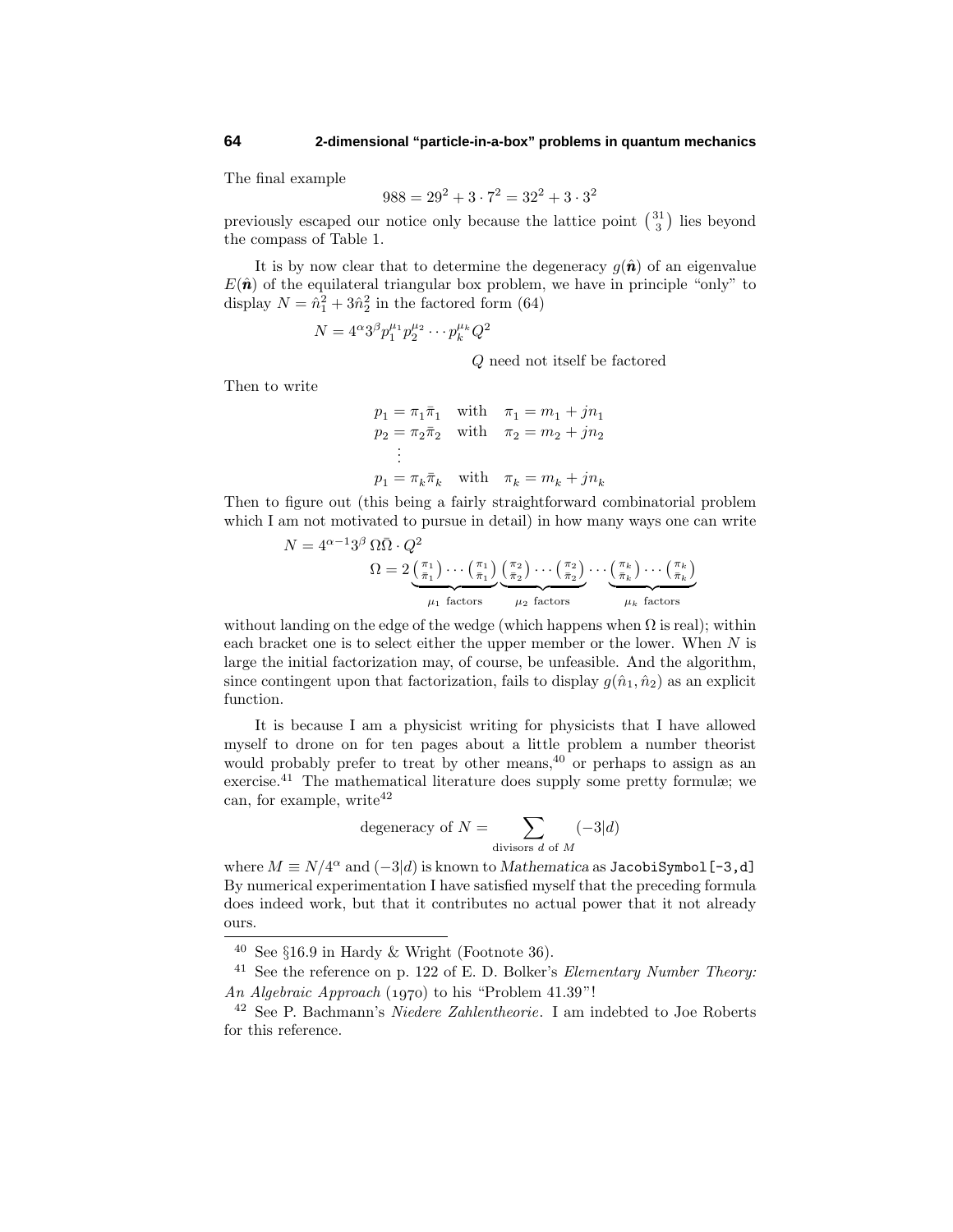Concerning the second of the spectral topics to which I alluded on p. 55 we can be relatively brief. The equation  $43$ 

$$
x^2 + 3y^2 = N
$$

describes an ellipse on the  $(x, y)$ -plane. Drawing inspiration from  $(61)$  and Figure 28, we ask "How many lattice points can, in plausible approximation, be expected to lie within the shaded elliptical sector shown in the following figure?" Introducing polar coordinates in the usual way, we have



FIGURE 33: How many equi-parity lattice points are interior to the shaded sector?

sector area 
$$
=\int_0^{\theta_{\text{max}}}\frac{1}{2}r^2 d\theta
$$
  
 $=\frac{N}{2}\int_0^{\arctan\frac{1}{3}}\frac{1}{\cos^2\theta + 3\sin^2\theta} d\theta$   
 $=\frac{\pi}{12\sqrt{3}}N$  according to Mathematica

Since each lattice point preempts unit area, and only half the lattice points are equi-parity points, we expect in leading approximation to have

number of statepoints 
$$
\hat{\mathbf{n}} \approx \frac{\pi}{24\sqrt{3}}N = 0.075575N
$$

This formula systematically over-estimates the number of statepoints (at  $N = 900$  it yields the number 68, but according to Table 1 there are in fact only 57 points  $\hat{\boldsymbol{n}}$  with  $\hat{n}_1^2 + 3\hat{n}_2^2 \le 900$ , but fails to make any provision for the fact that points on the edge of the wedge are excluded. Easily

lower edge length = 
$$
\sqrt{N}
$$
  
sloping edge length =  $\sqrt{\frac{5}{6}N}$ 

<sup>43</sup> For purposes of the present discussion I find it convenient to adopt this simplified notation:  $\hat{n}_1 \mapsto x, \, \hat{n}_2 \mapsto y$ .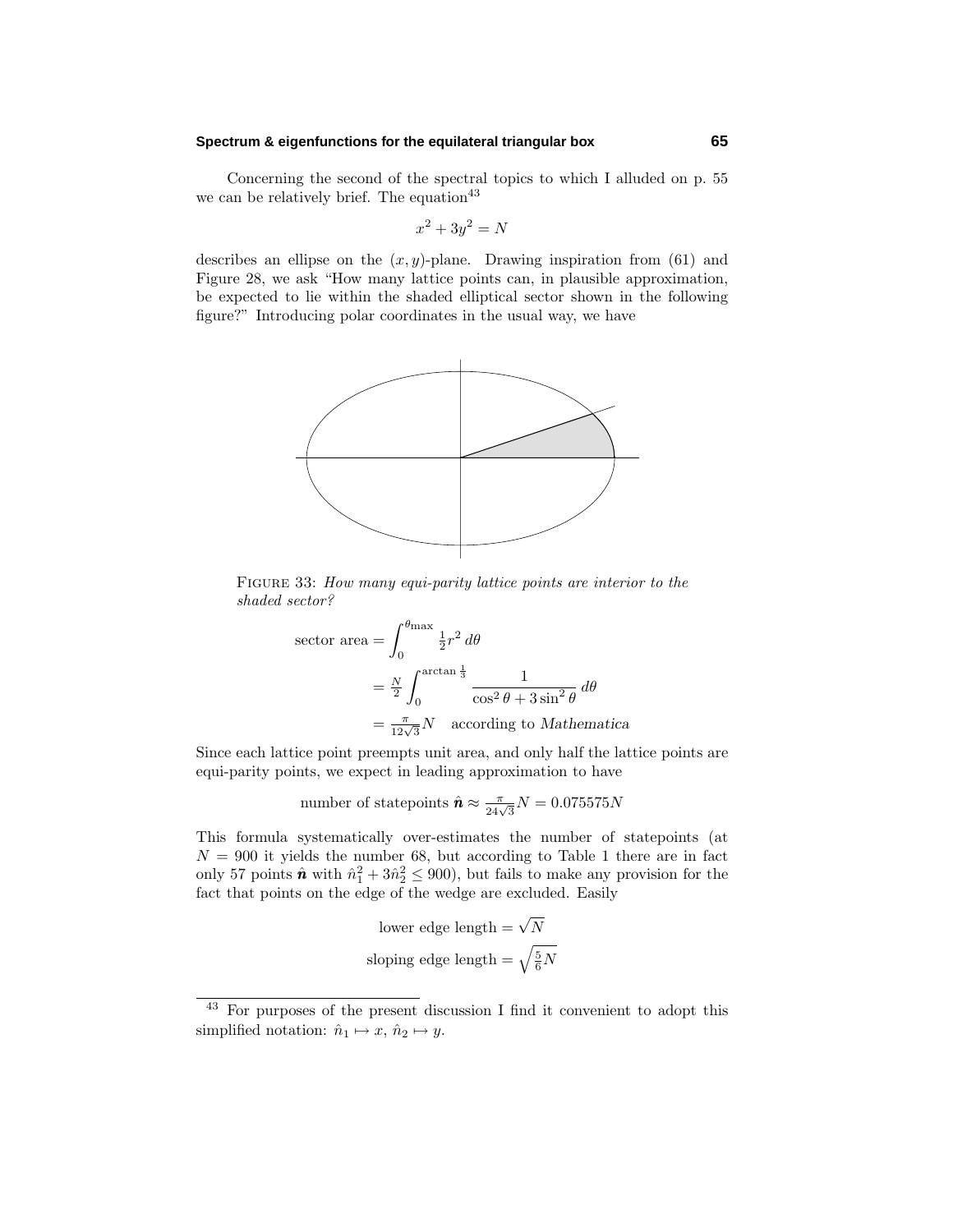In refined approximation we expect therefore to have

number of statepoints 
$$
\hat{\mathbf{n}} \approx \frac{\pi}{24\sqrt{3}}N - \frac{1}{4}\left[1 + \sqrt{\frac{5}{6}}\right]\sqrt{N}
$$
 (67)  
= 0.075575*N* – 0.478218 $\sqrt{N}$ 

—the accuracy of which is suggested by the following table:

| $\overline{N}$ | Estimated | Observed |
|----------------|-----------|----------|
| 100            | 3         | 4        |
| 200            | 8         | 10       |
| 300            | 14        | 16       |
| 400            | 21        | 23       |
| 500            | 27        | 29       |
| 600            | 34        | 36       |
| 700            | 40        | 43       |
| 800            | 47        | 50       |
| 900            | 54        | 57       |
| 1000           | 60        | 64       |

TABLE 5: Numerical evidence bearing on the accuracy of the  $(67)$ . TABLE 5: *Numerical eviaence bearing on the ac*<br>*The*  $\sqrt{N}$  term appears to over-compensate a bit.

We conclude—drawing now upon (61); i.e., upon  $N = \frac{18ma^2}{h^2}E = (\frac{3ap}{h})^2$ —that

number of energy eigenvalues  $\leq E \equiv \frac{1}{2m}p^2$ 

$$
\approx \frac{\pi}{24\sqrt{3}} \left(\frac{3ap}{h}\right)^2 - \frac{1}{4} \left[1 + \sqrt{\frac{5}{6}}\right] \left(\frac{3ap}{h}\right)
$$

But (recalling points remarked already on pp. 38 & 51)

box area  $=\frac{1}{4}$  $\sqrt{3}a^2$ box perimeter = 3*a* states/eigenvalue (absent any accidental degeneracy)  $= 2$ 

so (after a little algebraic simplification) we have

$$
N(E) \equiv number \ of \ states \ with \ energy \ eigenvalues \le E
$$
  
\n
$$
\approx \frac{(\text{box area}) \cdot \pi p^2}{h^2} - \frac{1}{2} \left[ 1 + \sqrt{\frac{5}{6}} \right] \frac{(\text{box perimeter}) \cdot p}{h}
$$
 (69.1)  
\n
$$
= 0.956435 \sim 1
$$
  
\n
$$
= \frac{(\text{box area}) \cdot \pi p^2}{h^2} \quad \text{asymptotically}
$$
 (69.2)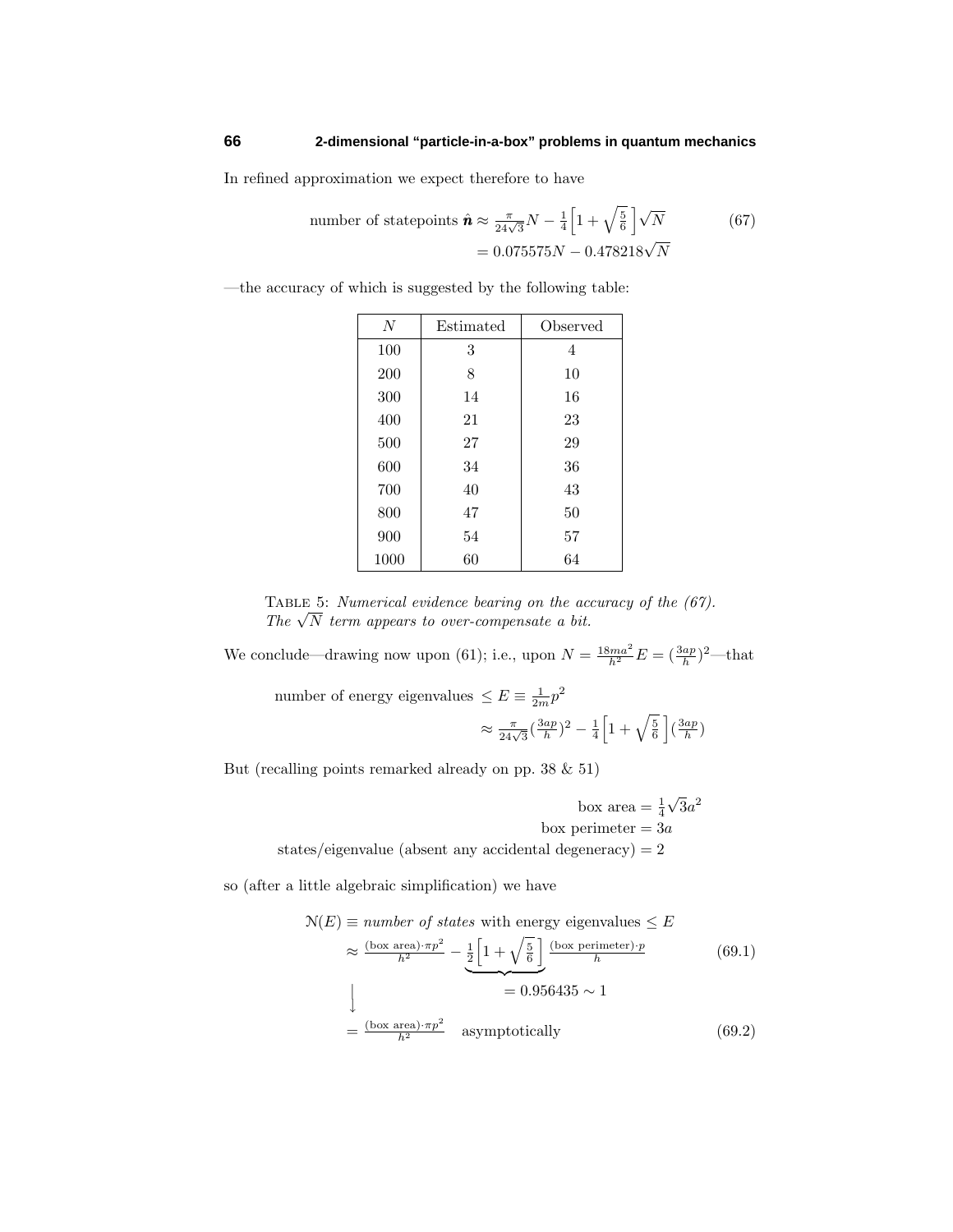where "asymptotically" wears any of the meanings (large box, large momentum, small  $\hbar$ ) one might associate with divergence of the dimensionless number  $a p/\hbar$ . Morse & Feshbach, at p. 761 of their Volume I, play a similar game, as it relates to a rectangular box of arbitrary proportion; they obtain a similar result, and state that the method "presumably holds for boundaries of any shape." The topic has been explored in elaborate detail by R. Balian & C. Block in a series of papers<sup>44</sup> which acquire special interest in relation to the general drift of my own remarks because (particularly in their second paper) the authors draw heavily upon the Feynmanesque ideas.

The classical phase space available to a particle that moves about in the interior of a box (area *A*) with energy not greater than *E* has a 4-volume given (since spatial cross sections are box-shaped, while momental cross sections are (since spatial cross sections are<br>circles of radius  $p = \sqrt{2mE}$ ) by

$$
\mathcal{V}(E) = A \cdot \pi p^2
$$

A folk theorem—as old as quantum mechanics itself, but (so far as I am aware) nameless, and not susceptible to general proof—asserts that the number of quantum states available to such a particle is given in leading approximation by

$$
N(E) = \frac{\mathcal{V}(E)}{h^{\text{degrees of freedom}}} = \frac{A \cdot \pi p^2}{h^2}
$$

It is interesting—if perhaps not terribly surprising—that this result agrees precisely with (69.2).

By differentiation of  $N(E)$  we obtain the so-called spectral density or

density of states 
$$
\rho(E) \equiv \frac{dN(E)}{dE}
$$
  
=  $\frac{(\text{box area}) \cdot 2\pi m}{h^2} - 0.956435 \frac{\text{box perimeter}}{h \cdot \text{speed}}$ 

(here "speed"  $\equiv \sqrt{2E/m}$ ) which is frequently of more immediate physical interest than  $N(E)$  itself; we recall, for example, that in statistical mechanics

<sup>&</sup>lt;sup>44</sup> "Distribution of eigenfrequencies for the wave equation in a finite domain," Annals of Physics, **60**, 401 (1970) and **69**, 76 (1972). These papers are made valuable not least by their extensive bibliographies; Balian & Block point out that the shape-independence of the leading term—presumed by Morse & Feshbach—was in fact proved in 1911 by H. Weyl. And M. Kac, in  $\S 4$  of the paper cited in my first footnote, tells the story of how Weyl acquired interest in the problem (which Hilbert thought would not be solved in his lifetime). It seems that one Wolfskehl had endowed a prize to be awarded to the person who first proved Fermat's last theorem, and that proceeds were in the meantime to be used to bring eminent speakers to Göttingen. It was in a series of lectures presented under those auspices in 1910 by H. A. Lorentz, and attended by the young Weyl, that the problem, derived from a question initially posed by James Jeans, was mentioned.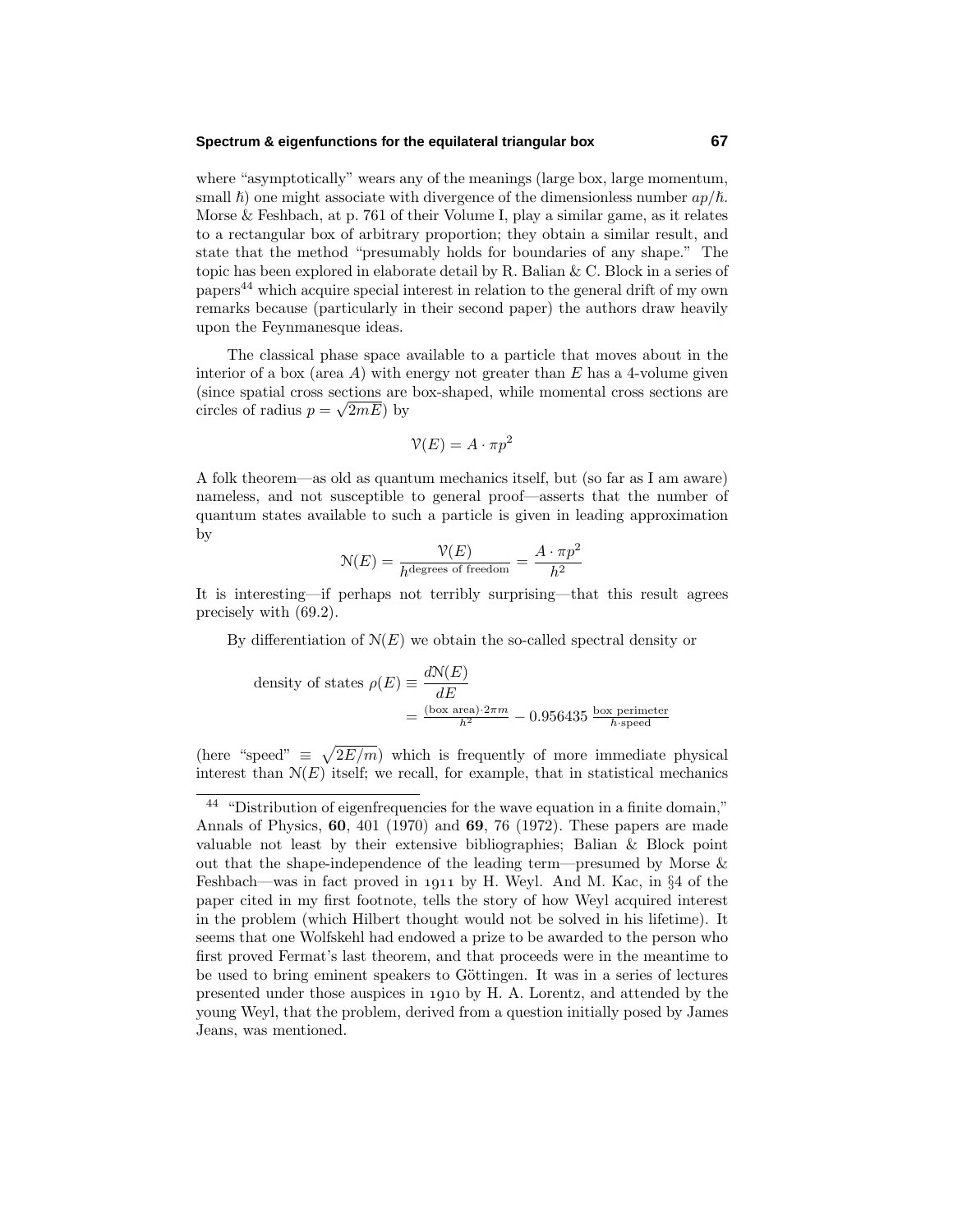the partition function can be described

$$
Z(T) \equiv \sum_{\text{states}} e^{-\frac{1}{kT}E(\text{state})}
$$
  
= 
$$
\int_0^\infty e^{-\frac{E}{kT}} \rho(E) dE = \text{Laplace transform of the spectral density}
$$

I mention these familiar facts because they connect up in at least two ways to points central to this essay. We note, in the first place, that

$$
\rho(E) = \text{locally averaged "slope of a staircase"}
$$

$$
= \left\langle \frac{\text{rise = normal}/\text{accidental degeneracy } g(E)}{\text{run = interval } \Delta E \text{ between consecutive eigenvalues}} \right\rangle
$$

but that to pursue the details of this remark—to undertake to disentangle the respective contributions of numerator and denominator—is to be at risk of learning more of number theory than of physics; I therefore won't. $45$  More interesting to me is the second point of contact:

To make a preliminary point in the simplest possible terms, assume the Hamiltonian **H** of a quantum system to be time-independent. Then

$$
|\psi)_t = \mathbf{U}(t)|\psi|_0 \quad \text{with} \quad \mathbf{U}(t) = \exp\left\{-\frac{i}{\hbar}\mathbf{H}t\right\}
$$

In the *x*-representation we recover precisely  $(4)$ 

$$
(x|\psi)_t = \int (x|\mathbf{U}(t)|y) dy (y|\psi)_0
$$

which shows the propagator to have the character of a matrix representation of

$$
\lim_{N \to \infty} \frac{1}{N} \sum_{n=0}^{N} \left\{ \text{number of solutions of } n = p^2 + q^2 \right\} = \pi
$$

and Dirichlet's proof that

$$
\lim_{N \to \infty} \sum_{n=0}^{N} \{ \text{number of divisors of } n \} = N \{ \log N + \text{some constant} \}
$$

Variants of both formulæ have acquired direct physical relevance in preceding paragraphs.

<sup>45</sup> For a sense of the opportunities here passed by, see Chapter 15 of the text by G. E. Andrews, cited already in Footnote 37. To illustrate the methods characteristic of the "geometry of numbers" Andrews reviews Gauss'proof that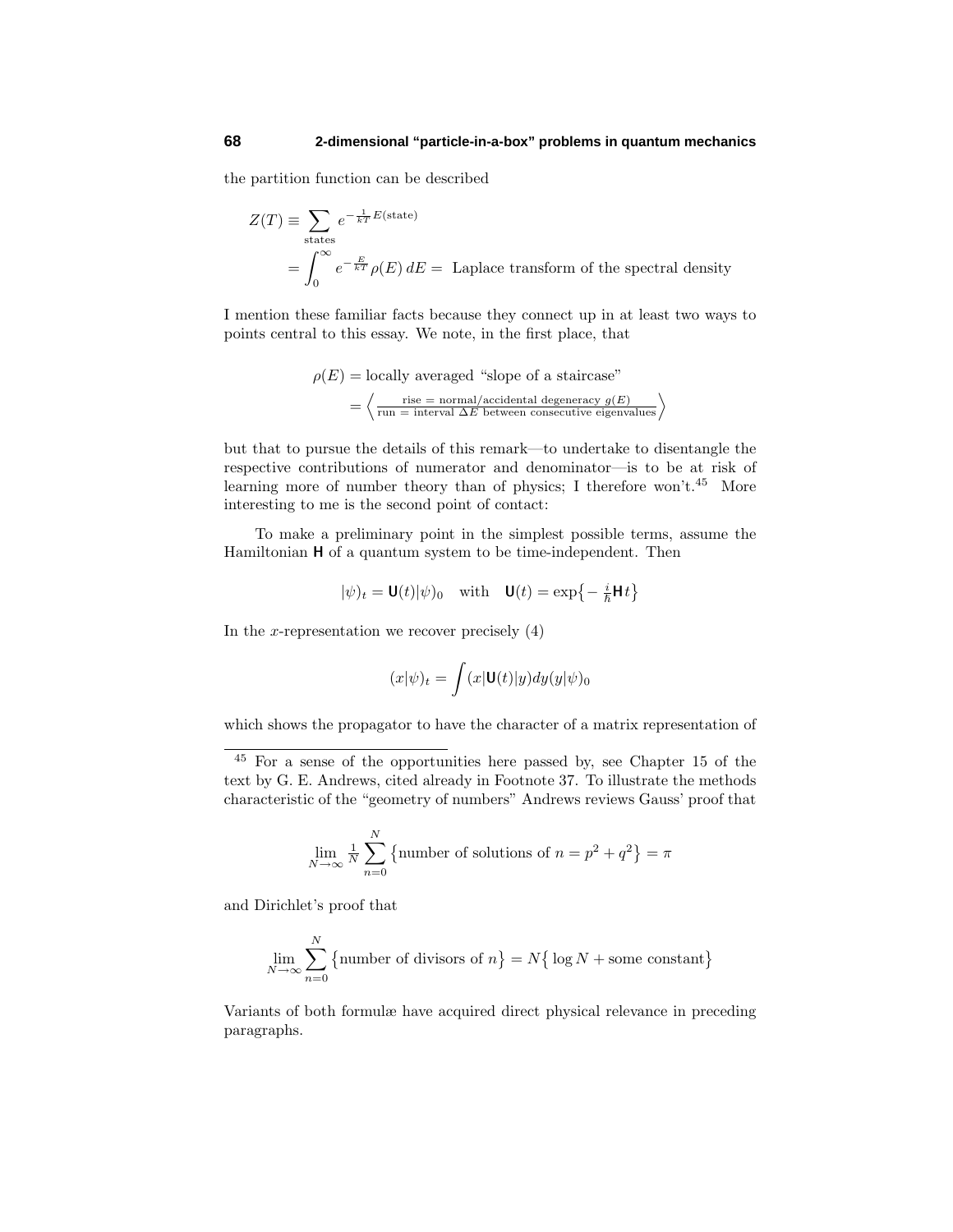the operator **:** 

$$
K(x, t; y, 0) = (x|\mathbf{U}(t)|y) \equiv \text{element } U_{xy}(t) \text{ of } \mathbb{U}(t)
$$
  
= 
$$
\sum \sum (x|m)(m|\mathbf{U}(t)|n)(n|y)
$$
  

$$
\downarrow
$$
  
= 
$$
\sum_{n} e^{-\frac{i}{\hbar}E_{n}t}(x|n)(n|y) \text{ when } \mathbf{H}|n) = E_{n}|n)
$$

It becomes natural in this light to speak of the (representation-independent) trace of  $\mathbb{U}(t)$ :

$$
\operatorname{tr} \mathbb{U}(t) = \int \left\{ \sum_{n} e^{-\frac{i}{\hbar} E_n t} (x|\psi)(\psi|x) \right\} dx
$$

$$
= \sum_{n} e^{-\frac{i}{\hbar} E_n t} \quad \text{by} \quad \int (\psi|x)(x|\psi) dx = 1
$$

Relaxing now our tacit presumption that the spectrum is non-degenerate, and taking certain notational liberties (of the form  $\sum \rightarrow \int$ ), we obtain

trace of the propagator 
$$
\equiv \int K(x, t; x, 0) dx
$$
  
\n
$$
= \int e^{-\frac{i}{\hbar}Et} \rho(E) dE
$$
\n
$$
= \underbrace{\text{partition function } Z(T)}_{\text{Laplace transform of spectral density}} \text{ with } \frac{1}{kT} \to \frac{i}{\hbar}t \quad (70)
$$

We stand thus in prospect of a "trace theorem" which serves to establish a direct connection between the spectral density on the one hand and (on the other) a collective property of the classical "orbits" (paths that end where they began).

There is, of course, nothing novel about  $(70)$ ; it is as old as the hills.<sup>46</sup> But those hills yielded gold when prospected by (amongst many others) Balian & Bloch, Michael Berry and—most notably—Martin Gutzwiller in the  $1970$ 's. The resulting theory—which has been nicely reviewed in a recent monograph by M. Brack  $\&$  R. Bhaduri<sup>47</sup> and is notable for its intricacy—has in more recent times become central to one approach to study of the problem of quantum chaos.<sup>48</sup>

<sup>&</sup>lt;sup>46</sup> See, for example, the introductory sections of Chapter 10 in Feynman  $\&$ Hibbs, who remark that they find (70) "amusing."

<sup>&</sup>lt;sup>47</sup> Semiclassical Physics (1997); the "Gurtzwiller trace formula" and some of its extensions are treated in Chapters 5 & 6.

<sup>&</sup>lt;sup>48</sup> See the popular review by Gurtzwiller in the January 1992 issue of *Scientific* American.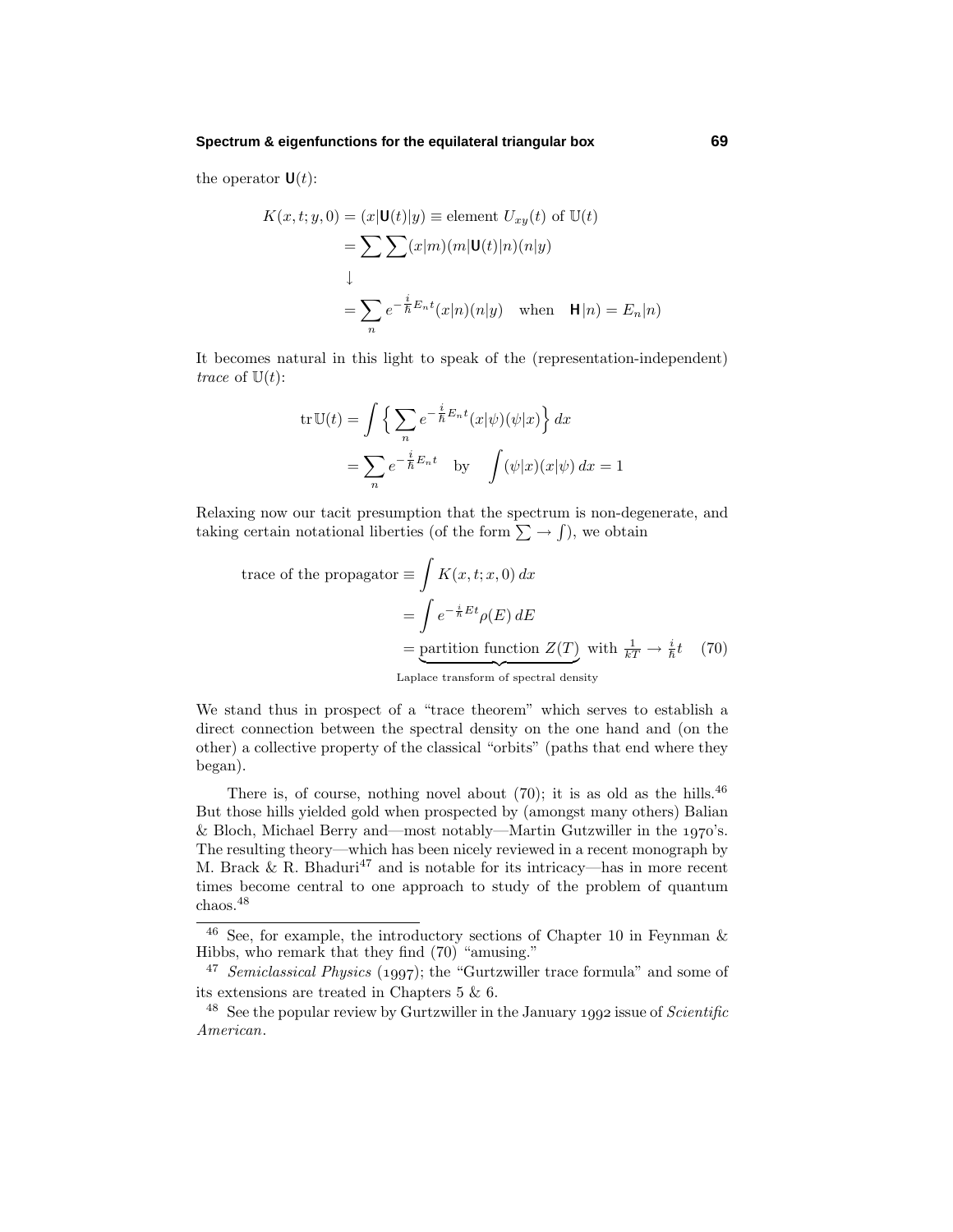**10. Particle in a bisected equilateral box**. The problem now before us stands to the 60-60-60 problem  $(\S\$ 7-9) rather like the 45-45-90 problem  $(\S6)$  stands to the square-box problem; in each case, it is by "bisection" that the latter problem goes over into the former. "Bisection" amounts to the installation of an adjusted boundary condition, and in each case that is accomplished by (in effect) discarding solutions that do not possess suitably placed nodal lines solutions which do not possess, that is to say, an appropriate antisymmetry property. This much is intuitively pretty clear; my objective will be to trace the details by which results consistent with that intuition emerge spontaneously from application of the analytical machinery now at our command. Since most of the work (and all of the digressions) lie now behind us, we can be relatively brief, though the 30-60-90 problem is in some respects the most complex we will have occasion to consider. I will be at pains to proceed as though following steps spelled out in our "cookbook," as it has emerged. Our dimensioned box



FIGURE 34: The 30-60-90 box, got by "bisecting" the equilateral box treated earlier.

is shown in the preceding figure; it has

box area  $=\frac{1}{8}$  $\sqrt{3}a^2$ box perimeter  $= \frac{1}{2} \left[ 3 + \sqrt{3} \right] a$ 

step one: coordinatize the tesselated plane. This, in the first instance, entails identification of a "fundamental unit," which can be accomplished in (infinitely) many ways, of which some are more natural than others. All options lead to the same ultimate result, but each lends its distinctive coloration to the intervening computation. Two options natural to the 30-60-90 problem (variants of those encountered already in connection with the 60-60-60 problem: see again Figures 21  $\&$  22) are shown in Figures 35  $\&$  36. We adopt the former (see Figure 37) in order to minimize the amount of fresh computation we have to perform, and to expose most clearly the relationship between physics in an equilateral box and physics in its bisection; for an account of the argument as it proceeds from the 24-element option see the material cited in Footnote 2.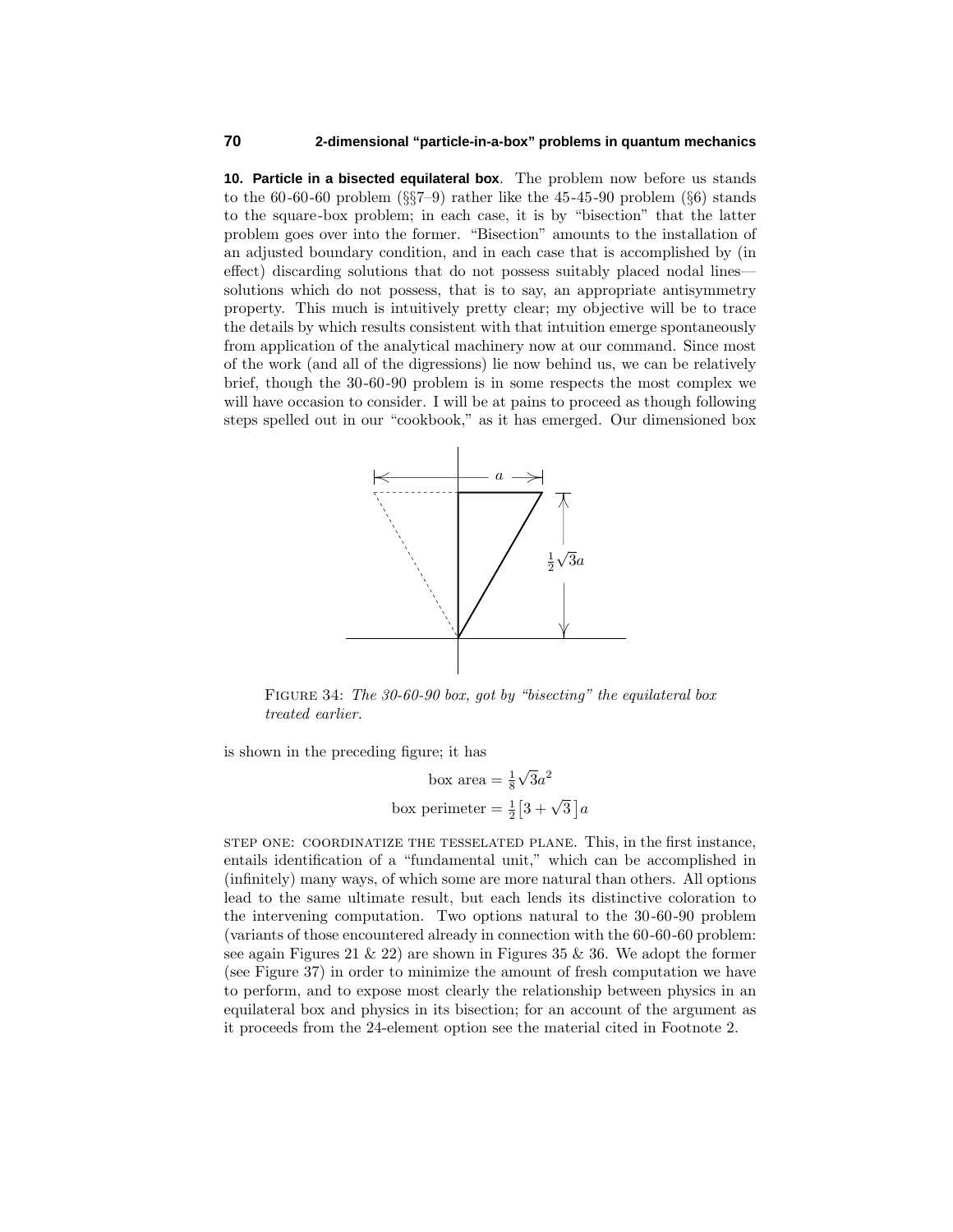

FIGURE 35: The 12-element fundamental unit upon which the analytical work developed in the text is based; we select this option in order to achieve maximal consonance with the work which in previous sections proceeded from Figure 21.



FIGURE 36: An alternative 24-element fundamental unit that reproduces the tesselated plane by orthogonal translation. Note the rectangularity of the unit, which in Figure 22 we were not able to achieve. The inessential analytical simplification purchased by orthogonality is more than paid for by the concomitant obligation to keep track of an increased number of fundamental image points.

Proceeding now in reference to Figure 37, we note that  $\mathbf{x}_0, \mathbf{x}_1, \mathbf{x}_2, \mathbf{x}_3, \mathbf{x}_4$  and  $\mathbf{x}_5$ are defined precisely as they were in the equilateral case (Figure 23)—though *x*<sup>0</sup> ranges now on a relatively restricted domain—and that

$$
\bm{x}_{k+6} = -\bm{x}_k \quad : \quad k = 0, 1, 2, 3, 4, 5
$$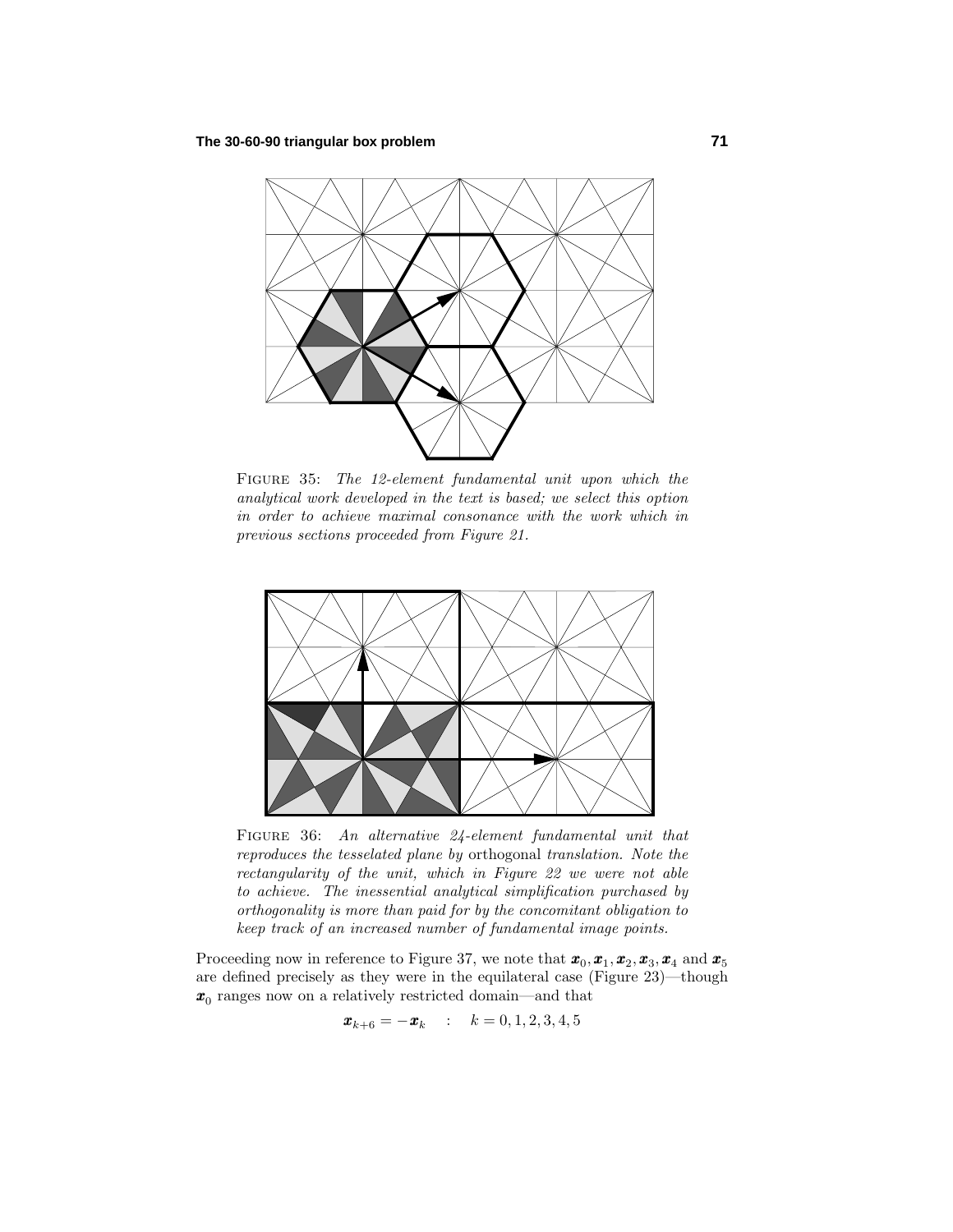

Figure 37: Notated enlargement of Figure 35, which expands upon notations introduced in Figure 23.

Again things have been rigged so as to achieve (in all cases)

parity of 
$$
\mathbf{x}_{\alpha} = (-)^{\alpha}
$$

Borrowing from previous work (p. 39) we have without labor the fundamental image coordinates reported at the top of the next page. The translation vectors are given also as before; we have

$$
T_1 = \frac{a}{2} \begin{pmatrix} 3 \\ +\sqrt{3} \end{pmatrix}
$$
 and  $T_2 = \frac{a}{2} \begin{pmatrix} 3 \\ -\sqrt{3} \end{pmatrix}$ 

so the matrix T defined at (27)—of which we will soon have need—can be described

$$
\mathbb{T} = \frac{3}{2}a^2 \begin{pmatrix} 2 & 1 \\ 1 & 2 \end{pmatrix}, \quad \det \mathbb{T} = 3 \cdot \left(\frac{3}{2}a^2\right)^2 \quad \text{and} \quad \mathbb{T}^{-1} = \left(\frac{3}{2}a^2\right)^{-1} \begin{pmatrix} \frac{2}{3} & -\frac{1}{3} \\ -\frac{1}{3} & \frac{2}{3} \end{pmatrix}
$$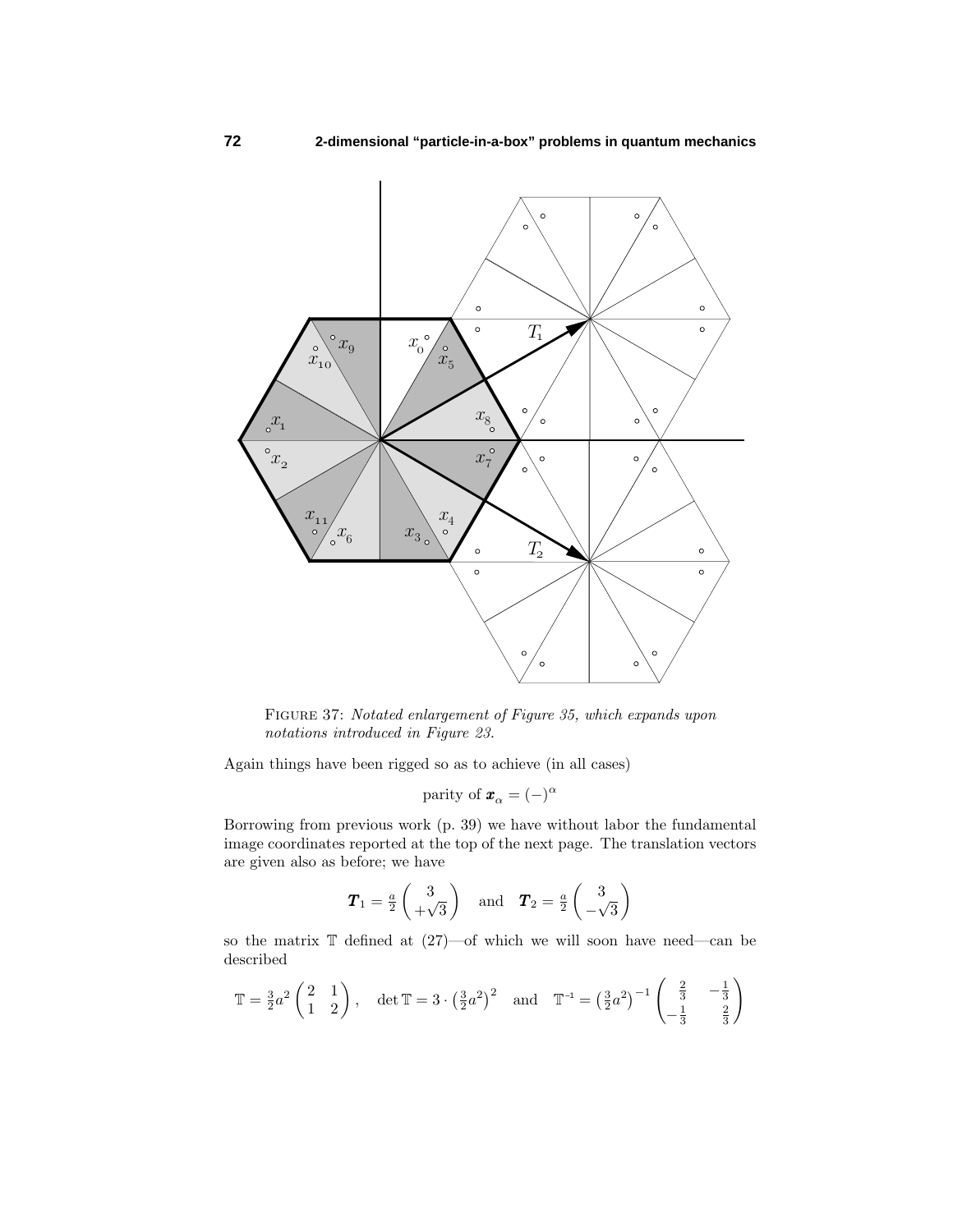$$
\mathbf{x}_0 = \begin{pmatrix} +1 & 0 \\ 0 & +1 \end{pmatrix} \mathbf{x} = -\mathbf{x}_6 \text{ with } \mathbf{x} \equiv \begin{pmatrix} x_1 \\ x_2 \end{pmatrix}
$$
  
\n
$$
\mathbf{x}_1 = \frac{1}{2} \begin{pmatrix} -1 & -\sqrt{3} \\ -\sqrt{3} & +1 \end{pmatrix} \mathbf{x}_0 = -\mathbf{x}_7
$$
  
\n
$$
\mathbf{x}_2 = \frac{1}{2} \begin{pmatrix} -1 & -\sqrt{3} \\ +\sqrt{3} & -1 \end{pmatrix} \mathbf{x}_0 = -\mathbf{x}_8
$$
  
\n
$$
\mathbf{x}_3 = \begin{pmatrix} +1 & 0 \\ 0 & -1 \end{pmatrix} \mathbf{x}_0 = -\mathbf{x}_9
$$
  
\n
$$
\mathbf{x}_4 = \frac{1}{2} \begin{pmatrix} -1 & +\sqrt{3} \\ -\sqrt{3} & -1 \end{pmatrix} \mathbf{x}_0 = -\mathbf{x}_{10}
$$
  
\n
$$
\mathbf{x}_5 = \frac{1}{2} \begin{pmatrix} -1 & +\sqrt{3} \\ +\sqrt{3} & +1 \end{pmatrix} \mathbf{x}_0 = -\mathbf{x}_{11}
$$

step two: express the sum-over-paths as a sum of theta functions. It is a lesson of experience—not informed by any compelling general argument that because our particle moves "freely" (meaning subject only to impulsive wall forces) the hypothetical "test paths" contemplated by Hamilton make no net contribution to Feynman's sum-over-paths; that in the class of problems here under review (see again p. 9) we have, in simplified consequence of the Feynman formalism, the statements

$$
K(\boldsymbol{x}, t; \boldsymbol{y}, 0) = \sum_{\text{all paths}} \left(\frac{m}{i\hbar t}\right)^{\frac{\text{dimension}}{2}} e^{\frac{i}{\hbar} S[\text{classical reflective path}]}
$$

$$
= \frac{m}{i\hbar t} \sum_{\alpha=0}^{11} (-)^{\alpha} \sum_{\mathbf{n}} \exp\left\{\frac{i}{\hbar} S_{\alpha}\right\}
$$

$$
\frac{i}{\hbar} S_{\alpha} = \beta(\mathbf{v}_{\alpha} + \mathbf{n}) \cdot \mathbb{T}(\mathbf{v}_{\alpha} + \mathbf{n})
$$

where (as before)  $\beta \equiv im/2\hbar t$  and where the vectors  $\mathbf{v}_\alpha$  were defined at (27); here as before it serves the interests of clarity to postpone for a moment their actual evaluation. Reading again from (37.1), we have

$$
= \tfrac{m}{i\hbar t}\sum_{\alpha=0}^{11}(-)^{\alpha} e^{\beta \, \boldsymbol{v}_{\alpha}\cdot \mathbb{T}\, \boldsymbol{v}_{\alpha}}\, \vartheta\big(i\beta \, \mathbb{T}\, \boldsymbol{v}_{\alpha},-\tfrac{i\beta}{\pi}\, \mathbb{T}\big)
$$

step three: pass, by jacobi's identity, to the wave representation. Reading from (37.2) we have (compare (45))

$$
= \frac{1}{\text{area of fundamental unit}} \sum_{\alpha=0}^{11} (-)^{\alpha} \vartheta \big(\pi \mathbf{v}_{\alpha}, \frac{\pi}{i\beta} \mathbb{T}^{-1} \big) \tag{71}
$$

We note in passing that "area of the fundamental unit" has the same value as in the equilateral case, but stands in a different relation to the area of the box:

> area of fundamental unit =  $12 \cdot \text{area of box} = \frac{3}{2}$  $\sqrt{3}a^2$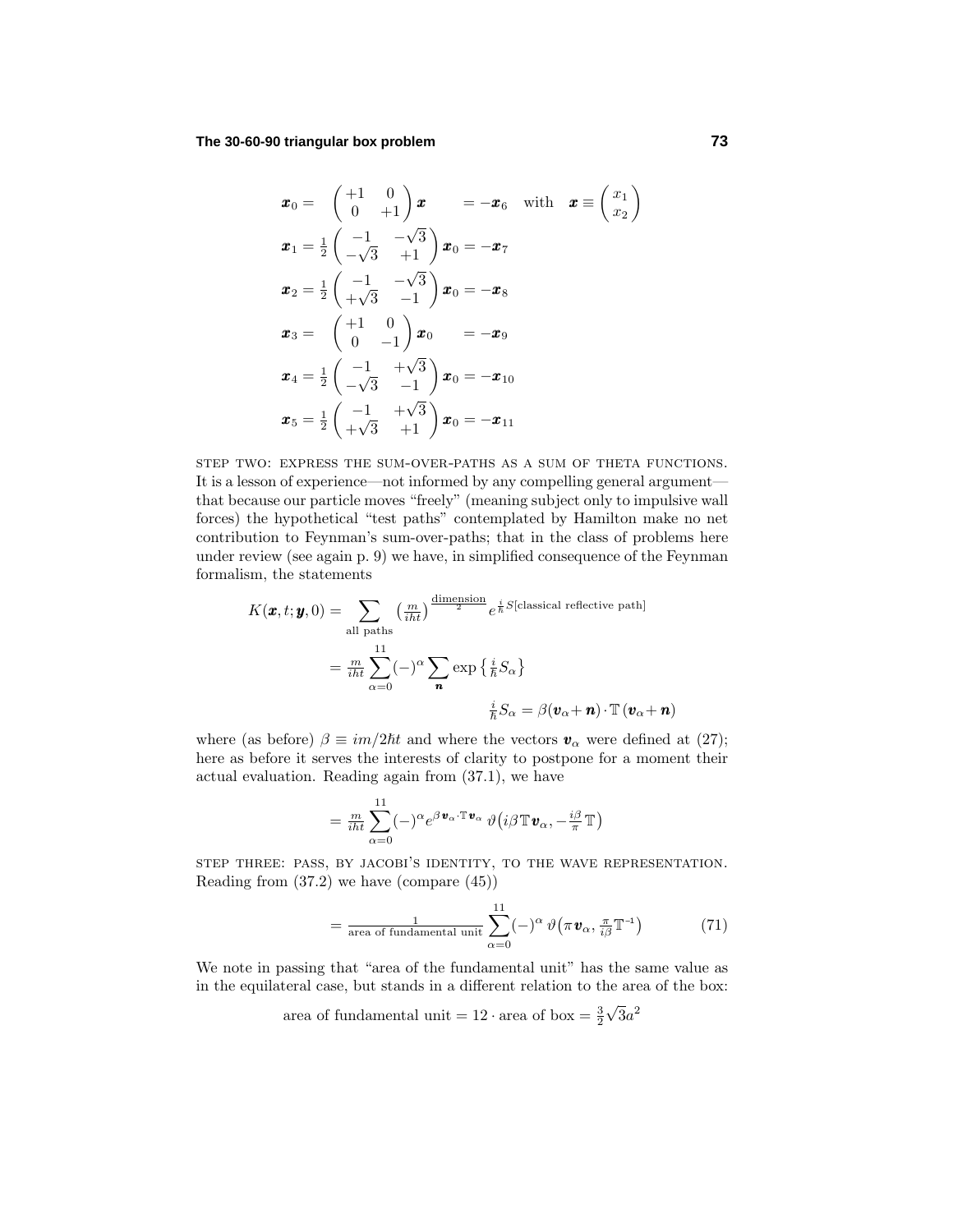step four: expand the theta function. Drawing upon (46) we obtain

$$
K(\pmb{x}, t; \pmb{y}, 0) = \frac{1}{12 \cdot \text{area}} \sum_{\pmb{n}} e^{-\frac{i}{\hbar} \mathcal{E}(n_1^2 - n_1 n_2 + n_2^2) t} \sum_{\alpha=0}^{11} (-)^{\alpha} \cos 2\pi \pmb{n} \cdot \pmb{v}_{\alpha}
$$
(72)

by the manipulations that gave  $(47)$ , and in which  $\mathcal E$  retains its former meaning:

$$
\mathcal{E} \equiv \frac{2}{9} \frac{h^2}{m a^2}
$$

Our objective in the next two steps is first to lump together all terms with numerically identical "energy exponentials," and then to "resolve the lumps" so as to achieve

(*x*-dependent factor) · (*y*-dependent factor)

There are several ways to proceed, depending upon how heavily we are willing to draw upon results obtained already in connection with the equilateral box problem. I have elected to proceed afresh, by slight re-organization of our former line of argument:

step five: sum over spectral symmetries. Which, if we were working on a truly clean blackboard, we would have first to identify; I will be content simply to summarize what we already know in this regard. We know (see again the beginning of §8) that it is entirely natural to write

$$
n_1^2 - n_n n_2 + n_2^2 = \frac{1}{4} \left[ (n_1 + n_2)^2 + 3(n_1 - n_2)^2 \right]
$$
  
=  $\frac{1}{4} \hat{\mathbf{n}}^T \begin{pmatrix} 1 & 0 \\ 0 & 3 \end{pmatrix} \hat{\mathbf{n}} \text{ with } \hat{\mathbf{n}} \equiv \begin{pmatrix} 1 & 1 \\ 1 & -1 \end{pmatrix} \mathbf{n}$   
=  $\frac{1}{4} \underbrace{\left[ \hat{n}_1^2 + 3\hat{n}_2^2 \right]}_{\equiv N(\hat{\mathbf{n}})} = \frac{1}{4} (\hat{n}_1 + i\sqrt{3}\hat{n}_2)(\hat{n}_1 - i\sqrt{3}\hat{n}_2)$   
=  $N(\hat{\mathbf{n}})$ 

And we know that  $N(\hat{\bf{n}})$  is invariant under the operations described by (59); each (equi-parity) lattice point  $\hat{\boldsymbol{n}}$  therefore has (see again the "orbits" shown in Figures  $26 \& 28$ ) five or eleven "companions," according as it lives on the upper/lower "edge of the wedge" or in its interior. It becomes in this light natural to reorganize the right side of (72), writing

$$
K(\pmb{x},t;\pmb{y},0) = \frac{1}{12\text{ area}}\sum_{\text{wedge}} e^{-\frac{i}{\hbar}\mathcal{E}\frac{1}{4}N(\hat{\pmb{n}})\,t} \Big\{\sum_{\text{orbit}}\sum_{\alpha=0}^{11}(-)^{\alpha}\cos\pi\,\mathbb{Z}\,\hat{\pmb{n}}\cdot\pmb{v}_{\alpha}\Big\} \qquad(73)
$$

Here  $\mathbb Z$  is the matrix defined on p. 44; it permits one to write  $\hat{\mathbf{n}} = \mathbb Z \mathbf{n}$  and, by inversion,  $\mathbf{n} = \frac{1}{2}\mathbb{Z}\hat{\mathbf{n}}$ . Turning our attention now to the expression interior to the braces: the vectors  $\hat{\mathbf{v}}_{\alpha}$  were defined at (27)

$$
\boldsymbol{v}_{\alpha} \equiv \mathbb{T}^{-1} \begin{pmatrix} \boldsymbol{S}_{\alpha} \cdot \boldsymbol{T}_{1} \\ \boldsymbol{S}_{\alpha} \cdot \boldsymbol{T}_{2} \end{pmatrix} \quad \text{with} \quad \boldsymbol{S}_{\alpha} \equiv \boldsymbol{x}_{\alpha} - \boldsymbol{y}
$$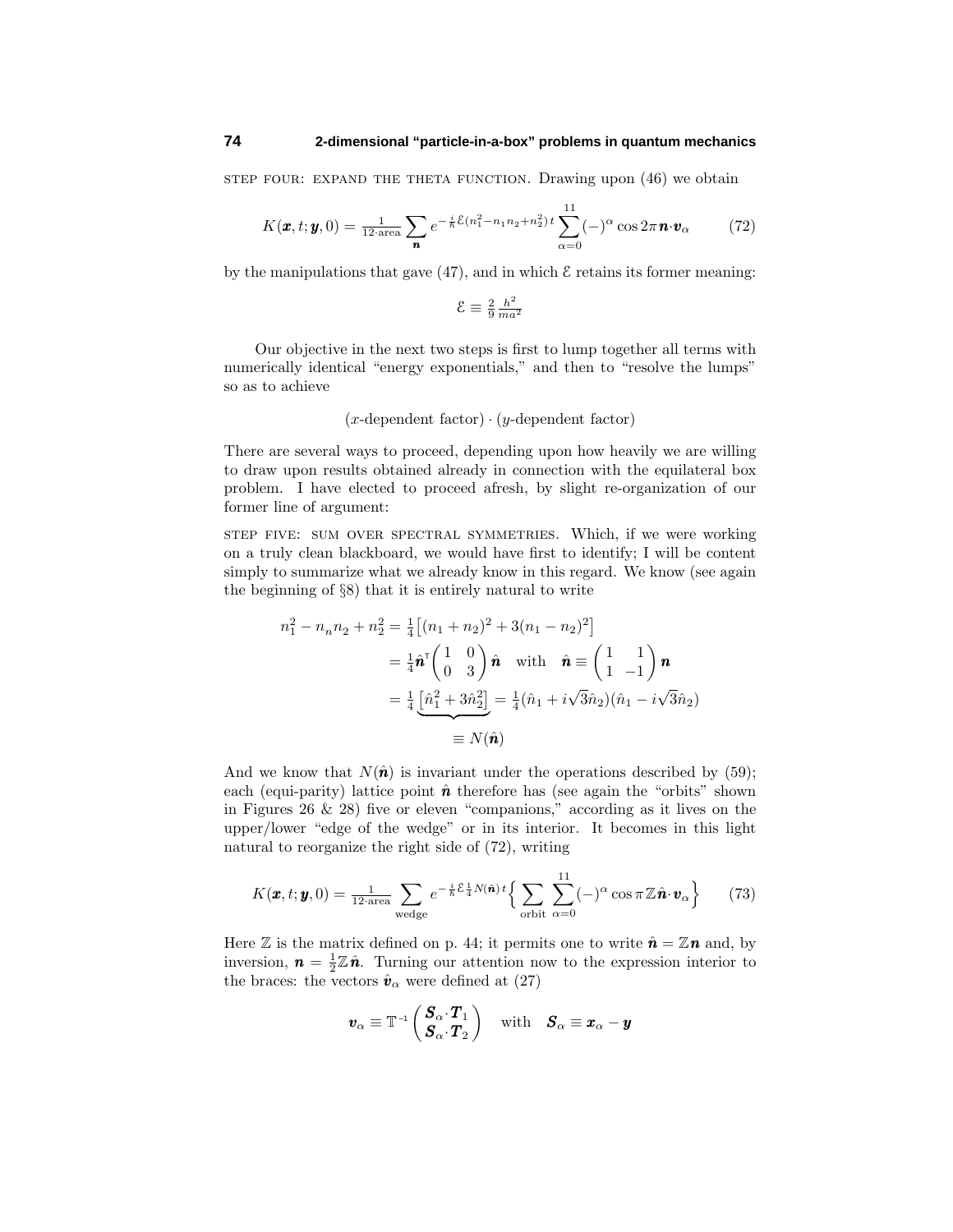# **The 30-60-90 triangular box problem 75**

and by extension (use  $\mathbf{x}_{k+6} = -\mathbf{x}_k : k = 0, 1, 2, 3, 4, 5$ ) of calculations reported on p. 41 we have

$$
-\pi \mathbf{v}_0 = \begin{pmatrix} X_2 - Y_2 \\ X_1 - Y_1 \end{pmatrix} - \pi \mathbf{v}_6 = \begin{pmatrix} -X_2 - Y_2 \\ -X_1 - Y_1 \end{pmatrix}
$$
  
\n
$$
-\pi \mathbf{v}_1 = \begin{pmatrix} X_0 - Y_2 \\ X_1 - Y_1 \end{pmatrix} - \pi \mathbf{v}_7 = \begin{pmatrix} -X_0 - Y_2 \\ -X_1 - Y_1 \end{pmatrix}
$$
  
\n
$$
-\pi \mathbf{v}_2 = \begin{pmatrix} X_1 - Y_2 \\ X_0 - Y_1 \end{pmatrix} - \pi \mathbf{v}_8 = \begin{pmatrix} -X_1 - Y_2 \\ -X_0 - Y_1 \end{pmatrix}
$$
  
\n
$$
-\pi \mathbf{v}_3 = \begin{pmatrix} X_1 - Y_2 \\ X_2 - Y_1 \end{pmatrix} - \pi \mathbf{v}_9 = \begin{pmatrix} -X_1 - Y_2 \\ -X_2 - Y_1 \end{pmatrix}
$$
  
\n
$$
-\pi \mathbf{v}_4 = \begin{pmatrix} X_0 - Y_2 \\ X_2 - Y_1 \end{pmatrix} - \pi \mathbf{v}_{10} = \begin{pmatrix} -X_0 - Y_2 \\ -X_2 - Y_1 \end{pmatrix}
$$
  
\n
$$
-\pi \mathbf{v}_5 = \begin{pmatrix} X_2 - Y_2 \\ X_0 - Y_1 \end{pmatrix} - \pi \mathbf{v}_{11} = \begin{pmatrix} -X_2 - Y_2 \\ -X_0 - Y_1 \end{pmatrix}
$$

Recalling again the definition (and noting the symmetry) of  $\mathbb{Z}$ , we have

$$
-\pi \mathbb{Z}\hat{\boldsymbol{n}} \cdot \boldsymbol{v}_{\alpha} = \begin{pmatrix} \hat{n}_1 \\ \hat{n}_2 \end{pmatrix}^{\mathsf{T}} \begin{pmatrix} 1 & 1 \\ 1 & -1 \end{pmatrix} (-\pi \boldsymbol{v}_{\alpha})
$$

giving

$$
-\pi \mathbb{Z}\hat{\mathbf{n}} \cdot \mathbf{v}_0 = \hat{n}_1[+X_1 + X_2 - Y_1 - Y_2] + \hat{n}_2[-X_1 + X_2 + Y_1 - Y_2]
$$
  
\n
$$
-\pi \mathbb{Z}\hat{\mathbf{n}} \cdot \mathbf{v}_1 = \hat{n}_1[+X_1 + X_0 - Y_1 - Y_2] + \hat{n}_2[-X_1 + X_0 + Y_1 - Y_2]
$$
  
\n
$$
-\pi \mathbb{Z}\hat{\mathbf{n}} \cdot \mathbf{v}_2 = \hat{n}_1[+X_0 + X_1 - Y_1 - Y_2] + \hat{n}_2[-X_0 + X_1 + Y_1 - Y_2]
$$
  
\n
$$
-\pi \mathbb{Z}\hat{\mathbf{n}} \cdot \mathbf{v}_3 = \hat{n}_1[+X_2 + X_1 - Y_1 - Y_2] + \hat{n}_2[-X_2 + X_1 + Y_1 - Y_2]
$$
  
\n
$$
-\pi \mathbb{Z}\hat{\mathbf{n}} \cdot \mathbf{v}_4 = \hat{n}_1[+X_2 + X_0 - Y_1 - Y_2] + \hat{n}_2[-X_2 + X_0 + Y_1 - Y_2]
$$
  
\n
$$
-\pi \mathbb{Z}\hat{\mathbf{n}} \cdot \mathbf{v}_5 = \hat{n}_1[+X_0 + X_2 - Y_1 - Y_2] + \hat{n}_2[-X_0 + X_2 + Y_1 - Y_2]
$$
  
\n
$$
-\pi \mathbb{Z}\hat{\mathbf{n}} \cdot \mathbf{v}_6 = \hat{n}_1[-X_1 - X_2 - Y_1 - Y_2] + \hat{n}_2[+X_1 - X_2 + Y_1 - Y_2]
$$
  
\n
$$
-\pi \mathbb{Z}\hat{\mathbf{n}} \cdot \mathbf{v}_7 = \hat{n}_1[-X_1 - X_0 - Y_1 - Y_2] + \hat{n}_2[+X_1 - X_0 + Y_1 - Y_2]
$$
  
\n
$$
-\pi \mathbb{Z}\hat{\mathbf{n}} \cdot \mathbf{v}_8 = \hat{n}_1[-X_0 - X_1 - Y_1 - Y_2] + \hat{n}_2[+X_0 - X_1 + Y_1 - Y_2]
$$
  
\n
$$
-\pi \mathbb{Z}\hat{\mathbf{n}} \cdot \mathbf{v}_9 = \hat{n}_1[-
$$

which in notations

$$
X_0 = 2\xi_1 \qquad Y_0 = 2\zeta_1
$$
  
\n
$$
X_1 = -\xi_1 + \xi_2 \qquad Y_1 = -\zeta_1 + \zeta_2
$$
  
\n
$$
X_2 = -\xi_1 - \xi_2 \qquad Y_2 = -\zeta_1 - \zeta_2
$$

first introduced on p. 42 read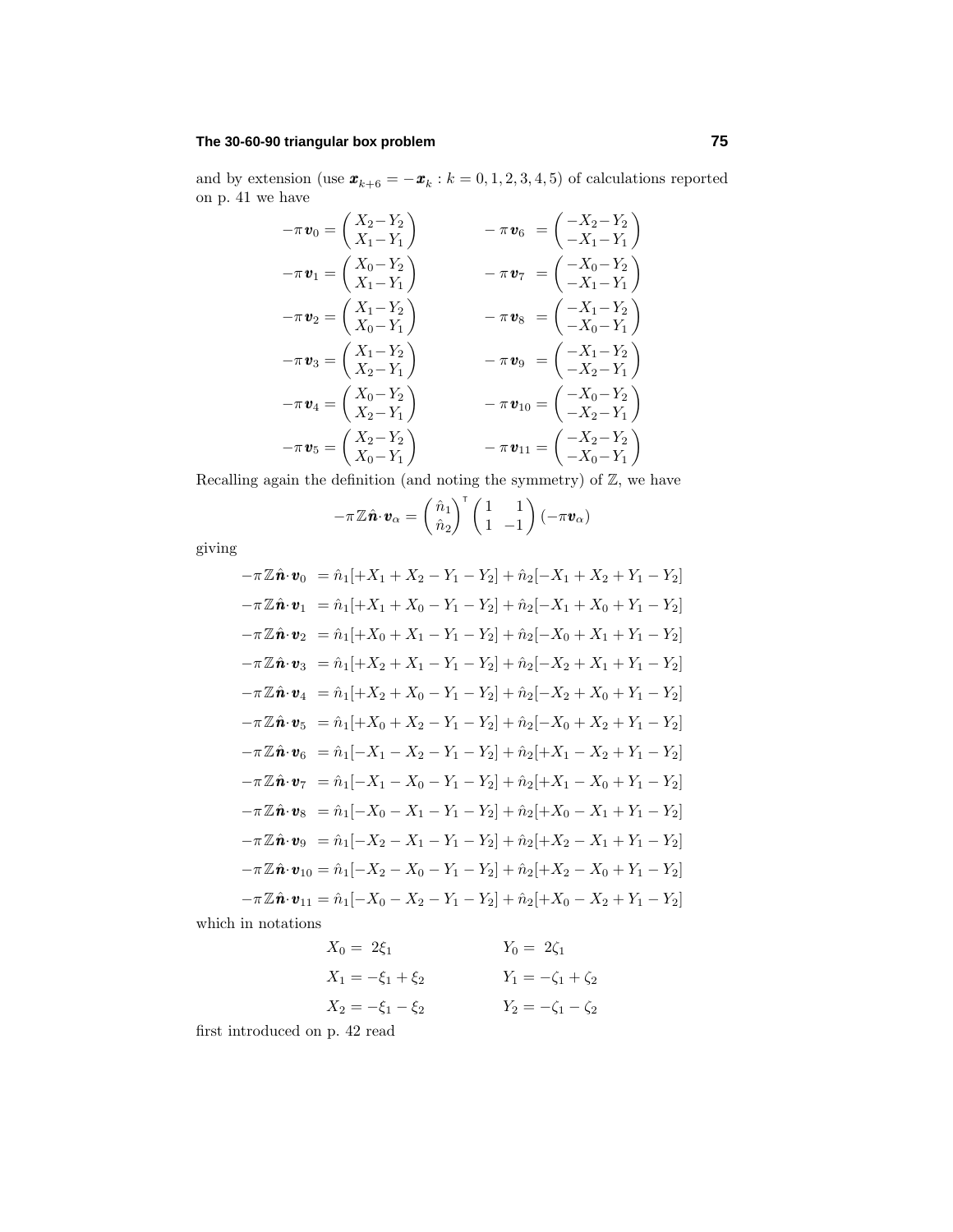$-\pi \mathbb{Z} \hat{\mathbf{n}} \cdot \mathbf{v}_0 = \hat{n}_1[-2\xi_1 + 2\zeta_1] + \hat{n}_2[-2\xi_2 + 2\zeta_2]$  $=$  [  $-2\hat{n}_1\xi_1 - 2\hat{n}_2\xi_2 + 2[\hat{n}_1\zeta_1 + \hat{n}_2\zeta_2]$  $-\pi \mathbb{Z} \hat{\mathbf{n}} \cdot \mathbf{v}_1 = \hat{n}_1[ + \xi_1 + \xi_2 + 2\zeta_1] + \hat{n}_2[ +3\xi_1 - \xi_2 + 2\zeta_2]$  $=$   $[+(\hat{n}_1 + 3\hat{n}_2)\xi_1 + (\hat{n}_1 - \hat{n}_2)\xi_2] + 2[\hat{n}_1\zeta_1 + \hat{n}_2\zeta_2]$  $-\pi \mathbb{Z} \hat{\mathbf{n}} \cdot \mathbf{v}_2 = \hat{n}_1[ + \xi_1 + \xi_2 + 2\zeta_1] + \hat{n}_2[-3\xi_1 + \xi_2 + 2\zeta_2]$  $=$   $[+(\hat{n}_1 - 3\hat{n}_2)\xi_1 + (\hat{n}_1 + \hat{n}_2)\xi_2] + 2[\hat{n}_1\zeta_1 + \hat{n}_2\zeta_2]$  $-\pi \mathbb{Z} \hat{\boldsymbol{n}} \cdot \boldsymbol{v}_3 = \hat{n}_1[-2\xi_1 + 2\zeta_1] + \hat{n}_2[+2\xi_2 + 2\zeta_2]$  $=$  [  $-2\hat{n}_1\xi_1 + 2\hat{n}_2\xi_2 + 2[\hat{n}_1\zeta_1 + \hat{n}_2\zeta_2]$  $-\pi \mathbb{Z} \hat{\boldsymbol{n}} \cdot \boldsymbol{v}_4 = \hat{n}_1[ + \xi_1 - \xi_2 + 2\zeta_1] + \hat{n}_2[ +3\xi_1 + \xi_2 + 2\zeta_2]$  $=$   $[+( $\hat{n}_1 + 3\hat{n}_2)\xi_1 - (\hat{n}_1 - \hat{n}_2)\xi_2] + 2[\hat{n}_1\zeta_1 + \hat{n}_2\zeta_2]$$  $-\pi \mathbb{Z} \hat{\mathbf{n}} \cdot \mathbf{v}_5 = \hat{n}_1[ + \xi_1 - \xi_2 + 2\zeta_1] + \hat{n}_2[-3\xi_1 - \xi_2 + 2\zeta_2]$  $=$   $[+(\hat{n}_1 - 3\hat{n}_2)\xi_1 - (\hat{n}_1 + \hat{n}_2)\xi_2] + 2[\hat{n}_1\zeta_1 + \hat{n}_2\zeta_2]$  $-\pi \mathbb{Z} \hat{\mathbf{n}} \cdot \mathbf{v}_6 = \hat{n}_1[+2\xi_1 + 2\zeta_1] + \hat{n}_2[+2\xi_2 + 2\zeta_2]$  $=$  [  $+2\hat{n}_1\xi_1 + 2\hat{n}_2\xi_2 + 2[\hat{n}_1\zeta_1 + \hat{n}_2\zeta_2]$  $-\pi \mathbb{Z} \hat{\mathbf{n}} \cdot \mathbf{v}_7 = \hat{n}_1[-\xi_1 - \xi_2 + 2\zeta_1] + \hat{n}_2[-3\xi_1 + \xi_2 + \zeta_2]$  $=$   $[-(\hat{n}_1 + 3\hat{n}_2)\xi_1 - (\hat{n}_1 - \hat{n}_2)\xi_2] + 2[\hat{n}_1\zeta_1 + \hat{n}_2\zeta_2]$  $-\pi \mathbb{Z} \hat{\mathbf{n}} \cdot \mathbf{v}_8 = \hat{n}_1[-\xi_1 - \xi_2 + 2\zeta_1] + \hat{n}_2[+3\xi_1 - \xi_2 + 2\zeta_2]$  $=$   $[-(\hat{n}_1 - 3\hat{n}_2)\xi_1 - (\hat{n}_1 + \hat{n}_2)\xi_2] + 2[\hat{n}_1\zeta_1 + \hat{n}_2\zeta_2]$  $-\pi \mathbb{Z} \hat{\mathbf{n}} \cdot \mathbf{v}_9 = \hat{n}_1[+2\xi_1 + 2\zeta_1] + \hat{n}_2[-2\xi_2 + 2\zeta_2]$  $=$  [  $+2\hat{n}_1\xi_1 - 2\hat{n}_2\xi_2 + 2[\hat{n}_1\zeta_1 + \hat{n}_2\zeta_2]$  $-\pi \mathbb{Z} \hat{\mathbf{n}} \cdot \mathbf{v}_{10} = \hat{n}_1[-\xi_1 + \xi_2 + 2\zeta_1] + \hat{n}_2[-3\xi_1 - \xi_2 + 2\zeta_2]$  $=$   $[-(\hat{n}_1 + 3\hat{n}_2)\xi_1 + (\hat{n}_1 - \hat{n}_2)\xi_2] + 2[\hat{n}_1\zeta_1 + \hat{n}_2\zeta_2]$  $-\pi \mathbb{Z} \hat{\mathbf{n}} \cdot \mathbf{v}_{11} = \hat{n}_1[-\xi_1 + \xi_2 + 2\zeta_1] + \hat{n}_2[+3\xi_1 + \xi_2 + 2\zeta_2]$  $=$   $[-(\hat{n}_1 - 3\hat{n}_2)\xi_1 + (\hat{n}_1 + \hat{n}_2)\xi_2] + 2[\hat{n}_1\zeta_1 + \hat{n}_2\zeta_2]$ 

Writing

$$
\sum_{\alpha=0}^{11}(-)^{\alpha}\cos\pi\mathbb{Z}\hat{\boldsymbol{n}}\!\cdot\!\boldsymbol{v}_{\alpha}=\Big\{\sum_{\alpha=0}^{5}+\sum_{\alpha=6}^{11}\Big\}(-)^{\alpha}\cos\pi\mathbb{Z}\hat{\boldsymbol{n}}\!\cdot\!\boldsymbol{v}_{\alpha}
$$

we look specifically to the first sum on the right (which will put us in position to obtain the second by a simple sign adjustment); grouping terms by the scheme  $\alpha = \{0, 3\}, \{1, 4\}, \{2, 5\}$  and making use of the elementary identity

$$
\cos(A + B + C) - \cos(A - B + C)
$$
  
=  $-2\sin A \cdot \sin B \cdot \cos C - 2\cos A \cdot \sin B \cdot \sin C$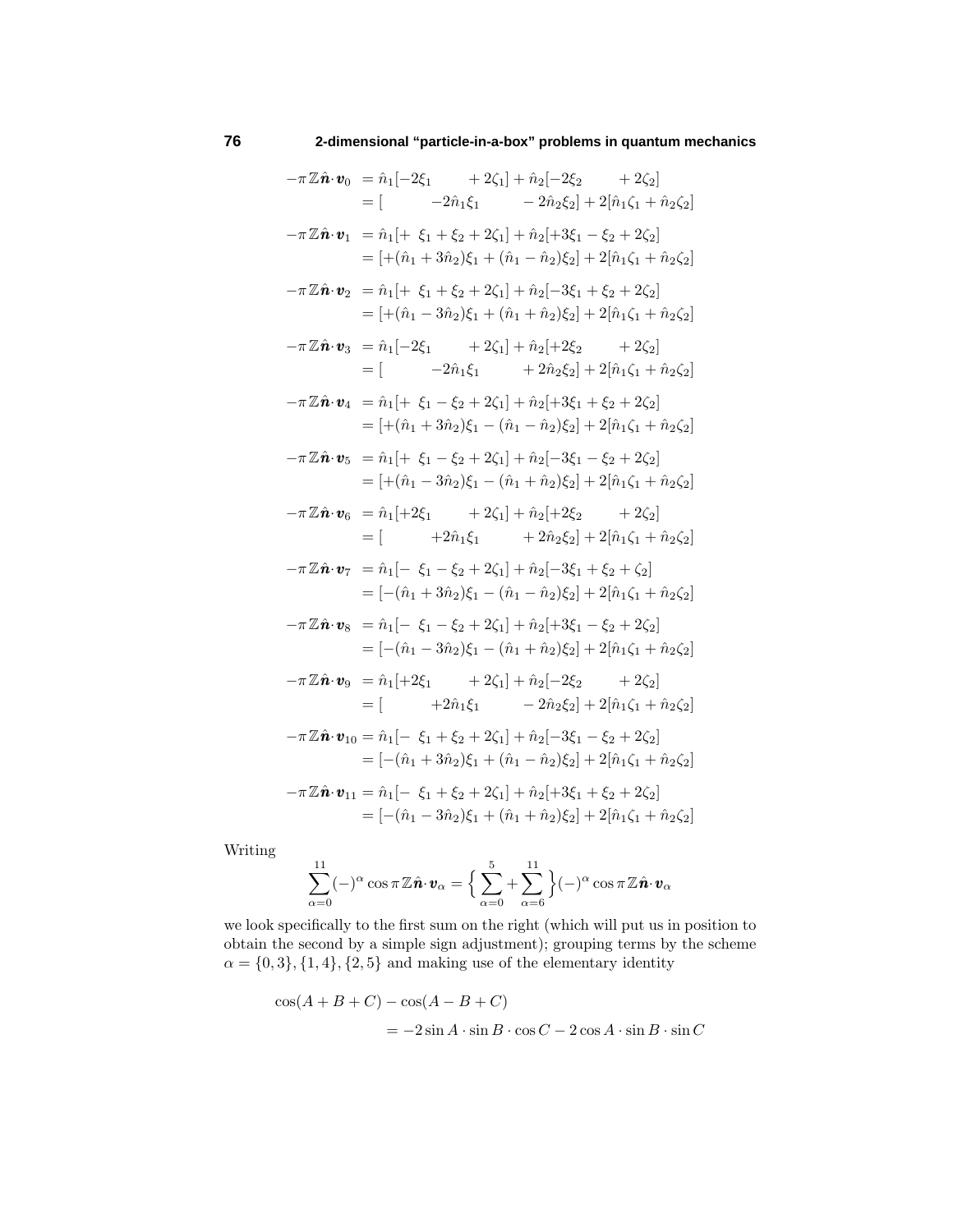## **The 30-60-90 triangular box problem 77**

we obtain 5

$$
\sum_{\alpha=0}^{5}(-)^{\alpha}\cos\pi\mathbb{Z}\hat{\mathbf{n}}\cdot\mathbf{v}_{\alpha}
$$
\n
$$
= -2\left\{ + \sin[-2\hat{n}_{1}\xi_{1}]\sin[-2\hat{n}_{2}\xi_{2}] \right.
$$
\n
$$
- \sin[(\hat{n}_{1} + 3\hat{n}_{2})\xi_{1}]\sin[(\hat{n}_{1} - \hat{n}_{2})\xi_{2}]
$$
\n
$$
+ \sin[(\hat{n}_{1} - 3\hat{n}_{2})\xi_{1}]\sin[(\hat{n}_{1} + \hat{n}_{2})\xi_{2}]\right\} \cos[2(\hat{n}_{1}\zeta_{1} + \hat{n}_{2}\zeta_{2})]
$$
\n
$$
- 2\left\{ + \cos[-2\hat{n}_{1}\xi_{1}]\sin[-2\hat{n}_{2}\xi_{2}] \right.
$$
\n
$$
- \cos[(\hat{n}_{1} + 3\hat{n}_{2})\xi_{1}]\sin[(\hat{n}_{1} - \hat{n}_{2})\xi_{2}]
$$
\n
$$
+ \cos[(\hat{n}_{1} - 3\hat{n}_{2})\xi_{1}]\sin[(\hat{n}_{1} + \hat{n}_{2})\xi_{2}]\right\} \sin[2(\hat{n}_{1}\zeta_{1} + \hat{n}_{2}\zeta_{2})]
$$

which in notation introduced on p. 46 reads

$$
\sum_{\alpha=0}^{5} (-)^{\alpha} \cos \pi \mathbb{Z} \hat{\boldsymbol{n}} \cdot \boldsymbol{v}_{\alpha} = -2 \left\{ \hat{F}_{\hat{\boldsymbol{n}}}(\xi_1, \xi_2) \cos \varphi - \hat{G}_{\hat{\boldsymbol{n}}}(\xi_1, \xi_2) \sin \varphi \right\}
$$
(74.1)

with  $\varphi \equiv 2(\hat{n}_1\zeta_1 + \hat{n}_2\zeta_2)$ . Here we have (by slightly different means) reproduced a result encountered already in connection with our analysis of the 60-60-60 box problem; it is the result which led to our first perception of the symmetry structure of  $\hat{n}_1^2 + 3\hat{n}_2^2$ —information which in the present discussion we accepted as known in advance—and from which we extracted our description of the equilateral box eigenfunctions. But in the present connection we need also the conjoint statement (got without labor by  $\xi \rightarrow -\xi$ , in which connection recall symmetry conditions (63))

$$
\sum_{\alpha=6}^{11} (-)^{\alpha} \cos \pi \mathbb{Z} \hat{\boldsymbol{n}} \cdot \boldsymbol{v}_{\alpha} = -2 \left\{ \hat{F}_{\hat{\boldsymbol{n}}}(\xi_1, \xi_2) \cos \varphi + \hat{G}_{\hat{\boldsymbol{n}}}(\xi_1, \xi_2) \sin \varphi \right\}
$$
(74.2)

By addition

$$
\sum_{\alpha=0}^{11} (-)^{\alpha} \cos \pi \mathbb{Z} \hat{\boldsymbol{n}} \cdot \boldsymbol{v}_{\alpha} = -4 \hat{F}_{\hat{\boldsymbol{n}}}(\xi_1, \xi_2) \cos \varphi \tag{75}
$$

from which the  $\hat{G}$ -term has dropped away; it is this cancellation—the effect of which is to eliminate the eigenstates which were invariant with respect to reflection in the  $\xi_2$ -axis (i.e., which were even functions of  $\xi_1$ )—which principally distinguishes the 30-60-90 box problem from its equilateral companion.

We have thus far summed over the elements of the fundamental unit (and used spectral symmetry information to accomplish that process), but have yet to carry out the

$$
\sum_{\text{orbit}} = \text{sum over spectral symmetries}
$$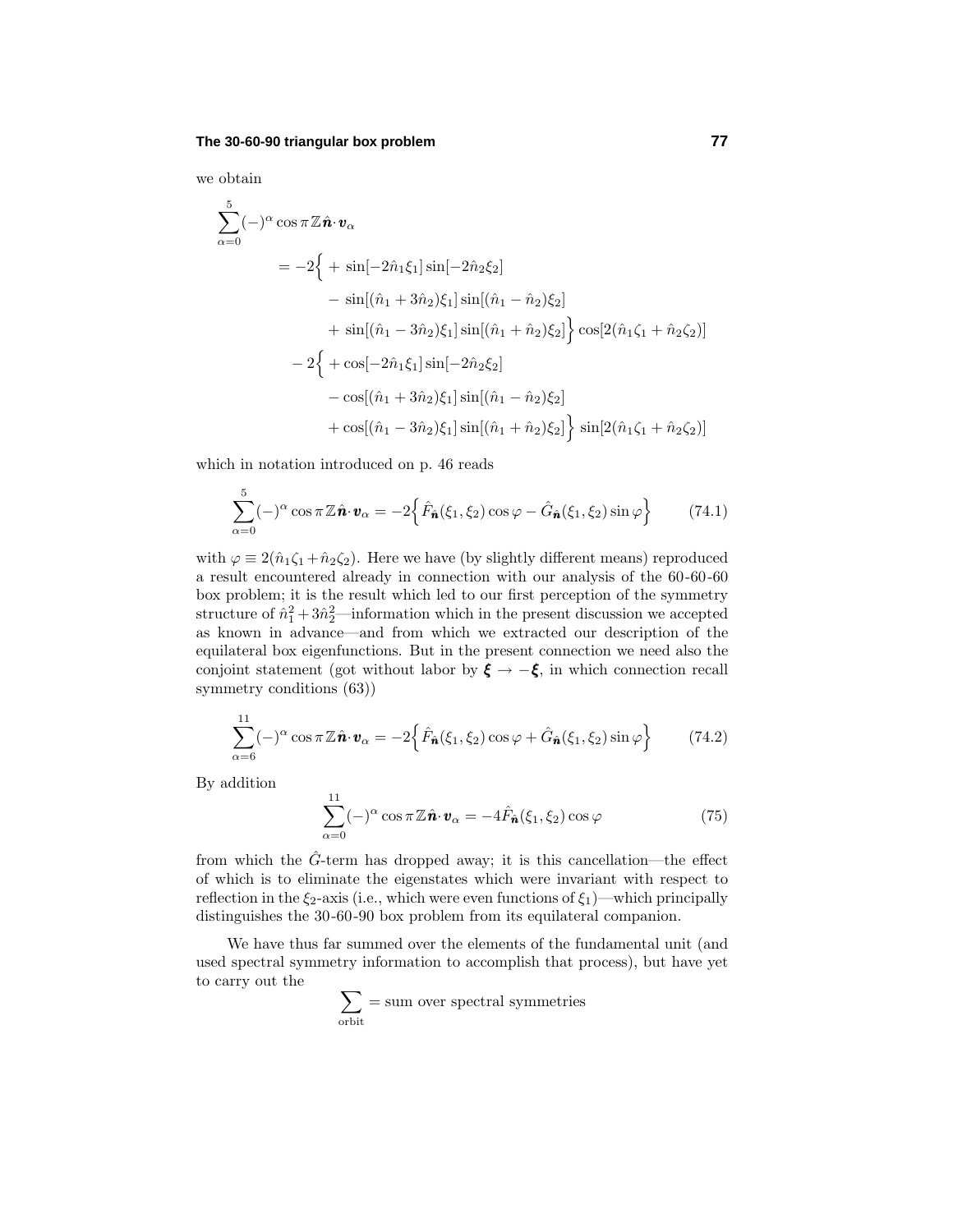To that end we write

$$
\cos\varphi = \cos 2\hat{n}_1 \zeta_1 \cos 2\hat{n}_2 \zeta_2 - \sin 2\hat{n}_1 \zeta_1 \sin 2\hat{n}_2 \zeta_2
$$

and observe (as we did already at the top of p. 43) that—owing to parity-based cancellations— the first term on the right makes no net contribution to the orbital sum. Arguing now as we did on p. 51, we obtain finally

$$
\left\{\sum_{\text{orbit}}\sum_{\alpha=0}^{11}(-)^{\alpha}\cos\pi\mathbb{Z}\hat{\boldsymbol{n}}\cdot\boldsymbol{v}_{\alpha}\right\} = 16\hat{F}_{\hat{\boldsymbol{n}}}(\boldsymbol{\xi})\hat{F}_{\hat{\boldsymbol{n}}}(\boldsymbol{\zeta})\tag{76}
$$

where the equi-parity point  $\hat{\boldsymbol{n}}$  lies necessarily in the interior of the wedge.

step six: read off eigenvalues and eigenvectors. Returning with (76) to (73), we have

$$
K(\pmb{x}, t; \pmb{y}, 0) = \frac{4}{3 \cdot \text{area}} \sum_{\text{wedge}}^{\prime\prime} e^{-\frac{i}{\hbar} \mathcal{E} \frac{1}{4} N(\hat{\pmb{n}}) t} \hat{F}_{\hat{\pmb{n}}}(\pmb{\xi}) \hat{F}_{\hat{\pmb{n}}}(\pmb{\zeta})
$$
  
area =  $\frac{1}{2}$  area of equilateral box

We have at this point reached our ultimate objective, for we have only to write

$$
E(\hat{\boldsymbol{n}}) \equiv \frac{\hbar^2}{18ma^2} \left(\hat{n}_1^2 + 3\hat{n}_2^2\right) \quad \text{and} \quad \Psi_{\hat{\boldsymbol{n}}}(\boldsymbol{x}) \equiv \sqrt{\frac{32}{3\sqrt{3}a^2}} e^{i(\text{any phase})} \hat{F}_{\hat{\boldsymbol{n}}}(\boldsymbol{\xi}) \tag{77}
$$

to obtain (compare (62))

$$
K(\boldsymbol{x},t;\boldsymbol{y},0) = \sum_{\text{wedge}}^{\prime\prime} e^{-\frac{i}{\hbar}E(\hat{\mathbf{n}})\,t} \Psi_{\hat{\mathbf{n}}}(\boldsymbol{x}) \Psi_{\hat{\mathbf{n}}}^{*}(\boldsymbol{y})
$$
(78)

—which is an instance of (3).

**11. Comparative discussion of spectrum & eigenfunctions**. The 30-60-90 box, got by bisection of the equilateral box, has (see again Figure 34)

area = 
$$
\frac{1}{2}
$$
 · area of associated equilateral box  
\n=  $\frac{1}{2} \cdot \frac{1}{4} \sqrt{3} a^2$   
\nperimeter =  $\frac{1}{2}$  · perimeter of associated equilateral box +  $\frac{1}{2} \sqrt{3}$  side-length  
\n=  $\frac{1}{2} \underbrace{1 + \frac{1}{\sqrt{3}}}$  · perimeter of associated equilateral box  
\n= 1.577350

It gives rise to an energy spectrum which is identical to that of the equilateral box , and which has the same accidental degeneracy structure (see Table 1). This is somewhat counter-intuitive; we expect the small cymbal to sound higher, but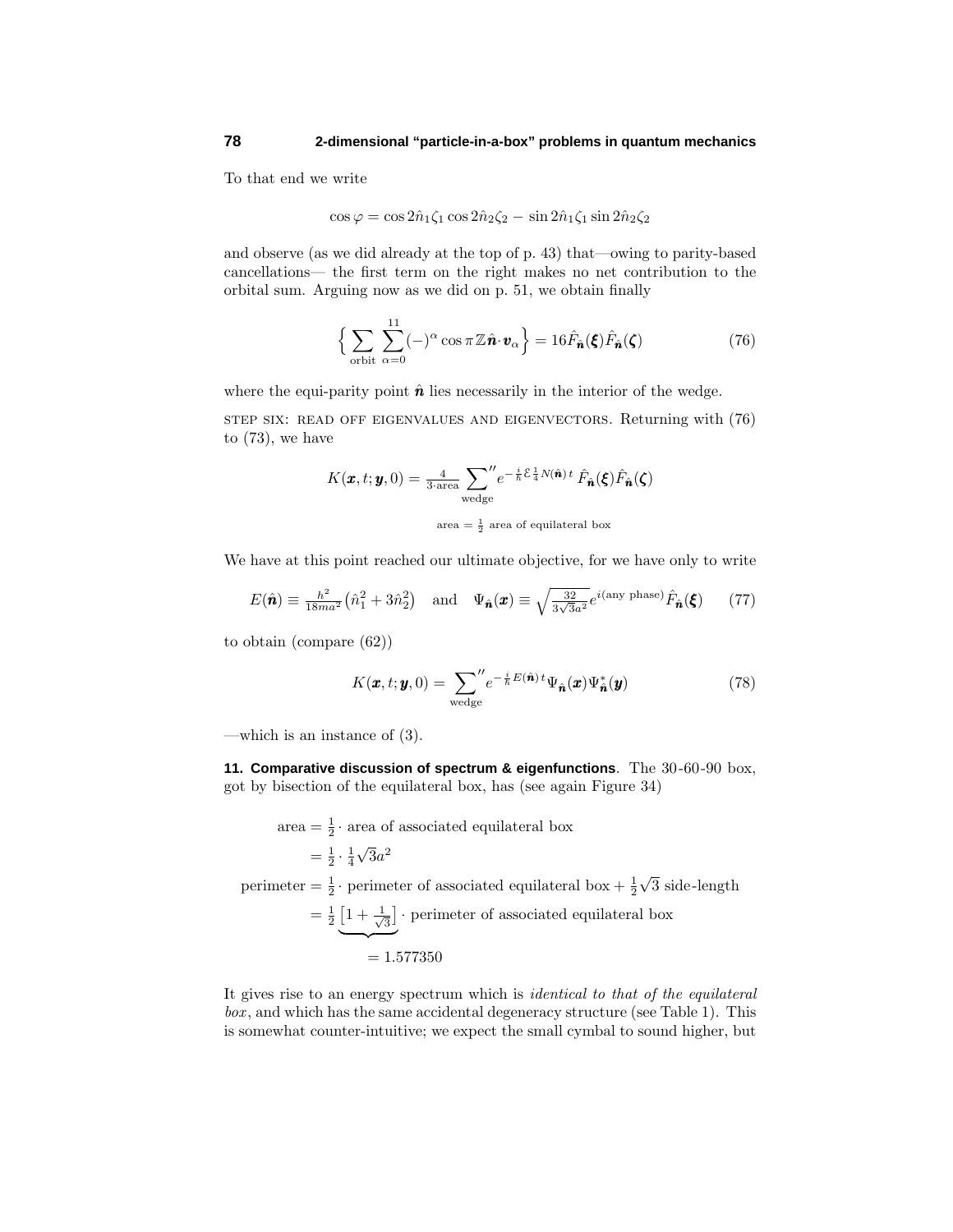# **Comparison of spectrum & eigenfunctions 79**

find in this instance that it supports a fundamental as low as equilateral cymbal from which it was cut. The essential difference (from a spectral point of view) between the two systems resides in the fact that each spectral value is (in the absence of accidental degeneracy) doubly degenerate in the equilateral case, but singly degenerate in the bisected case; we have

30-60-90 density of states  $=\frac{1}{2} \cdot$  equilateral density of states

with the result that it is not the structure of the spectrum itself but the *location* of the  $N^{\text{th}}$  state  $(N = 2, 3, ...)$  that has been shifted upward by the reduction in box area.

The general drift of the preceding remark is neatly supported by equation (69), which is reproduced below:

$$
\mathcal{N}(E) \equiv number \ of \ states \ with \ energy \ eigenvalues \le E
$$

$$
\approx \frac{(\text{box area}) \cdot \pi p^2}{h^2} - \underbrace{\frac{1}{2} \left[ 1 + \sqrt{\frac{5}{6}} \right]}_{\equiv 0.956435 \sim 1}
$$

Evidently

box area  $\rightarrow \frac{\text{box area}}{2}$  serves asymptotically to induce  $\mathcal{N}(E) \rightarrow \frac{1}{2} \mathcal{N}(E)$ 

but

box perimeter 
$$
\rightarrow
$$
 1.577350  $\frac{\text{box perimeter}}{2}$ 

causes the leading-order correction term—which (see again Table 5) already over-compensated—to become now even more too large. I hope on another occasion to trace this circumstance to a sense in which the 30-60-90 box is "less nearly round" than the equilateral box.

The 30-60-90 box problem gives rise to a set of eigenfunctions which can be obtained from those of the associated equilateral box problem by a procedure of the design

 ${60-60-60}$  eigenfunctions}  $\xrightarrow{\text{elimination}}$ <br>renormalization {30-60-90 eigenfunctions}

The functions that survive the "elimination" process are those that are antisymmetric in the variable  $\xi_1 \equiv \frac{\pi}{3a}x_1$ ; in Figure 30, the symmetric function depicted at the top is discarded, while its antisymmetric companion (ground state of the 30-60-90 box) is retained. Renormalization (multiplication by  $\sqrt{2}$ ) is necessary because the bisected box has only half of its former area.

The procedure just described—"opportunistic" in the sense that it involves creation of a new physical system by erection of a barrier on the site of a nodal line of a prior system—is hardly novel; it is used occasionally/casually in a variety of applications (particularly to electrostatics and potential theory), and can be considered basic to the practical application of the "method of images." But some questions relating to the theoretical limits of its utility remain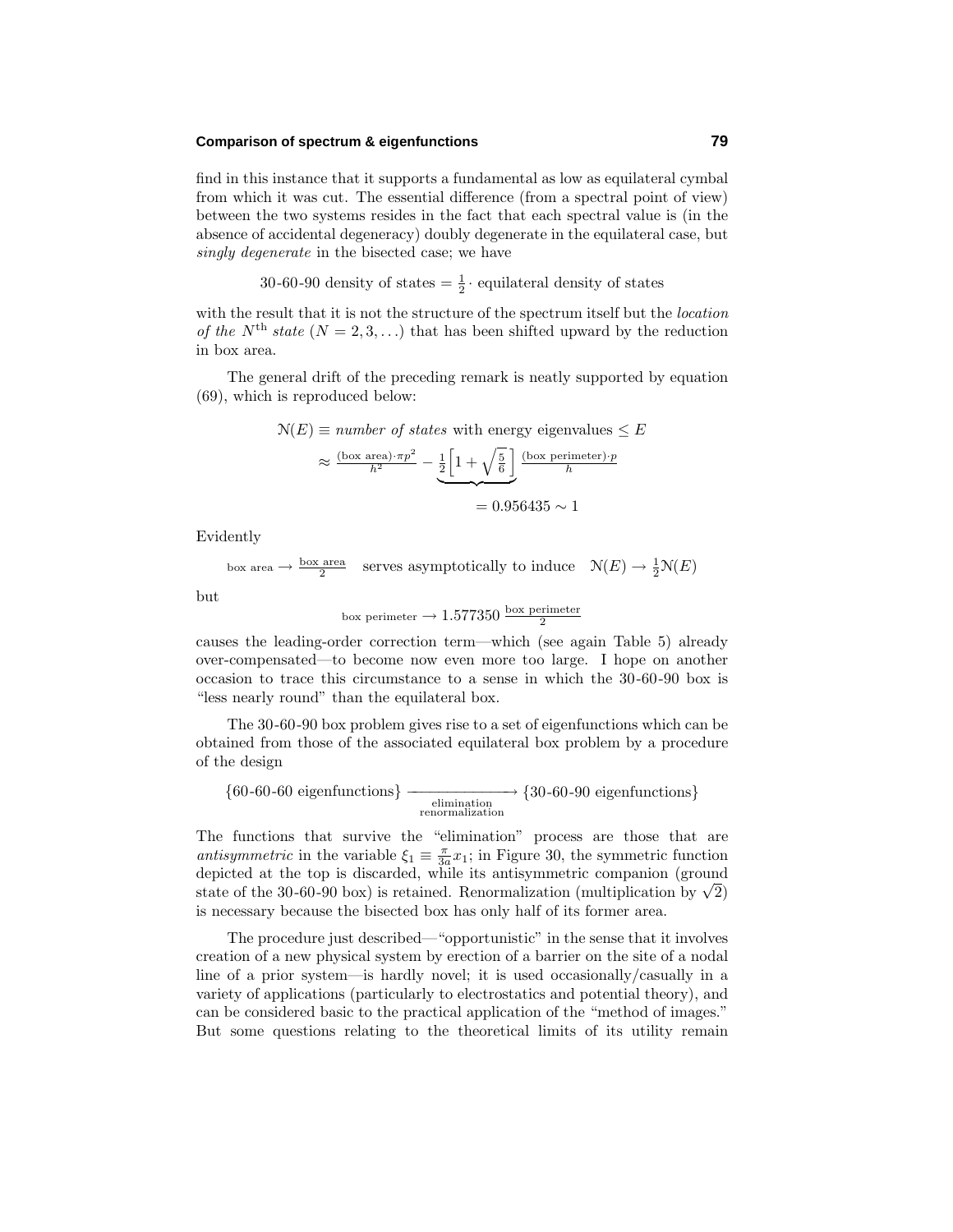(so far as I am aware) open. The following remarks are intended to identify a few of the points at issue—points which spring perhaps more naturally from the quantum mechanical than from other more standard manifestations of the method of images.

Comparison of Figure 18 with Figure 30 suggests that we should be able to extract the physics of the 45-45-90 box from that of the square box by precisely the procedure just discussed, and raises this question: Why can't quantum mechanics in a right triangular box of arbitrary proportion be extracted from that of the associated rectangular box? The answer, though elementary, is instructive. Rectangular boxes give rise—whether analysed by separation of



FIGURE 38: We found at (22), and again (by another method) on p. 26, that the eigenstates of a particle in a rectangular box can be described

$$
\psi_{n_1 n_2}(x_1, x_2) = \sqrt{\frac{4}{\text{box area}}}\sin\left(\frac{n_1 \pi}{a_1} x_1\right) \cdot \sin\left(\frac{n_2 \pi}{a_2} x_2\right)
$$

*In the figure I have set*  $a_1 = 1, a_2 = \frac{4}{5}, n_1 = 5$  and  $n_2 = 9$ . Note that the nodal lines run parallel to the sides of the box.

variables or by the method of images—to eigenfunctions the nodal lines of which (see the figure) run parallel to the sides of the box; none runs on a diagonal. This remains true when the box becomes square, but then—abruptly—the eigenstates, because of the enhanced symmetry of the square, become doubly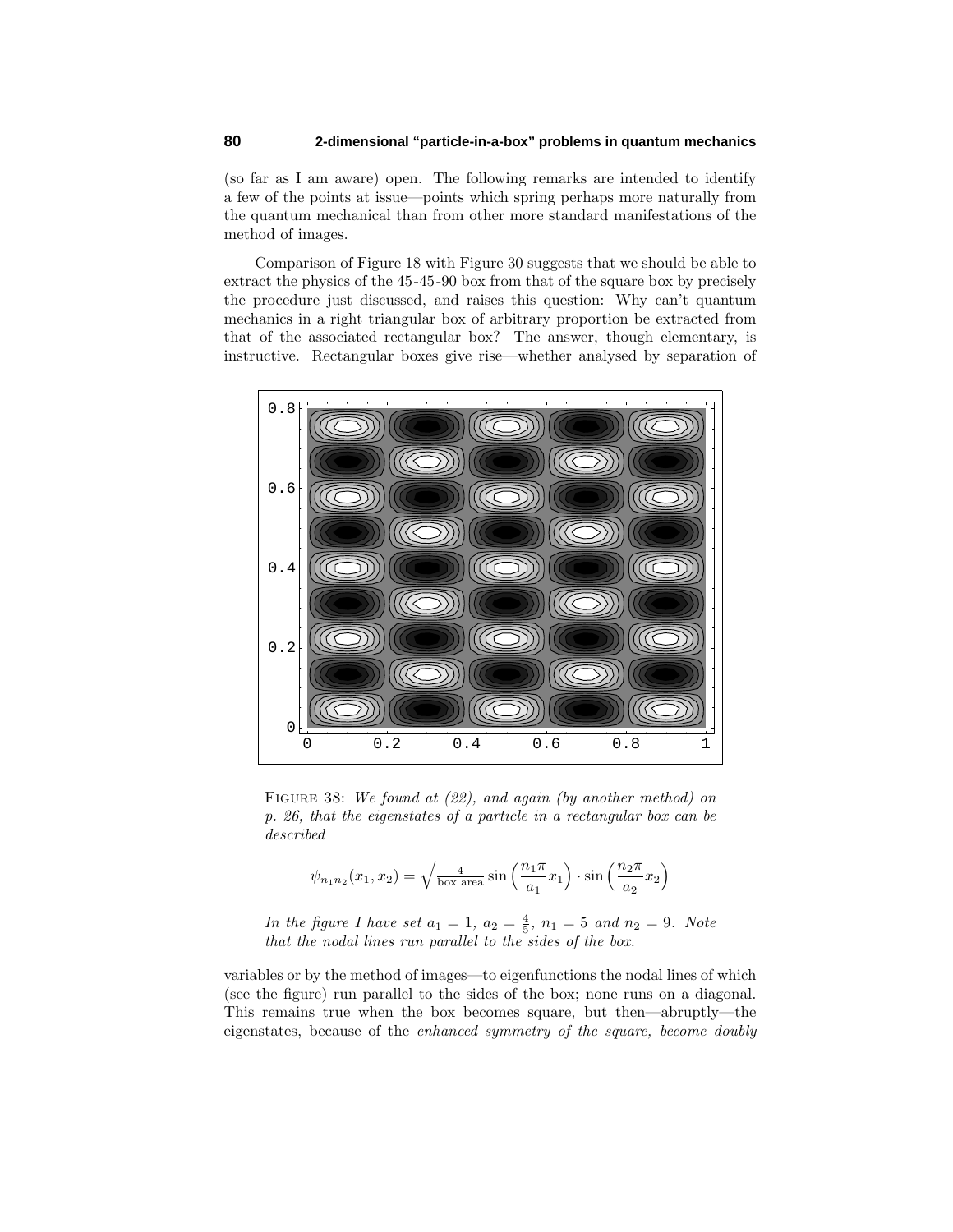## **Comparison of spectrum & eigenfunctions 81**

degenerate,<sup>49</sup> and yield diagonal nodal lines when taken in appropriate linear combination. The situation is illustrated in Figure 39, and amounts, in short, to this: "it takes two to linearly combine," and one does not (in the absence of accidental degeneracy) have two to play with unless the box is square. It is interesting that a situation which from one point of view derives from the delicate circumstances which permit "tesselation of the plane" can, from another point of view, be said to be rooted in a fortuitous spectral degeneracy.



FIGURE 39: The figure on the left shows the square box state  $\psi_{23}$ , at center is the state  $\psi_{32}$ , and on the right is their difference, with its diagonal nodal line. The difference state appears in Figure 18 as an eigenstate of the 45 -45 -90 box problem.



FIGURE 40: Iterative origin of the self-similarity properties which (presumably) attach to the spectrum and eigenfunctions that arise from the  $45 - 45 - 90$  and  $30 - 60 - 90$  box problems.

<sup>49</sup> It is amusing to note in this connection that squares are the "roundest" of all rectangles.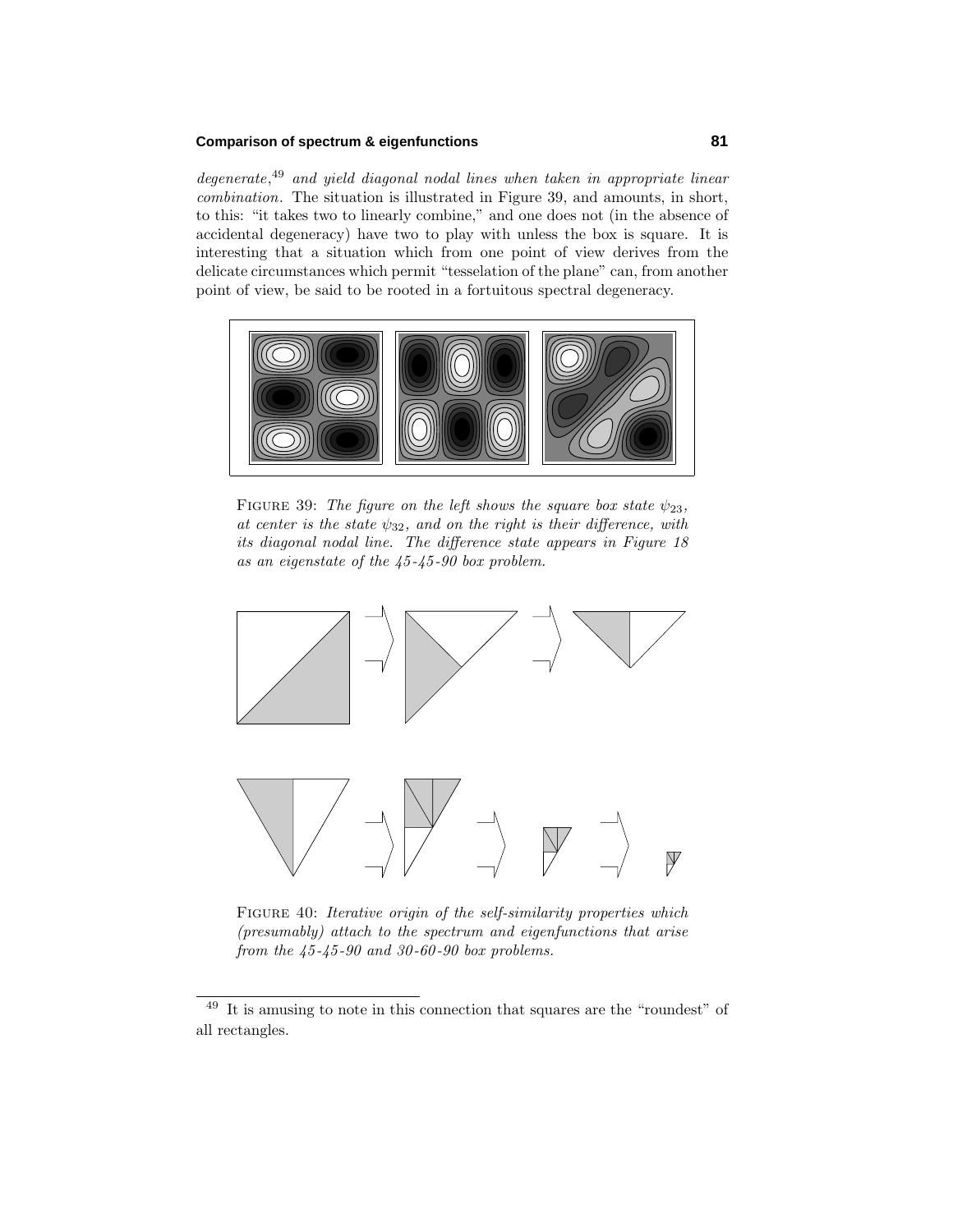

FIGURE 41: Self-similarity in the one-dimensional box problem; bisection of the box produces eigenstates from which one can, by elementary transformations, recover the parent population. In the figure the amplitudes have been selected arbitrarily. See the text for explanatory remarks.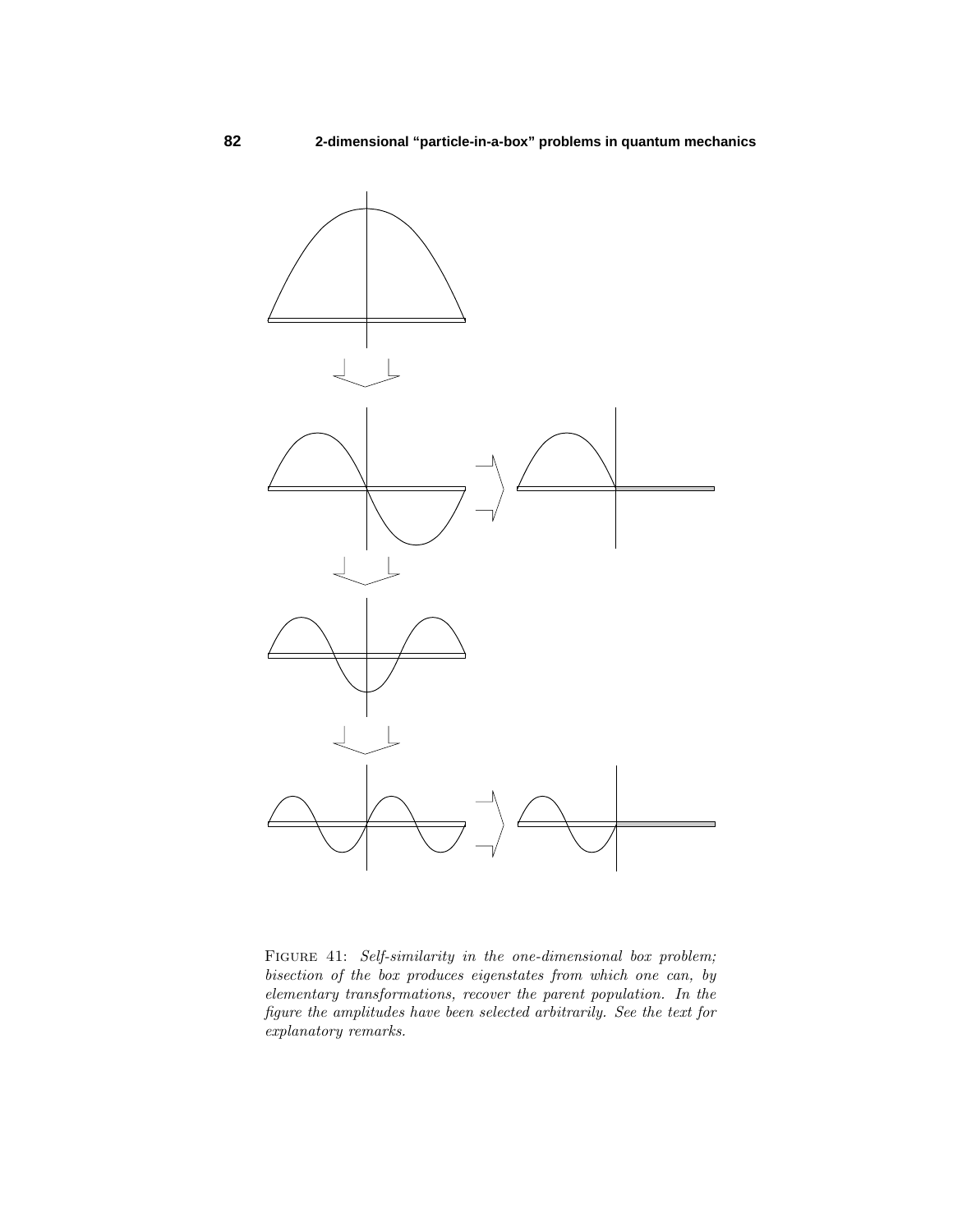#### **Comparison of spectrum & eigenfunctions 83**

The process of opportunistically erecting barriers at nodal lines can, under favorable circumstances, be iterated, as illustrated in Figure 40. The implication —which I will not pursue, but which will already have impressed itself upon any reader who has taken the trouble to do the hands-on exploration advocated on p. 33—is that the eigenfunctions (and also the eigenvalues) encountered in connection with the 45-45-90 and 30-60-90 box problems possess a pretty scaling property. A simple precursor of this phenomenon arises from the one-dimensional box problem, and is illustrated in Figure 41; on the left are shown the eigenfunctions of ascending order, on the right are the eigenfunctions of the system which results when a barrier has bisected the box. It is clear both diagramatically and analytically that the latter functions collectively reproduce the parent functions, which could be recovered by elementary deformations. The interesting point is that "reverse iteration" works in this case because all one-dimensional boxes have the same shape.<sup>50</sup> But the boxes produced by diagonal bisection of a square box, or central bisection of an equilateral box, have shapes different from their respective parents. It is evidently not possible to recover the anti-nodal eigenfunctions of the square/equilateral parent boxes by reversal of the iterative schemes depicted in Figure 40.

Generalizing*...* let *A* be a box of arbitrary shape, let *ψ*seed be selected from the population  $\{\psi\}_A$  of eigenfunctions on *A*, and let *B* be a selected one of the regions defined by the nodal net of  $\psi_{\text{seed}}$  (see Figure 42). Erect a barrier on the



Figure 42: On the left are the box *A* and the nodal contours of some selected eigenstate *ψ*seed. On the right is a daughter box *B* defined by that nodal net.

boundary  $\partial B$  of *B* and construct the population  $\{\psi\}_B$  of eigenfunctions on the daughter box. It becomes, in the light of what's gone before, natural to ask: "What is the relationship of  $\{\psi\}_B$  to  $\{\psi\}_A$ ? More particularly, under what conditions does  $\partial B$  occur in the nodal nets also of *other* elements of  $\{\psi\}_A$ ? Under what conditions are those  $\partial B$ -sharing elements of  $\{\psi\}_A$  complete/ orthonormal on  $B$ ? Tangential evidence<sup>51</sup> leads me to suspect that the answer to all such questions is "Only very exceptionally!" The systems which have been of concern to us are in this light recognized to be exceptional systems.

<sup>50</sup> Recall my introductory paragraph.

<sup>51</sup> I am thinking here of, for example, "Bourget's hypotehsis" (see G. Watson's *Theory of Bessel Functions*, §15.28), according to which  $J_m(z)$  and  $J_n(z)$  (here *m* and *n* are positive integers) have no common zeros, apart from the origin.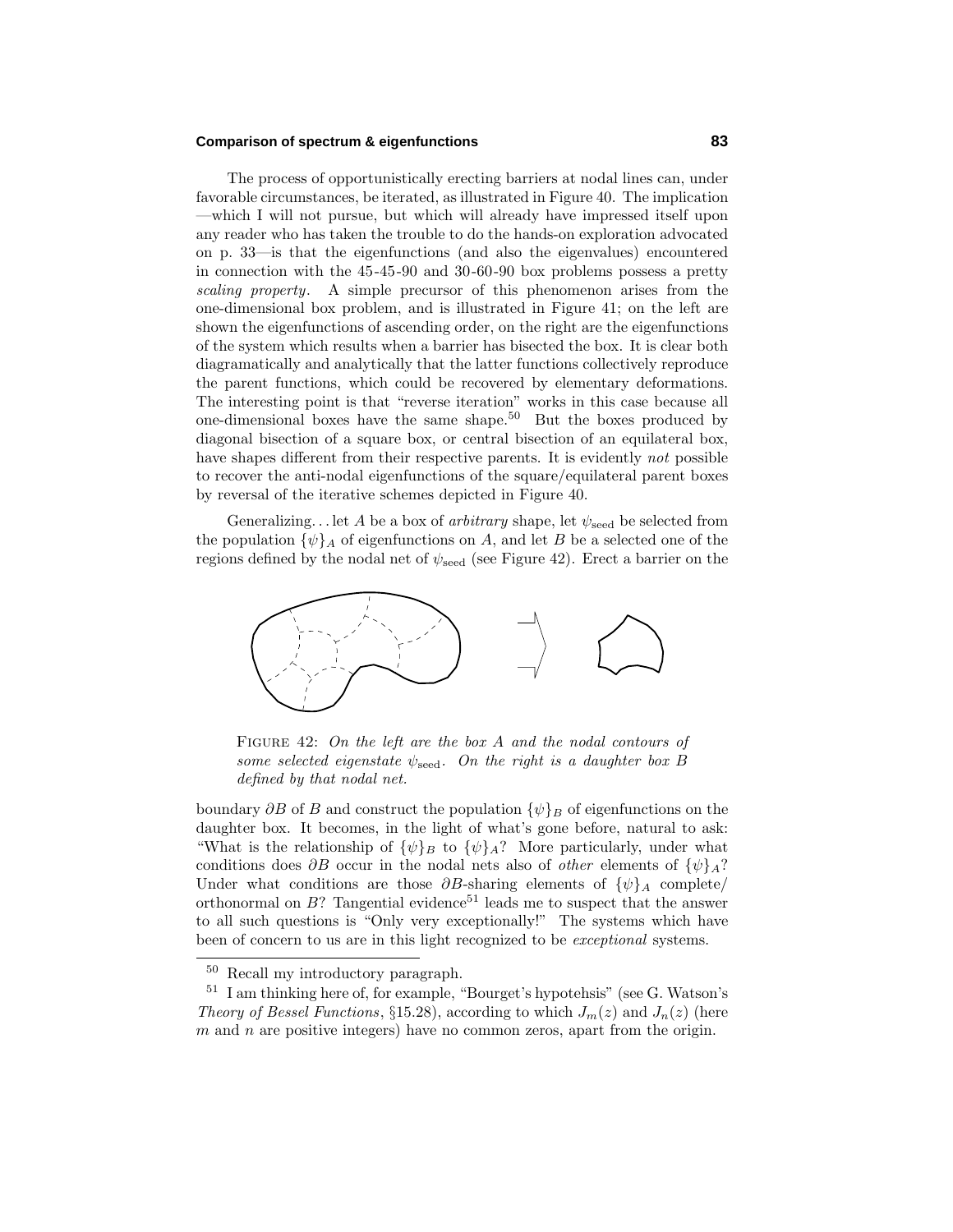**12. From one in a two-box to two in a one-box**. The Feynman formalism, though it purports to be elastic enough to embrace—in principle—the whole of quantum mechanics, permits detailed calculation only in a vaguely-defined population of special cases, and it is to a sharply-defined sub-population that the preceding material specifically refers. The theory in hand brings to mind the trio in a Mozartian opera: three soloists are on stage at the same time—geometry, analysis and number theory—singing finely-balanced harmony in the service of physics. Each, however, is able to perform, whether singly or in concert, only when things are "just so," and too much of "just so" tends to be off-puttingly claustrophobic, to diminish one's interest in the song, to inspire doubt that it pertains usefully to the rude real world.

My objective in what now follows will be to show that results already in hand admit interestingly of a line of physical reinterpretation. And that elaboration of those reinterpretations leads naturally to a modest loosening of the constraints that at present so tightly bind us.

Let two particles— $m_1$  and  $m_2$ —inhabit the one-dimensional box of  $\S1$ . Assume them to move freely except for the impulsive forces of constraint exerted by the walls and the contact forces which prevent their interpenetation; we then have

$$
0 \le x_1 \le x_2 \le a \quad : \quad \text{all times } t
$$

Take the coordinate pair  ${x_1, x_2}$  to define a point on a plane. The configuration space available to the system has then the triangular form shown in Figure 43. System motion, in such a representation, traces a folded series of line segments, and resembles "billiards on a 45-45-90 triangular table" except in this sole respect: the "law of reflection" is not (unless  $m_1 = m_2$ ) satisfied on the diagonal. For the slope of a segment is given by

slope = 
$$
\frac{\text{instantaneous velocity of } m_2}{\text{instantaneous velocity of } m_1}
$$

Clearly

slope  $\rightarrow$  −slope (law of reflection) when either  $\left\{ \frac{m_1}{m_2} \right\}$  bounces elastically of right wall

but the elementary theory of one-dimensional elastic collisions supplies

$$
exit slope = \frac{2m_1 - (m_1 - m_2)(entry slope)}{(m_1 - m_2) + 2m_2(entry slope)}
$$
\n(79)

and by elementary geometrical argument we know that when a ray of slope tan  $\alpha$  is incident upon a mirror of slope tan  $\phi$  the reflected ray has slope tan  $\beta$ with  $\beta = 2\phi - \alpha$ ; moreover

$$
\tan \beta = \frac{\tan 2\phi - \tan \alpha}{1 + \tan 2\phi \tan \alpha}
$$
  
= 
$$
\frac{2 \tan \phi - (1 - \tan^2 \phi) \tan \alpha}{(1 - \tan^2 \phi) + 2 \tan \phi \tan \alpha}
$$
 (80)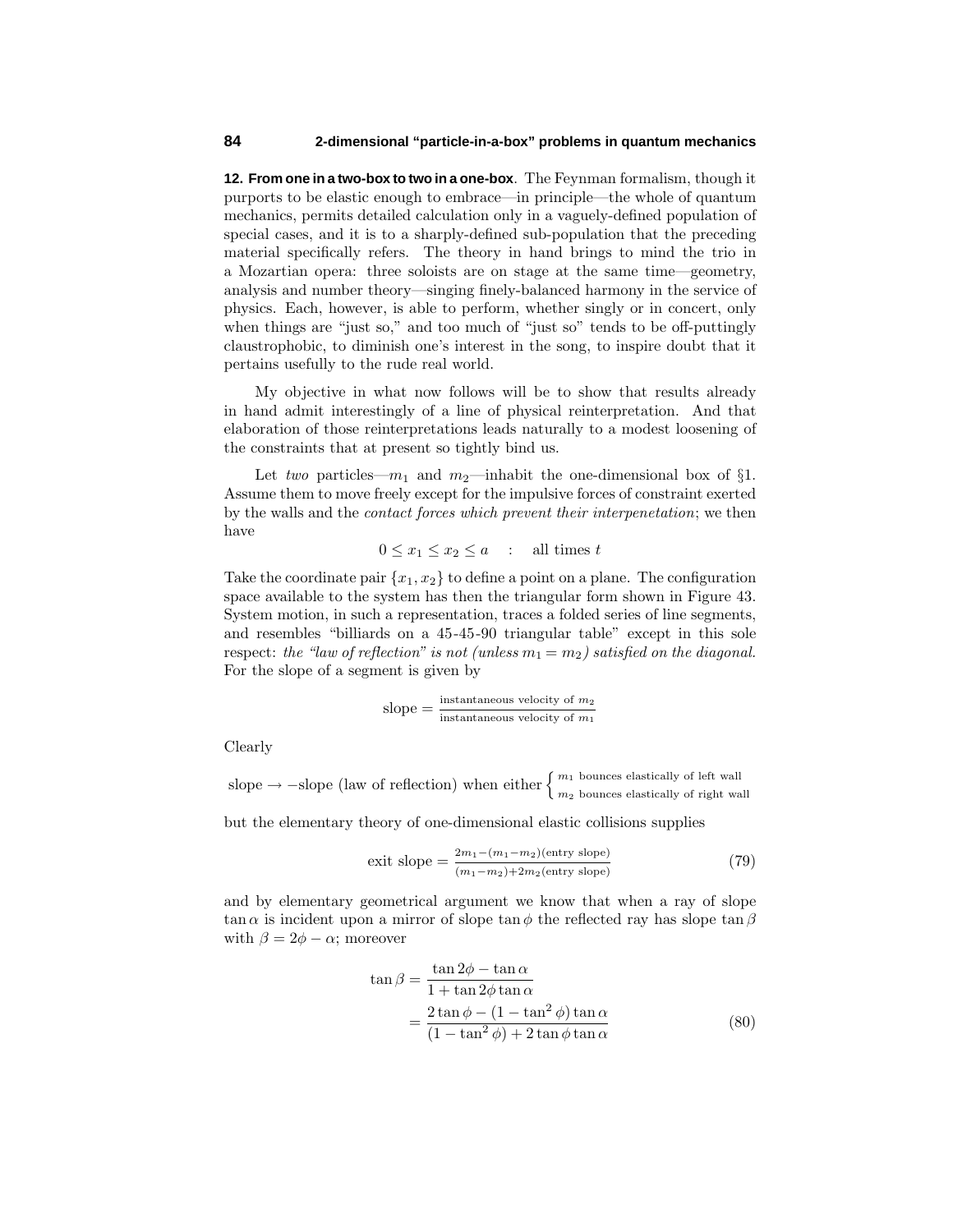## **Some two-particle systems 85**

which bears a striking resemblance to (79), from which, however, it differs in one small detail. My immediate objective is to remove that wart. To that end, we notice that that the "energy ellipse" can, by a simple rescaling, be made circular:

$$
E = \frac{1}{2}(m_1\dot{x}_1^2 + m_2\dot{x}_2^2)
$$
  
=  $\frac{1}{2}M(\dot{X}_1^2 + \dot{X}_2^2)$  with 
$$
\begin{cases} X_1 \equiv \sqrt{\frac{m_1}{M}}x_1 \\ X_2 \equiv \sqrt{\frac{m_2}{M}}x_2 \end{cases}
$$

(Here a mass *M*, of arbitrary value, has been introduced for dimensional reasons; it will be assigned its "natural value" in a moment.) The transformation  $x \to X$ , since linear, sends lines into lines, but adjusts their slopes:

slope = 
$$
\sqrt{\frac{m_1}{m_2}}
$$
 Slope

In the latter notation (79) can be written

$$
exit \text{ Slope} = \frac{2 \tan \phi - (1 - \tan^2 \phi)(entry \text{ Slope})}{(1 - \tan^2 \phi) + 2 \tan \phi(entry \text{ Slope})}
$$

with

$$
\tan\phi\equiv\sqrt{\frac{m_2}{m_1}}=
$$
slope of diagonal side of transformed triangle

Comparison with (80) shows that we have, by simple deformation  $x \to X$ , achieved collisional compliance with the law of reflection. The deformation has

Jacobian = 
$$
\sqrt{\frac{m_1 m_2}{M}}
$$
  
= 1 provided we set  $M = \sqrt{m_1 m_2}$  = harmonic mean

which (as a matter simply of convenience) we do so the triangle and its transform will have the same area; the transformation then reads

$$
x_1 \to X_1 = \left(\frac{m_1}{m_2}\right)^{\frac{1}{4}} x_1
$$
  
\n
$$
x_2 \to X_2 = \left(\frac{m_2}{m_1}\right)^{\frac{1}{4}} x_2
$$
\n(81)

It is "hyperbolic" in the sense that  $X_1X_2 = x_1x_2$ , and reduces to the identity when  $m_1 = m_2$ . The point (see again Figure 43) of the preceding remarks is this:

> The *X*-representation of the motion of our 2-particle system is formally indistinguishable from that of a single billiard ball on a triangular table of specific design.

Prescribed initial data  $\{\boldsymbol{x}, \dot{\boldsymbol{x}}\}$ <sup>0</sup> serves, in effect, to inscribe a line in **X**-space. From the unique "reflective covering" of such a line (see Figure 44) one can read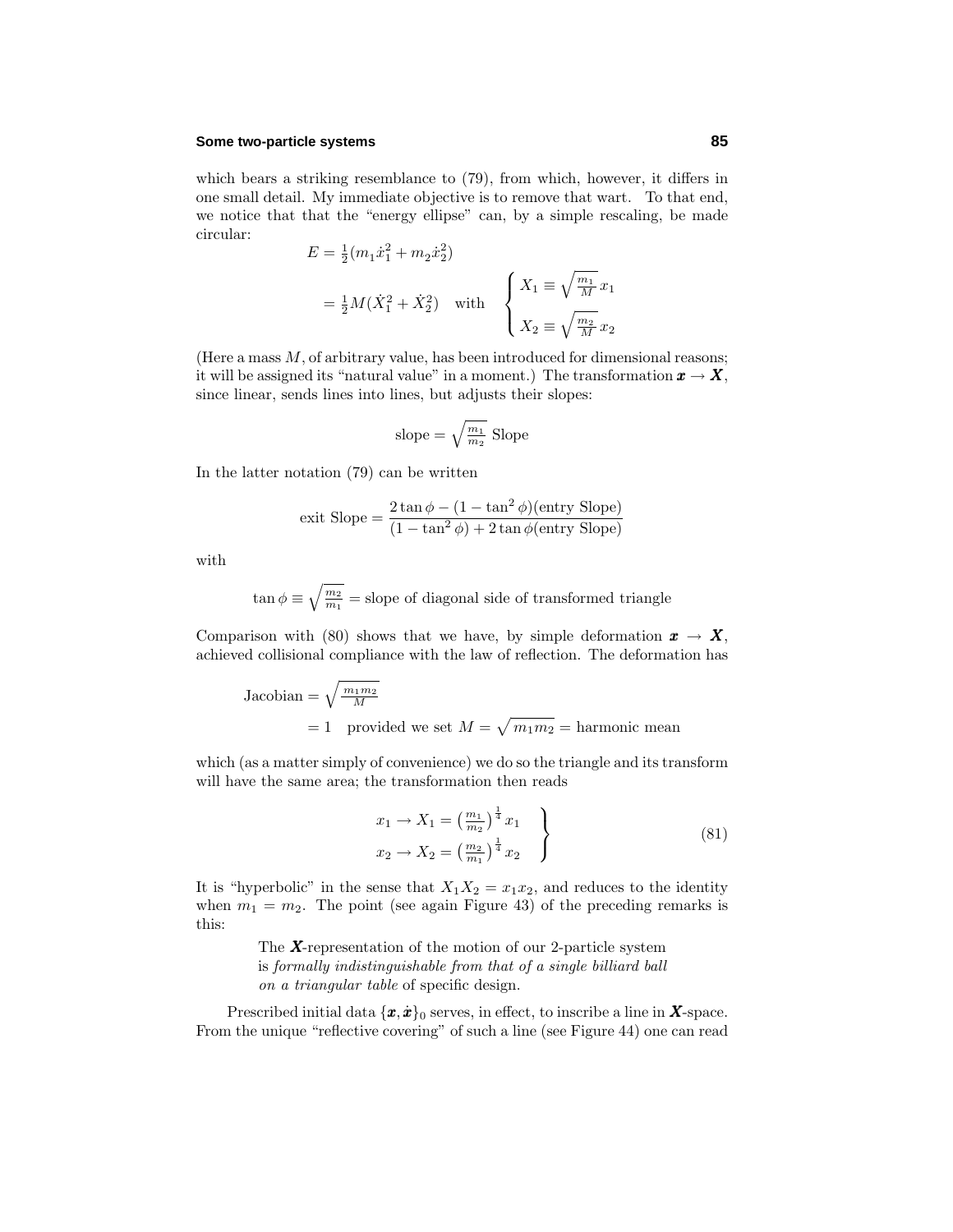

FIGURE 43: The figure on the left describes—in natural coordinates  $x_1$  and  $x_2$ —the adventures of two particles in a one-dimensional box: on the left  $m_1$  has bounced off the left end of the box; at top *m*<sup>2</sup> has bounced off the right end of the box; on the diagonal the particles have collided. The "law of reflection" does not hold on the diagonal. The figure on the right displays the same information in the coordinates defined by (81), which have been designed to bring collisions into conformity with the law of reflections.



Figure 44: "Reflective covering of a line," which permits one to read off the collisional implications of prescribed initial data, as explained in the text. The figure is drawn in *X*-space. It was such a figure (see Figure 2 in A. Hobson, "Ergodic properties of a particle moving elastically inside a polygon,"J. Math. Phys. **16**, 2210 (1975)) that initially inspired my interest in this entire subject.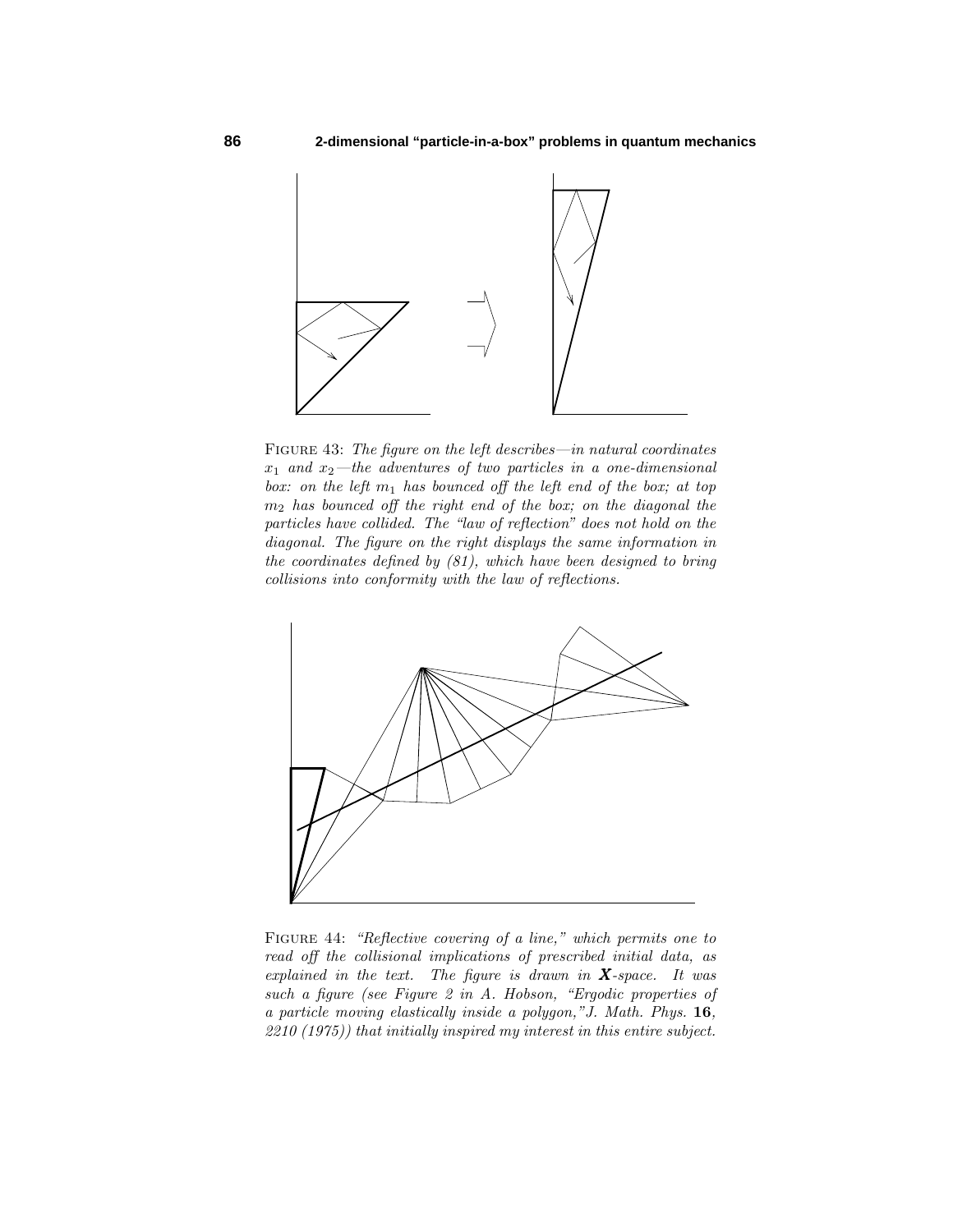## **Some two-particle systems 87**

off the collisional experiences—past and future—of the particle pair, experiences which (reading from the figure, which has been drawn in the presumption that  $(m_2/m_1)^{\frac{1}{4}} = 2$  might be encoded

#### *CLRCLCLCLCRLCL . . .*

It is because  $m_1$  is here so much less massive than  $m_2 = 16m_1$  that we witness so many more  $L($ eft) than  $R($ ight) wall-reflections; poor  $m_1$  really gets pounded.

In three cases and three only—namely the cases  $m_1 = m_2$  (when the collisional side of the triangle in *X*-space has slope = tan 45<sup>°</sup>),  $m_2 = 3m_1$  (when slope =  $\tan 60°$ ) and  $m_2 = \frac{1}{3}m_1$  (when slope =  $\tan 30°$ )—do the triangles that cover the population of all possible lines fit together so neatly as to achieve tesselation of the plane. In those cases and those only is it feasible to speak usefully of the population of classical trajectories that link a specified initial configuration to a specified terminal configuration (as the Feynman formalism requires). In those cases and those only can we use the results already in hand to obtain an exact quantum mechanical description of the dynamics of two particles in a one-dimensional box *...* but in those cases we *can* do so, which is fairly remarkable. The results in hand are, moreover, nicely pre-adapted to the "indistinguishability physics" which might be imposed in the case  $m_1 = m_2$ .

One-dimensional two-particle systems of the type considered above were recommended to our attention on grounds of their formal equivalence to certain two-dimensional single-particle systems. But if one has two particles to play with it is easy to devise systems which, while formally detached from billiard physics, are of some independent interest. Suppose, for example, that *m*<sup>1</sup> and  $m_2$  are constrained not by the walls of a "one-dimensional box" but by the "inextensible string" (of length *a*) that binds them. The intuitively-evident motion of such a "string molecule" (which, like a turtle, "carries its box on its back") is illustrated in Figure 45. Analytically, one writes

$$
x_1 = X + r_1
$$

$$
x_2 = X + r_2
$$

and imposes the side condition

$$
m_1r_1 + m_2r_2 = 0
$$

Then

$$
E = \frac{1}{2} (m_1 \dot{x}_1^2 + m_2 \dot{x}_2^2) = \frac{1}{2} M \dot{X}^2 + \frac{1}{2} (m_1 \dot{r}_1^2 + m_2 \dot{r}_2^2) \quad \text{with } M \equiv m_1 + m_2
$$

$$
= \frac{1}{2} M (\dot{X}^2 + \dot{R}^2) \quad \text{with } R \equiv +\sqrt{\frac{m_2}{m_1}} r_2 = -\sqrt{\frac{m_1}{m_2}} r_1
$$

The maximial excursion of the relative coordinate is set by the length of the string; easily

$$
0 \le R \le R_{\text{max}} = \frac{\sqrt{m_1 m_2}}{M} a
$$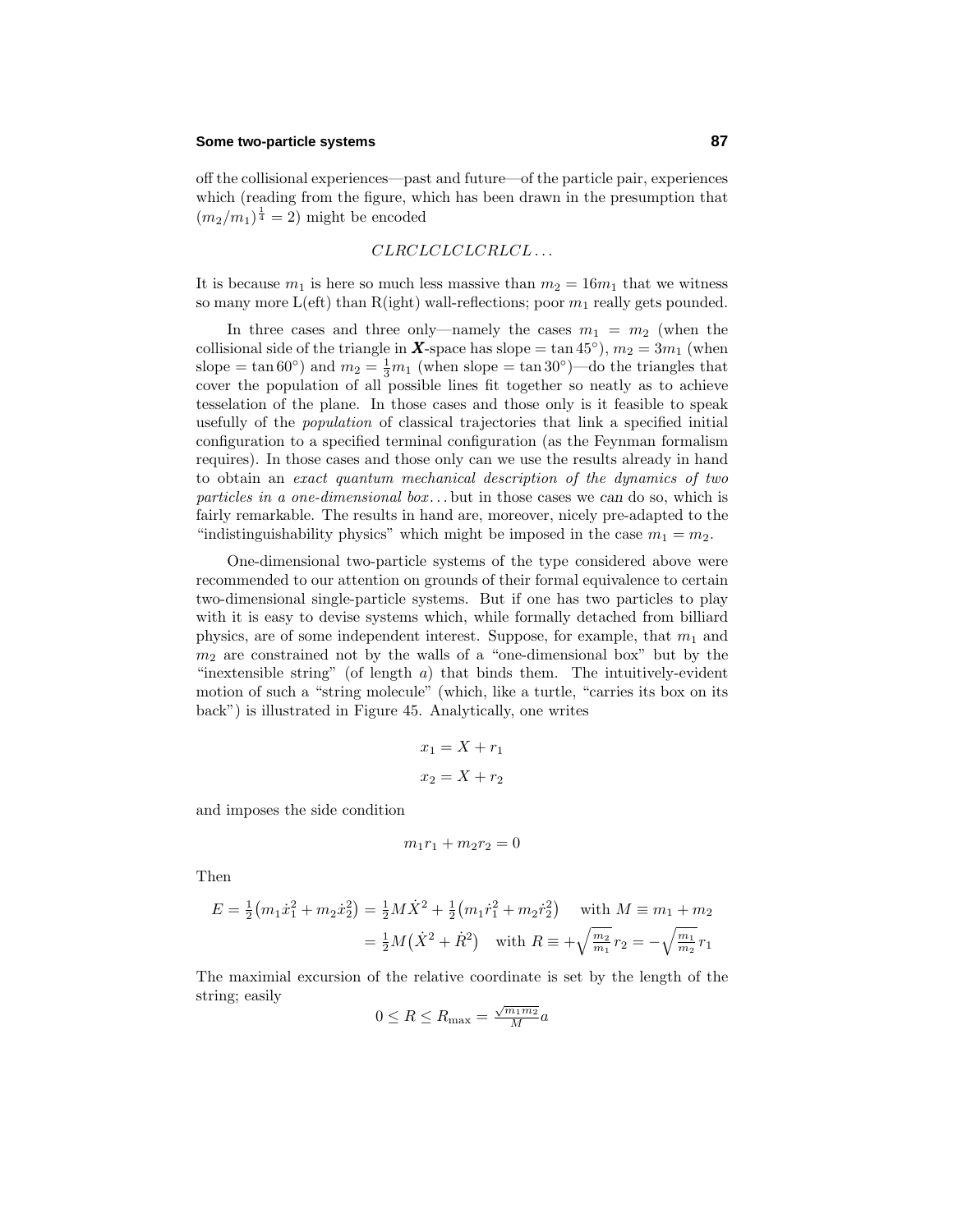

FIGURE 45: Spacetime diagram of the one-dimensional motion of the "string molecule" shown at bottom. The central dashed line represents the unaccelerated drift of the center of mass. Many related figures can be found in Chapter II of Baylor Fox's Reed College thesis (May 1996).



FIGURE 46: Application of the method of images to the "diatomic string molecule problem" requires an initial deformation (81) so as to acquire the "law of reflection," but is thereafter straightforward. The molecular problem is evidently equivalent to the problem of "billiards on a table without ends."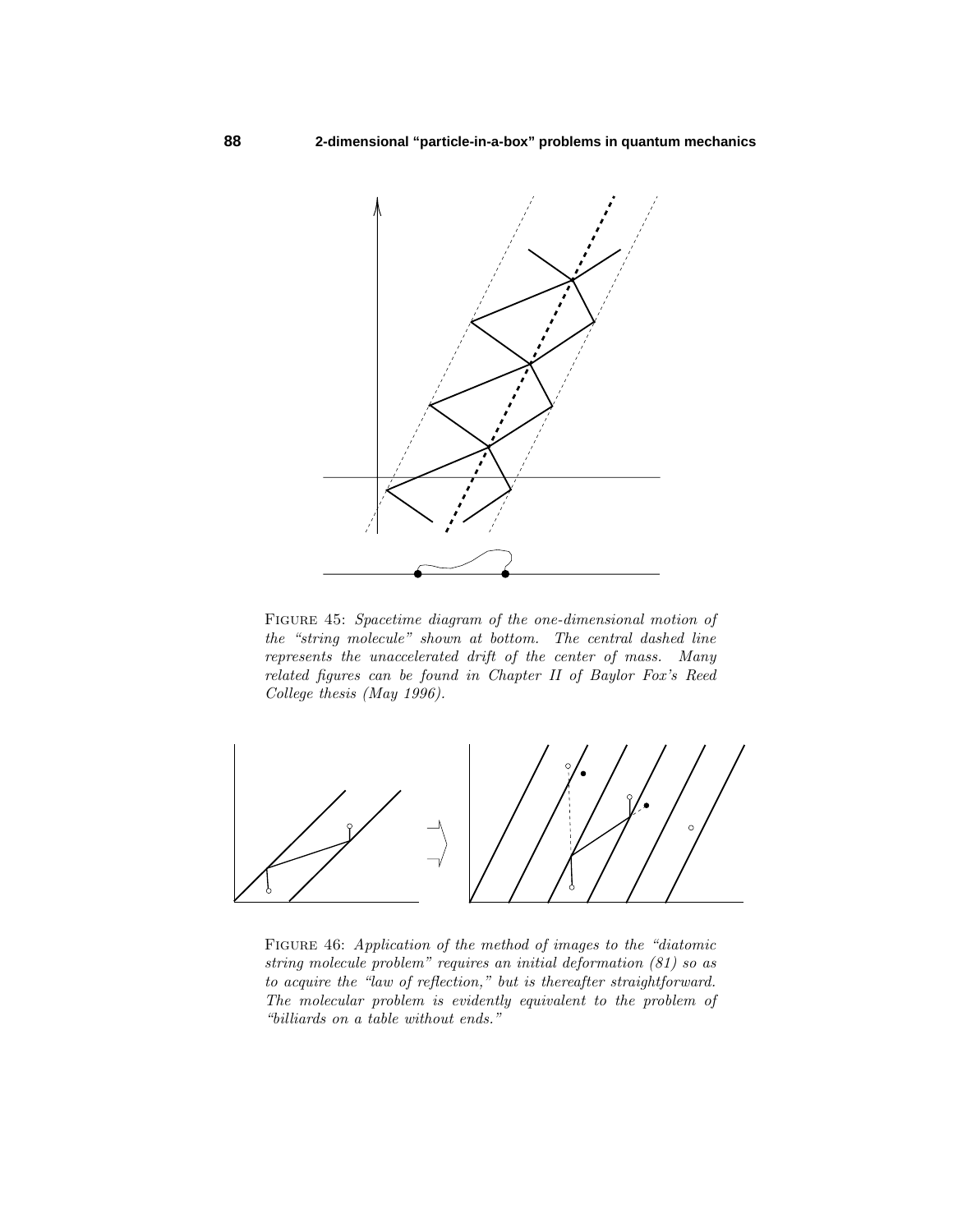## **A three-particle system 89**

It is by this point clear that, whether one proceeds directly or (see Figure  $46$ ) $via$ the method of images,  $52$  one will be led to separated eigenfunctions of the form

$$
\psi(x_1, x_2) = \psi_{\text{unaccelerated drift}}(X) \cdot \psi_{\text{box}}(R)
$$

where the latter factor describes the "vibrational" state of the molecule.

**13. The one-dimensional triatomic string molecule**. Adding one particle and two strings to the system discussed in the preceding paragraph, one obtains the system shown in Figure 47. To avoid complications that are extraneous to the



Figure 47: Generic "triatomic string molecule." The constituent "atoms"—reading from left to right—have coordinates  $x_1, x_2, x_3$ and masses  $m_1$ ,  $m_2$ ,  $m_3$ . They are bound by inextensible massless strings of lengths *s*12, *s*<sup>23</sup> and *s*13. Without loss of generality we assume  $s_{12} \leq s_{23}$ ; it becomes then fairly natural to assume that

$$
s_{12} \leq s_{23} \leq s_{13}
$$
 and  $s_{13} \leq s_{12} + s_{23}$ 

since in all other cases one or another of the strings would have nothing to do, and could be eliminated.

business now at hand, I will set  $m_1 = m_2 = m_3 \equiv m$  and  $s_{12} = s_{23} \equiv s$ . The center of mass of the 3-body system lives then at

$$
X = \frac{1}{3}(x_1 + x_2 + x_3)
$$

and drifts along uniformly. We agree to concentrate on (vibrational) motion relative to the center of mass; writing

$$
x_1 = X + r_1
$$

$$
x_2 = X + r_2
$$

$$
x_3 = X + r_3
$$

<sup>52</sup> For the details—which hold no surprises—see pp. 233–237 of the research notes  $(1971-1976)$  cited in Footnote 2. Also treated there is the (formally more interesting) case in which the molecule moves on the surface of a disk.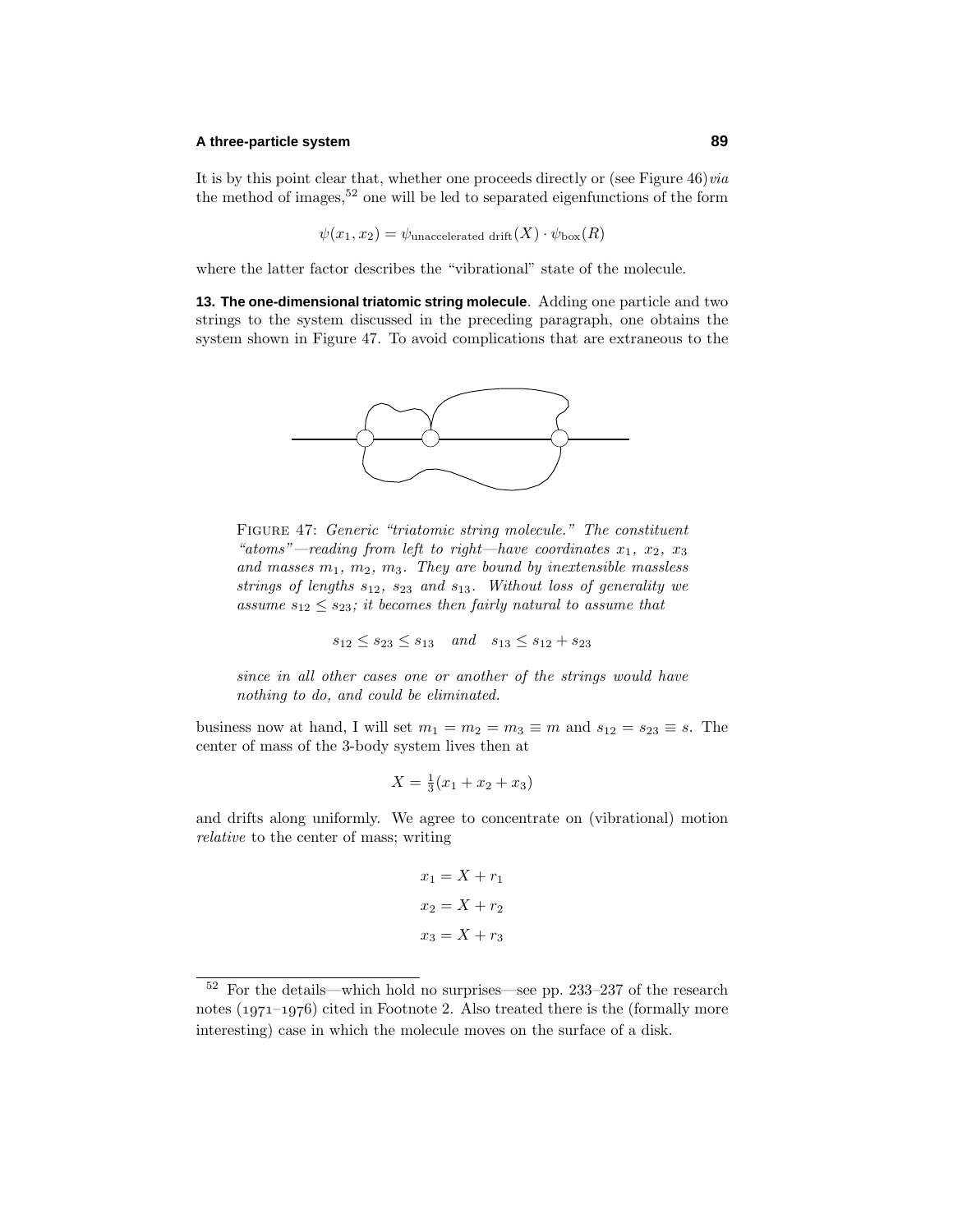

Figure 48: Orientation of the "internal configration plane" in relation to a cube centered at the origin of 3-dimensional *r*-space. The configuration plane is always normal to the "mass vector"  $\mathbf{m} \equiv (m_1, m_2, m_3)$ ; here we have assumed all masses equal.



FIGURE 49: The configuration plane seen face-on. The symmetry inherent in the equation  $r_1 + r_2 + r_3 = 0$  is manifest. The lines normal to the *n*-axis  $(n = 1, 2, 3)$  were scribed by stacked planes of constant *rn*.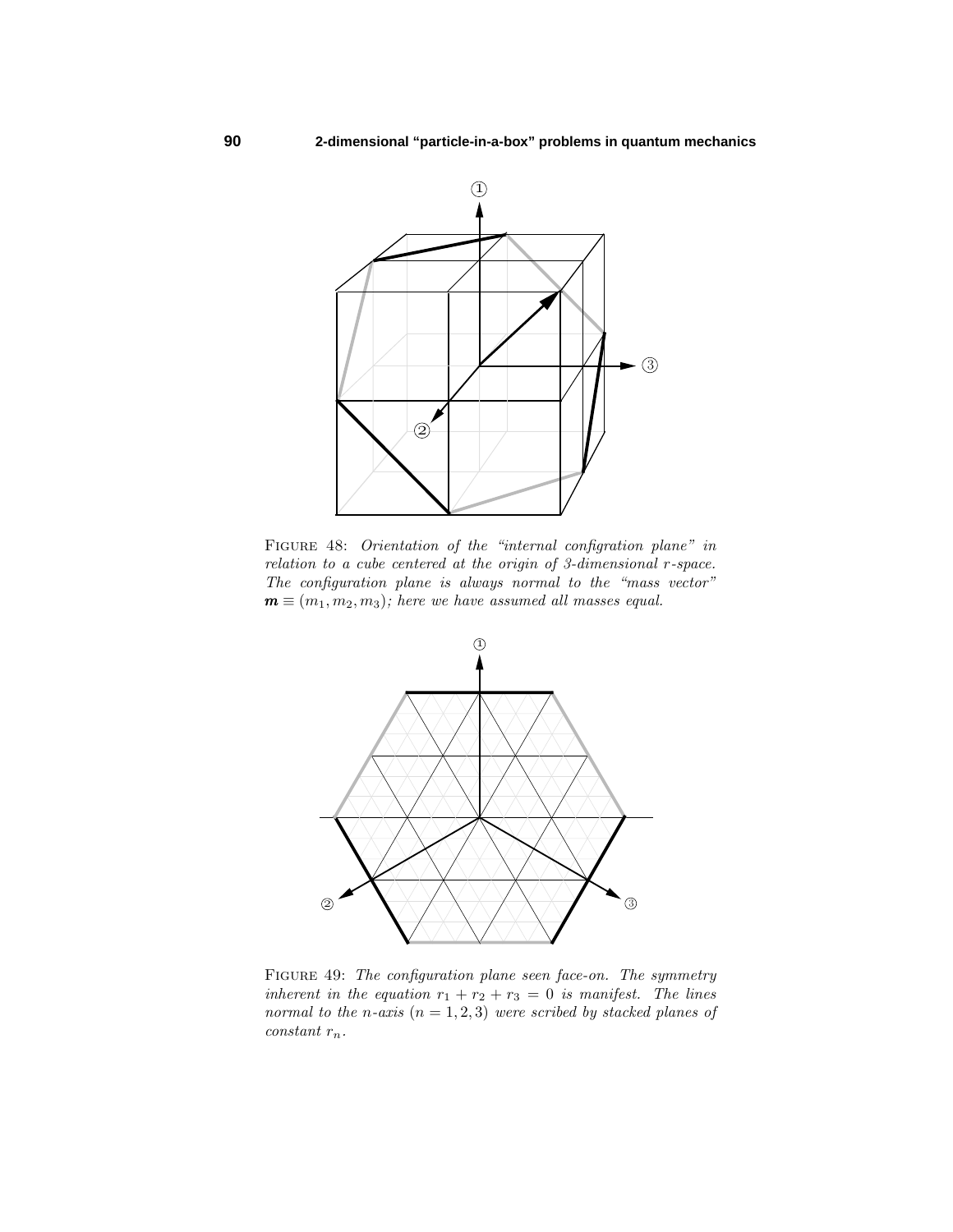

FIGURE 50: Construction, on the internal configuration plane, of the polygonal domain accessible to the string molecule. It has been assumed that  $s_{12} = s_{23} = s$  and  $s < s_{13} < 2s$ . Within the polygon, all *r*1-values are negative and all *r*3-values are positive, but the coordinate  $r_2$  of the interior atom is as often positive as negative.

the relative coordinates  $53$  are subject to the linear constraint

$$
r_1 + r_2 + r_3 = 0
$$

and reside therefore on a 2-dimensional "internal configuration plane" in 3-dimensional *r*-space. Figure 48 shows the relation of the configuration plane to the coordinate planes. Planes parallel to the latter intersect the internal configuration plane in such a way as to set up the triangular grid shown in Figure 49. Working in reference to that gird, I construct in Figure 50 the polygonal domain accessible to the molecule. The motion of the point representive of the instantaneous internal configuration of the molecule is shown in Figure 51. Two-body collisions—else string-mediated "anticollisions"—occur when the configuration point "bounces off a wall," as spelled out below:

- *r*<sup>1</sup> is always negative (or zero)
- $r_3$  is always positive (or zero), but
- *r*<sup>2</sup> can have either sign

 $\frac{53}{53}$  Concerning which (we note it passing) it is intuitively evident that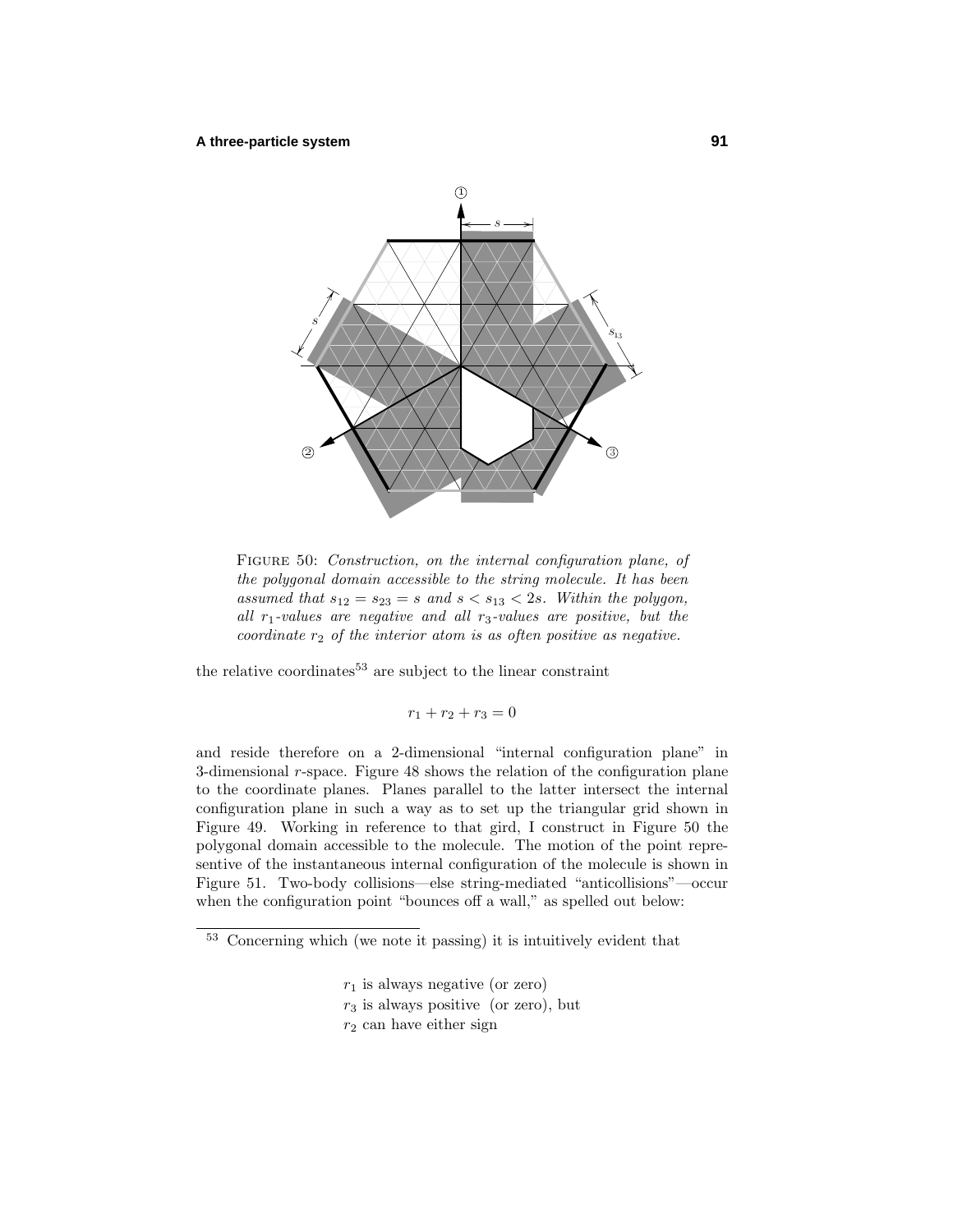At wall A:  $\bigcirc$  &  $\bigcirc$  collide,  $\circledcirc$  is a spectator; At wall E:  $(2) \& (3)$  collide,  $(1)$  is a spectator; At wall D:  $\bigcirc$  &  $\bigcirc$  anticollide,  $\circledcirc$  is a spectator; At wall B:  $(2) \& (3)$  anticollide,  $(1)$  is a spectator; At wall C:  $\bigcirc$  &  $\circledcirc$  anticollide,  $\circledcirc$  is a spectator;

Sides  $A$  and  $E$  intersect at a vertex  $V_{AE}$  which refers to the classic threebody collsion which takes place when  $(1, 2)$  and  $(3)$  arrive simultaneously at the origin. Other vertices refer to simultaneous collision-anticollisions: at the vertex  $V_{AB} \n\bigcirc \& \n\bigcirc$  collide as  $\bigcirc$  and  $\bigcirc$  anticollide. That situation is reversed at  $V_{DE}$ . At  $V_{BC}$   $\circled{3}$  anticollides simultaneously with  $\circled{1}$  and  $\circled{2}$  (the string  $S_{12}$  is slack), while at  $V_{CD}$   $\circled{1}$  anticollides simultaneously with  $\circled{2}$  and  $\circled{3}$  (the string  $S_{23}$  is slack).

The construction shown in Figure 44 can be used to develop the trajectory latent in prescribed initial data, but does not tesselate the plane except in the two cases shown in Figure 52. And only the first of those cases yields (for reasons stated in the caption) to analysis by the method of images. That analysis has, in fact, already been accomplished, in §§7–9. To establish explicit contact with that earlier work, we introduce new coordinates which (since  $x_1$  and  $x_2$  were preempted when we assigned coordinates  $\{x_1, x_2, x_3\}$  to the "atoms") we call *z*<sup>1</sup> and *z*2; working from the preceding figure, we write

$$
r_1 = c_{11}z_1 + c_{12}z_2
$$

$$
r_2 = c_{21}z_1 + c_{22}z_2
$$

$$
r_3 = c_{31}z_1 + c_{32}z_2
$$

and—looking (as a matter of convenience) to the three-body collision points require that

$$
-\frac{1}{3}s = -c_{11}\frac{1}{2}a + c_{12}\frac{1}{2}\sqrt{3}a
$$
  
\n
$$
-\frac{1}{3}s = -c_{21}\frac{1}{2}a + c_{22}\frac{1}{2}\sqrt{3}a
$$
  
\n
$$
+\frac{2}{3}s = -c_{31}\frac{1}{2}a + c_{32}\frac{1}{2}\sqrt{3}a
$$
  
\nand  
\n
$$
+\frac{1}{3}s = +c_{21}\frac{1}{2}a + c_{22}\frac{1}{2}\sqrt{3}a
$$
  
\n
$$
+\frac{1}{3}s = +c_{31}\frac{1}{2}a + c_{32}\frac{1}{2}\sqrt{3}a
$$
  
\n
$$
+\frac{1}{3}s = +c_{31}\frac{1}{2}a + c_{32}\frac{1}{2}\sqrt{3}a
$$

Working out the implied values of the coefficients  $c_{pq}$  (recall in this connection working out the implied va<br>that  $s/a = \frac{1}{4}\sqrt{3}$  we obtain

$$
r_1 = \frac{1}{4\sqrt{3}}(-z_1 - \sqrt{3}z_2)
$$

$$
r_2 = \frac{1}{4\sqrt{3}}(2z_1)
$$

$$
r_3 = \frac{1}{4\sqrt{3}}(-z_1 + \sqrt{3}z_2)
$$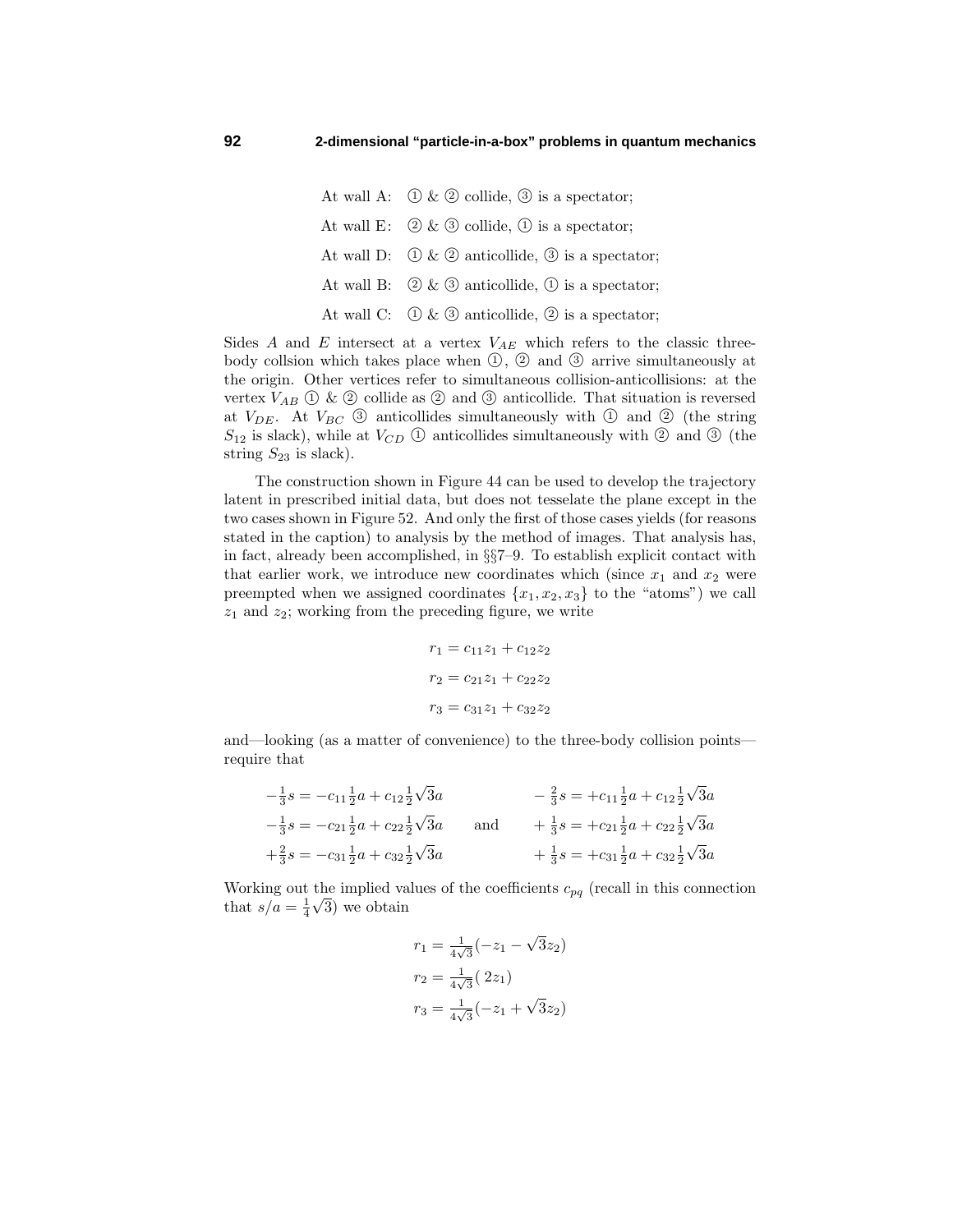

Figure 51: Because all masses have been assumed equal, the law of reflection is automatic.



FIGURE 52: At left is the case  $s_{13} \downarrow s \equiv s_{12} = s_{23}$ . At right  $s_{13} > 2s$ , and it has become impossible for  $\textcircled{1}$  and  $\textcircled{3}$  to anticollide. The quadrilateral box (see again Figure 13) does tesselate the plane, but does not permit unique parity assignments. The equilateral triangular box—which arises from setting all string-lengths equal is therefore unique in the sense that it alone permits application of the method of images.

with which we are, in fact, already familiar: a notational adjustment

$$
r_1 = \frac{a}{4\pi\sqrt{3}} X_2
$$
,  $r_2 = \frac{a}{4\pi\sqrt{3}} X_0$  and  $r_3 = \frac{a}{4\pi\sqrt{3}} X_1$ 

gives back equations which we encountered already on p. 40.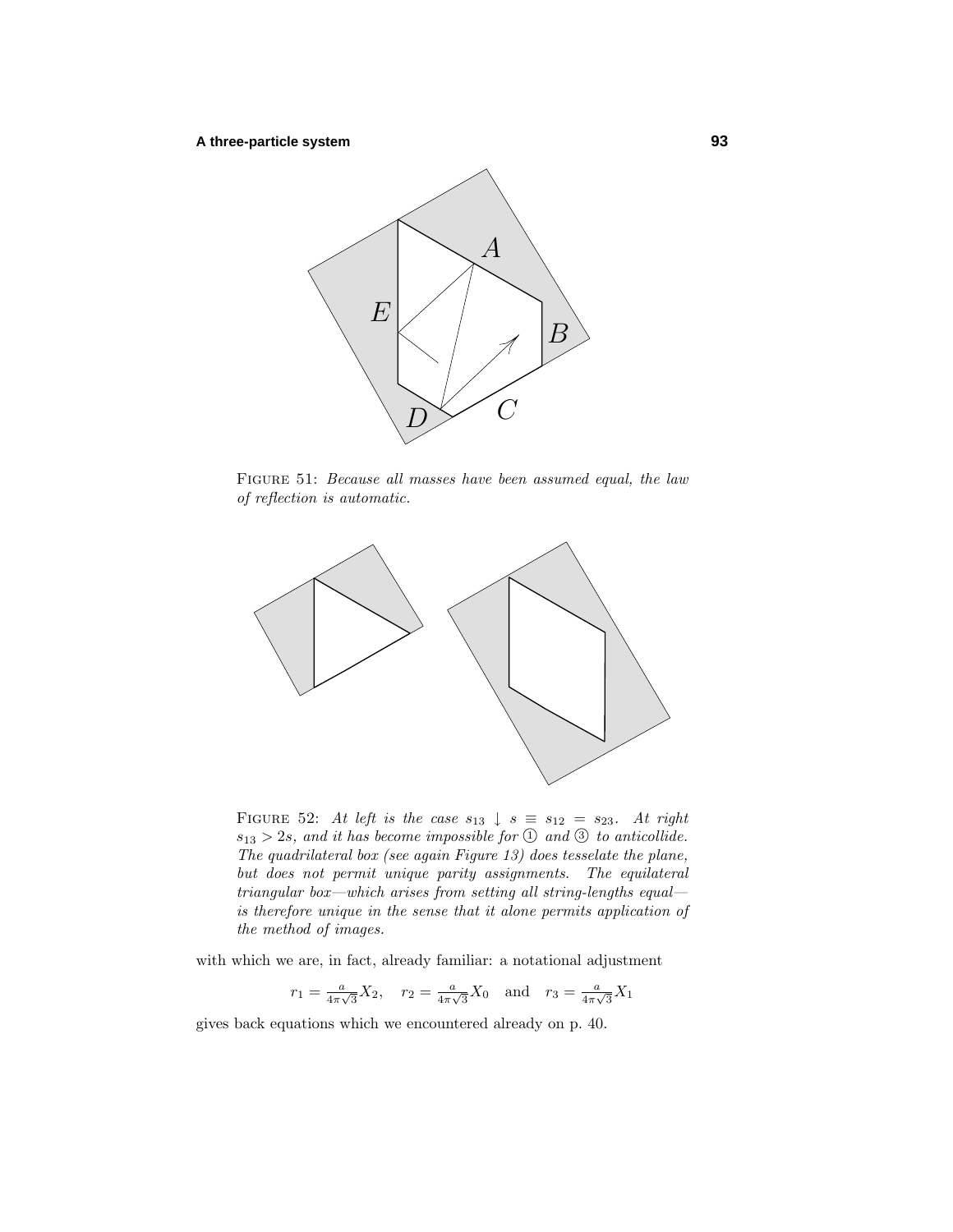

FIGURE 53: Relationship of the internal molecular coordinates  ${r_1, r_2, r_3}$  to the coordinates  ${z_1, z_2}$  introduced to establish contact with the "particle in an equilateral box problem" (see Figure 23). The size of the triangle is set by the string-length *s*:

height 
$$
h = 2s
$$
  
base (or side-length)  $a = \frac{2}{\sqrt{3}}h = \frac{4}{\sqrt{3}}s$   

$$
area = \frac{1}{2}ah = \frac{4}{\sqrt{3}}s^2
$$

The special role assigned to  $r_2$  reflects the physical fact that  $\circled{2}$  is atypical in that it is the only "atom" with neighbors both left and right.

We have now in hand all we need to obtain an exact account of the internal quantum mechanics of the "one-dimensional string ozone molecule" by direct reinterpretation of prior results relating to the "equilateral triangular box problem." We have reproduced precisely the results to which C. Jung was led by a group-theoretic mode of argument.<sup>54</sup> Jung, however, writes without reference to the method of images, or to theta functions, and appears not to have noticed the number-theoretic properties of the spectrum. Concerning the completeness

<sup>54</sup> "An exactly soluble three-body problem in one dimension," Canadian Journal of Physics **58**, 719 (1980). I am indebted to Oz Bonfim for bringing the existence of this paper to my attention.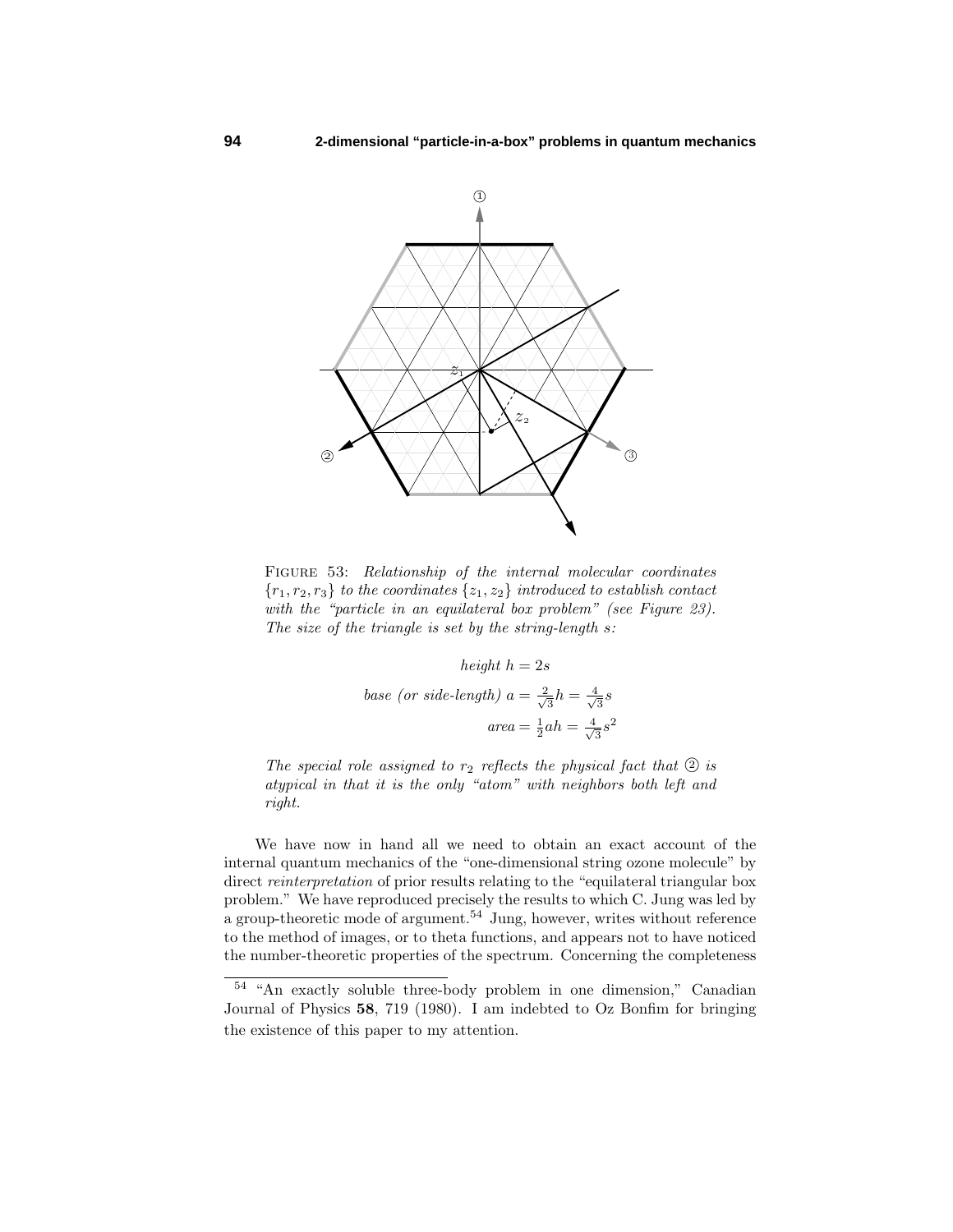

Figure 54: Triatomic string molecule becomes a pinned diatomic string molecule in the limit  $m_3 \to \infty$ 



FIGURE 55: Construction of the configuration space accessible to a pinned diatomic string molecule. It becomes natural to assume as before that all strings have the same length:  $s_{12} = s_{23} = s_{13}$ .

of his (non-separable) eigenfunctions (which follows from the fact that they can be assembled to yield the propagator) he advances only the circumstantial spectral evidence (see again  $(69)$ ) that  $N(E)$  conforms to the "Morse & Feshbach principle" mentioned on p. 67.

Jung does remark the existence of two additional cases that yield also to his group-theoretic mode of analysis. Both of those involve setting  $m_3 \to \infty$ ; the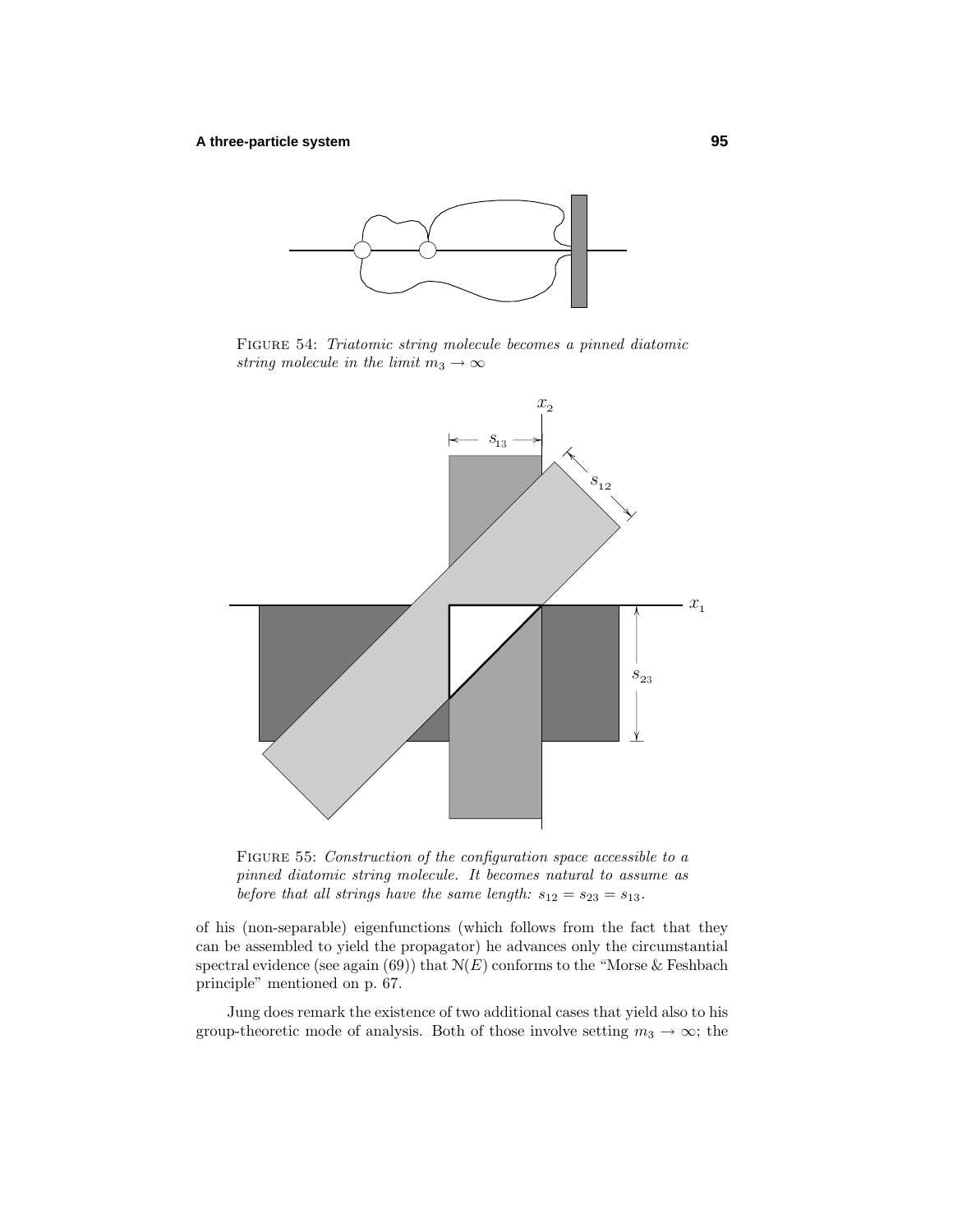resulting systems can be thought of as "diatomic molecules bound to points" ("one-dimensional surface chemistry!"), as illustrated in Figure 54. Passage to the limit (equivalently: the presence of the pin or "barrier") serves to break the translational symmetry of the system, and to reduce by one the number of degrees of freedom. Assigning coordinates  $x_1 \leq x_2 \leq 0$  to  $m_1$  and  $m_2$ , the accessible configuration space is constructed by a variant of Figure 50: see Figure 55 below. Clearly, a two-particle system which is confined to an interval by action of a pin and a string is physically and formally equivalent to a twoparticle system confined by the action of two pins. We are brought thus back to precisely the systems studied already in §12. Those are systems—formally equivalent to the 45-45-90 and 30-60-90 box systems studied earlier—which we found yield to the method of images, and which Jung finds yield to the methods of group theory. Notably, Jung appeals not to a group theory but to a result obtained analytically by  $F$ . Oberhettinger<sup>55</sup> to identify his tractable cases; Oberhettinger found that "diffraction in a corner of a polygon does not occur whenever the angle of this corner is  $\pi$  divided by an integer." For triangles on has, by this principle, three possibilities and three only:

> $\frac{\pi}{4} + \frac{\pi}{4} + \frac{\pi}{2} = \pi$  : the 45-45-90 triangle  $\frac{\pi}{3} + \frac{\pi}{3} + \frac{\pi}{3} = \pi$  : the 60-60-60 triangle  $\frac{\pi}{6} + \frac{\pi}{2} + \frac{\pi}{2} = \pi$  : the 30-60-90 triangle

One can, by the way, on these grounds understand the "intractability" of the case—otherwise the physically most attractive case—that gives rise to the quadrilateral in Figure 52, wherein two of the angles are  $\frac{2}{3}\pi$ . It is interesting to notice also that "diffraction physics" and the geometrical "reflective tesselation problem"<sup>56</sup> lead one via identical conditions to identical populations of cases. And that the relevant "angles" are in the molecular context set not by the geometry of a literal "box" but (by the mechanism illustrated in Figure 43) by *mass ratios*.

When I remarked that the molecular interpretation of the particle-in-a-box problem "leads naturally to a modest loosening of the constraints that at present so tightly bind us" I had in mind is illustrated in my final figure, and has to do with the imposition of periodic boundary conditions which—though they do arise in connection with the thermal interpretation of our physics (see again the Sommerfeld material mentioned on p. 11)—are not natural to the quantum mechanics of a single particle in a polygonal box. Related topics will be treated in a separate essay, so I will not on this occasion spell out the details, some of which can be found (beginning at p. 238) in FEYNMAN FORMALISM  $(1971-1976)$ .

Jung himself—proceeding in reverse along the path we have traveled—did not fail to notice that his molecular systems admit of particle-in-a-box

<sup>55</sup> J. Res. Natl. Bur. Stand. **61**, 343 (1958).

<sup>56</sup> See again the reference (near the beginning of §6) to work by Wieting.